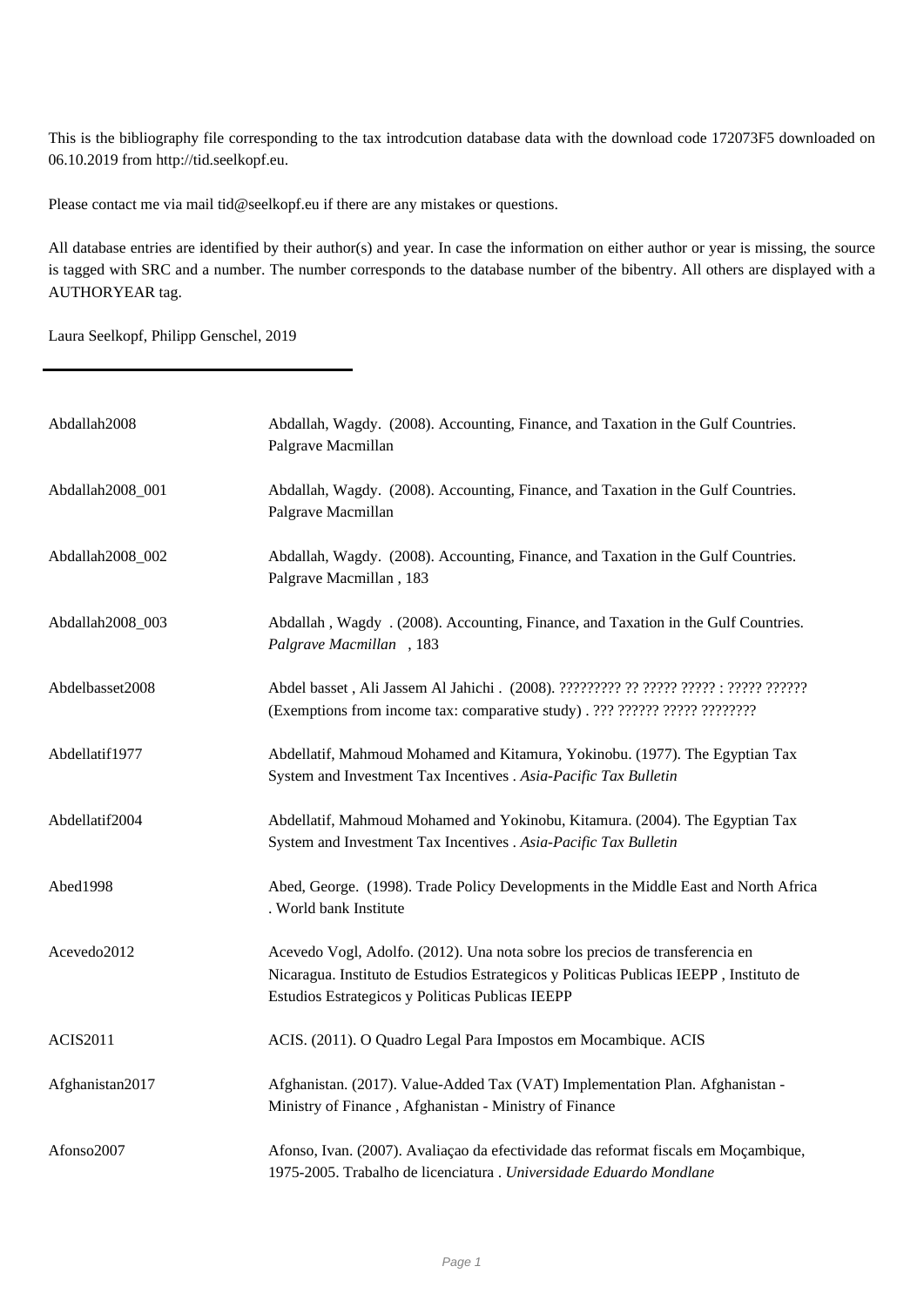| AfricaDeveloBan2010     | African Development Bank. (2010). Domestic Resource Mobilization for Poverty<br>Reduction in East Africa: Rwanda Case Study. African Development Bank, African<br>Development Bank                                                                                                                                                                                 |
|-------------------------|--------------------------------------------------------------------------------------------------------------------------------------------------------------------------------------------------------------------------------------------------------------------------------------------------------------------------------------------------------------------|
| AfricaDeveloBan2011     | African Development Bank. (2011). Domestic Resource Mobilisation for Poverty<br>Reduction in East Africa: Lessons for Tax Policy and Administration.                                                                                                                                                                                                               |
| AfricaDeveloBan2011_001 | African Development Bank. (2011). Domestic Resource Mobilisation for Poverty<br>Reduction in East Africa: Lessons for Tax Policy and Admi. African Development<br><b>Bank</b>                                                                                                                                                                                      |
| AfricaEquatoFed1935     | African Equatorial Federation. (1935) Arrêté portant règlement de L'Impôt Général sur<br>le Revenu 15-1-1935,                                                                                                                                                                                                                                                      |
| AfricaEquatoFed1935_001 | African Equatorial Federation. (1935) Arrêté portant règlement de L'Impôt Général sur<br>le Revenu 15-1-1935 PhD Thesis, EHESS,                                                                                                                                                                                                                                    |
| AfricaEquatoFed1935_002 | African Equatorial Federation. (1935) Arrêté portant règlement de L'Impôt Général sur<br>le Revenu 15-1-1935 Ecole supérieure de gestion et administration des entreprises,                                                                                                                                                                                        |
| AgenzidelleEntr2017     | Agenzia delle Entrate. (2017). Chiamati all'eredita L'evoluzione della dichiarazione di<br>successione dalla carta al digitale. Consiglio Nazionale del Notariato, Agenzia delle<br>Entrate Consiglio Nazionale del Notariato Con il patrocinio del Ministero<br>dell'Economiae delle Finanze e del Ministero dei Beni e delle Attività Culturali e<br>del Turismo |
| Aguilar2010             | Aguilar, Georgina and Lainez, Guadalupe and Lara, Teresa. (2010). La efectividad a las<br>reformas a la ley de sistemas de ahorros para pensiones en cuanto a los beneficios. Tesis<br>de la Universidad de El Salvador, Universidad de El Salvador                                                                                                                |
| Ahmad1991               | Ahmad, Ehtisham and Stern, Nicholas. (1991). The Theory and Practice of Tax Reform<br>in Developing Countries. Cambridge University Press, 25                                                                                                                                                                                                                      |
| Ahmad1991_001           | Ahmad, Ehtisham and Stern, Nicholas. (1991). The Theory and Practice of Tax Reform<br>in Developing Countries. Cambridge University Press, 25                                                                                                                                                                                                                      |
| Aidt2009                | Aidt, Toke S. and Jensen, Peter S. (2009). The taxman tools up: An event history study<br>of the introduction of the personal income tax. Journal of Public Economics 93, 160 -<br>175                                                                                                                                                                             |
| Aidt2009_001            | Aidt, Toke S. and Jensen, Peter S. (2009). The taxman tools up: An event history study<br>of the introduction of the personal income tax. Journal of Public Economics 93, 160 -<br>175                                                                                                                                                                             |
| Aidt2009_002            | Aidt, Toke and Jensen, Peter. (2009). The Taxman Tools Up. Journal of Public<br>Economics 93 (1-2), 160-175                                                                                                                                                                                                                                                        |
| Aidt2009_003            | Aidt, Toke and Jensen, Peter. (2009). The taxman tools up: An event history study of<br>the introduction of the personal income tax. Journal of Public Economics 93 (1-2),<br>160-175                                                                                                                                                                              |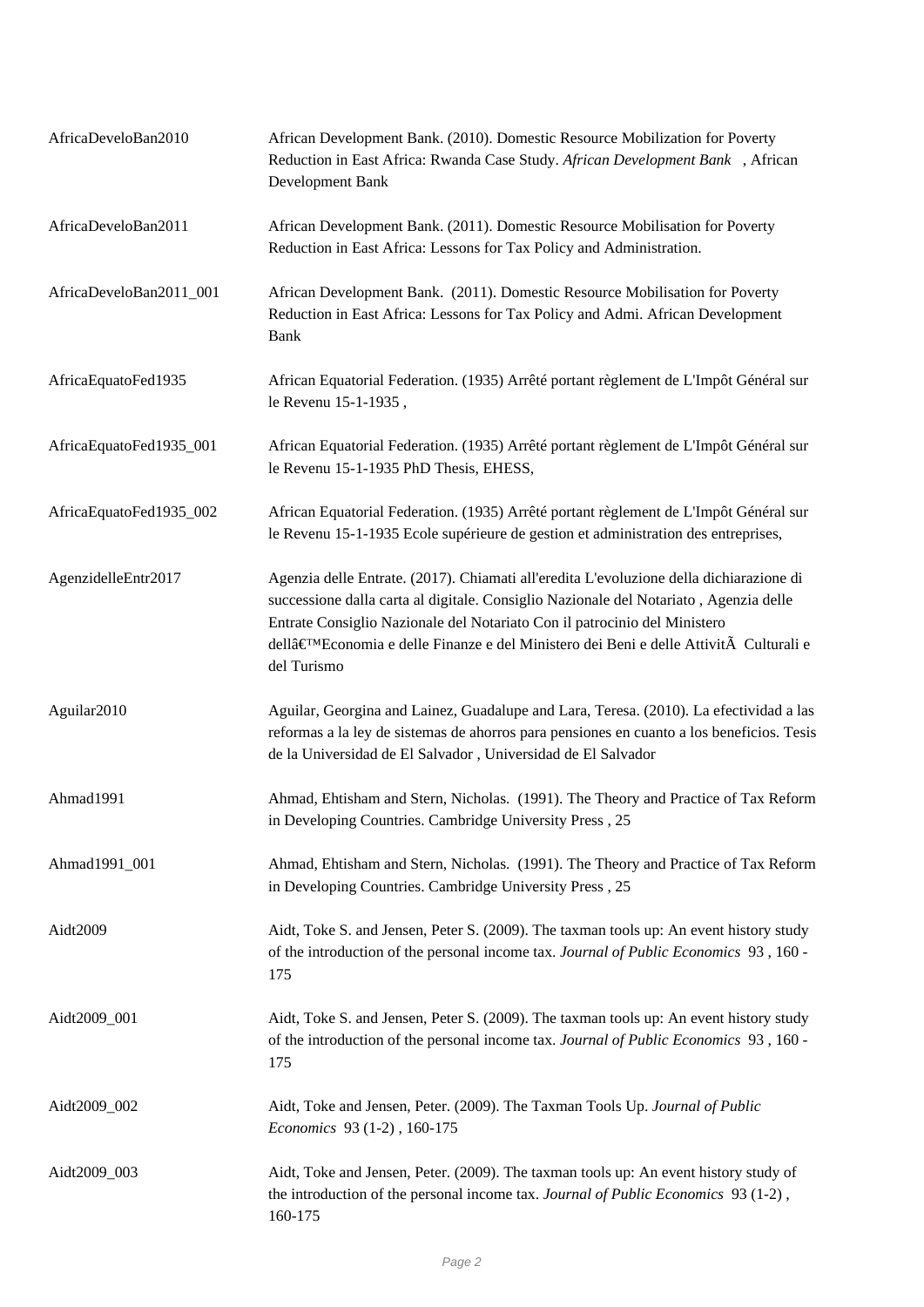| Aidt2009_004     | Aidt, Toke and Jensen, Peter. (2009). The taxman tools up: An event history study of<br>the introduction of the personal income tax. Journal of Public Economics 93 (1),<br>160-175                                                                           |
|------------------|---------------------------------------------------------------------------------------------------------------------------------------------------------------------------------------------------------------------------------------------------------------|
| Aidt2009_005     | Aidt, Toke S. and Jensen, Peter S (2009). The taxman tools up: An event history study<br>of the introduction of the personal income tax. Journal of Public Economics 93 (1),<br>160-175                                                                       |
| Aidt2009_006     | Aidt, Toke S. and Jensen, Peter S (2009). The taxman tools up: An event history study<br>of the introduction of the personal income tax. Journal of Public Economics 93 (1),<br>160-175                                                                       |
| Aidt2009_007     | Aidt, Toke S. and Jensen, Peter S (2009). The taxman tools up: An event history study<br>of the introduction of the personal income tax. Journal of Public Economics 93 (1),<br>160-175                                                                       |
| Albert1954       | Albert Lyman. (1954). Income Tax in Thailand: A Comparison. ABA Journal, 857                                                                                                                                                                                  |
| Alla2014         | Alla, Mikel. (2014). Characteristics of the VAT in Albania. 1(1), 228-242                                                                                                                                                                                     |
| AlTouhafi2013    | AlTouhafi, Abdelwahab Abdelrazak. (2013). ????? ??????? ??? ??????? (Philisophy of<br>Inheritance tax ) Available at: https://www.azzaman.com/?p=48450                                                                                                        |
| Alvaredo2008     | Alvaredo, Facundo and Saez, Emmanuel. (2008). Income and Wealth Concentration in<br>Spain in a Historical and Fiscal Percpective. Journal of the European Economic<br>Association 7(5), 1140-1167                                                             |
| Alvaredo2016     | Alvaredo, Facundo and Cogneau, Denis and Piketty, Thomas. (2016). Income<br>Inequality under Colonial Rule: Evidence from French Algeria, Cameroon, Indochina<br>and Tunisia. , Paris School of Economics , 4-5                                               |
| Alvaredo2016_001 | Alvaredo, Facundo and Cogneau, Denis and Piketty, Thomas. (2016). Income<br>Inequality under Colonial Rule: Evidence from French Algeria, Cameroon, Indochina<br>and Tunisia,. Paris School of Economics Working Paper, Paris School of Economics,<br>$4 - 5$ |
| Alvaredo2016_002 | Alvaredo, Facundo and Cogneau, Denis and Piketty, Thomas. (2016). Income<br>Inequality under Colonial Rule Evidence from French Algeria, Cameroon, Indochina<br>and Tunisia. Paris School of Economics Working Paper, Paris School of Economics,<br>$4 - 5$   |
| Alvaredo2017     | Alvaredo, Facundo and Bergeron, Augustin and Cassan, Guilhem. (2017). Income<br>Concentration in British India, 1885-1946 - Online Appendix. Tribune Press, 23-25                                                                                             |
| Alvaredo2017_001 | Alvaredo, Facundo and Bergeron, Augustin and Cassan, Guilhem. (2017). Income<br>Concentration in British India, 1885-1946 - Online Appendix.                                                                                                                  |
| Alvaredo2017_002 | Alvaredo, Facundo and Bergeron, Augustin and Cassan, Guilhem. (2017). Income<br>Concentration in British India, 1885-1946 - Online Appendix.                                                                                                                  |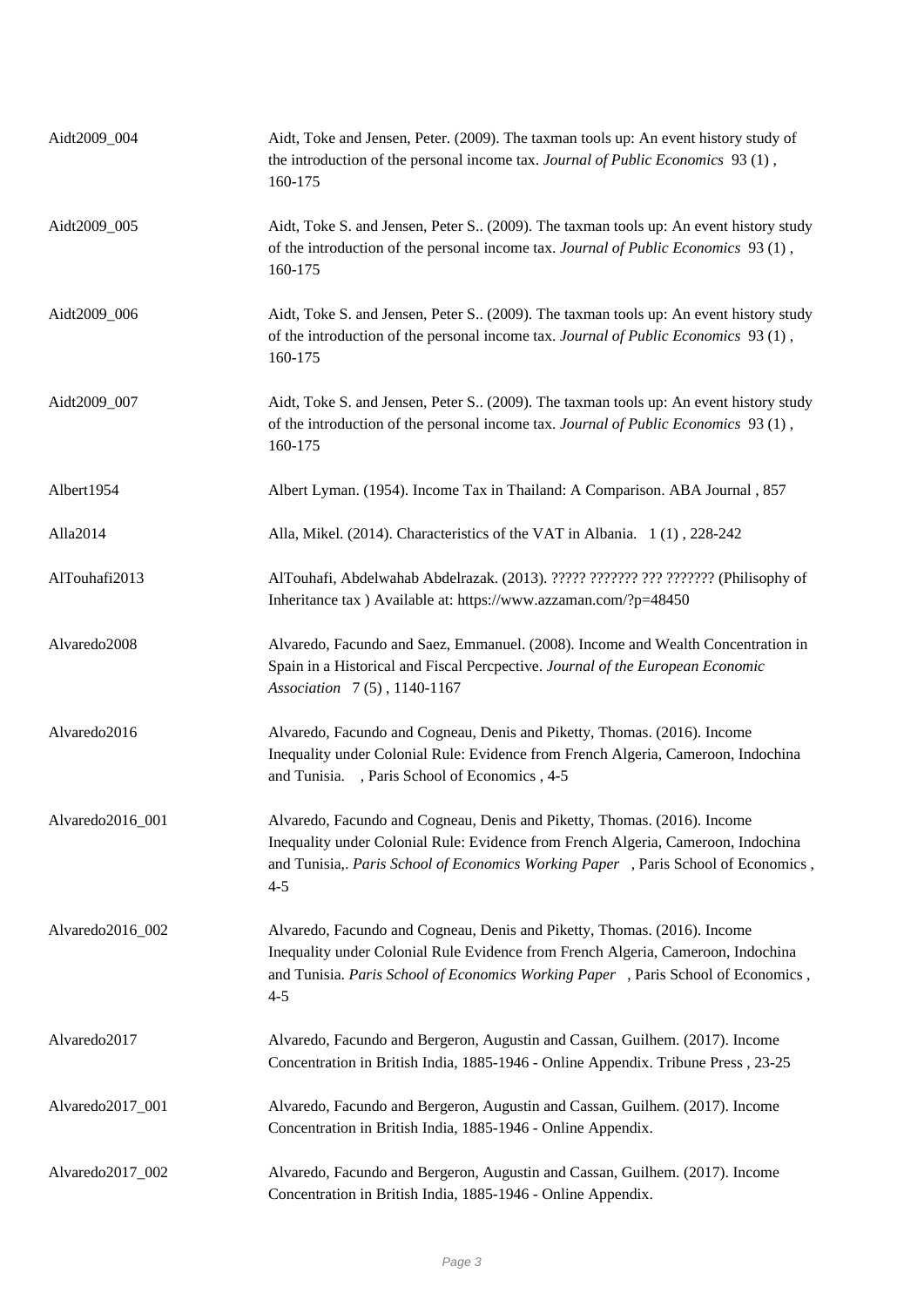| Alvaredo2017_003    | Alvaredo, Facundo and Cogneau, Denis and Piketty, Thomas. (2017). Income<br>Inequality under Colonial Rule Evidence from French Algeria, Cameroon, Indochina<br>and Tunisia,. IMF Occasional Paper, Paris School of Economics, Page 3 |
|---------------------|---------------------------------------------------------------------------------------------------------------------------------------------------------------------------------------------------------------------------------------|
| Alvaredo2017_004    | Alvaredo, Facundo and Cogneau, Denis and Piketty, Thomas. (2017). Income<br>Inequality under Colonial Rule Evidence from French Algeria, Cameroon, Indochina<br>and Tunisia, , Paris School of Economics, 4                           |
| Alvaredo2017_005    | Alvaredo, Facundo and Bergeron, Augustin and Cassan, Guilhem. (2017). Income<br>Concentration in British India, 1885-1946 - Online Appendix.                                                                                          |
| Alvarez2006         | Alvarez, Bruno Erick and Ferreira, Leandro. (2006). Imposto Sobre Transmissao de<br>Bens: ITBI e ITCMD - Um Estudo Comparativo. At: I Encontro de Estudos Tributarios<br>- ENET 30/08 a 02/09/06 1                                    |
| Amirthalingam2010   | Amirthalingam, Kopalapillai. (2010). Indirect Taxation in Sri Lanka: The Development<br>Challenge. Economic Review 36 (7-8)                                                                                                           |
| Andino2011          | Andino, Mauro. (2011). Hacia un nuevo sistema de imposicion directa. Fiscalidad.<br>Departamento de Estudios Tributarios del Servicio de Rentas Internas SRI (3),<br>105-150                                                          |
| Andorra2018         | Andorra. (2018). L'acord d'unio? duanera (The Customs Agreement). Andorra<br>Government, Andorra Government                                                                                                                           |
| Andorra2018_001     | Andorra Today. (2018). Taxation in Andorra Available at:<br>http://andorra-today.com/taxation-in-andorra/ [Accessed 01/08/2018]                                                                                                       |
| Andreev2013         | Andreev, Rumen. (2013). Protectionism in Bulgaria during the Great Depression:<br>Theory and Practice. East-West Journal of Economics and Business 16; (2)                                                                            |
| Ang2009             | Ang, James B. (2009). Financial Development and Economic Growth in Malaysia.<br>Routledge                                                                                                                                             |
| Angola1996          | Angola. (1996). Síntese do Sistema Tributário.                                                                                                                                                                                        |
| AngolaMinistofF2007 | Angolan Ministry of Finance. (2007). Angola - SIntese do Sistema Tributario.                                                                                                                                                          |
| Antic2013           | Antic, Dinka. (2013). Multi-Level Fiscal System in Bosnia and Herzegovina. Financial<br>Theory and Practice 37 (3), 279-310                                                                                                           |
| Antigua1957         | Antigua and Barbuda. (1957) Income Tax Act 1957, Chapter 212 (revised),                                                                                                                                                               |
| Antigua1980         | Antigua and Barbuda. (1980) Consumption Tax Act 1980, Chapter 98 (revised),                                                                                                                                                           |
| Antigua1982         | Antigua and Barbuda. (1982) Business Tax Act 1982, Chapter 65,                                                                                                                                                                        |
| Antigua2006         | Antigua and Barbuda. (2006) Sales Tax Act 2006,                                                                                                                                                                                       |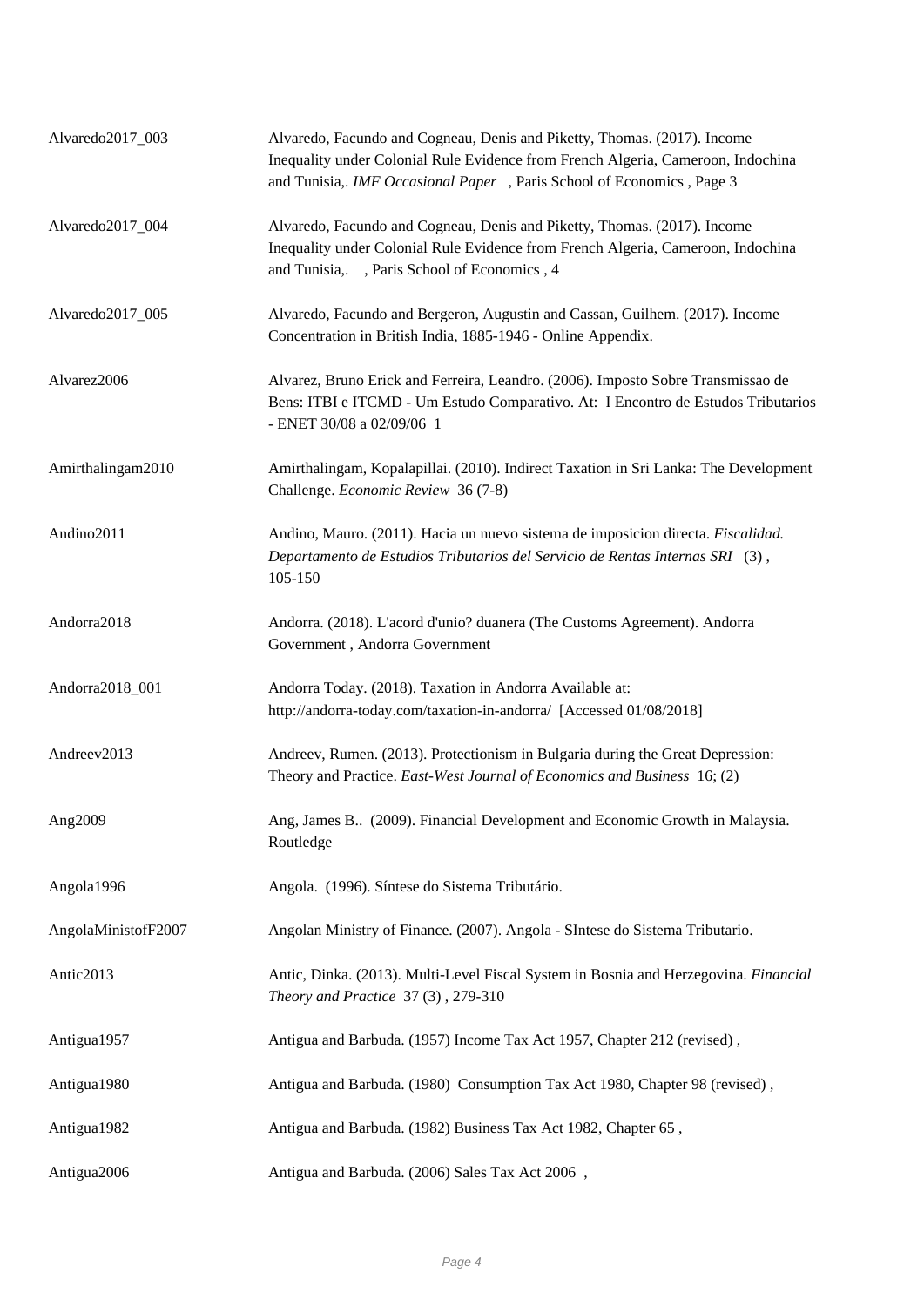| Arbutina2000        | Arbutina, Hrvoje. (2000). Value Added Tax in Croatia - An (Almost) Perfect Tax in an<br>Imperfect Environment. Revenue Law Journal 10(1), 107-118                                                        |
|---------------------|----------------------------------------------------------------------------------------------------------------------------------------------------------------------------------------------------------|
| Argentina1904       | Argentina. (1904) Ley 4349 de 1904 sobre caja de jubilaciones y pensiones civiles,                                                                                                                       |
| Arias2008           | Arias, Diana and Ramirez, Jose. (2008). Historia del sistema tributario ecuatoriano<br>1950-1999. Fiscalidad. Departamento de Estudios Tributarios del Servicio de Rentas<br>Internas SRI $(2)$ , 85-124 |
| Asadullah2010       | Asadullah, Mohammad Niaz. (2010). Educational Disparity in East and West Pakistan,<br>1947-71: Was East Pakistan Discriminated Against? . The Bangladesh Development<br>Studies 33 (3)                   |
| ASEAN2015           | ASEAN Briefing. (2015). Understanding Inheritance and Estate Tax in ASEAN.<br><b>ASEAN Briefing</b>                                                                                                      |
| ASEAN2015_001       | ASEAN Briefing. (2015). Understanding Inheritance and Estate Tax in ASEAN.<br><b>ASEAN Briefing</b>                                                                                                      |
| ASEAN2016           | ASEAN Up. (2016). Guide to Taxes in Brunei. ASEAN Up 24/01/2018                                                                                                                                          |
| ASEAN2018           | ASEAN Up. (2018). Guide to Taxes in Brunei. ASEAN Up 24/01/2018                                                                                                                                          |
| ASEAN2018_001       | ASEAN Up. (2018). Guide to Taxes in Brunei. ASEAN Up 24/01/2018                                                                                                                                          |
| ASEAN2018_002       | ASEAN Briefing. (2018). Understanding Inheritance Tax in ASEAN. ASEAN Briefing                                                                                                                           |
| AsiaDeveloBank2016  | Asia Development Bank. (2016). Policies for Sustainable Growth Revisited. Asia<br>Development Bank                                                                                                       |
| AsianDeveloBank2013 | Asian Development Bank. (2013). The Social Protection Index: Assessing Results for<br>Asia and the Pacific. Asian Development Bank, Asian Development Bank                                               |
| AsianDeveloBank2016 | Asian Development Bank. (2016). Policies for Sustainable Growth Revisited. Asian<br>Development Bank, 9                                                                                                  |
| Askari1982          | Askari, Hussein and Cummings, John and Glover, Michael. (1982). Taxation and tax<br>policies in the Middle East. Butterworths Studies in International Political Economy.<br>Elsevier.                   |
| Askari1982_001      | Askari, Hossein. (1982). Taxation and tax policies in the Middle East. Butterworth $\&$<br>Co                                                                                                            |
| Askari1982_002      | Askari, Hussein and Cummings, John and Glover, Michael. (1982). Taxation and Tax<br>Policies in the Middle East. Butterworths Studies in International Political Economy.<br>Elsevier.                   |
| Askari1982_003      | Askari, Hus and Cummings, John and Glover, Michael. (1982). Taxation and Tax<br>Policies in the Middle East. Butterworths Studies in International Political Economy.<br>Elsevier.                       |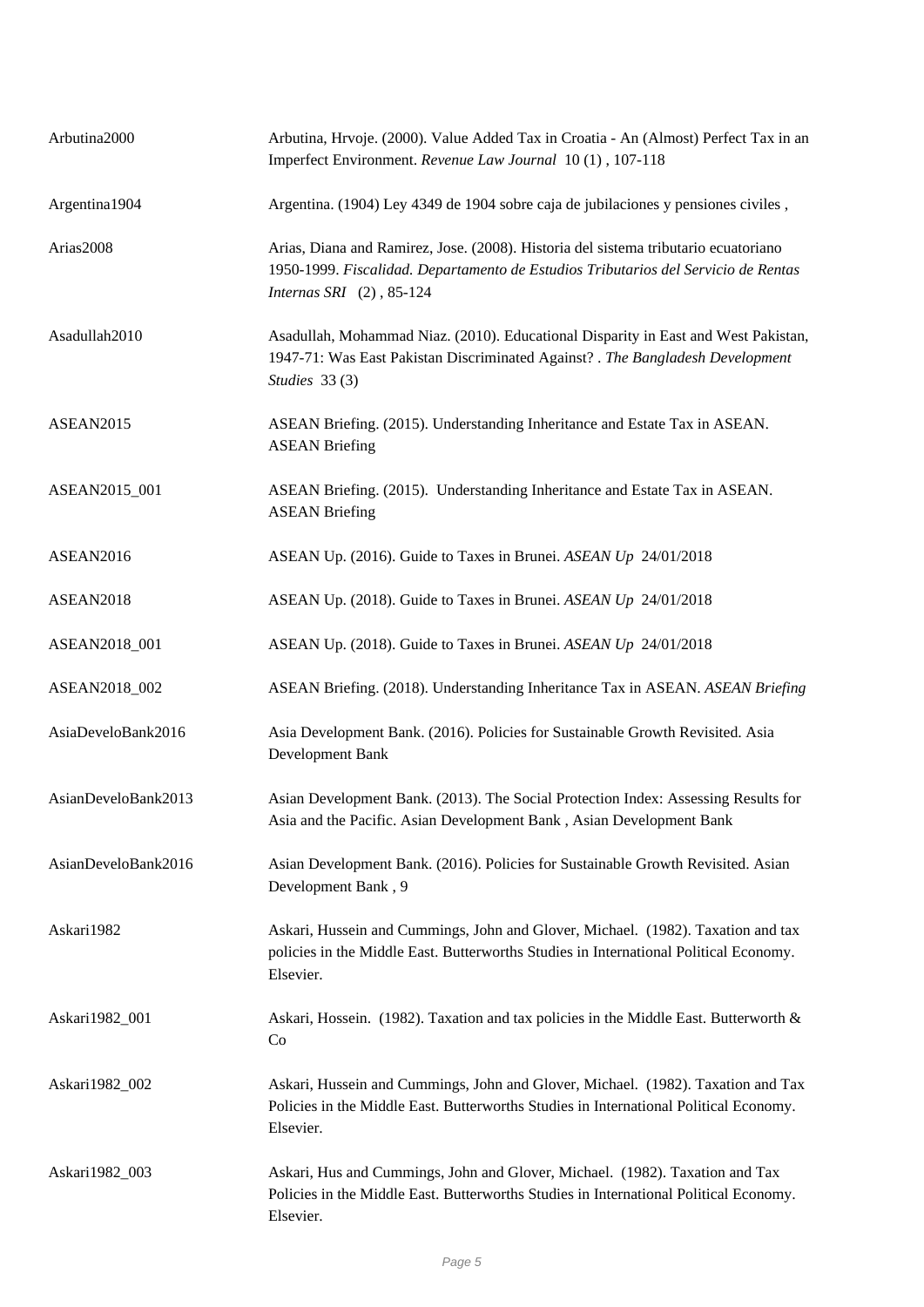| Askari2013          | Askari, Hussein and Cummings, John Thomas and Glover, Michael. (2013). Taxation<br>and tax policies in the Middle East. Butterworths Studies in International Political<br>Economy. Elsevier |
|---------------------|----------------------------------------------------------------------------------------------------------------------------------------------------------------------------------------------|
| Askari2013_001      | Askari, Hossein and Cummings, Thomas and Glover, Michael. (2013). Taxation and<br>Tax Policies in the Middle East. Butterworth & Co                                                          |
| Assouad2015         | Assouad, Lydia. (2015). Top incomes and Personal Taxation in Lebanon, An<br>exploration of individual tax records 2005-2012. Paris School of Economics , Paris<br>School of Economics        |
| Assouad2015_001     | Assouad, Lydia. (2015). Top incomes and Personal Taxation in Lebanon, An<br>exploration of individual tax records 2005-2012. Paris School of Economics , 55                                  |
| Atkinson2010        | Atkinson, Anthony and Piketty, Thomas. (2010). Top Incomes: A Global Perspective.<br><b>Oxford University Press</b>                                                                          |
| Atkinson2013        | Atkinson, Anthony B., (2013). The colonial legacy: Income inequality in former British<br>African colonies. University of Oxford, University of Oxford, 10                                   |
| Atkinson2013_001    | Atkinson, Anthony B., (2013). The colonial legacy: Income inequality in former British<br>African colonies. , University of Oxford                                                           |
| Atkinson2013_002    | Atkinson, Anthony B., (2013). The colonial legacy: Income inequality in former British<br>African colonies. University of Oxford , University of Oxford                                      |
| Atkinson2013_003    | Atkinson, Anthony B., (2013). The colonial legacy: Income inequality in former British<br>African colonies. University of Oxford , University of Oxford                                      |
| Atkinson2013_004    | Atkinson, Anthony B (2013). The colonial legacy: Income inequality in former British<br>African colonies. University of Oxford , University of Oxford                                        |
| Atkinson2013_005    | Atkinson, Anthony B. (2013). The colonial legacy: Income inequality in former British<br>African colonies. , University of Oxford                                                            |
| ATSWA2009           | ATSWA. (2009). Accounting Technicians Scheme of West Africa. ATSWA , ATSWA                                                                                                                   |
| Ault2010            | Ault, Hugh J. and Arnold, Brian. (2010). Comparative Income Taxation: A Structural<br>Analysis. Kluwer Law International , 111-112                                                           |
| AustraBureauofS1975 | Australian Bureau of Statistics. (1975). Official Year Book of Australia (No. 60, 1974).<br><b>Australian Bureau of Statistics</b>                                                           |
| Avellaneda2008      | Avellaneda, Campo and Trujillo, Rosa. (2008). Impuestos latinoamericanos -Bolivia,<br>Colombia, Panama: Impuesto al Valor Agregado e Impuesto a la Renta. Criterio Libre<br>$(8), 87-103$    |
| Avio1998            | Avio, Alberto. (1998). Solidarieta, pensionandi e giovani pensionati. Politica del diritto<br>29(1), 177-195                                                                                 |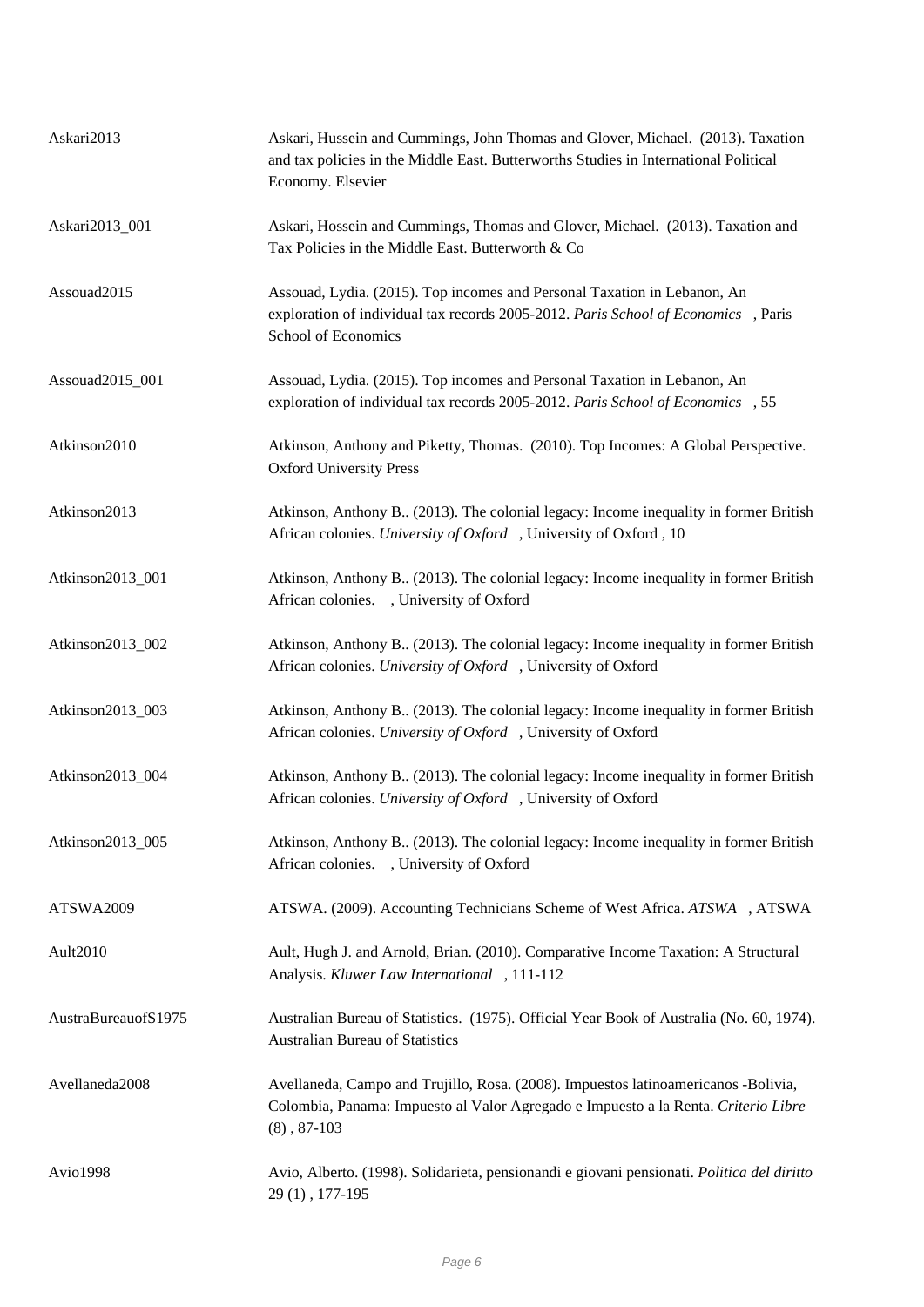| Avio1998 001     | Avio, Alberto. (1998). Solidariet a, pensionandi e giovani pensionati. Politica del diritto<br>29(1), 177-195                                                       |
|------------------|---------------------------------------------------------------------------------------------------------------------------------------------------------------------|
| Avio1998_002     | Avio, Alberto. (1998). Solidarieta, pensionandi e giovani pensionati. Politica del diritto<br>29(1), 177-195                                                        |
| Avio1998_003     | Avio, Alberto. (1998). Solidarieta, pensionandi e giovani pensionati. Politica del diritto<br>29(1), 177-195                                                        |
| Avio1998_004     | Avio, Alberto. (1998). Solidarieta, pensionandi e giovani pensionati. Politica del diritto<br>29(1), 177-195                                                        |
| Baer1971         | Baer, Donald E. (1971). The Retail Salex Tax in a Developing Country: Costa Rica and<br>Honduras. National Tax Journal 24, 465-473                                  |
| Bahrain1976      | Bahrain. (1976) Amiri Decree Law to promulgate Law No. 24 of 1976 on Social<br>Insurance Al-Jarida Al-Rasmiya,                                                      |
| Barbados1969     | Barbados. (1969) Income Tax Act 1969, Chapter 73,                                                                                                                   |
| Barbados1997     | Barbados. (1997) Value Added Tax Act 1997, Chapter 87,                                                                                                              |
| Barbados2016     | Barbados. (2016). What is an income tax and why is it payable? Available at:<br>http://barbados.gov.bb/bra/Pages/FAQ.aspx [Accessed 19/3/2016]                      |
| Bartlett2007     | Bartlett, Will and Xhumari, Merita. (2007). Social Security Policy and Pension Reforms<br>in the Western Balkans. European Journal of Social Security 9(4), 297-321 |
| Bashiriyeh1984   | Bashiriyeh, Hossein. (1984). The State and Revolution in Iran. Croom&Helm                                                                                           |
| Bechuanaland1941 | Bechuanaland Protectorate. (1941). High Commissioner's Proclamations and the More<br><b>Important Government Notices.</b>                                           |
| Beckert2008      | Beckert, Jens. (2008). Inherited Wealth. Princeton University Press                                                                                                 |
| Bednarova2013    | Bednarova, Eliska. (2013). Komparace dedicke dane v Ceske republice a Velke Britanii<br>(Comparison of inh). Jihoceska Univerzita: thesis                           |
| Belarus1991      | Belarus. (1991) Belarus Law on Income Tax From Citizens, Law No. 1330-XII of<br>December 22, 1991                                                                   |
| Belarus1991_001  | Belarus. (1991) Belarus Law on Taxes on Incomes and Profits of Enterprises<br>Amalgamations Organizations,                                                          |
| Belize1999       | Belize. (1999) Sales Tax Act 1999, Chapter 63,                                                                                                                      |
| Belize2000       | Belize. (2000) Income and Business Act 1923,                                                                                                                        |
| Benin1981        | Benin. (1981). Taxation in Sub-Saharan Africa. IMF                                                                                                                  |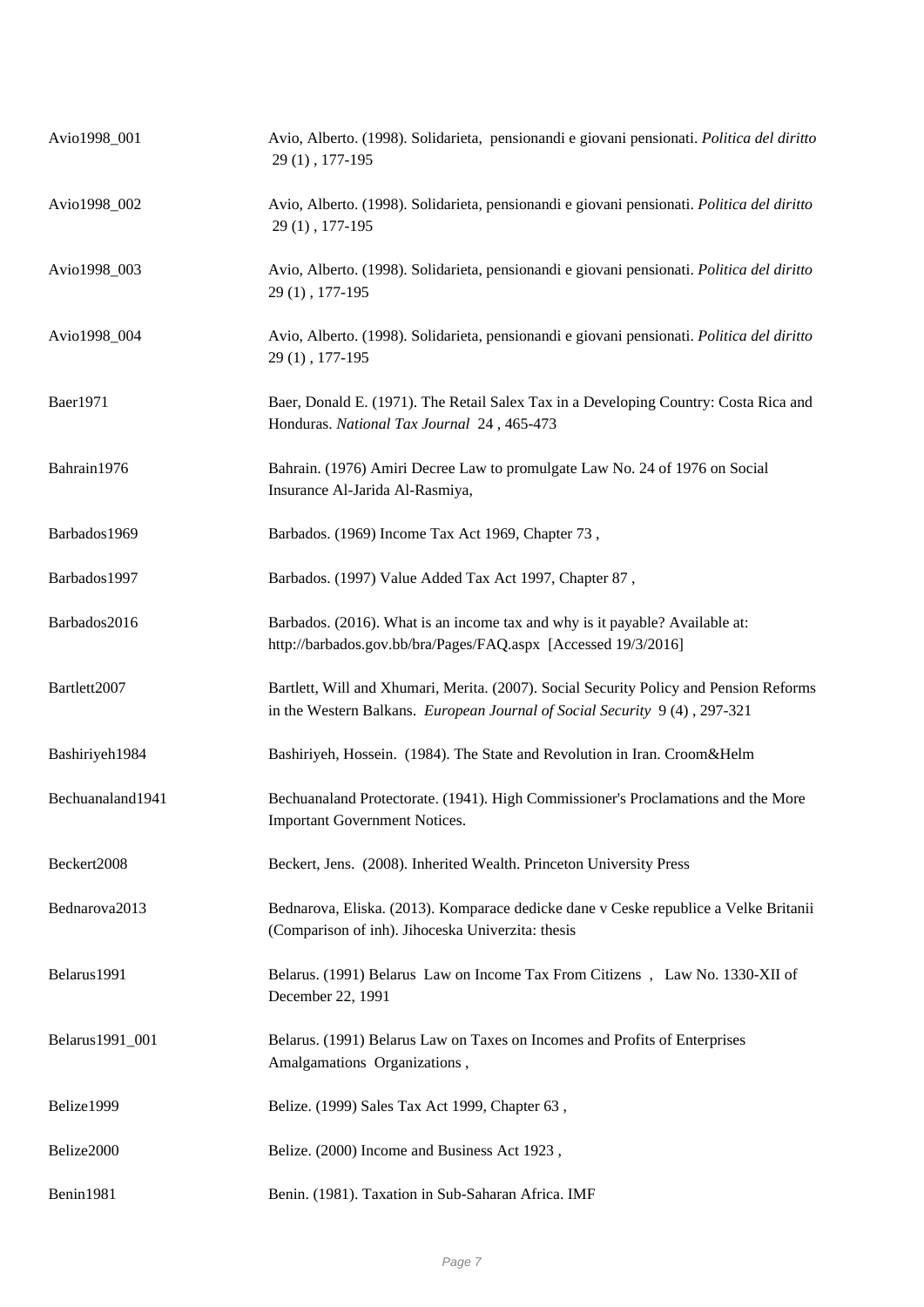| Benin2009       | Benin. (2009) Finance law of 2009 and 2011,                                                                                                                                                                                                                                |
|-----------------|----------------------------------------------------------------------------------------------------------------------------------------------------------------------------------------------------------------------------------------------------------------------------|
| Bertelsmann2003 | Bertelsmann. (2003). North Korea: Bertelsmann Transformation Index 2003.<br>Bertelsmann Transformation Index 2003                                                                                                                                                          |
| Bhutan2000      | Bhutan. (2000) Sales Tax, Customs and Excise Act of the Kingdom of Bhutan 2000<br>IMF,                                                                                                                                                                                     |
| Bhutan2001      | Bhutan. (2001). Income Tax Act of the Kingdom of Bhutan 2001. Bhutan Government                                                                                                                                                                                            |
| Bhutan2001_001  | Bhutan. (2001) Income Tax Act of the Kingdom of Bhutan 2001 Bhutan Government,                                                                                                                                                                                             |
| Bilogo2016      | Bilogo, Esperanciana D. Obono Micó. (2016). Sistema fiscal de Guinea Ecuatorial:<br>estructura, evolución de la recaudación, problemas y propuest. Universidad de<br>Zaragoza, Universidad de Zaragoza                                                                     |
| <b>Bird1978</b> | Bird, Richard M. (1978). Canada's Vanishing Death Taxes. Osgoode Hall Journal 16<br>$(1), 133-145$                                                                                                                                                                         |
| <b>Bird2005</b> | Bird, Richard M. and Gendron, Pierre-Pascal. (2005). VAT Revisited A New Look at<br>the Value Added Tax in Developing and Transitional Countries. At: USAID Workshop<br>for Practitioners on Tax 158                                                                       |
| Bird2012        | Bird, Richard M., (2012). The GST/HST: Creating an integrated sales tax in a federal<br>country. SPP Research Papers 5 (12), University of Calgary                                                                                                                         |
| Blanco2005      | Blanco, Maria Fernanda. (2005). Un gran desafio para Argentina y sus pueblos vecinos:<br>la seguridad social. Curso de posgrado Abogado experto en la funcion judicial                                                                                                     |
| Blanco2005_001  | Blanco, Maria Fernanda. (2005). Un gran desafio para Argentina y sus pueblos vecinos:<br>la seguridad social. Curso de posgrado Abogado experto en la funcion judicial                                                                                                     |
| Boccolari2001   | Boccolari, Giorgio. (2001). L'economia modenese nel periodo austro-estense.<br>Publicazione degli archivi di stato II (saggi 66), 981-992, Ministero per i beni e le<br>attività culturali, Direzione generale per gli archivi                                             |
| Bohac2010       | Bohac, Radim. (2010). Inheritance Tax, Gift Tax and Real Estate Transfer Tax in the<br>Czech Republic. Social Sciences Studies 2(6), 93-105                                                                                                                                |
| Boldrin1999     | Boldrin, Michele and Jimenez-Martin, Sergi and Peracchi, Franco. (1999). Social<br>Security and Retirement in Spain. In: Gruber, Jonathan and Wise, David A. (ed.),<br>Social Security and Retirement around the World. Chicago: University of Chicago<br>Press, 305 - 353 |
| Bolivia1873     | Bolivia. (1873) Ley de 11 de noviembre de 1873,                                                                                                                                                                                                                            |
| Bolivia1880     | Bolivia. (1880) Ley de 17 de julio de 1880,                                                                                                                                                                                                                                |
| Bolivia1923     | Bolivia. (1923) Ley de 12 diciembre 1923,                                                                                                                                                                                                                                  |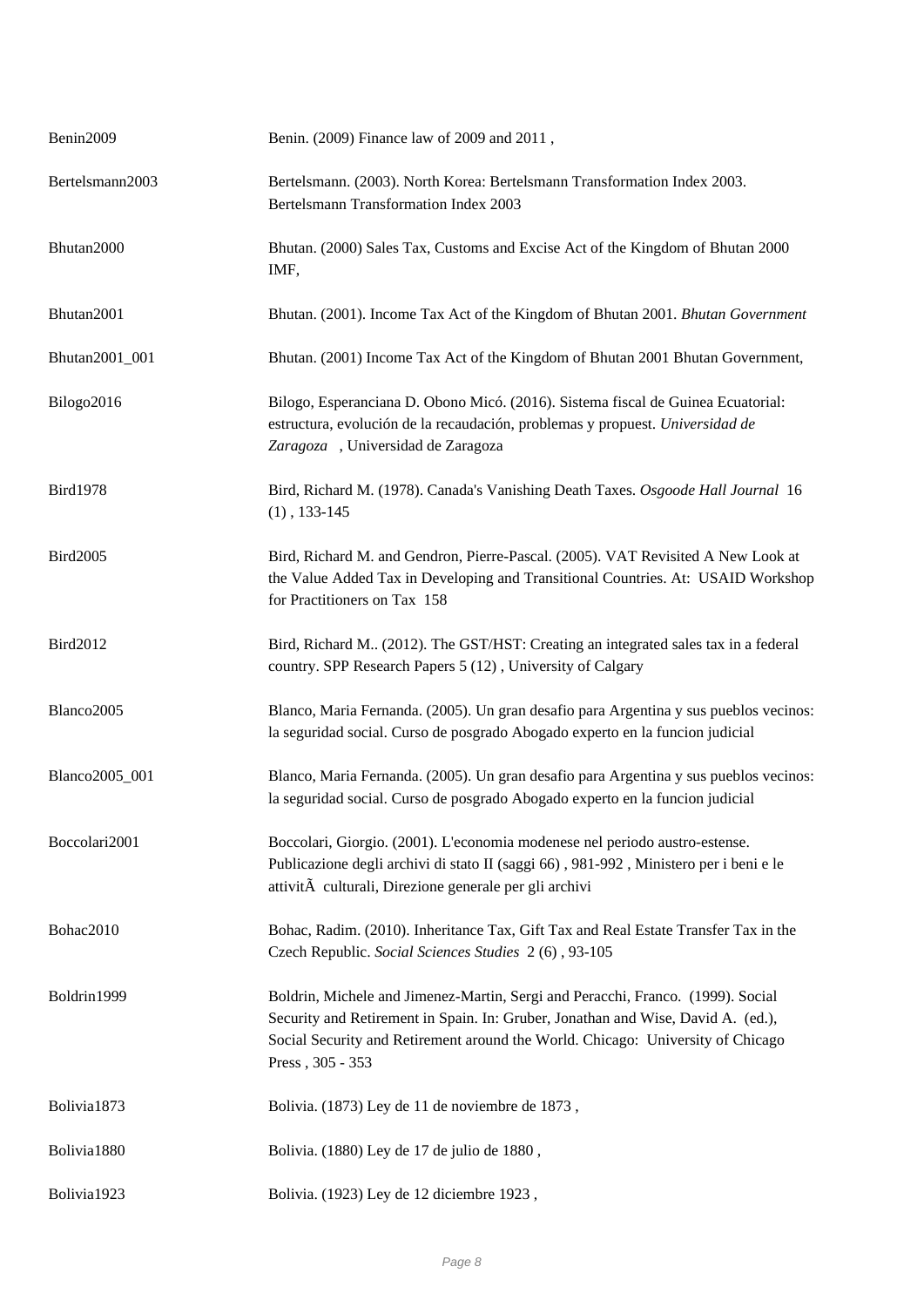| Botswana1982        | Botswana. (1982) Botswana Sales Tax Act 1982 Republic of Botswana,                                                                                                                            |
|---------------------|-----------------------------------------------------------------------------------------------------------------------------------------------------------------------------------------------|
| Bouzas2010          | Bouzas, Augusto and Cappa, Andres and Girard, Melissa. (2010). Impuesto a la<br>Herencia: Una herramienta distributiva. La revista del CCC online (9/10)                                      |
| Bowman1993          | Bowman, Linda. (1993). Russia's First Income Taxes: The Effects of Modernized Taxes<br>on Commerce and Industry, 1885-1914. Slavic Review 52 (2), 256-282                                     |
| Braz2009            | Braz, Cláudia and Correia da Cunha, Jorge. (2009). The Redistributive Effects of VAT<br>in Portugal. Economic Bulletin - Banco de Portugal Winter 200, 71-86                                  |
| Brazil1923          | Brazil. (1923) Decreto 16041 de 22 de Maio de 1923,                                                                                                                                           |
| Brazil1926          | Brazil. (1926) Decreto 17390 de 1926, Regolamento do Imposto sobre la Renda Senado<br>Federal Secretaria de Informação Legislativa,                                                           |
| Brisbane1921        | Brisbane Courier. (1921). Fijian Income Tax. Brisbane Courier 14/04/1921                                                                                                                      |
| Brisbane1921_001    | Brisbane Courier. (1921). Fijian Income Tax. Brisbane Courier, April 14 1921                                                                                                                  |
| BritisMedicaJou1911 | British Medical Journal. (1911). National Sickness Insurance in Switzerland. British<br>Medical Journal 11 October, 925-929                                                                   |
| <b>Buck1996</b>     | Buck, Hannsjörg F (1996). Steuern. In: Eppelmann, Rainer and Möller, Horst and<br>Nooke, Günter (ed.), Lexikon des DDR-Sozialismus. Paderborn: Ferdinand Schöningh<br>Verlag                  |
| Budlender2009       | Budlender, Debbie. (2009). Gender and Personal Income Taxes in South Africa.                                                                                                                  |
| Bulutoglu1997       | Bulutoglu, Kenan and Thirsk, Wayne. (1997). Turkey's Struggle for a Better Tax<br>System. In: Thirsk, Wayne (ed.), Tax Reform in Developing Countries. Washington,<br>DC: World Bank, 361-409 |
| Burkina2010         | Burkina Faso. (2010) LOI N° 008-2010/AN,                                                                                                                                                      |
| Burma1948           | Burma. (1948) The Burma Income Tax Act Tribune Press,                                                                                                                                         |
| Burneikaite2017     | Burneikaite, Indra. (2017). Arpukario Lietuvos mokesciai siuolaikines Lietuvos<br>mokesciu teises poziuriu. Teise 101-102, 94-107                                                             |
| Bushnell1996        | Bushnell, David. (1996). Colombia una nacion a pesar de si misma. Planeta                                                                                                                     |
| Camurani2011        | Camurani, Ercole. (2011). La struttura industriale di Parma nel 1861. Parma<br>Economica (2)                                                                                                  |
| Camurani2011_001    | Camurani, Ercole. (2011). I monopoli al tempo del ducato di Parma e Piacenza. Parma<br>Economica (3), 28-35                                                                                   |
| Cao2011             | Cao, Fuli. (2011). Corporate Income Tax Law and Practice in the People's Republic of<br>China. Oxford University Press                                                                        |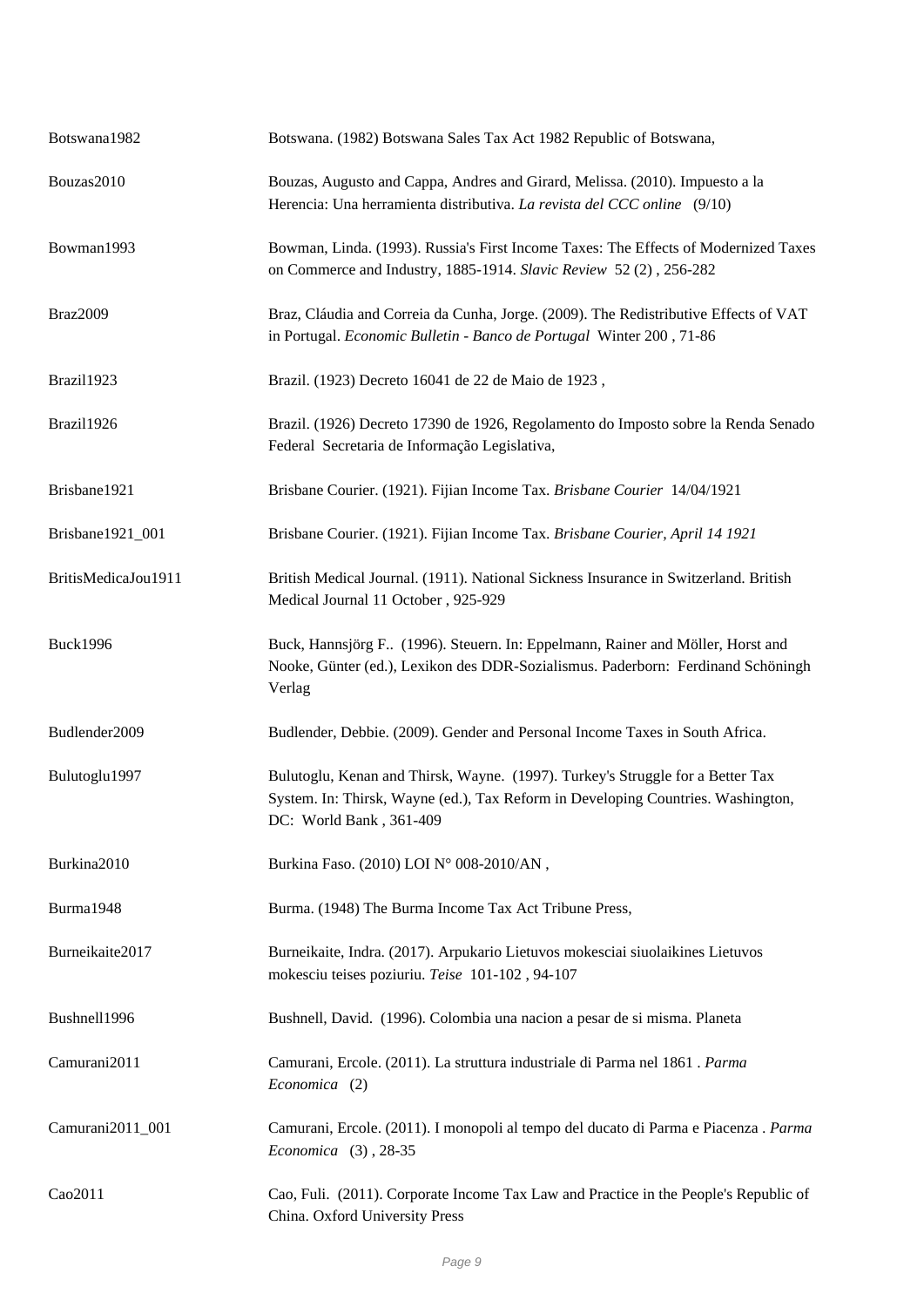| Capra1999_003  | Capra, Carlo. (1999). The Italian states in the early modern period. In: Booney, Richard<br>(ed.), The rise of the fiscal state in Europe 1200-1815. Oxford: Cambridge University<br>Press, 417-442  |
|----------------|------------------------------------------------------------------------------------------------------------------------------------------------------------------------------------------------------|
| Capra1999_004  | Capra, Carlo. (1999). The Italian states in the early modern period. In: Booney, Richard<br>(ed.), The rise of the fiscal state in Europe: 1200-1815. Oxford: Oxford University<br>Press, 417-442    |
| Caravaca2008   | Caravaca, Jimena. (2008). Estado, economia y economistas: El caso del Impuesto a la<br>Renta en la Argentina, 1890-1932 . Tesis de FLACSO, Facultad Latinoamericana de<br>Ciencias Sociales - FLACSO |
| Carter2012     | Carter (editor), Alan. (2012). A decade of sharing experiences and knowledge.<br>International Tax Dialogue, 154                                                                                     |
| Carter2012_001 | Carter (editor), Alan. (2012). A decade of sharing experiences and knowledge.<br>International Tax Dialogue, 154                                                                                     |
| Carter2012_002 | Carter (editor), Alan. (2012). A decade of sharing experiences and knowledge.<br><b>International Tax Dialogue</b>                                                                                   |
| Carter2012_005 | . (2012). Key issues and debates in VAT, SME taxation and the tax treatment of the<br>financial sector. International Tax Dialogue, International Tax Dialogue                                       |
| Carter2013_001 | Carter, Alan. (2013). Key issues and debates in VAT, SME taxation and the tax<br>treatment of the financial sector. International Tax Dialogue                                                       |
| Carter2013_002 | Carter, Alen. (2013). Key issues and debates in VAT, SME taxation and the tax<br>treatment of the financial sector. International Tax Dialogue                                                       |
| Caruana2014    | Caruana Galizia, Paul. (2014). The Economy of Modern Malta: From the Nineteenth to<br>the Twenty-First Century. Palgrave Macmillan                                                                   |
| Cerami2012     | Cerami, Alfio. (2012). Social Policy in Central and Eastern Europe: The Emergence of<br>a New European Welfare Regime. LIT                                                                           |
| Chaudhry1997   | Chaudhry, Kiren Aziz. (1997). The price of wealth: Economies and institutions in the<br>Middle East. Cornell University Press                                                                        |
| Chile1925      | Chile. (1925) Ley 755 de 1925,                                                                                                                                                                       |
| Chung2006      | Chung, Young-Lob. (2006). Korea under Siege, 1876-1945: Capital Formation and<br>Economic Transformation. Oxford University Press                                                                    |
| Chung2006_001  | Chung, Young-lob. (2006). Korea under Siege, 1876-1945: Capital Formation and<br>Economic Transformation. Oxford University Press                                                                    |
| Chung2006_002  | Chung, Young-Lob. (2006). Korea under Siege, 1876-1945: Capital Formation and<br>Economic Transformation. Oxford University Press                                                                    |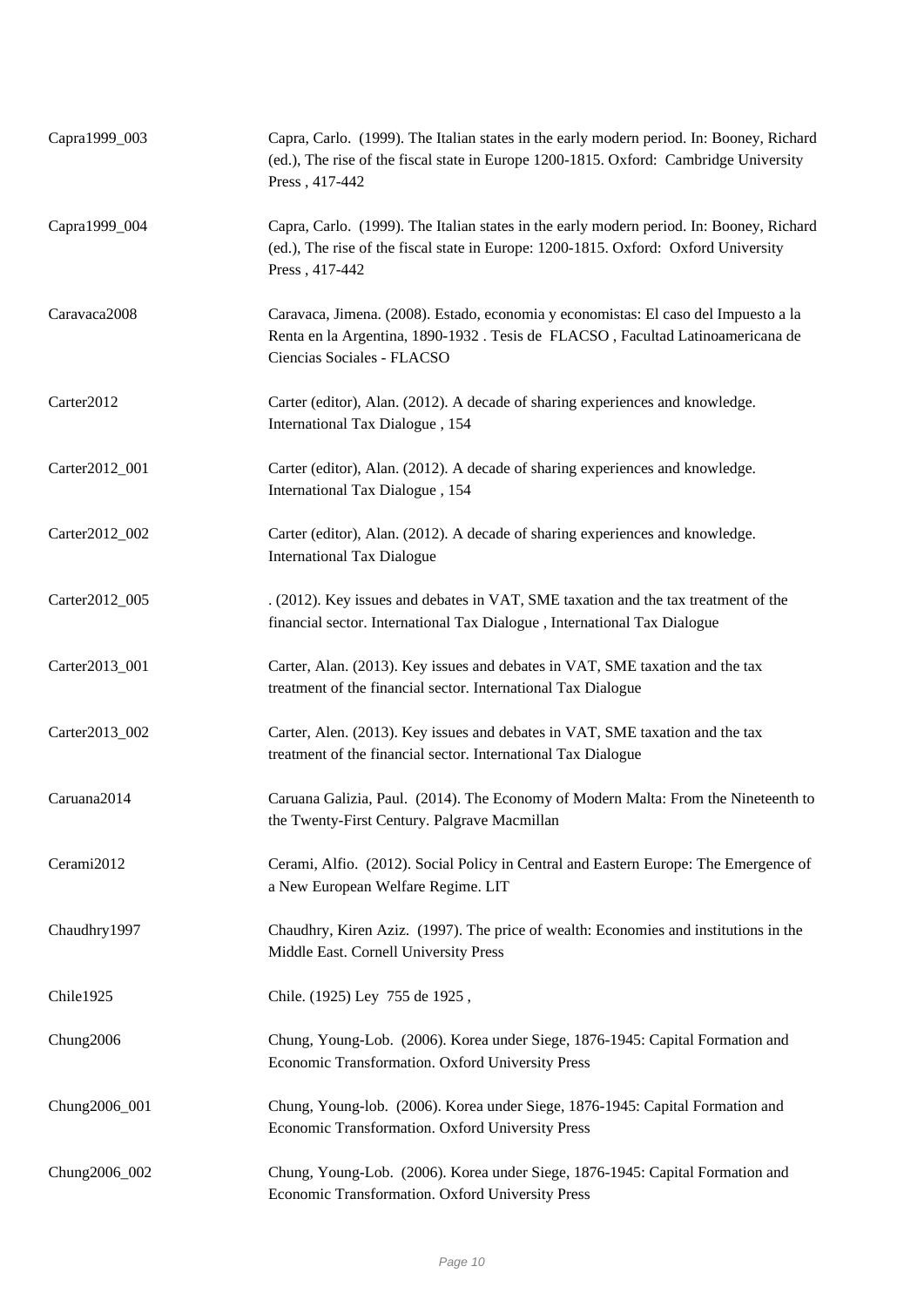| Chung2006_003    | Chung, Young-lob. (2006). Korea under Siege, 1876-1945: Capital Formation and<br>Economic Transformation. Oxford University Press           |
|------------------|---------------------------------------------------------------------------------------------------------------------------------------------|
| Clarke2017       | Clarke, Peter. (2017). The Imposition of Income Tax in Cyprus in 1941: A Historical<br>Note. The Cyprus Review 29 (1), 67-88                |
| Clarke2017_001   | Clarke, Peter. (2017). The Historical Development of the Irish Taxation System.<br>Accounting, Finance and Governance Review 21 (1-2), 5-24 |
| Cnossen1975      | Cnossen, Sijbren. (1975). Sales Tax and Excise Systems of the World. FinanzArchiv/<br>Public Finance Analysis 33 (2), 177-236               |
| Colliander2009   | Colliander, Anders. (2009). Taxation in Finland. Finish Ministry of Finance<br>Publications 7                                               |
| Colombia1927     | Colombia. (1927) Ley 64 de 1927,                                                                                                            |
| Colonia1944      | Colonia Office. (1944). Colonial report Gold Coast 1944. His Majesty's Stationery<br>Office                                                 |
| Colonial1895     | Colonial Office. (1895). Colonial Reports - Barbados 1895. Her Majesty's Stationery<br>Office (173)                                         |
| Colonial1908     | Colonial Office. (1908). Colonial Reports: Singapore. His Majesty's Stationery Office,<br>31                                                |
| Colonial1915     | Colonial Office. (1915). Income Tax Act, 1914. Colonial Office Library                                                                      |
| Colonial1922     | Colonial Office. (1922). Colonial Reports - Annual. Her Majesty's Stationery Office                                                         |
| Colonial1922_001 | Colonial Office. (1922). Colonial Reports - British Honduras 1920. Her Majesty's<br>Stationery Office (1110)                                |
| Colonial1922_002 | Colonial Office. (1922). Colonial Reports - Ceylon. His Majesty's Stationery Office<br>1921,6                                               |
| Colonial1924     | Colonial Office. (1924). Colonial Reports - Trinidad and Tobago 1923. Her Majesty's<br>Stationery Office (1208)                             |
| Colonial1924_001 | Colonial Office. (1924). Colonial Reports - Trinidad and Tobago 1923. Her Majesty's<br>Stationery Office (1208)                             |
| Colonial1928     | Colonial Office. (1928). Colonial Reports - British Honduras 1927. Her Majesty's<br>Stationery Office (1416)                                |
| Colonial1931     | Colonial Office. (1931). Colonial Reports: Batusoland.                                                                                      |
| Colonial1931_001 | Colonial Office. (1931). Colonial Report Northern Rhodesia, 1931. Her Majesty's<br><b>Stationery Office</b>                                 |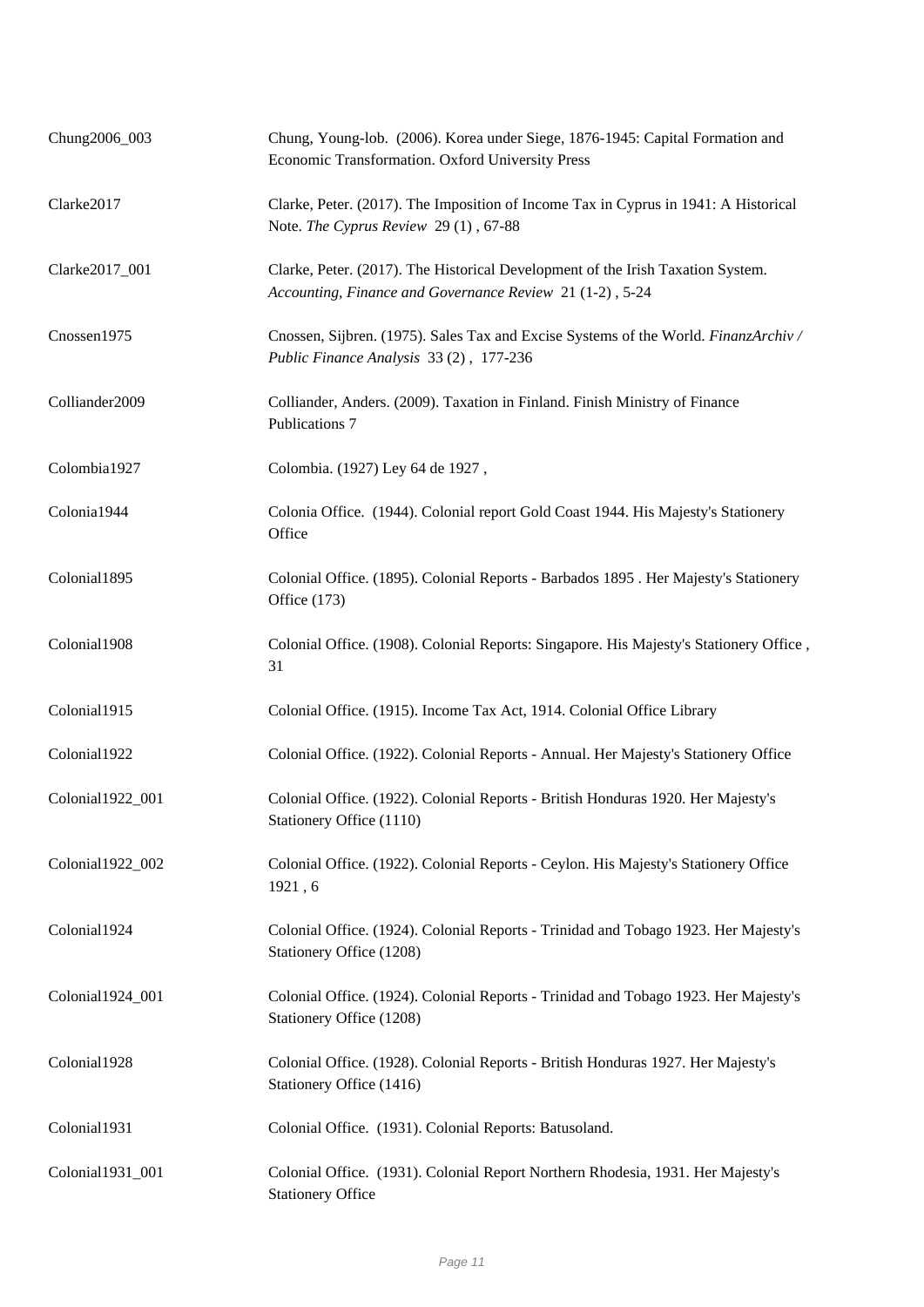| Colonial1932        | Colonial Office. (1932). Colonial Report: Nyasaland. His Majesty's Stationery Office                                                                |
|---------------------|-----------------------------------------------------------------------------------------------------------------------------------------------------|
| Colonial1938        | Colonial Office. (1938). Colonial Report: Northern Rhodesia. His Majesty Stationery<br>Office                                                       |
| Colonial1939        | Colonial Office. (1939). Colonial Reports - Uganda. Her Majesty's Stationery Office                                                                 |
| Colonial1947        | Colonial Office. (1947). Colonial Reports - The Gambia. Her Majesty's Stationery<br>Office 1946                                                     |
| Colonial1947_001    | Colonial Office. (1947). Colonial Reports - The Gambia. Her Majesty's Stationery<br>Office                                                          |
| Colonial1947_002    | Colonial Office. (1947). Colonial Reports - Sierra Leone. Her Majesty's Stationery<br>Office 1946                                                   |
| Colonial1947_003    | Colonial Office. (1947). Colonial Reports - Uganda. Her Majesty's Stationery Office                                                                 |
| Colonial1948        | Colonial Office. (1948). Colonial Reports - Jamaica 1946. Her Majesty's Stationery<br>Office                                                        |
| Colonial1949        | Colonial Office. (1949). Colonial Reports - Dominica 1947. Her Majesty's Stationery<br>Office                                                       |
| Colonial1959        | Colonial Office. (1959). Colonial Reports - Gilbert and Ellice Islands. His Majesty's<br>Stationery Office 1958, 12                                 |
| Colonial1961        | Colonial Office. (1961). Colonial Reports - British Guyana for 1961. Her Majesty's<br><b>Stationery Office</b>                                      |
| Colonial2016        | Colonial Office. (2016). Snippet British Solomon Islands 1949, 1972. Colonial Office<br>1949, 1972, 2                                               |
| Colony1923          | Colony and Protectorate of Kenya. (1923). An Ordinance to Amend the Estate Duty<br>Ordinance, 1918.                                                 |
| Conseieconomets2012 | Conseil économique et social. (2012). Le système fiscal marocain, développement<br>économique et cohésion sociale. Conseil économique et social, 18 |
| ConsigGrandeeGe1918 | Consiglio Grande e Generale San Marino. (1918) Legge e Regolamento sulle Tasse di<br>Successione Consiglio Grande e Generale San Marino,            |
| Correia1984         | Correia, Arlindo Nogueira Marques. (1984). Portugal: The Wholesale tax. Intertax 12,<br>464-472                                                     |
| Costa2011           | Costa Rica. (2011) Ley 9024, Impuesto a las Personas Juridicas,                                                                                     |
| Crowe2016           | Crowe Horwarth. (2016). Africa VAT/GST Guide 2016. Crowe Horwarth                                                                                   |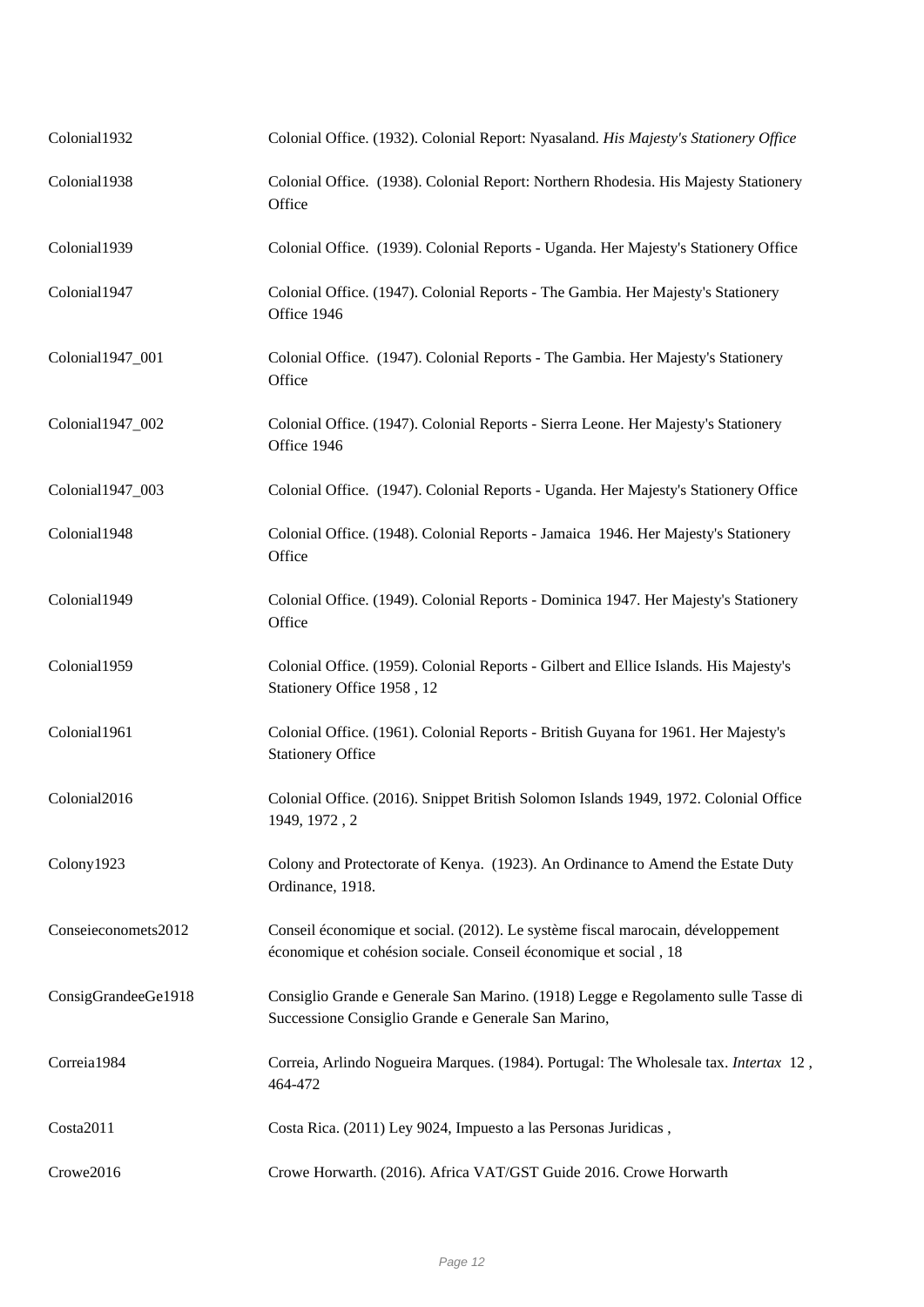| CroweHorwatInte2016     | Crowe Horwath International. (2016). Africa VAT/GST Guide 2016. Crowe Horwath<br>International                                                                                                                |
|-------------------------|---------------------------------------------------------------------------------------------------------------------------------------------------------------------------------------------------------------|
| CroweHorwatInte2016_001 | Crowe Horwath International. (2016). Africa VAT/GST Guide 2016. Crowe Horwath<br>International                                                                                                                |
| Cutler2004              | Cutler, David and Johnson, Richard. (2004). The birth and growth of the social<br>insurance state: Explaining old age and medical insurance across countries. Canadian<br>Journal of Sociology 120(1), 87-121 |
| Cyprus1990              | Cyprus. (1990) Cyprus VAT Law ?. 246/90,                                                                                                                                                                      |
| Cyprus2018              | Cyprus. (2018). Social Insurance services: Historical Background Available at:<br>http://www.mlsi.gov.cy/mlsi/sid/sidv2.nsf/page02_en/page02_en [Accessed<br>03.07.2018]                                      |
| Dacy1969                | Dacy, Douglas C (1969). The Fiscal System of Wartime Vietnam. Institute for Defense<br>Analyses, Institute for Defense Analyses                                                                               |
| Dacy1986                | Dacy, Douglas C (1986). Foreign Aid, War, and Economic Development: South<br>Vietnam, 1955-1975. Cambridge University Press                                                                                   |
| daMotaLopes2008         | da Mota Lopes, Cidália Maria. (2008). The Portuguese Tax System: Complexity And<br>Enforceability. Revista Universo Contábil 4, 159                                                                           |
| Daunton2002             | Daunton, Martin. (2002). Just Taxes The Politics of Taxation in Britain, 1914-1979.<br><b>Cambridge University Press</b>                                                                                      |
| DavidJohnCollin1987     | David John Collins. (1987). A preliminary assessment of the Fiji tax system. Australian<br>National University. National Centre for Development Studies 1, 23                                                 |
| Delalande2011           | Delalande, Nicolas. (2011). Les Batailles de L'Impôt: Consentement et Résistances de<br>1789 à nos jours. Seuil                                                                                               |
| Deloitte2006            | Deloitte. (2006). Investing in Africa - The Gambia. Deloitte                                                                                                                                                  |
| Deloitte2012            | Deloitte. (2012). Andorra: Corporate income tax and tax on nonresidents introduced.<br>Deloitte 10 Februar, 1-2, Deloitte                                                                                     |
| Deloitte2013            | Deloitte. (2013). Qatar Highlights 2013. Deloitte                                                                                                                                                             |
| Deloitte2013_001        | Deloitte, Deloitte. (2013). Qatar Highlights 2013. Deloitte                                                                                                                                                   |
| Deloitte2013_002        | Deloitte. (2013). Qatar Highlights 2013. Deloitte                                                                                                                                                             |
| Deloitte2014            | Deloitte. (2014). Guide to Fiscal Information - Key Economies in Africa 13/14.<br>Deloitte                                                                                                                    |
| Deloitte2015            | Deloitte. (2015). Key Economies in Africa 2014/15. Deloitte                                                                                                                                                   |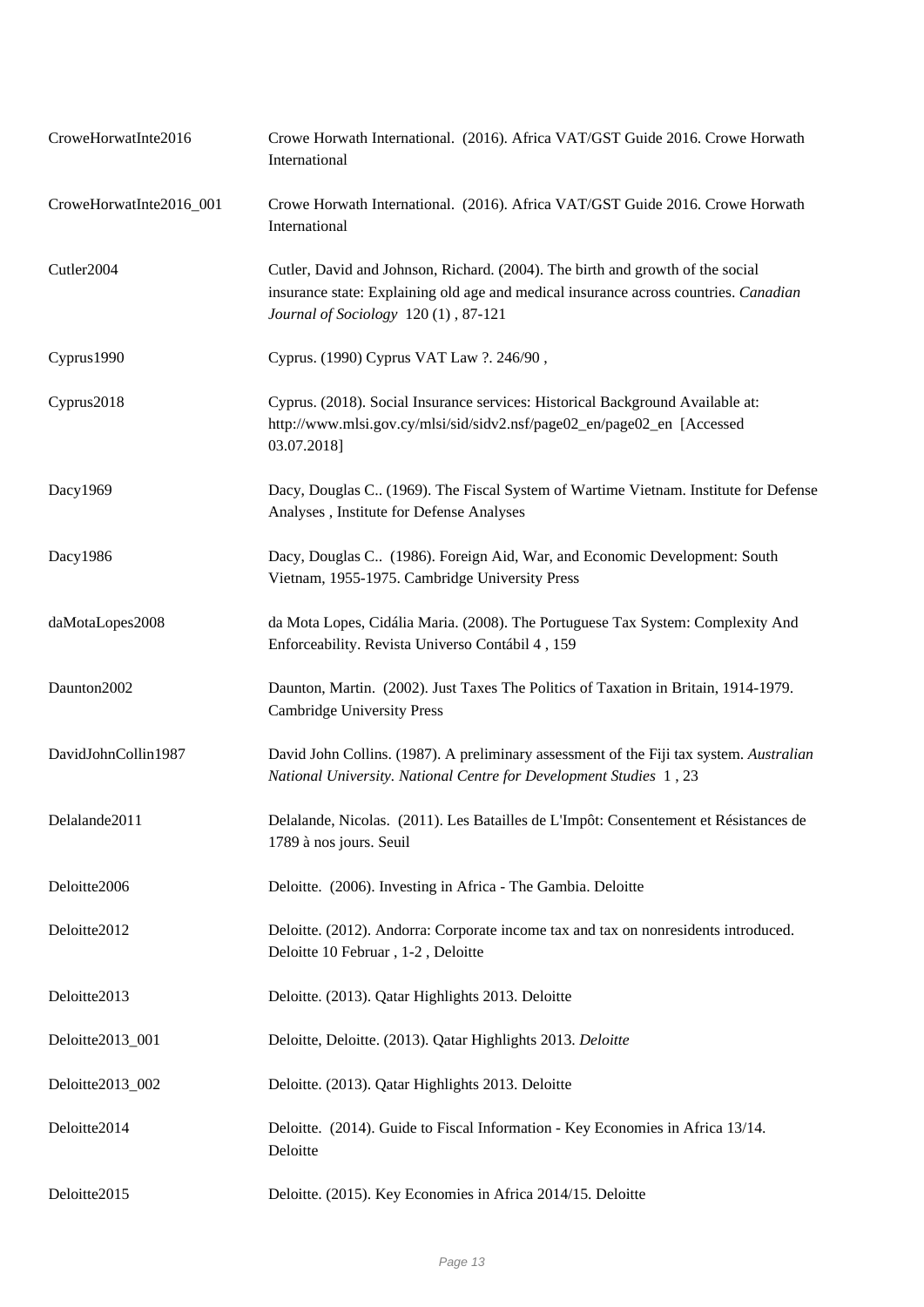| Deloitte2015_001 | Deloitte. (2015). Benin Highlights 2015. Deloitte                                              |
|------------------|------------------------------------------------------------------------------------------------|
| Deloitte2015_002 | Deloitte. (2015). Chad Highlights 2015.                                                        |
| Deloitte2015_003 | Deloitte. (2015). Guide to Fiscal Information. Deloitte                                        |
| Deloitte2015_004 | Deloitte. (2015). Key Economies in Africa 2014/2015. Deloitte                                  |
| Deloitte2015_005 | Deloitte. (2015). Key Economies in Africa 2014/2015. Deloitte                                  |
| Deloitte2015_006 | Deloitte. (2015). Senegal Highlights 2015. Deloitte                                            |
| Deloitte2015_007 | Deloitte. (2015). Taxation Act 2009 South Sudan . Deloitte                                     |
| Deloitte2015_008 | Deloitte. (2015). Guide to Fiscal Information - Key Economies in Africa 2014/2015.<br>Deloitte |
| Deloitte2015_009 | Deloitte. (2015). Bahamas Highlights 2015. Deloitte                                            |
| Deloitte2015_010 | Deloitte. (2015). Bahamas Highlights 2015. Deloitte                                            |
| Deloitte2015_011 | Deloitte. (2015). Bahamas Highlights 2015. Deloitte                                            |
| Deloitte2015_012 | Deloitte. (2015). Puerto Rico Tax Alert. Deloitte                                              |
| Deloitte2016     | Deloitte. (2016). Guide to Fiscal Information: Key Economies in Africa 2015/16.<br>Deloitte    |
| Deloitte2016_001 | Deloitte. (2016). Bahamas Highlights 2016. Deloitte                                            |
| Deloitte2016_002 | Deloitte. (2016). Algeria Deloitte Highlight 2016.                                             |
| Deloitte2016_003 | Deloitte. (2016). Bahrain Highlights 2016. Deloitte                                            |
| Deloitte2016_004 | Deloitte. (2016). Iraq Highlights 2016. Deloitte                                               |
| Deloitte2016_005 | Deloitte. (2016). Kuwait Highlights 2016. Deloitte                                             |
| Deloitte2016_006 | Deloitte. (2016). Kuwait Highlights 2016. Deloitte                                             |
| Deloitte2016_007 | Deloitte. (2016). Oman Highlights 2016. Deloitte                                               |
| Deloitte2016_008 | Deloitte. (2016). Oman Highlights 2016. Deloitte                                               |
| Deloitte2016_009 | Deloitte. (2016). Syria Highlights 2016. Deloitte                                              |
| Deloitte2016_010 |                                                                                                |
|                  | Deloitte. (2016). UAE Highlights 2016. Deloitte                                                |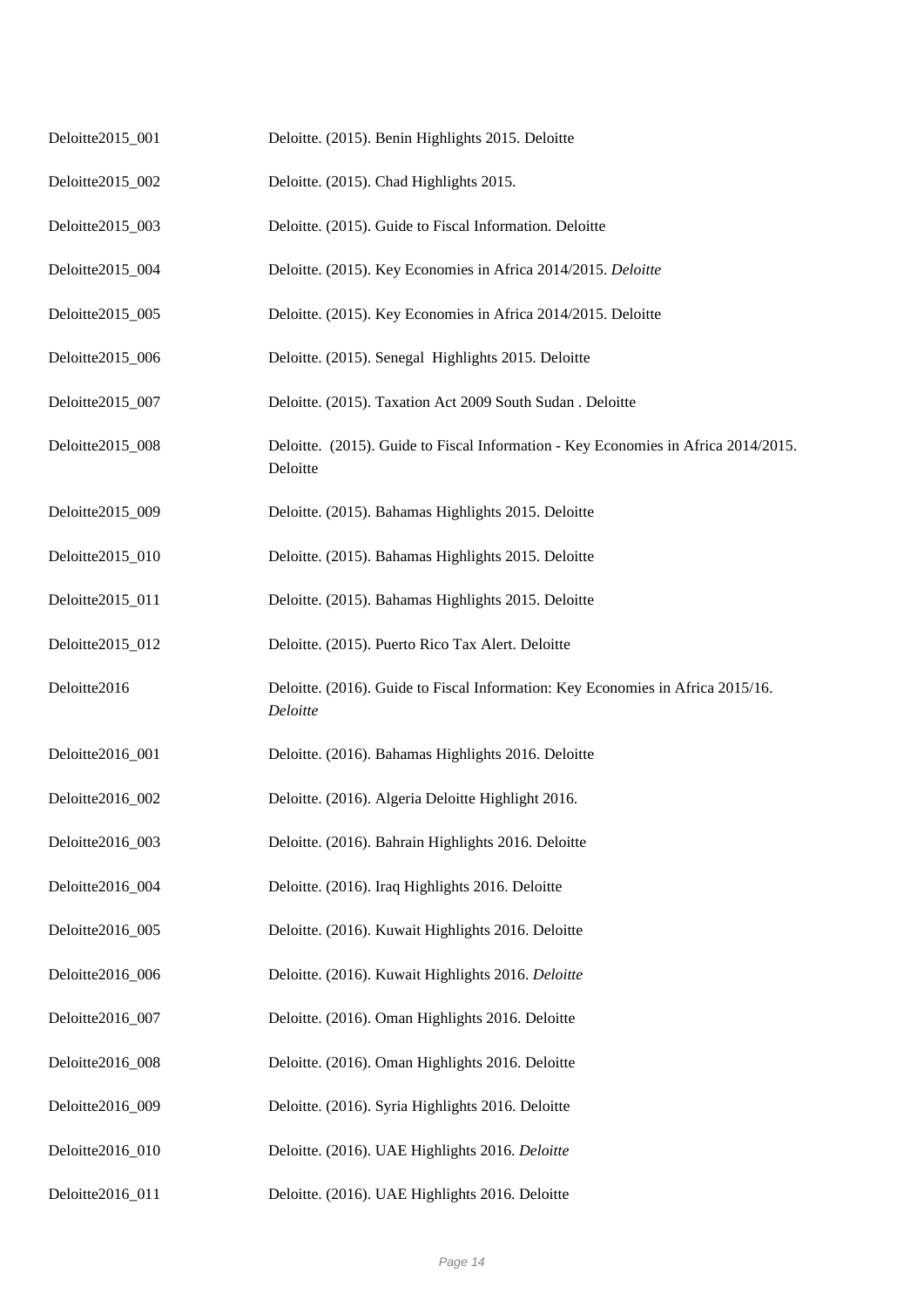| Deloitte2016_012 | Deloitte. (2016). UAE Highlights 2016. Deloitte                                                                                                                    |
|------------------|--------------------------------------------------------------------------------------------------------------------------------------------------------------------|
| Deloitte2016_013 | Deloitte. (2016). Yemen Highlights 2016. Deloitte                                                                                                                  |
| Deloitte2016_014 | Deloitte. (2016). Kazakhstan: Highlights. Deloitte, 2                                                                                                              |
| Deloitte2016_015 | Deloitte. (2016). Kyrgyzstan: Highlights. Deloitte, 2                                                                                                              |
| Deloitte2016_016 | Deloitte. (2016). Tax and Investment Guide: Tajikistan. Deloitte, Deloitte                                                                                         |
| Deloitte2016_017 | Deloitte. (2016). Uzbekistan: Highlights. Deloitte                                                                                                                 |
| Deloitte2016_018 | Deloitte. (2016). Deloitte - Global Indirect Tax Rates. Deloitte, Deloitte                                                                                         |
| Deloitte2017     | Deloitte. (2017). KSA has published its final VAT law Available at:<br>https://www2.deloitte.com/sa/en/pages/tax/articles/vat-gcc-ksa-published-final-vat-law.html |
| Deloitte2017_001 | Deloitte. (2017). Armenia . Armania: Highlights 2017                                                                                                               |
| Deloitte2017_002 | Deloitte. (2017). Azerbaijan: Highlights 2017. Deloitte                                                                                                            |
| Deloitte2017_003 | Deloitte. (2017). Moldova: Highlights 2017. Deloitte                                                                                                               |
| Deloitte2017_004 | Deloitte. (2017). Turkmenistan: Highlights 2017. Deloitte                                                                                                          |
| Deloitte2017_005 | Deloitte. (2017). Latvia: Highlights 2017.                                                                                                                         |
| Deloitte2018     | Deloitte . (2018). Guide to fiscal information Key economies in Africa 2018.                                                                                       |
| Deloitte2018_001 | Deloitte. (2018). Guide to fiscal information Key economies in Africa 2018. Deloitte                                                                               |
| Deloitte2018_002 | Deloitte. (2018). Saint Vincent and the Grenadines Highlights 2018. Deloitte                                                                                       |
| Deloitte2018_003 | Deloitte. (2018). Bahrain Highlights 2018. Deloitte                                                                                                                |
| Deloitte2018_004 | Deloitte. (2018). Guide to fiscal information Key economies in Africa 2018. Deloitte                                                                               |
| Deloitte2018_005 | Deloitte. (2018). Georgia: Highlights 2018. Deloitte                                                                                                               |
| Deloitte2018_006 | Deloitte. (2018). Deloitte - Corporate Tax Rates 2018. Deloitte, Deloitte                                                                                          |
| Deloitte2018_007 | Deloitte. (2018). Estonia Highlights 2018.                                                                                                                         |
| Demekas1991      | Demekas, Dimitri G. and Khan, Mohsin S (1991). The Romanian Economic Reform<br>Program. IMF, IMF                                                                   |
| Dervis1994       | Dervis, Kemal. (1994). Slovakia: Restructuring for Recovery. World Bank Group                                                                                      |
| Deutschland1883  | Deutschland. (1883). Gesetz, betreffend die Krankenversicherung der Arbeiter.<br>Deutsches Reichsgesetzblatt 1883 21. Juni 1                                       |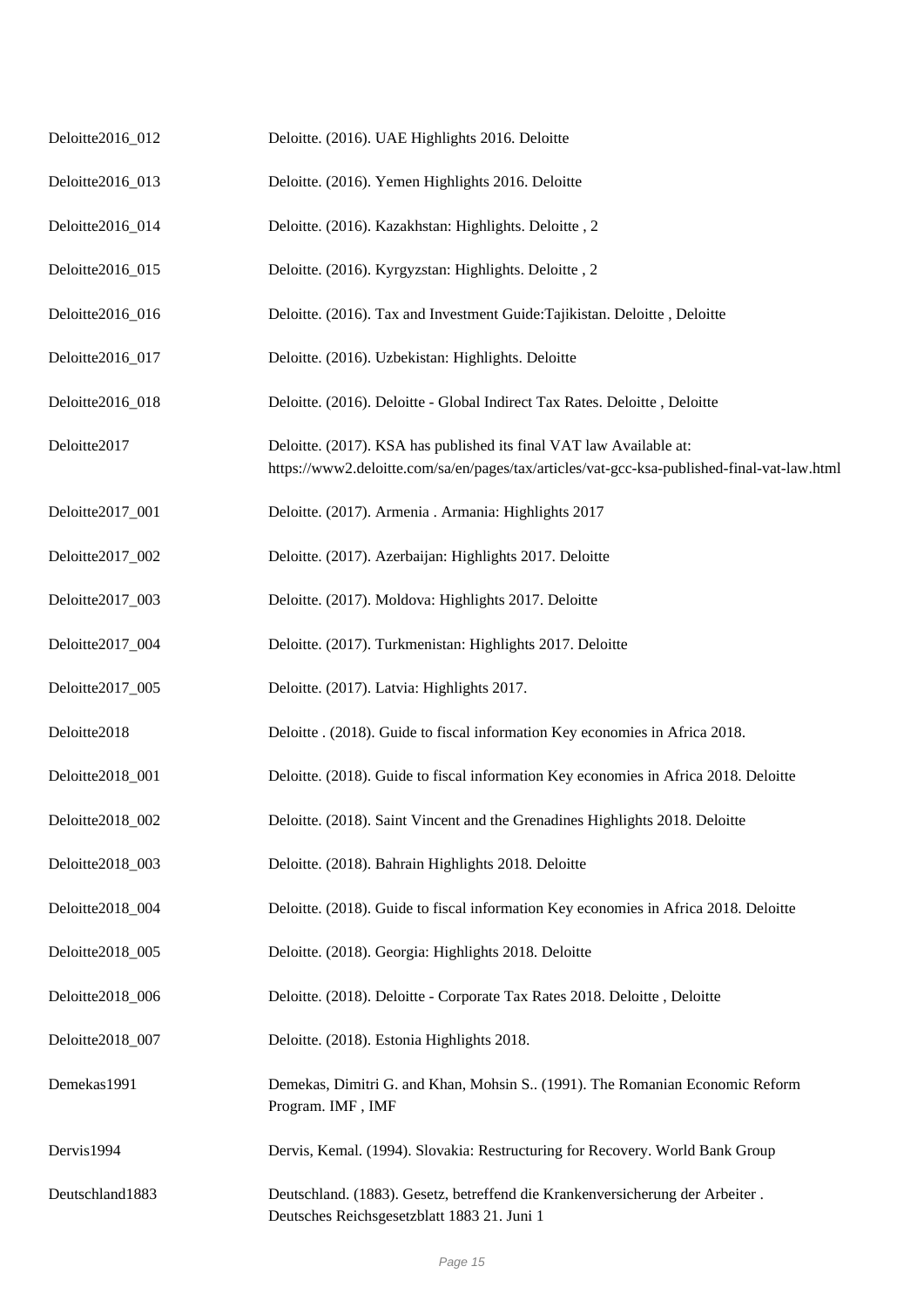| Di2013              | Di Nunzio, Luca and Grandinetti, Mario and Muratore, Marco and Selicato, Pietro.<br>(2013). Questionnaire on corporate income tax subjects Italy. European Association of<br>Tax Law Professors - Annual Meeting (Lisbon 2013), European Association of Tax<br>Law Professors - Annual Meeting (Lisbon 2013)                    |
|---------------------|---------------------------------------------------------------------------------------------------------------------------------------------------------------------------------------------------------------------------------------------------------------------------------------------------------------------------------|
| DiazCayeros2006     | Diaz-Cayeros, Alberto. (2006). Federalism, Fiscal Authority, and Centralization in<br>Latin America. Cambridge University Press                                                                                                                                                                                                 |
| DiazCayeros2006_001 | Diaz-Cayeros, Alberto. (2006). Federalism, Fiscal Authority, and Centralization in<br>Latin America. Cambridge University Press                                                                                                                                                                                                 |
| DiazCayeros2006_002 | Diaz-Cayeros, Alberto. (2006). Federalism, Fiscal Authority, and Centralization in<br>Latin America. Cambridge University Press                                                                                                                                                                                                 |
| DiazCayeros2006_003 | Diaz-Cayeros, Alberto. (2006). Federalism, Fiscal Authority, and Centralization in<br>Latin America. Cambridge University Press                                                                                                                                                                                                 |
| Die2013             | Die Mehrwertsteuer. (2013). Umsatzsteuer in Deutschland Available at:<br>http://www.die-mehrwertsteuer.de/de/umsatzsteuer-deutschland.html [Accessed<br>5.7.2018]                                                                                                                                                               |
| Diehl1993           | Diehl, F.W (1993). Revenue Farming and Colonial Finances in the Netherlands East<br>Indies, 1816-1925. In: Butcher, John and Dicks, Howard (ed.), The Rise and Fall of<br>Revenue Farming: Business Elites and the Emergence of the Modern State in Southeast<br>Asia. New York, NY, United States: St. Martin's Press, 196-233 |
| Dincecco2011        | Dincecco, Mark and Federico, Giovanni and Vindigni, Andrea. (2011). Warfare,<br>taxation, and political change: Evidence from the Italian Risorgimento. The Journal of<br>Economic History 71 (4), 887-914                                                                                                                      |
| Dixon1999           | Dixon, John. (1999). 80 years of Social Insurance Austro-Hungary. Praeger Publishers                                                                                                                                                                                                                                            |
| Djibouti2015        | Djibouti. (2015). La fiscalité en République de Djibouti. Le Budget, 7                                                                                                                                                                                                                                                          |
| Djibouti2018        | Djibouti. (2018). Le systeme fiscal de la republique de Djibouti Available at:<br>http://www.ministere-finances.dj/fiscalite2.htm [Accessed 24.07.2018]                                                                                                                                                                         |
| Dominica1987        | Dominica. (1987) Sales Tax Act 1987, Chapter 67:06,                                                                                                                                                                                                                                                                             |
| Dominican1949       | Dominican Republic. (1949) Ley 19-27, Impuesto a la Renta,                                                                                                                                                                                                                                                                      |
| Dominican1969       | Dominican Republic. (1969) Ley 25 de 1969, Impuesto sobre sucesiones,                                                                                                                                                                                                                                                           |
| Dorn1978            | Dorn, James. (1978). Markets, True and False: The Case of Yugoslavia. Journal of<br>Libertarian Studies 2(3), 243-268                                                                                                                                                                                                           |
| Dos2004             | Dos Santos, Paulo and Bain, Laurel. (2004). Survey of the Caribbean Tax Systems.<br>Caribbean Community - CARICOM, Caribbean Community - CARICOM                                                                                                                                                                                |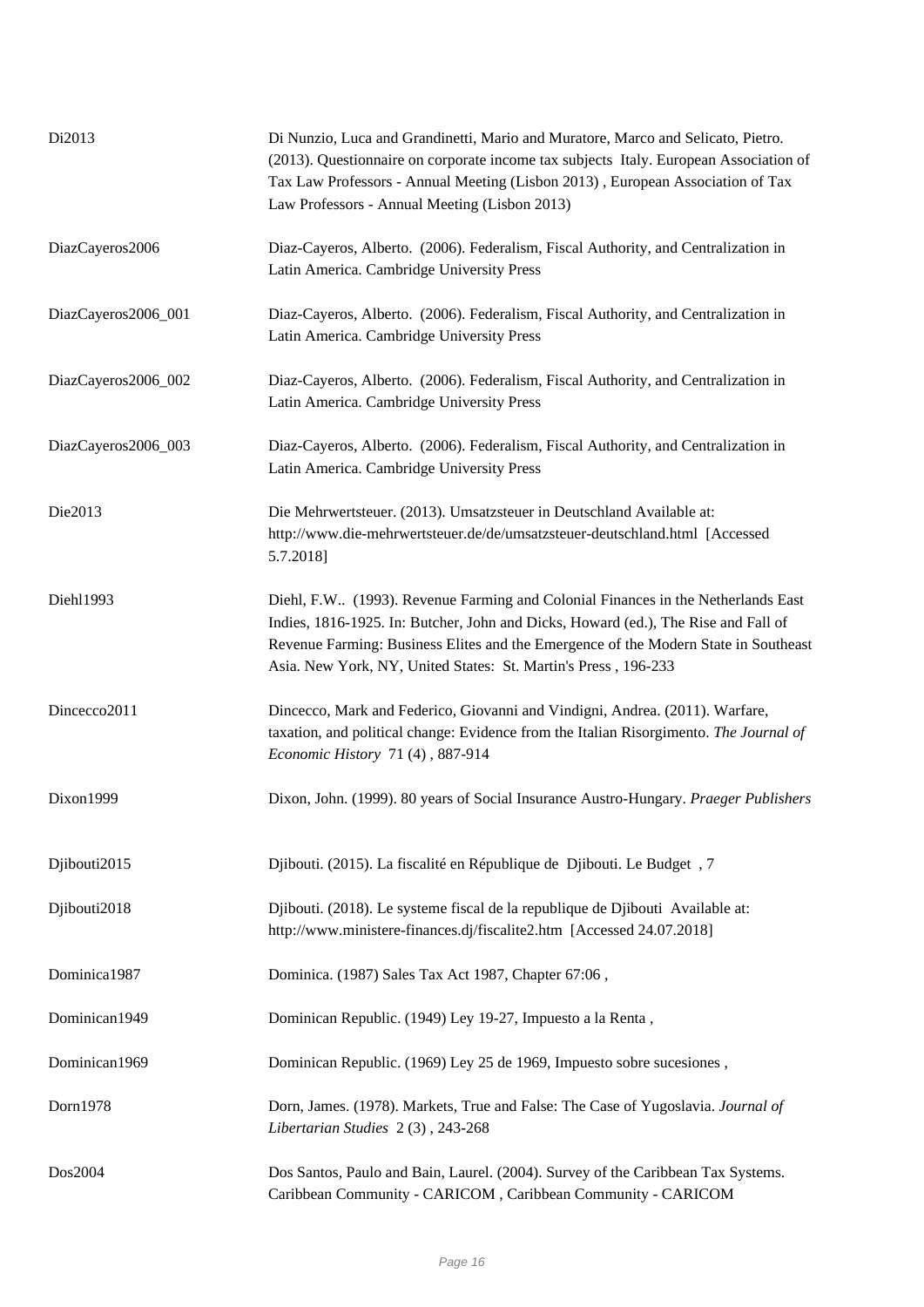| Dos2004_001     | Dos Santos, Paulo and Bain, Laurel. (2004). Survey of the Caribbean Tax Systems.<br>Caribbean Community - CARICOM, Caribbean Community - CARICOM                                                                 |
|-----------------|------------------------------------------------------------------------------------------------------------------------------------------------------------------------------------------------------------------|
| Dos2004_002     | Dos Santos, Paulo and Bain, Laurel. (2004). Survey of the Caribbean Tax Systems.<br>Caribbean Community - CARICOM, Caribbean Community - CARICOM                                                                 |
| Dos2004_003     | Dos Santos, Paulo and Bain, Laurel. (2004). Survey of the Caribbean Tax Systems.<br>Caribbean Community - CARICOM, Caribbean Community - CARICOM                                                                 |
| Dos2004_004     | Dos Santos, Paulo and Bain, Laurel. (2004). Survey of the Caribbean Tax Systems.<br>Caribbean Community - CARICOM, Caribbean Community - CARICOM                                                                 |
| DouglaCDacy1969 | Douglas C. Dacy. (1969). The Fiscal System of Wartime Vietnam. Institute for Defense<br>Analyses, 12-13                                                                                                          |
| DouglaCDacy1986 | Douglas C. Dacy. (1986). The Fiscal System of Wartime Vietnam. Institute for Defense<br>Analyses, 6, 61-62                                                                                                       |
| Droppers1892    | Droppers, Garrett. (1892). Taxation in Japan . The Quarterly Journal of Economics 6<br>$(4)$ , 492-503                                                                                                           |
| Du2011          | Du Rietz, Gunnar and Henrekson, Magnus and Waldenström, Daniel. (2011). Swedish<br>Inheritance and Gift Taxation (1885-2004). ISPS Data Archive , Research Institute of<br><b>Industrial Economics</b>           |
| Du2014          | Du Rietz, Gunnar and Johansson, Dan and Stenkula, Mikael. (2014). A 150-year<br>Perspective on Swedish Capital Income Taxation. IFN Working Paper No. 1004.,<br>Research Institute of Industrial Economics (IFN) |
| Dubois2004      | Dubois, Hans F.W. and Martinez, Ferran and Cetani, Teresa and Rico, Ana. (2004).<br>Health care systems in transition. World Health Organization                                                                 |
| Duda2011        | Duda, Sandra. (2011). Das Steuerrecht im Staatshaushaltssystem der DDR. Peter Lang                                                                                                                               |
| Due1955         | Due, John. (1955). Sales taxation in Western Europe Part 2: The Multiple Staged Sales<br>Tax. National Tax Journal 8(3), 300-321                                                                                 |
| Due1955_001     | Due, John. (1955). Sales Taxation in Western Europe: A General Survey, Part I.<br>National Tax Journal 1(6), 171-185                                                                                             |
| Due1955_002     | Due, John. (1955). Sales taxation in Western Europe Part 2: The Multiple Staged Sales<br>Tax. National Tax Journal 8(3), 300-321                                                                                 |
| Due1955_003     | Due, John. (1955). Sales taxation in Western Europe Part 2: The Multiple Staged Sales<br>Tax. National Tax Journal 8(3), 300-321                                                                                 |
| Due1955_004     | Due, John F (1955). Sales Taxation in Western Europe: A General Survey (Part 1):<br>The Single-Stage Tax. National Tax Journal 8(2), 171-185                                                                     |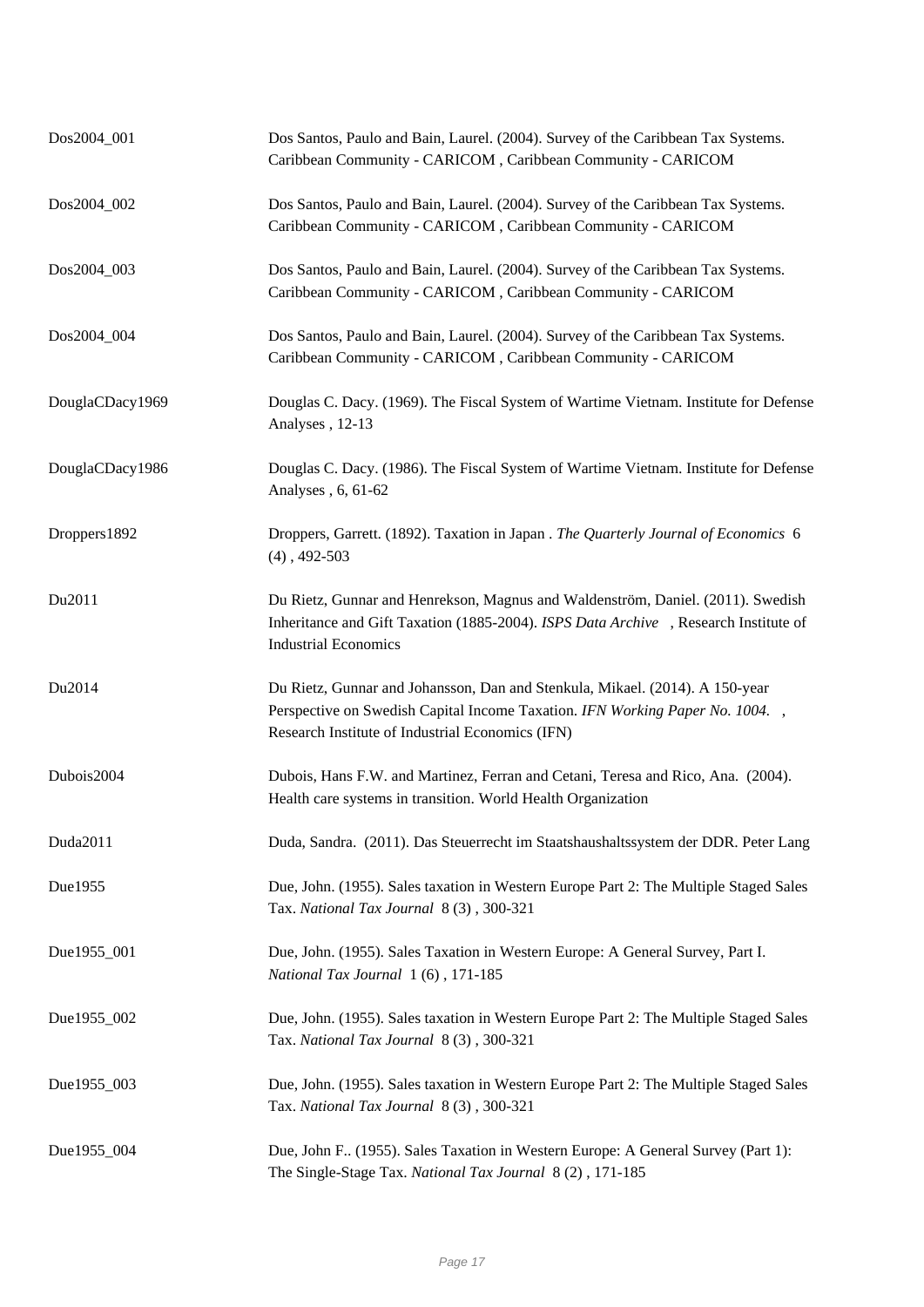| Due1974       | Due, John F (1974). The Value Added Tax - Sense and Nonsense. Nebraska Journal of<br>Economics and Business 13(4), 54-65                                                                                                                               |
|---------------|--------------------------------------------------------------------------------------------------------------------------------------------------------------------------------------------------------------------------------------------------------|
| Due1976       | Due, John F. (1976). A comparison of four manufacturers sales taxes and two retail<br>taxes - Ghana, Kenya, Tanzania, Zambia. College of Commerce and Business<br>Administration. University of Illinois at Urbana-Champaign. , University of Illinois |
| Due1977       | Due, John F. (1977). A Comparison of Four African Manufacturers Sales Taxes and<br>Two Retail Sales Taxes. IDS/DP 251                                                                                                                                  |
| Due1977_001   | Due, John F (1977). A Comparison of Four African Manufactures Sales Taxes and<br>Two Retails Sales Taxes. IDS/DP 251                                                                                                                                   |
| Due1977_002   | Due, John F. (1977). The Tax Structure of the Democratic Republic of Sudan with<br>Emphasis on the Indirect Taxes and Potent. University of Illinois at Urbana-Champaign<br>Working Paper, University of Illinois at Urbana-Champaign                  |
| Due1977_003   | Due, John F. . (1977). The Tax Structure of the Democratic Republic of Sudan with<br>Emphasis on the Indirect Taxes and Potent. 419, University of Illinois at<br>Urbana-Champaign                                                                     |
| Due1977_004   | Due, John F. . (1977). The Tax Structure of the Democratic Republic of Sudan with<br>Emphasis on the Indirect Taxes and Potent. University of Illinois at Urbana-Champaign<br><b>Working Paper</b>                                                     |
| Due1977_005   | Due, John F. (1977). The Tax Structure of the Democratic Republic of Sudan with<br>Emphasis on the Indirect Taxes and Potent. 419, University of Illinois at<br>Urbana-Champaign                                                                       |
| Due1977_006   | Due, John F. (1977). A Comparison of Four African Manufacturers Sales Taxes and<br>Two Retail Sales Taxes. IDS/DP , Bulletin for International Fiscal Documentation,<br>251                                                                            |
| Due1977_007   | Due, John F. (1977). A Comparison of Four African Manufacturers Sales Taxes and<br>Two Retail Sales Taxes. IDS/DP 251, Bulletin for International Fiscal Documentation                                                                                 |
| Due1984       | Due, John. (1984). The New Zealand Broad Based Value Added Tax. University of<br>Illinois                                                                                                                                                              |
| Duhanxhiu2012 | Duhanxhiu, Ilda and Kapllani, Valbona. (2012). The relationship between financial and<br>tax accounting in Albania. The Romanian Economic Journal 43, 45-60                                                                                            |
| Dun1994       | Dun & Bradstreet Information Services. (1994). Exporters' Encyclopaedia. Dun &<br>Bradstreet, 2                                                                                                                                                        |
| Dysney2002    | Dysney, Richard. (2002). Can We Afford to Grow Older. MIT Press                                                                                                                                                                                        |
| Eccleston2007 | Eccleston, Richard. (2007). Taxing Reforms: The Politics of the Consumption Tax in<br>Japan, the United States, Canada, and Australia. Edward Elgar                                                                                                    |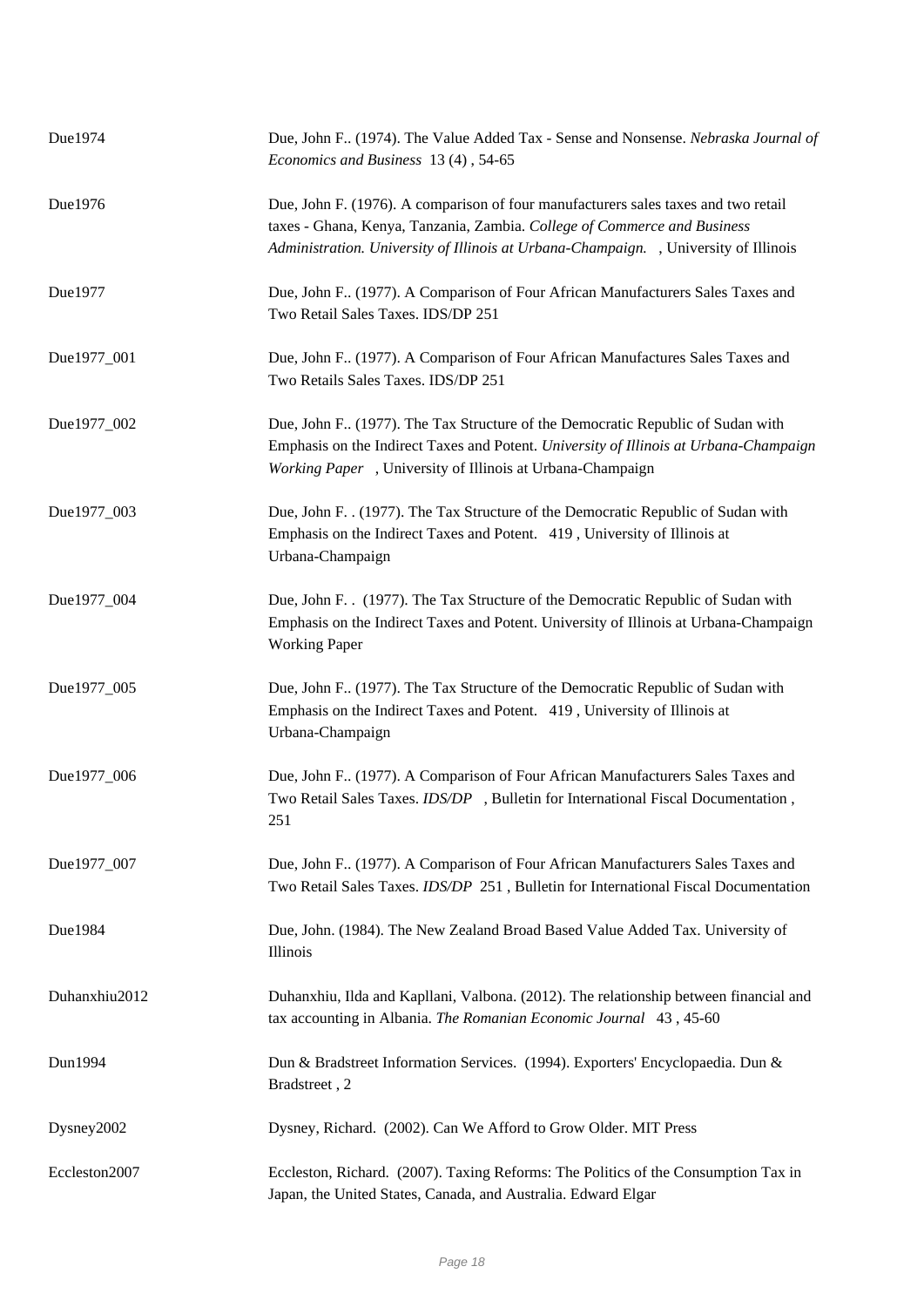| Eidgenossische2017 | Eidgenössische Steuerverwaltung. (2017). Steuerarten - Wehrsteuer / Direkte<br>Bundessteuer Available at: http://www.estv2.admin.ch/jubi/steuerarten-dbst-d.htm<br>[Accessed 2/22/2017]                                  |
|--------------------|--------------------------------------------------------------------------------------------------------------------------------------------------------------------------------------------------------------------------|
| Equatorial1966     | Equatorial Guinea. (1966) Ley 2/1966, de 29 de enero, sobre Sistema Tributario de la<br>Guinea Ecuatorial.«BOE» núm. 26, de 31,                                                                                          |
| Equitorial1966     | Equitorial Guinea. (1966) De 29 de enero, sobre Sistema Tributario de la Guinea<br>Ecuatorial.«BOE» núm. 26, de 31 de enero de,                                                                                          |
| Escalona2014       | Escalona, Esteban. (2014). Historia de los impuestos al consumo en Chile desde 1920 y<br>al valor agregado. Revista de Estudios Tributarios 10, 9-49                                                                     |
| European2002       | European Observatory. (2002). Health care systems in transition. European Observatory                                                                                                                                    |
| Evans2007          | Evans, Martin and Gough, Ian and Harkness, Susan and McKay, Andrew and Thanh,<br>Huyen Dao and Thu, Ngoc Do Le. (2007). How Progressive is Social Security in Viet<br>Nam?. UNDP Viet Nam Discussion Paper, UNDP Vietnam |
| EY2013             | EY. (2013). Worldwide Personal Tax Guide: Income Tax, Social Security and<br>Immigration (2013-14). EY, EY                                                                                                               |
| EY2017             | EY. (2017). Worldwide Personal Tax and Immigration Guide. EY                                                                                                                                                             |
| Facio1948          | Facio, Rodrigo. (1948). El impuesto sobre la renta y la economia nacional. El Trimestre<br>Economico 14 (56), 495-515                                                                                                    |
| Farhan2009         | Farhan, Nisreen. (2009). Sao Tome and Principe: Domestic Tax System and Tax<br>Revenue Potential. IMF Working Paper , IMF Working Paper WP/09/215                                                                        |
| Farhan2009_001     | Farhan, Nisreen. (2009). Sao Tome and Príncipe: Domestic Tax System and Tax<br>Revenue Potential. IMF Working Paper, IMF                                                                                                 |
| Fausto2010         | Fausto, Domenicantonio. (2010). Notte sulla finanza pubblica al momento<br>dell'unificazione. In: Balletta, Francesco (ed.), Il pensiero e l'opera di Domenico<br>Demarco. Milano: FrancoAngeli, 134-152                 |
| Fausto2010_001     | Fausto, Domenicantonio. (2010). Notte sulla finanza pubblica al momento<br>dell'unificazione. In: Balletta, Francesco (ed.), Il pensiero e l'opera di Domenico<br>Demarco. Milano: FrancoAngeli, 134-152                 |
| Fausto2010_002     | Fausto, Domenicantonio. (2010). Notte sulla finanza pubblica al momento<br>dell'unificazione. In: Balletta, Francesco (ed.), Il pensiero e l'opera di Domenico<br>Demarco. Milano: FrancoAngeli, 134-152                 |
| Fausto2010_003     | Fausto, Domenicantonio. (2010). Notte sulla finanza pubblica al momento<br>dell'unificazione. In: Balletta, Francesco (ed.), Il pensiero e l'opera di Domenico<br>Demarco. Milano: FrancoAngeli, 134-152                 |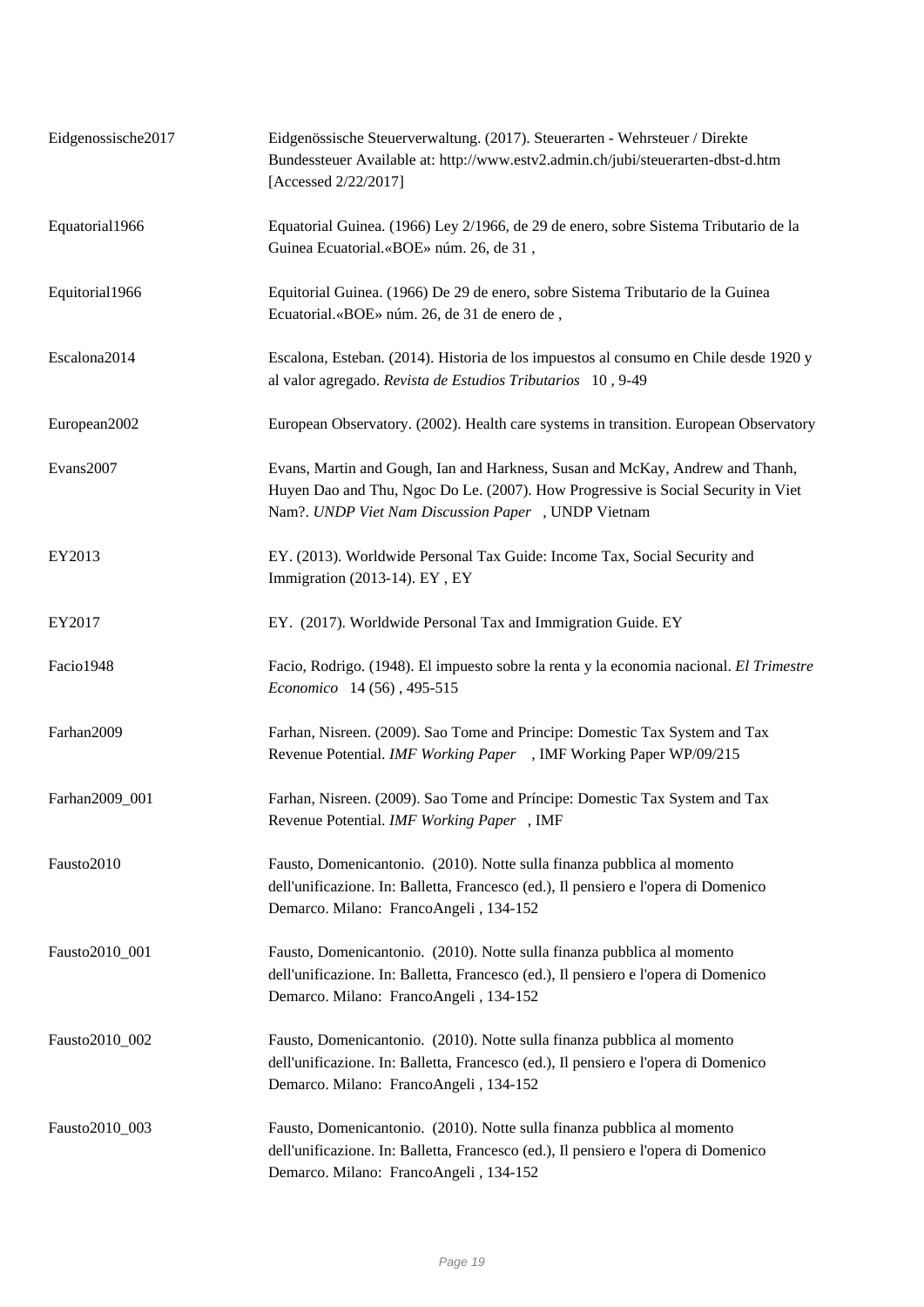| Fecht1980      | Fecht, Robert. (1980). Einkommensbesteuerung II: Körperschaftsteuer. In: Albers,<br>Willi (ed.), Handwörterbuch der Wirtschaftswissenschaft. Tübingen: J.C.B.Mohr                                                                                                            |
|----------------|------------------------------------------------------------------------------------------------------------------------------------------------------------------------------------------------------------------------------------------------------------------------------|
| Fecht1980 005  | Fecht, Robert. (1980). Einkommensbesteuerung II: Körperschaftsteuer.<br>Handwörterbuch der Wirtschaftswissenschaft, HG: Willi Albers et al., Verlag: JCB<br>Mphr: Tübingen, v                                                                                                |
| Ferrario2008   | Ferrario, Caterina. (2008). Paraguay. In: Bernardi, Luigi and Barreix, Alberto and<br>Profeta, Paola (ed.), Tax Systems and Tax Reforms in Latin America. Abingdon:<br>Routledge, 267-282                                                                                    |
| Ferrera2014    | Ferrera, Rogelio Fernandes. (2014). Um Olhar sobre o sistema fiscal Caboverdiano. ,<br>$\mathbf{1}$                                                                                                                                                                          |
| Ferydoon1978   | Ferydoon, Firoozi. (1978). Income Distribution and Taxation Laws of Iran.<br>International Journal of Middle East Studies 9, 78                                                                                                                                              |
| Finland2003    | Finland. (2003) Value Added Tax Act (2003 Amendment) International Tax Dialogue,                                                                                                                                                                                             |
| Fisco2013      | Fisco Oggi. (2013). San Marino. Fisco Oggi                                                                                                                                                                                                                                   |
| Flores2013     | Flores, Maria Eliza. (2013). Control de herencias, legados y donaciones en el Ecuador.<br>Tesis de la Universidad de Cuenca                                                                                                                                                  |
| Flores2013_001 | Flores, Maria Eliza. (2013). Control de herencias, legados y donaciones en el Ecuador.<br>Tesis de la Universidad de Cuenca                                                                                                                                                  |
| Flores2013_002 | Flores, Maria Eliza. (2013). Control de herencias, legados y donaciones en el Ecuador.<br>Tesis de la Universidad de Cuenca, Universidad de Cuenca                                                                                                                           |
| Flores2013_003 | Flores, Maria Eliza. (2013). Control de herencias, legados y donaciones en el Ecuador.<br>Tesis de la Universidad de Cuenca, Universidad de Cuenca                                                                                                                           |
| Flores2013_004 | Flores, Maria Eliza. (2013). Control de herencias, legados y donaciones en el Ecuador.<br>Tesis de la Universidad de Cuenca, Universidad de Cuenca                                                                                                                           |
| Fogelquist2011 | Fogelquist, Alan. (2011). Politics and Economic Policy in Yugoslavia, 1918-1929.<br>Global Geopolitics Net                                                                                                                                                                   |
| Fortsakis2013  | Fortsakis, Theodore and Tsourouflis, Andreas. (2013). Questionnaire on corporate<br>income tax subjects - Greece. European Association of Tax Law Professors - Annual<br>Meeting (Lisbon 2013), European Association of Tax Law Professors - Annual<br>Meeting (Lisbon 2013) |
| Fossat2013     | Fossat, Patrick and Bua, Michel. (2013). Tax Administration Reform in the<br>Francophone Countries of Sub-Saharan Africa. 13/173, IMF                                                                                                                                        |
| Fox1994        | Fox, Luise. (1994). Old Age Security in Transitional Economies. The World Bank,<br>World Bank                                                                                                                                                                                |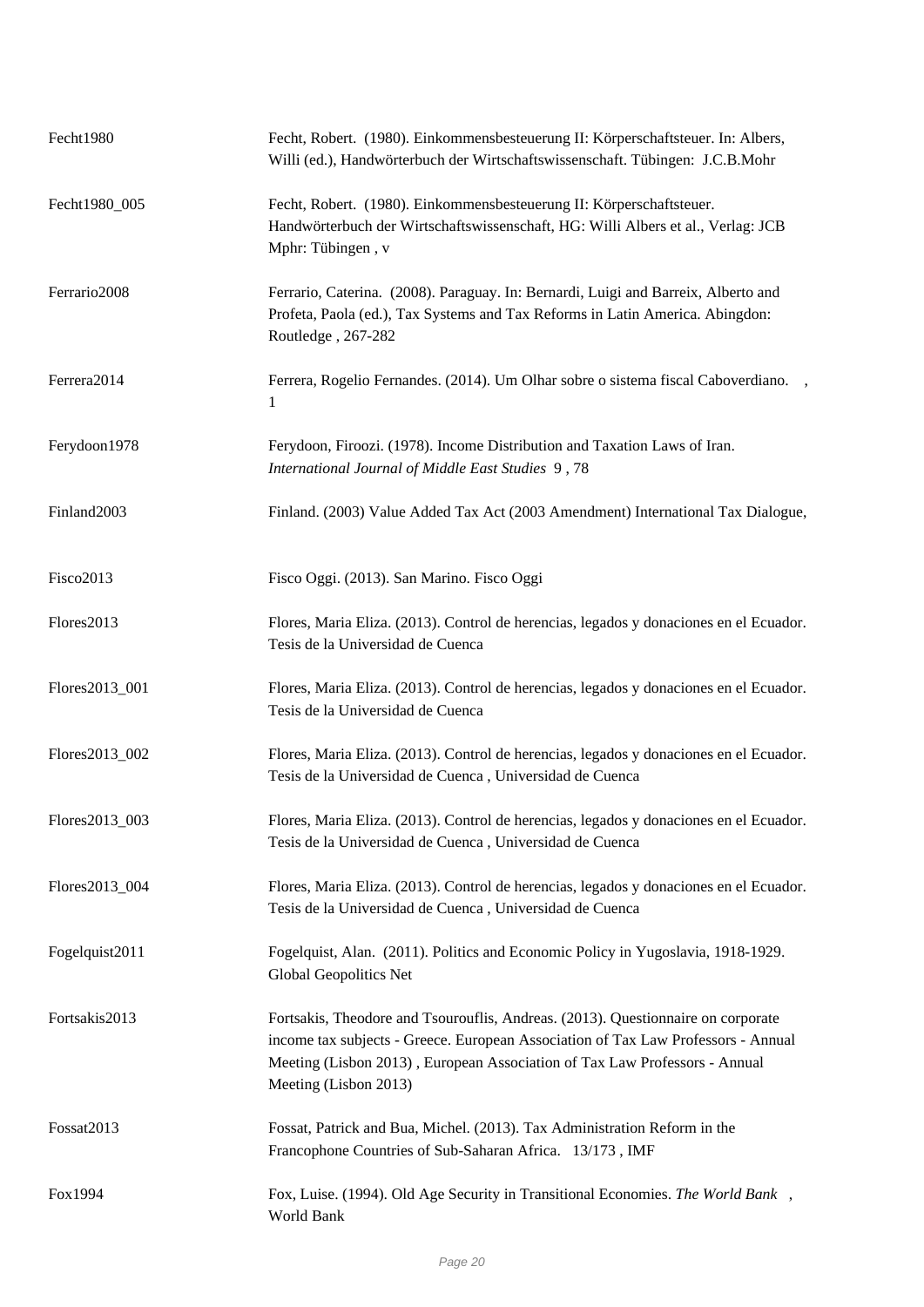| Fox2002         | Fox, William F (2002). History and Economic Impact. , University of Tennessee                                                                                                                              |
|-----------------|------------------------------------------------------------------------------------------------------------------------------------------------------------------------------------------------------------|
| Frankema2010    | Frankema, Ewout. (2010). Raising revenue in the British empire, 1870-1940: how<br>?extractive? were colonial taxes?. Journal of Global History 5, 447-477                                                  |
| Frerich1993     | Frerich, Johannes and Frey, Martin. (1993). Handbuch der Geschichte der Sozialpolitik<br>in Deutschland. Band1: Von der vorindustriellen Zeit bis zum Ende des Dritten Reiches.<br>Oldenbourg              |
| Frerich1993_001 | Frerich, Johannes and Frey, Martin. (1993). Handbuch der Geschichte der Sozialpolitik<br>in Deutschland. Band1: Von der vorindustriellen Zeit bis zum Ende des Dritten Reiches.<br>Oldenbourg              |
| Frerich1993_002 | Frerich, Johannes and Frey, Martin. (1993). Handbuch der Geschichte der Sozialpolitik<br>in Deutschland. Band1: Von der vorindustriellen Zeit bis zum Ende des Dritten Reiches.<br>Oldenbourg              |
| Frerich1993_003 | Frerich, Johannes and Frey, Martin. (1993). Handbuch der Geschichte der Sozialpolitik<br>in Deutschland. Band1: Von der vorindustriellen Zeit bis zum Ende des Dritten Reiches.<br>Oldenbourg              |
| Gadir2004       | Gadir Ali, Ali Abdel and Elbadawi, Ibrahim A. . (2004). Explaining Sudan?s Economic<br>Growth Performance. IMF                                                                                             |
| Gandullia2006   | Gandullia, Luca and Figari, Francesco. (2006). Indirect Taxation and Budget<br>Vulnerability in the MEDA Countries. , University of Genova, 6                                                              |
| Garcia2006      | Garcia Repetto, Ulises. (2006). La experiencia del sistema de imposicion a la renta en el<br>Uruguay de los sesenta. Instituto de Economia-Serie de documentos de trabajo,<br>Instituto de Economia - FCEA |
| Garcia2006_001  | Garcia Repetto, Ulises. (2006). Los ingresos publicos en el Uruguay en el siglo XX:<br>estructrua tributaria y desarrollo economico. Boletin de Historia Economica 4(2),<br>74-84                          |
| Garcia2006_002  | Garcia Repetto, Ulises. (2006). Los ingresos publicos en el Uruguay en el siglo XX:<br>estructrua tributaria y desarrollo economico. Boletin de Historia Economica 4(2),<br>74-84                          |
| Gardner2013     | Gardner, Leigh. (2013). Fiscal policy in the Belgian Congo in comparative<br>perspective. Routledge, 150-172                                                                                               |
| Gardner2013_001 | Gardner, Leigh. (2013). Fiscal policy in the Belgian Congo in comparative<br>perspective. Routledge, 150-172                                                                                               |
| Gayibor2011     | Gayibor, Nicoué Lodjou. (2011). Histoire des Togolais, Des origines aux années 1960.<br><b>KARTHALA Editions</b>                                                                                           |
| Genovese2016    | Genovese, Frederica and Scheve, Kenneth and Stasavage, David. (2016). Comparative<br>Income Taxation Database. Stanford University Libraries                                                               |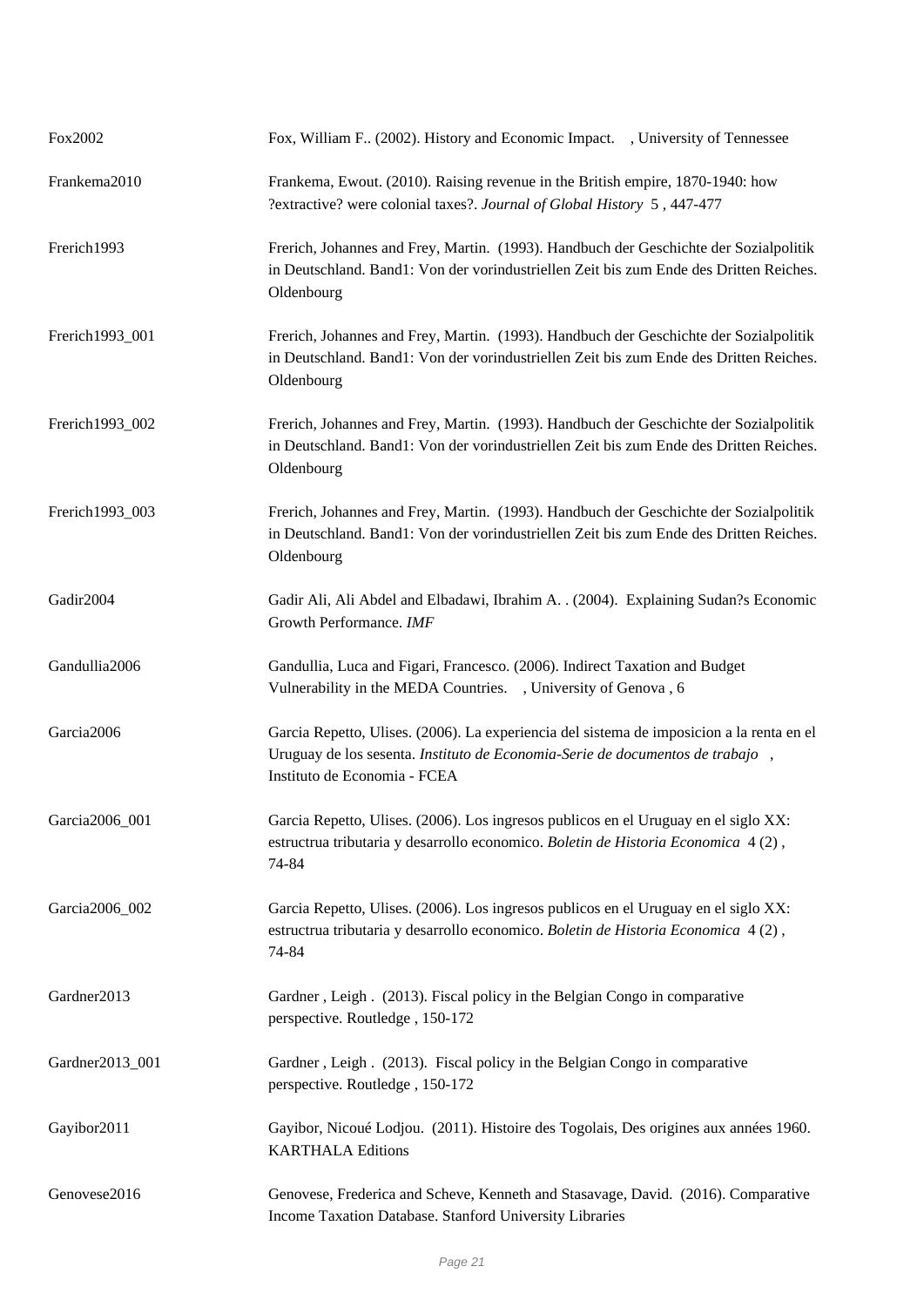| Genovese2016_001    | Genovese, Federica and Scheve, Kenneth and Stasavage, David. (2016). Comparative<br>Income Taxation Database ? Codebook., 20                                                                                                                                  |
|---------------------|---------------------------------------------------------------------------------------------------------------------------------------------------------------------------------------------------------------------------------------------------------------|
| Genovese2016_002    | Genovese, Federica and Scheve, Kenneth and Stasavage, David. (2016). Comparative<br>Income Taxation Database ? Codebook.                                                                                                                                      |
| Gerdrup1998         | Gerdrup, Karsten R. (1998). Skattesystem og skattestatistikk i et historisk perspektiv.<br>Statistisk sentralbyra                                                                                                                                             |
| Gerig1965           | Gerig, Daniel and Mayers, Robert. (1965). The Interaction of Youth and Elderly Labor<br>Markets in Canada. Social Security Bulletin 28, 3-17                                                                                                                  |
| Gilding2010         | Gilding, Michael. (2010). The Abolition of Death Duties in Australia: A Comparative<br>Perspective. At: Social Causes, Private Lives, the Annual Conference of the Australian<br>Sociological Association (TASA 2010), Sydney, Australia, 06-09 December 2010 |
| Glenday2005         | Glenday, Graham and Hollinrake, David. (2005). Assessment of the Current State of<br>VAT Implementation in SADC Member States. Duke University , Duke University                                                                                              |
| Glenday2005_001     | Glenday, Graham and Hollinrake, David. (2005). Assessment of the Current State of<br>VAT Implementation in SADC Member States. Duke University , Duke University                                                                                              |
| Globalserve2017     | Globalserve Consultants. (2017). Luxembourg Available at:<br>http://gstaxconsultants.com/onshore-companies/luxembourg/ [Accessed 22.2.2017]                                                                                                                   |
| Godefroy2015        | Godefroy, Thierry and Lascoumes, Pierre. (2015). Havres Fiscaux et Places Financières<br>sous-Régulées: Les Cycles d'une Attention Politique Improductive. Savoir/Agir 13 (3),<br>25-37                                                                       |
| Goldsmith2016       | Goldsmith, Paul. (2016). Taxes - Liberal Party Taxes - 1890 to 1912 (Te Ara - the<br>Encyclopedia of New Zealand). New Zealand Government                                                                                                                     |
| Goldsmith2016_001   | Goldsmith, Paul. (2016). Taxes - Liberal Party Taxes - 1890 to 1912 (Te Ara - the<br>Encyclopedia of New Zealand)§ Available at: http://www.teara.govt.nz/en/taxes/page-2<br>[Accessed 10/10/2018]                                                            |
| Gonzalez2002        | Gonzalez, Francisco and Calderon, Valentina. (2002). Las reformas tributarias en<br>Colombia durante el siglo XX (I). Boletines de divulgacion economica 8, 1-44                                                                                              |
| GovernofNepal2016   | Government of Nepal. (2016). Nepal Investment Guide 2016. Government of Nepal,<br>$21 - 25$                                                                                                                                                                   |
| GovernofPakist2011  | Government of Pakistan. (2011). The Provincial Employees' Social Security Ordinance,<br>1965. Government of Pakistan, 8                                                                                                                                       |
| GovernofthePhil2016 | Government of the Philippines. (2016). Estate Tax - Bureau of Internal Revenue.<br>Government of the Philippines, 7                                                                                                                                           |
| GovernofUzbeki1996  | Government of Uzbekistan. (1996). The state budget of the Republic of Uzbekistan,<br>1991 to 1995.                                                                                                                                                            |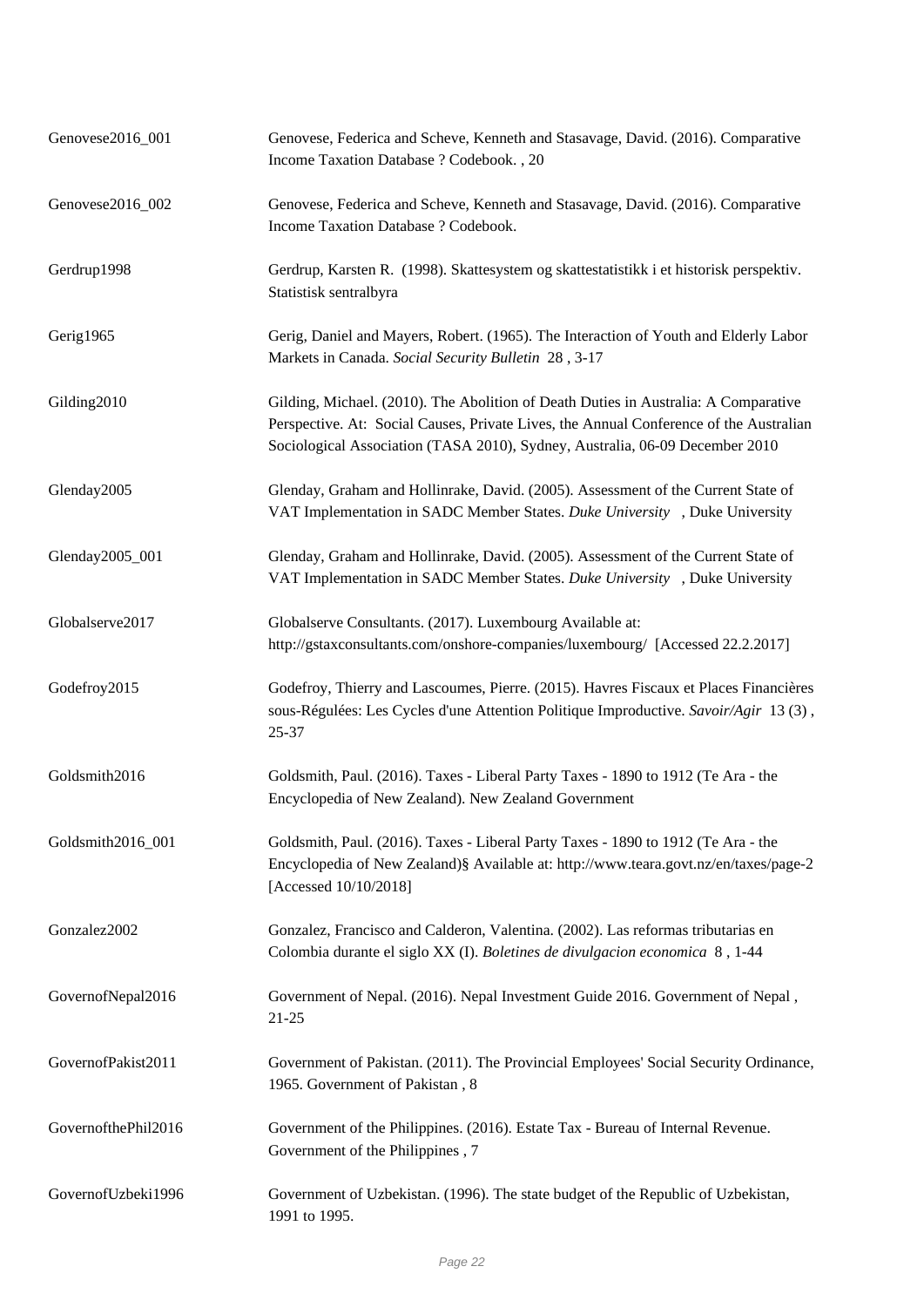| Grabower1962      | Grabower, Rolf and Herting, Detleft and Schwarz, Gottfried. (1962). Die Umsatzsteuer<br>- Ihre Geschichte und Gegenwaertige Gestaltung im In- und Ausland. Carl Heymanns<br>Verlag |
|-------------------|------------------------------------------------------------------------------------------------------------------------------------------------------------------------------------|
| Grabower1962_002  | Grabower, Rolf and Herting, Detlef and Schwarz, Gottfried. (1962). Die Umsatzsteuer:<br>ihre Geschichte und gegenwärtige Gestaltung im In- und Ausland. Carl Heymanns<br>Verlag    |
| Grabower1963      | Grabower, Rolf and Herting, Detlef and Schwarz, Gottfried. (1963). Die Umsatzsteuer:<br>Ihre Geschichte und Gegenwärtige Gestaltung im In- und Ausland. Carl Heymanns<br>Verlag    |
| Grabower1963_001  | Grabower, Rolf and Herting, Detlef and Schwarz, Gottfried. (1963). Die Umsatzsteuer:<br>Ihre Geschichte und Gegenwärtige Gestaltung im In- und Ausland. Carl Heymanns<br>Verlag    |
| Grabower1963_002  | Grabower, Rolf and Herting, Detlef and Schwarz, Gottfried. (1963). Die Umsatzsteuer:<br>Ihre Geschichte und Gegenwärtige Gestaltung im In- und Ausland. Carl Heymanns<br>Verlag    |
| Grabower1963_003  | Grabower, Rolf and Herting, Detlef and Schwarz, Gottfried. (1963). Die Umsatzsteuer:<br>Ihre Geschichte und Gegenwärtige Gestaltung im In- und Ausland. Carl Heymanns<br>Verlag    |
| Grabower1963_004  | Grabower, Rolf and Herting, Detlef and Schwarz, Gottfried. (1963). Die Umsatzsteuer:<br>Ihre Geschichte und Gegenwärtige Gestaltung im In- und Ausland. Carl Heymanns<br>Verlag    |
| Grabower1963_005  | Grabower, Rolf and Herting, Detlef and Schwarz, Gottfried. (1963). Die Umsatzsteuer:<br>Ihre Geschichte und Gegenwärtige Gestaltung im In- und Ausland. Carl Heymanns<br>Verlag    |
| Grabower1963_006  | Grabower, Rolf and Herting, Detlef and Schwarz, Gottfried. (1963). Die Umsatzsteuer:<br>Ihre Geschichte und Gegenwärtige Gestaltung im In- und Ausland. Carl Heymanns<br>Verlag    |
| Grabower1963_007  | Grabower, Rolf and Herting, Detlef and Schwarz, Gottfried. (1963). Die Umsatzsteuer:<br>Ihre Geschichte und Gegenwärtige Gestaltung im In- und Ausland. Carl Heymanns<br>Verlag    |
| Grabower1963_008  | Grabower, Rolf and Herting, Detlef and Schwarz, Gottfried. (1963). Die Umsatzsteuer:<br>Ihre Geschichte und Gegenwärtige Gestaltung im In- und Ausland. Carl Heymanns<br>Verlag    |
| Grabowski1967     | Grabowski, Tadeusz. (1967). Rola Pan?stwa w gospodarce Polski (1918-1928).<br>Pan?swowe Wydawnictwo Ekonomiczne                                                                    |
| Grabowski2005_001 | Grabowski, Maciej . (2005). OECD_2012_ITD_Decade of sharing experiences and<br>knowledge. Transition Studies Review 12(2), 297                                                     |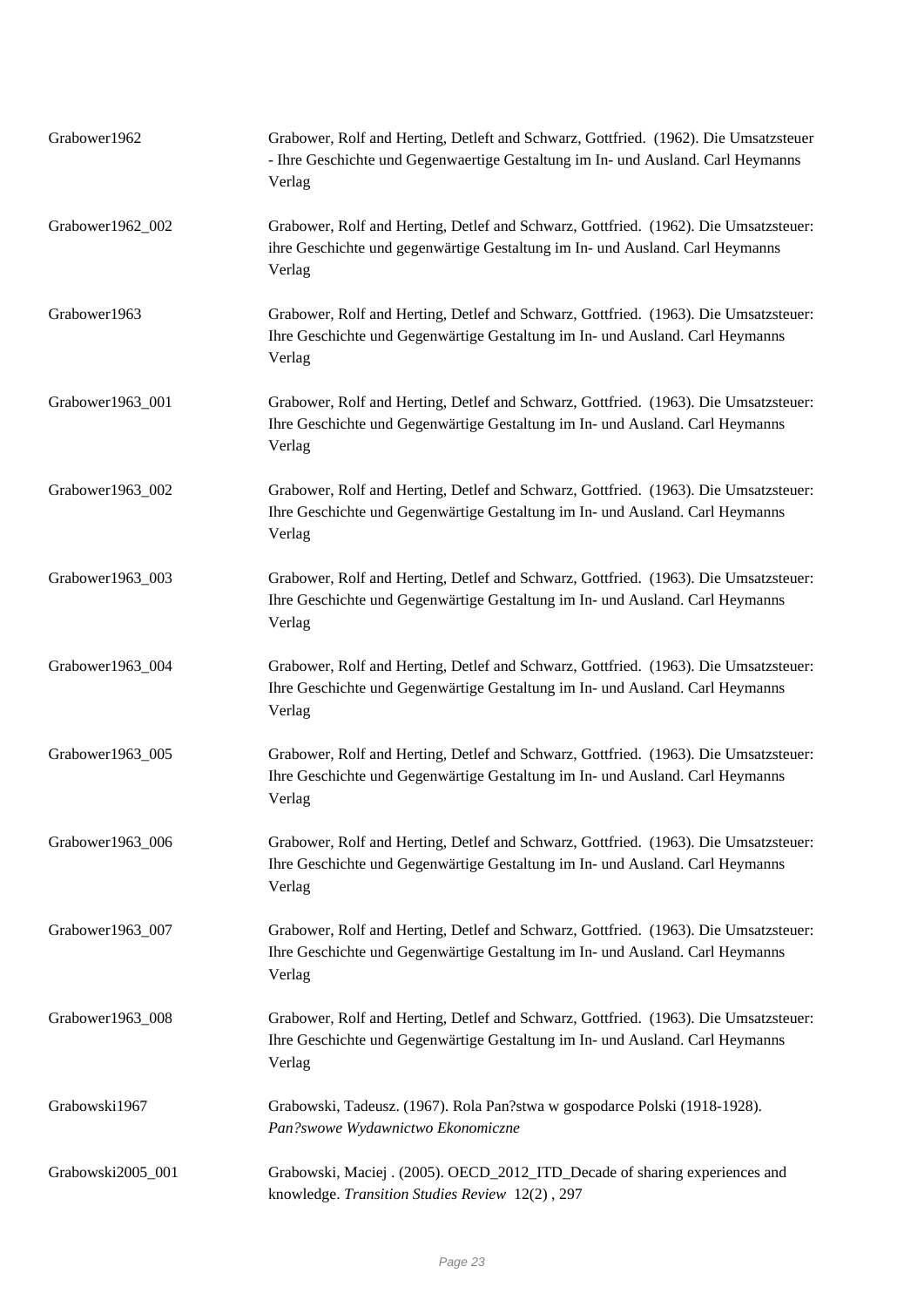| Grabowski2005_002 | Grabowski, Maciej H (2005). Reforms of Tax Systems in Transition Countries.<br>Transition Studies Review 12(2), 293-312                                                                           |
|-------------------|---------------------------------------------------------------------------------------------------------------------------------------------------------------------------------------------------|
| Grabowski2005_003 | Grabowski, Maciej. (2005). Reforms of Tax Systems in Transition Countries.<br>Transition Studies Review 12(2), 296                                                                                |
| Grabowski2005_004 | Grabowski, Maciej H (2005). Reforms of Tax Systems in Transition Countries.<br>Transition Studies Review (2), 293-312                                                                             |
| Graham2005        | Graham Glenday, David Hollinrake. (2005). Assessment of the Current State of VAT<br>Implementation in SADC Member States. Duke University, Duke University                                        |
| Grandcolas2012    | Grandcolas, Christophe. (2012). The Occasional Failure in VAT Implementation:<br>Lessons for the Pacific. Asia-Pacific Tax Bulletin Jan-Feb 20, 6-13                                              |
| Gray1990          | Gray, Cheryl W (1990). Tax Systems in the Reforming Socialist Economies of Europe.<br>World Bank, World Bank, 23-24                                                                               |
| Grenada2006       | Grenada. (2006). Information for Business. Inland Revenue Department, Inland<br>Revenue Department - Ministry of Finance                                                                          |
| Grenada2012       | Grenada. (2012). Value Added Tax (VAT) Available at:<br>http://www.ird.gov.gd/index.php?option=com_content&view=article&id 1 de<br>[Accessed 25/12/2013]                                          |
| Greve2014         | Greve, Bent. (2014). Historical Dictionary of the Welfare State. Rowman & Littlefield                                                                                                             |
| Greve2014_001     | Greve, Bent. (2014). Historical Dictionary of the Welfare State. Rowman & Littlefield                                                                                                             |
| Gruat1990         | Gruat, Jean-Victor. (1990). Social security schemes in Africa-Current trends and<br>problems., 405-421                                                                                            |
| Gruevski2012      | Gruevski, Ilija. (2012). Corporate Tax reform in Republic of Macedonia. At: 1st<br>International Conference South - East European Countries toward European Integration<br>20th October 2012. 2-3 |
| Gruevski2013      | Gruevski, Ilija. (2013). Corporate Tax reform in Republic of Macedonia. , 2-3                                                                                                                     |
| GuineaBissau1986  | Guinea-Bissau. (1986) Guinea-Bissau Social Security Act,                                                                                                                                          |
| Guyana1969        | Guyana. (1969) Consumption Tax Act 1969, Chapter 80:02,                                                                                                                                           |
| Guyana2008        | Guyana. (2008) Consolidated Income Tax Act 1929, Chapter 82:01,                                                                                                                                   |
| Haiti1986         | Haiti. (1986) Decret sur l'impot sur le revenu,                                                                                                                                                   |
| Halperin1994      | Halperin, Richard. (1994). The Czech Income Tax. University of Pennsylvania Journal<br>of International Law 15(1), 1-57                                                                           |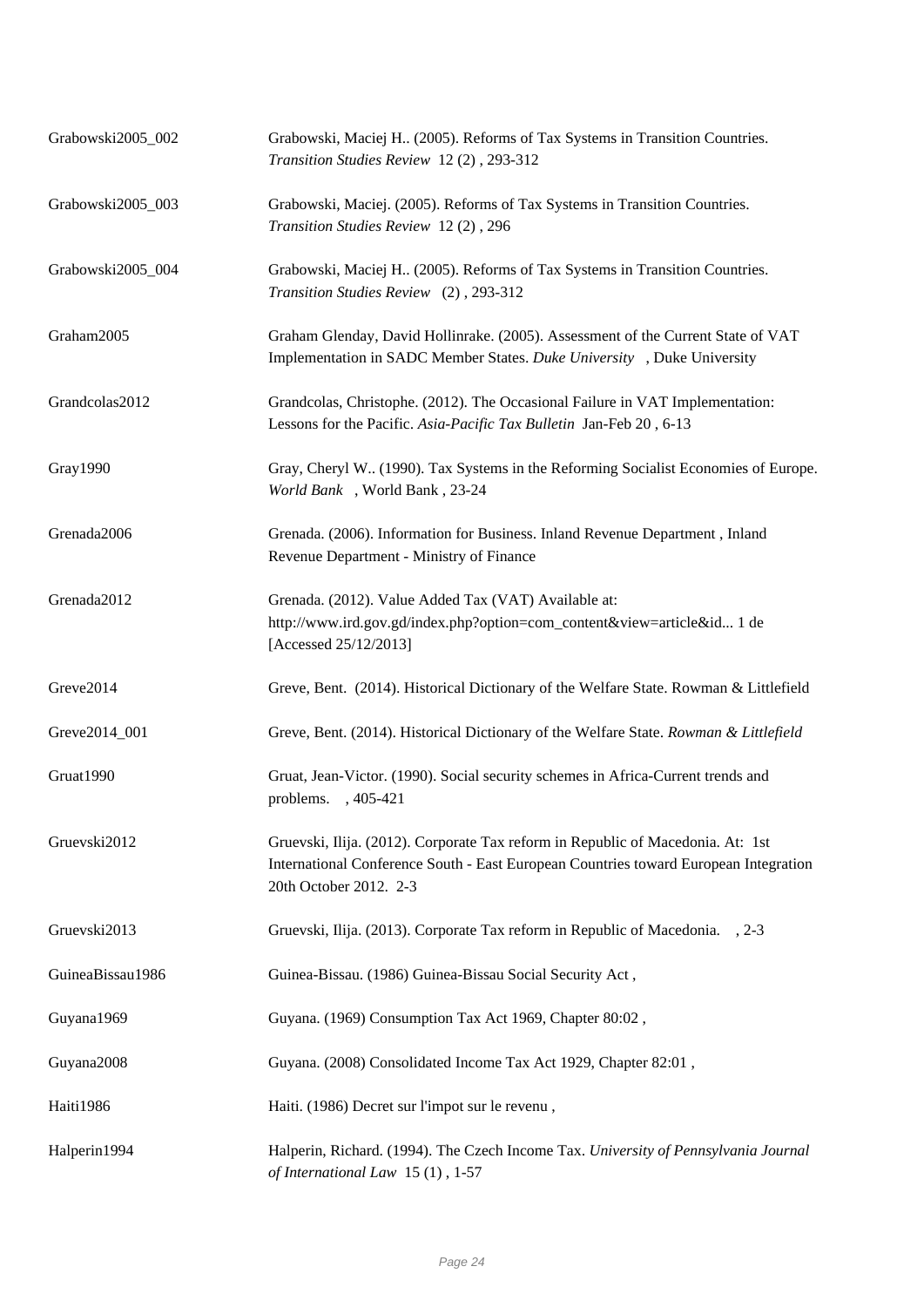| Halperin1994_001    | Halperin, Richard. (1994). The Czech income tax. University of Pennsylvania Journal<br>of International Law $15(1)$ , 1-57                                                                                                                                 |
|---------------------|------------------------------------------------------------------------------------------------------------------------------------------------------------------------------------------------------------------------------------------------------------|
| Han1987             | Han, Seung Soo. (1987). The Value Added Tax in Korea. World Bank, World Bank                                                                                                                                                                               |
| Hansen2013          | Hansen, Søren Friis and Nielsen, Jacob Graff. (2013). Questionnaire on corporate<br>income tax subjects Denmark. At: EATLP Conference 2013: Lisbon, Portugal<br>Varighed: May 30 - June 1.                                                                 |
| HansGeorg2010       | Hans-Georg Petersen. (2010). Tax Systems and Tax Harmonisation in the East African<br>Community (EAC). University of Potsdam , University of Potsdam                                                                                                       |
| Hassan2012          | Hassan, Bilal and Sarker, Tapan. (2012). Reformed General Sales Tax in Pakistan.<br>International VAT Monitor (IBFD) November-D, 417-421                                                                                                                   |
| Haughton2004        | Haughton, Jonathan and Quan, Nguyen The and Bao, Nguyen Hoang. (2004).<br>International Trade Reporter. International Tax Dialogue 14, Suffolk University, 584                                                                                             |
| Haughton2007        | Haughton, Jonathan. (2007). Trade Agreements and Tax Incentives: The Irish<br>Experience. IADB, IADB                                                                                                                                                       |
| Haughton2016        | Haughton, Jonathan. (2016). Trade Agreements and Tax Incentives: The Irish<br>Experience. Inter-American Development Bank, Inter-American Development Bank                                                                                                 |
| Havik2013           | Havik, Philip J. H. (2013). Colonial Administration, Public Accounts and Fiscal<br>Extraction: Policies and Revenues in Portuguese . African Studies Program, University<br>of Wisconsin-Madison, African Studies Program, University of Wisconsin-Madison |
| Heian1987_001       | Heian, Betty C. and Monson, Terry. (1987). The Value-Added Tax in the Cote d'Ivoire.<br>Development Research Department Economics and Research Staff World Bank DRD22                                                                                      |
| Heij2007            | Heij, Gitte. (2007). Who pulled the strings? A comparative study of Indonesian and<br>Vietnamese tax reform. University of Groningen Working Paper, University of<br>Groningen                                                                             |
| HighCommisforBa1934 | High Commisioner for Basutoland, the Bechuanaland Protectorate and Swaziland.<br>(1934) Swaziland Income Tax (Further Amendment) Proclamation, 1934 High<br>Commisioner for Basutoland and the Bechuanaland Protectorate the Bechuanaland<br>Protectorate, |
| HighCommisforBa1947 | High Commisioner for Basutoland, the Bechuanaland Protectorate and Swaziland.<br>(1947) Proclamations and Notices, 1947,                                                                                                                                   |
| Hill2010            | Hill, George. (2010). A History of Cyprus, Volume 4. Cambridge University Press                                                                                                                                                                            |
| Hill2010_001        | Hill, George. (2010). A History of Cyprus, Volume 4. Cambridge University Press                                                                                                                                                                            |
| Hinrichs1962        | Hinrichs, Harley H., (1962). Certainty as Criterion: Taxation of Foreign Investment in<br>Afghanistan. National Tax Journal 15 (1), 139-154                                                                                                                |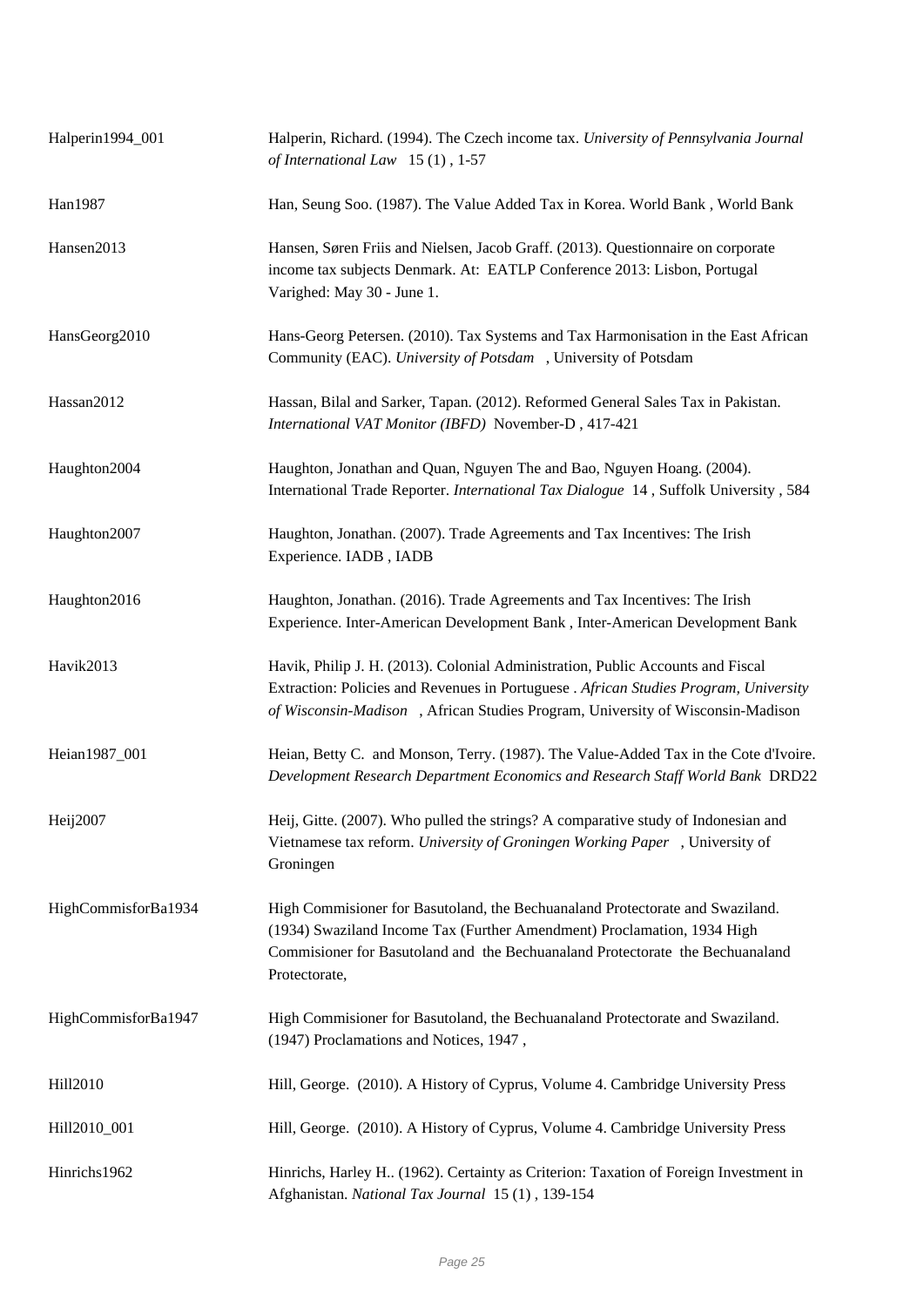| Hinrichs1962_001    | Hinrichs, Harley H., (1962). Certainty as Criterion: Taxation of Foreign Investment in<br>Afghanistan. National Tax Journal 15 (1), 139-154                                    |
|---------------------|--------------------------------------------------------------------------------------------------------------------------------------------------------------------------------|
| HisMajestStatio1935 | His Majesty's Stationery Office. (1935). Annual Report on the Social and Economic<br>Progress of the People of Basutoland, 1935. Colonial Reports Annual                       |
| Homma1992           | Homma, Masaaki. (1992). Tax Reform in Japan. In: Ito, Takatoshi and Krueger, Anne<br>O. (ed.), The Political Economy of Tax Reform. Chicago, IL, United States: NBER,<br>69-95 |
| Honduras1995        | Honduras. (1995) Decreto Ley 175, Gravamen sobre herencias, legados y donaciones,                                                                                              |
| Honduras2004        | Honduras. (2004) Decreto Ley 24 de 1963 de impuesto sobre ventas,                                                                                                              |
| Honduras2011        | Honduras. (2011) Decreto Ley 25 de 1963, Ley de impuesto sobre la renta,                                                                                                       |
| Hraunfjor2014       | Hraunfjörð Karlsson, Jóhannes . (2014). Moulding the Icelandic: Tax System<br>Primary-Industry-Based Special Interest Groups, Taxation, Tax Exp. Háskólaprent,<br>65-66        |
| <b>HSBC2015</b>     | HSBC Bank. (2015). Suriname Country Profile. HSBC, HSBC                                                                                                                        |
| HSBC2015_001        | HSBC Bank. (2015). Suriname Country Profile. HSBC                                                                                                                              |
| Huillery1932        | Huillery, Elise. (1932). Histoire coloniale, développement et inégalités dans l'ancienne<br>Afrique occidentale . PhD Thesis, EHESS, 97; 243                                   |
| Huillery1932_001    | Huillery, Elise. (1932). Histoire coloniale, développement et inégalités dans l'ancienne<br>Afrique occidentale française. PhD Thesis, EHESS                                   |
| Huillery2008        | Huillery, Elise. (2008). Histoire coloniale, développement et inégalités dans l'ancienne<br>Afrique occidentale française., PhD Thesis, EHESS                                  |
| Huillery2008_001    | Huillery, Elise. (2008). Histoire coloniale, développement et inégalités dans l'ancienne<br>Afrique occidentale française. PhD Thesis, EHESS, 97;243                           |
| Huillery2008_002    | Huillery, Elise. (2008). Histoire coloniale, développement et inégalités dans l'ancienne<br>Afrique occidentale française. PhD Thesis, EHESS, PhD Thesis, EHESS                |
| Huillery2008_003    | Huillery, Elise. (2008). Le cout de la colonisation pour les contribuables francais et les<br>investissements publics en Afrique. PhD Thesis, EHESS                            |
| Huillery2008_004    | Huillery, Elise. (2008). Histoire coloniale, développement et inégalités dans l'ancienne<br>Afrique occidentale française. PhD Thesis, EHESS, 97;243, PhD Thesis, EHESS        |
| Hutagalung2015      | Hutagalung, Fabiola and Winenda, Erwin K (2015). Private client law in Indonesia:<br>Overview. Practical Law, Thomson Reuters, Practical Law, Thomson Reuters                  |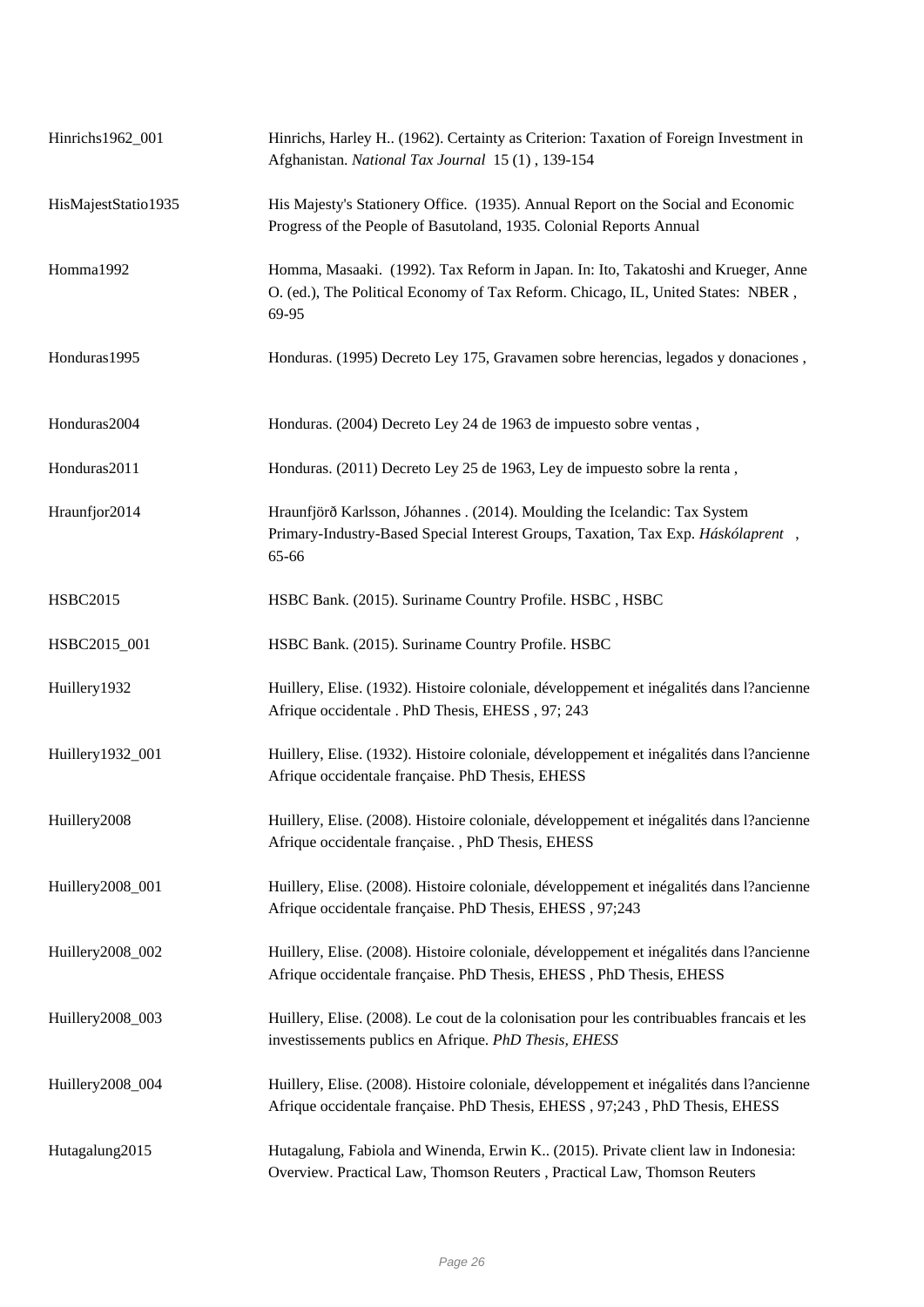| <b>IBFD2013</b>  | IBFD. (2013). Country tax facts 2013 : a concise overview of over 200 tax systems in<br>the world                                                                                                                                                         |
|------------------|-----------------------------------------------------------------------------------------------------------------------------------------------------------------------------------------------------------------------------------------------------------|
| IBFD2013_001     | IBFD. (2013). Country Tax Facts 2013. IBFD IBFD                                                                                                                                                                                                           |
| <b>IBFD2015</b>  | IBFD. (2015). IBFD 2015 European Tax Handbook. IBFD                                                                                                                                                                                                       |
| <b>IBRD1966</b>  | IBRD. (1966). Current economic position and prospects of Spain. IBRD (World Bank)<br>IV, IBRD (World Bank)                                                                                                                                                |
| <b>ICEFI2007</b> | ICEFI. (2007). Historia de la tributacion en Guatemala: desde los mayas hasta la<br>actualidad. Superintendencia de Administracion Tributaria -SAT, Instituto<br>Centroamericano de Estudios Fiscales - ICEFI                                             |
| ICEFI2007_001    | ICEFI. (2007). Historia de la tributacion en Guatemala: desde los mayas hasta la<br>actualidad. Superintendencia de Administracion Tributaria -SAT, Instituto<br>Centroamericano de Estudios Fiscales - ICEFI                                             |
| ICEFI2007_002    | ICEFI. (2007). Historia de la tributacion en Guatemala: desde los mayas hasta la<br>actualidad. Superintendencia de Administracion Tributaria -SAT, Instituto<br>Centroamericano de Estudios Fiscales - ICEFI                                             |
| ICEFI2007_003    | ICEFI. (2007). Historia de la tributacion en Guatemala: desde los mayas hasta la<br>actualidad. Superintendencia de Administracion Tributaria -SAT, Instituto<br>Centroamericano de Estudios Fiscales - ICEFI                                             |
| Iceland1962      | Iceland. (1962) Inheritance Act No. 8 from 1962,                                                                                                                                                                                                          |
| <b>IDB2001</b>   | IDB. (2001). Governance in Suriname. Inter-American Development Bank-IDB                                                                                                                                                                                  |
| Iglesias1993     | Iglesias, Claudia and Suncin, Jose. (1993). La sucesion como sujeto de derecho en<br>materia fiscal. Tesis de la Universidad de El Salvador, Universidad de El Salvador                                                                                   |
| ILO1974          | ILO. (1974). Financial and Actuarial Study of the National Provident Fund and the<br>Social Security Scheme DMI/73/003 - Dominica. Project Findings and<br>Recommendations. International Labor Organization-ILO, International Labor<br>Organization-ILO |
| ILO2005          | ILO. (2005). Fiji: Extension of Coverage of the Fiji National Provident Fund.<br>International Labour Organization, ILO                                                                                                                                   |
| <b>ILO2010</b>   | ILO. (2010). Maldives. ILO, ILO                                                                                                                                                                                                                           |
| ILO2010_001      | ILO. (2010). Profile of the Social Security System in Kosovo (within the meaning of<br>UNSC Resolution 1244 [1999]). ILO, 21                                                                                                                              |
| Imbroll2014      | Imbroll, Fabio. (2014). The introduction of death and donation duties and income tax<br>within a historico-legal context. University of Malta                                                                                                             |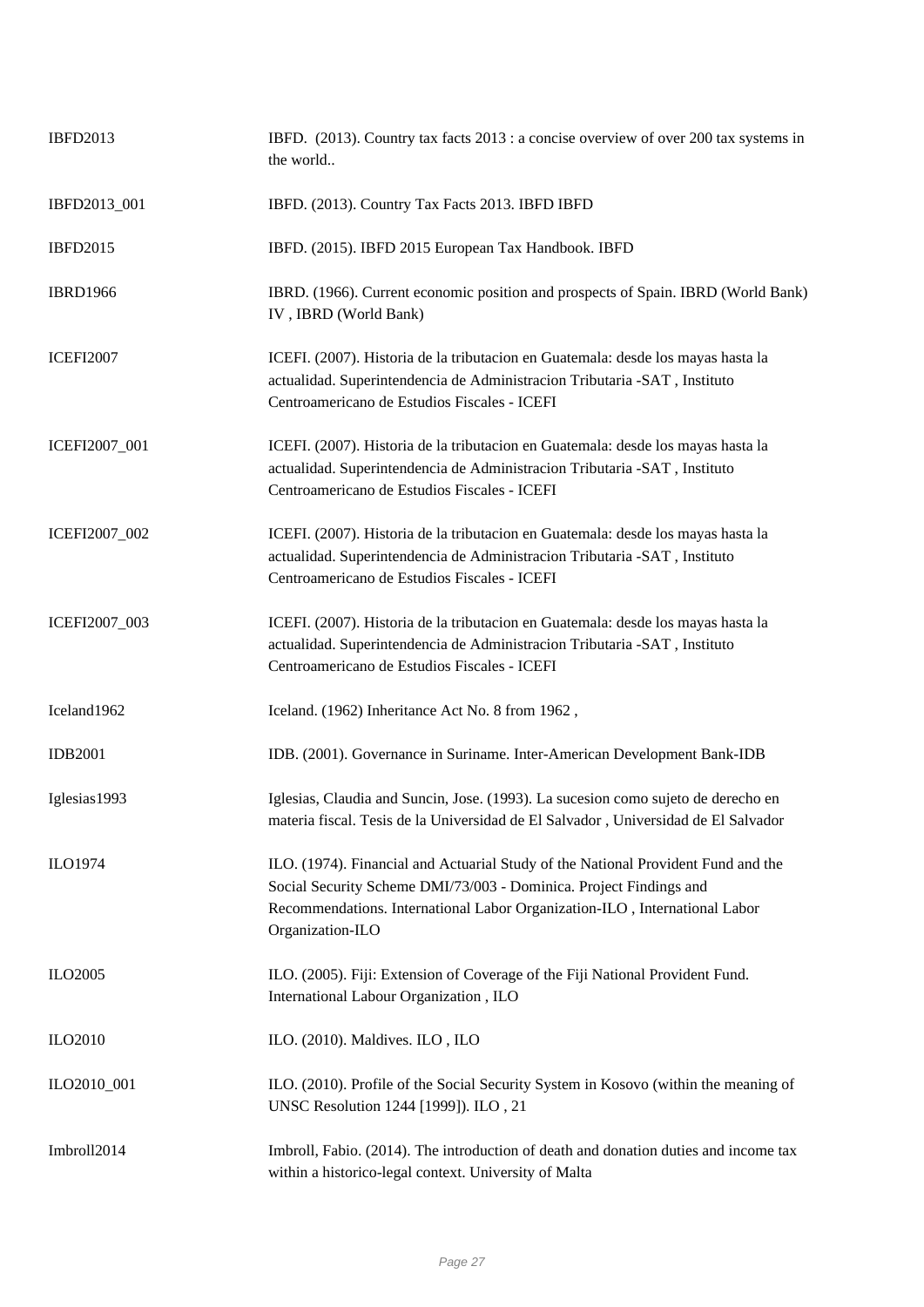| <b>IMF1965</b> | IMF. (1965). Background Material for 1964 Consultation. International Monetary Fund<br>- IMF sm/64/84, International Monetary Fund - IMF                                                      |
|----------------|-----------------------------------------------------------------------------------------------------------------------------------------------------------------------------------------------|
| <b>IMF1981</b> | IMF. (1981). Taxation in Sub-Saharan Africa. IMF                                                                                                                                              |
| IMF1981_001    | IMF. (1981). Taxation in Sub-Saharan Africa. IMF, 65                                                                                                                                          |
| IMF1981_002    | IMF. (1981). Taxation in Sub-Saharan Africa. IMF                                                                                                                                              |
| <b>IMF1994</b> | IMF. (1994). Republic of Tajikistan: Recent Economic Developments. IMF                                                                                                                        |
| <b>IMF1995</b> | IMF. (1995). Gabon?Background Paper. IMF Staff Country Report 95/129                                                                                                                          |
| IMF1995_001    | IMF. (1995). Mauritania?Recent Economic Developments. IMF Staff Country Report<br>95/20                                                                                                       |
| <b>IMF1996</b> | IMF. (1996). Guinea?Background Paper. IMF Staff Country Report                                                                                                                                |
| IMF1996_001    | IMF. (1996). Namibia?Statistical Annex. IMF Staff Country Reports 96 (84)                                                                                                                     |
| IMF1996_002    | IMF. (1996). Namibia?Statistical Annex. IMF Staff Country Report                                                                                                                              |
| IMF1996_003    | IMF. (1996). IMF - Staff Country Reports (Vanuatu). IMF 1996, IMF                                                                                                                             |
| <b>IMF1997</b> | IMF. (1997). Angola: Recent Economic Developments. IMF Staff Country Report 97<br>(112)                                                                                                       |
| IMF1997_001    | IMF. (1997). Angola: Recent Economic Developments. IMF Staff Country Report 97<br>(112)                                                                                                       |
| IMF1997_002    | IMF. (1997). Croatia: Recent Economic Developments. IMF, IMF                                                                                                                                  |
| <b>IMF1998</b> | IMF. (1998). Cameroon: Statistical Appendix. IMF Staff Country Report 98/17                                                                                                                   |
| IMF1998_001    | IMF. (1998). Central African Republic: Statistical Annex. IMF Staff Country Report 98<br>(89)                                                                                                 |
| <b>IMF1999</b> | IMF. (1999). Malta: Selected Issues and Statistical Appendix. IMF, IMF                                                                                                                        |
| <b>IMF2000</b> | IMF. (1965). Staff Report and Recormendations - 1963 Article XIV Consultations,<br>Prepared by Staff Representatives for 1963 Consultations with Liberia. IMF Staff<br>Country Report 64 (20) |
| IMF2000_001    | IMF. (2000). Bosnia and Herzegovina: Selected Issues and Statistical Appendix. IMF<br>$00(77)$ , 43                                                                                           |
| IMF2000_002    | IMF. (2000). Papua New Guinea: Recent Economic Developments. IMF, IMF                                                                                                                         |
| IMF2000_003    | IMF. (2000). Papua New Guinea: Recent Economic Developments. IMF, IMF                                                                                                                         |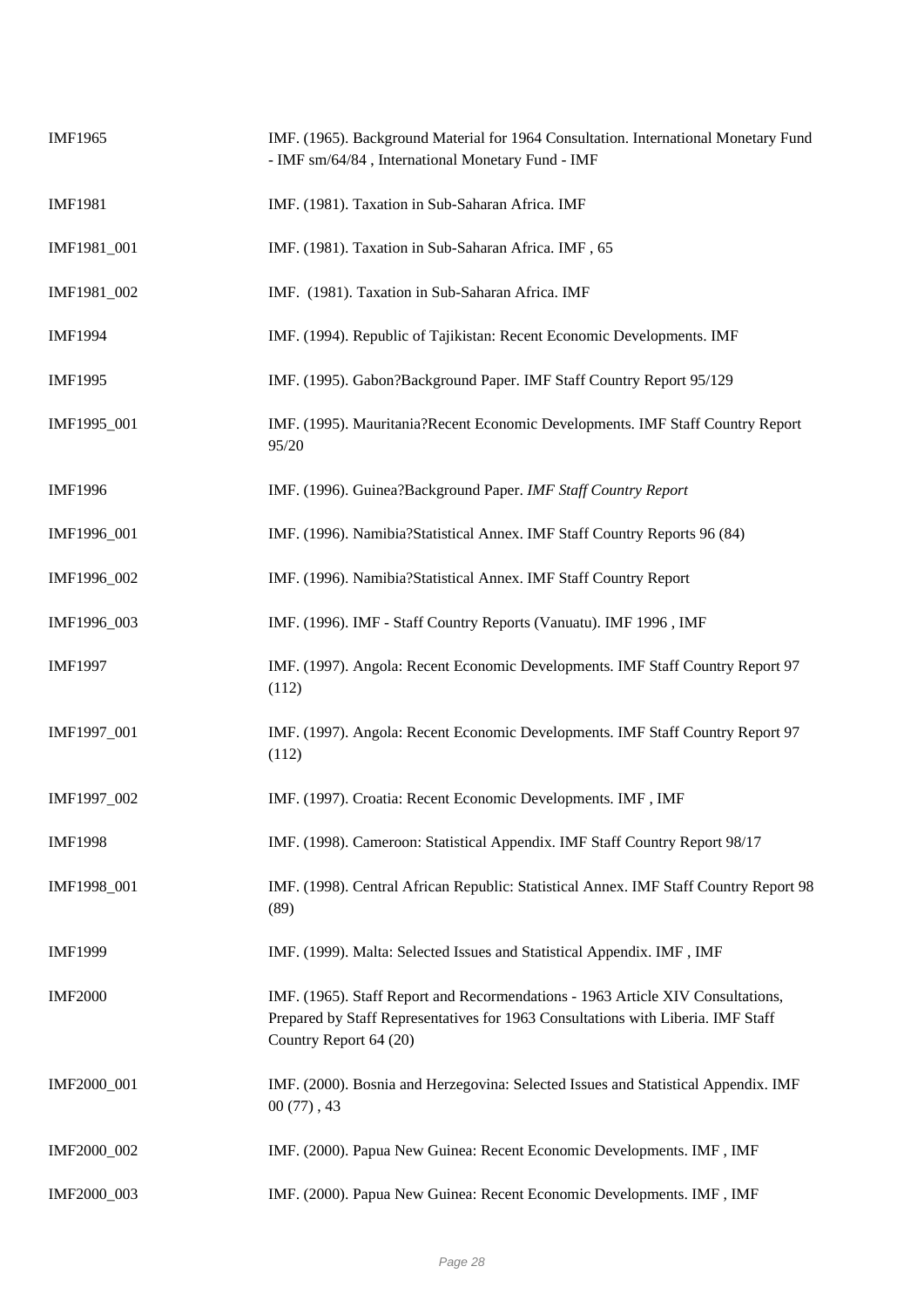| <b>IMF2001</b> | IMF. (2001). IMF Staff Report 2001: Statistical Appendix. IMF                                                           |
|----------------|-------------------------------------------------------------------------------------------------------------------------|
| IMF2001_001    | IMF. (2001). Republic of Yemen: Selected Issues. IMF Country Report 01/61                                               |
| IMF2001_002    | IMF. (2001). Republic of Yemen: Selected Issues. IMF Country Report 01/61                                               |
| IMF2001_003    | IMF. (2001). Republic of Yemen: Selected Issues. IMF Country Report 01/61                                               |
| IMF2001_004    | IMF. (2001). Republic of Yemen: Selected Issues. IMF Country Report                                                     |
| IMF2001_005    | IMF. (2001). Republic of Yemen: Selected Issues. IMF Country Report 01/61                                               |
| IMF2001_006    | IMF. (2001). Republic of Yemen: Selected Issues. IMF Country Report 01/61                                               |
| IMF2001_007    | IMF. (2001). Romania: Selected Issues and Statistical Appendix. IMF January 20, IMF                                     |
| <b>IMF2002</b> | IMF. (2002). Guinea: Selected Issues and Statistical Appendix. IMF Country Report 03                                    |
| IMF2002_001    | IMF. (2002). Liberia: Statistical Appendix. IMF Staff Country Report                                                    |
| <b>IMF2003</b> | IMF. (2003). Cape Verde: Statistical Appendix. IMF Country Report 03 (153)                                              |
| IMF2003_001    | IMF. (2003). Equatorial Guinea: Selected Issues and Statistical Appendix. IMF Country<br>Report 03 (386)                |
| IMF2003_002    | IMF. (2003). Eritrea: Selected Issues and Statistical Appendix. IMF Country Report 03<br>(166)                          |
| IMF2003_003    | IMF. (2003). Eritrea: Selected Issues and Statistical Appendix. IMF Country Report 03<br>(166)                          |
| IMF2003_004    | IMF. (2003). Guinea: Selected Issues and Statistical Appendix. IMF Country Report<br>No. 03/251                         |
| IMF2003_005    | IMF. (2003). Guinea: Selected Issues and Statistical Appendix. IMF Country Report<br>03/251                             |
| IMF2003_006    | IMF. (2003). Equatorial Guinea: Selected Issues and Statistical Appendix. IMF Country<br>Report 03 (386)                |
| IMF2003_007    | IMF. (2003). Islamic Republic of Iran: 2003 Article IV Consultation?Staff Report.<br><b>International Monetary Fund</b> |
| IMF2003_008    | IMF. (2003). United Arab Emirates: Selected Issues and Statistical Appendix. IMF<br>Country Report 03/67                |
| IMF2003_009    | IMF. (2003). Public Information Notice: IMF Concludes 2003 Article IV Consultation<br>with Kiribati. IMF, 2, IMF        |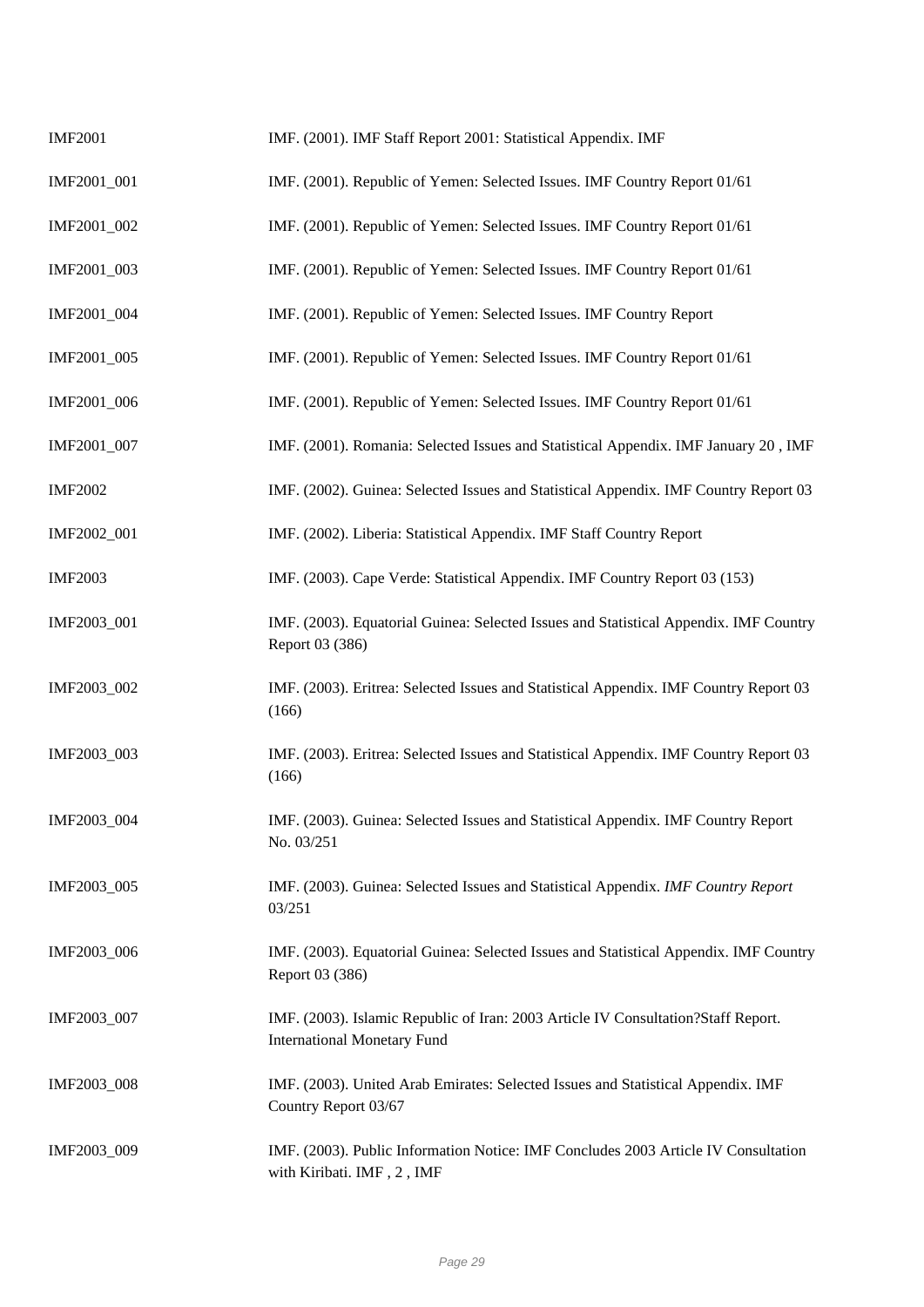| <b>IMF2005</b>      | IMF. (2005). Socialist People's Libyan Arab Jamahiriya: Statistical Appendix. IMF<br>Country Report 05/78                                                        |
|---------------------|------------------------------------------------------------------------------------------------------------------------------------------------------------------|
| IMF2005_001         | IMF. (2005). Samoa: Selected Issues and Statistical Appendix. IMF, 13, IMF                                                                                       |
| <b>IMF2006</b>      | IMF. (2006). Union of the Comoros: Selected Issues and Statistical Appendix. IMF<br>Country Report 06/385                                                        |
| IMF2006_001         | IMF. (2006). Union of the Comoros: Selected Issues and Statistical Appendix. IMF<br>Country Report 06/385                                                        |
| <b>IMF2007</b>      | IMF. (2007). Cameroon: Statistical Appendix. IMF Country Report /286 (07)                                                                                        |
| IMF2007_001         | IMF. (2007). Sierra Leone: Statistical Appendix. IMF Country Report 07 (19)                                                                                      |
| <b>IMF2008</b>      | IMF. (2008). Republic of the Marshall Islands: Selected Issues and Statistical<br>Appendix. IMF, IMF                                                             |
| <b>IMF2009</b>      | IMF. (2009). Islamic Republic of Iran: 2009 Article IV Consultation Staff Report. IMF<br>Country Report 10 (74)                                                  |
| <b>IMF2012</b>      | IMF. (2012). Republic of San Marino: Staff Report for the 2012 Article IV<br>Consultation. IMF, IMF                                                              |
| <b>IMF2013</b>      | IMF. (2013). The Gambia. IMF Country Report 13 (289)                                                                                                             |
| IMF2013_001         | IMF. (2013). Haiti Selected Issues. International Monetary Fund - IMF 13 (91),<br><b>International Monetary Fund - IMF</b>                                       |
| <b>IMF2015</b>      | IMF. (2015). Maldives: 2014 Article IV Consultation. IMF, IMF                                                                                                    |
| IMF2015_001         | IMF. (2015). Tax Policy Reforms in the GCC Countries- Now and How?. IMF                                                                                          |
| IMF2015_002         | IMF. (2015). Tax Policy Reforms in the GCC Countries- Now and How?.                                                                                              |
| IMF2015_003         | IMF. (2015). Feasibility of Inheritence Tax - Malaysia. IMF, IMF                                                                                                 |
| <b>IMF2016</b>      | IMF. (2016). Bhutan: Selected Issues. IMF, IMF                                                                                                                   |
| <b>IMF2018</b>      | IMF. (2018). Solomon Islands: 2017 Article IV Consultation-Press Release; Staff<br>Report; and Statement by the Executive Director for Solomon Islands. IMF, IMF |
| Indian1953          | Indian Parliament. (1953). The Estate Duty Act, 1953. Indian Parliament, Second Sch                                                                              |
| InstitforSocial2018 | Institute for Social Insurance. (2018). History of Social Insurance Available at:<br>http://www.zso.gov.rs/english/istorijat.htm [Accessed 23.6.2018]            |
| InsuraStudieRes1985 | Insurance Studies Research Centre. (1985). Social Security Schemes in Egypt. Arab<br><b>Contractors Complementary Research Fund</b>                              |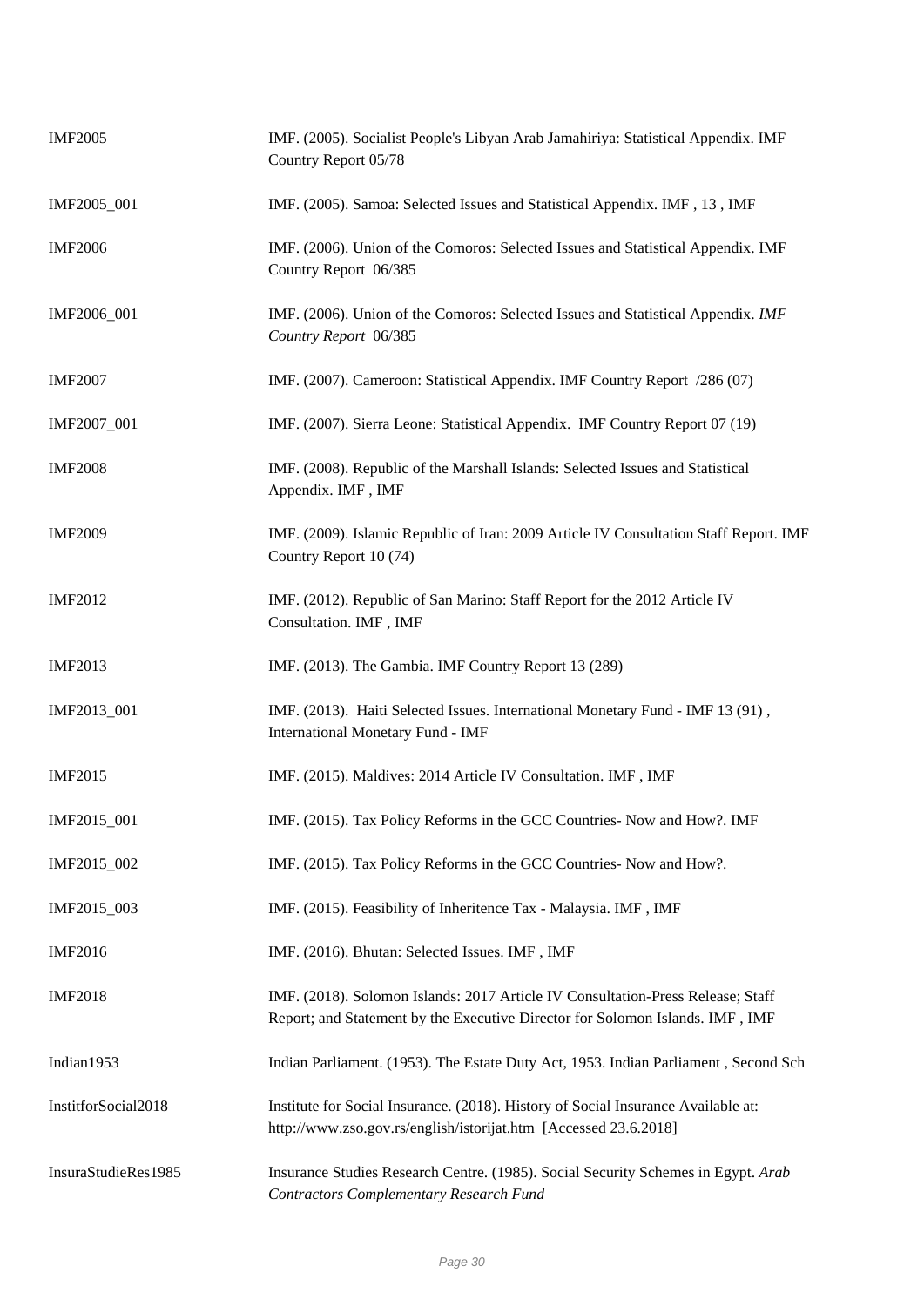| InternBusinePub2013     | International Business Publications. (2013). Comoros: Constitution and Citizenship<br>Law Handbook. International Business Publications                                                                     |
|-------------------------|-------------------------------------------------------------------------------------------------------------------------------------------------------------------------------------------------------------|
| InternBusinePub2013_001 | International Business Publications. (2013). Middle East and Arabic Countries<br>Company Law Handbook. International Business Publications, USA, 203                                                        |
| InternBusinePub2015     | International Business Publications. (2015). Macedonia: Investment and Business<br>Guide.                                                                                                                   |
| InternComparLeg2015     | International Comparative Legal Guides. (2015). Laws and Regulations - Andorra<br>Available at:<br>http://www.iclg.co.uk/practice-areas/private-client/private-client-2016/andorra<br>[Accessed 03/08/2018] |
| InternLabourOff1970     | International Labour Office. (1970). Report to the Government of Libya on Social<br>Security.                                                                                                               |
| InternMonetaFun1999     | International Monetary Fund. (1999). Turkmenistan: Recent Economic Developments.<br>International Monetary Fund 99 (140)                                                                                    |
| InternMonetaFun2001     | International Monetary Fund. (2001). Republic of Yemen: Selected Issues. IMF<br>Country Report 01                                                                                                           |
| InternMonetaFun2001_001 | International Monetary Fund. (2001). Republic of Yemen: Selected Issues. IMF<br>Country Report 01/61, 58                                                                                                    |
| InternMonetaFun2001_002 | International Monetary Fund. (2001). Republic of Yemen: Selected Issues. IMF<br>Country Report 01/61, 59                                                                                                    |
| InternMonetaFun2001_003 | International Monetary Fund. (2001). Republic of Yemen: Selected Issues. IMF<br>Country Report 01/61                                                                                                        |
| InternMonetaFun2017     | International Monetary Fund (IMF). (2017). San Marino: Staff Concluding Statement of<br>the 2017 Article IV Mission Available at:                                                                           |
|                         | https://www.imf.org/en/News/Articles/2017/02/09/ms020917-San-Marino-Staff-Concluding-Statement-of-2017-Article-IV-Mission<br>[Accessed 11/07/2018]                                                          |
| InternTaxDialog2005     | International Tax Dialogue. (2005). The Value Added Tax - Experience and issues.<br><b>International Tax Dialogue</b>                                                                                       |
| InterntaxDialog2005     | International tax Dialogue. (2005). The Value Added Tax - Experience and issues.<br>International tax Dialogue                                                                                              |
| InternTaxDialog2005_001 | International Tax Dialogue. (2005). The Value Added Tax - Experience and issues.<br><b>International Tax Dialogue</b>                                                                                       |
| InternTaxDialog2005_002 | International Tax Dialogue. (2005). The Value Added Tax - Experience and issues.<br>International Tax Dialogue, 4-                                                                                          |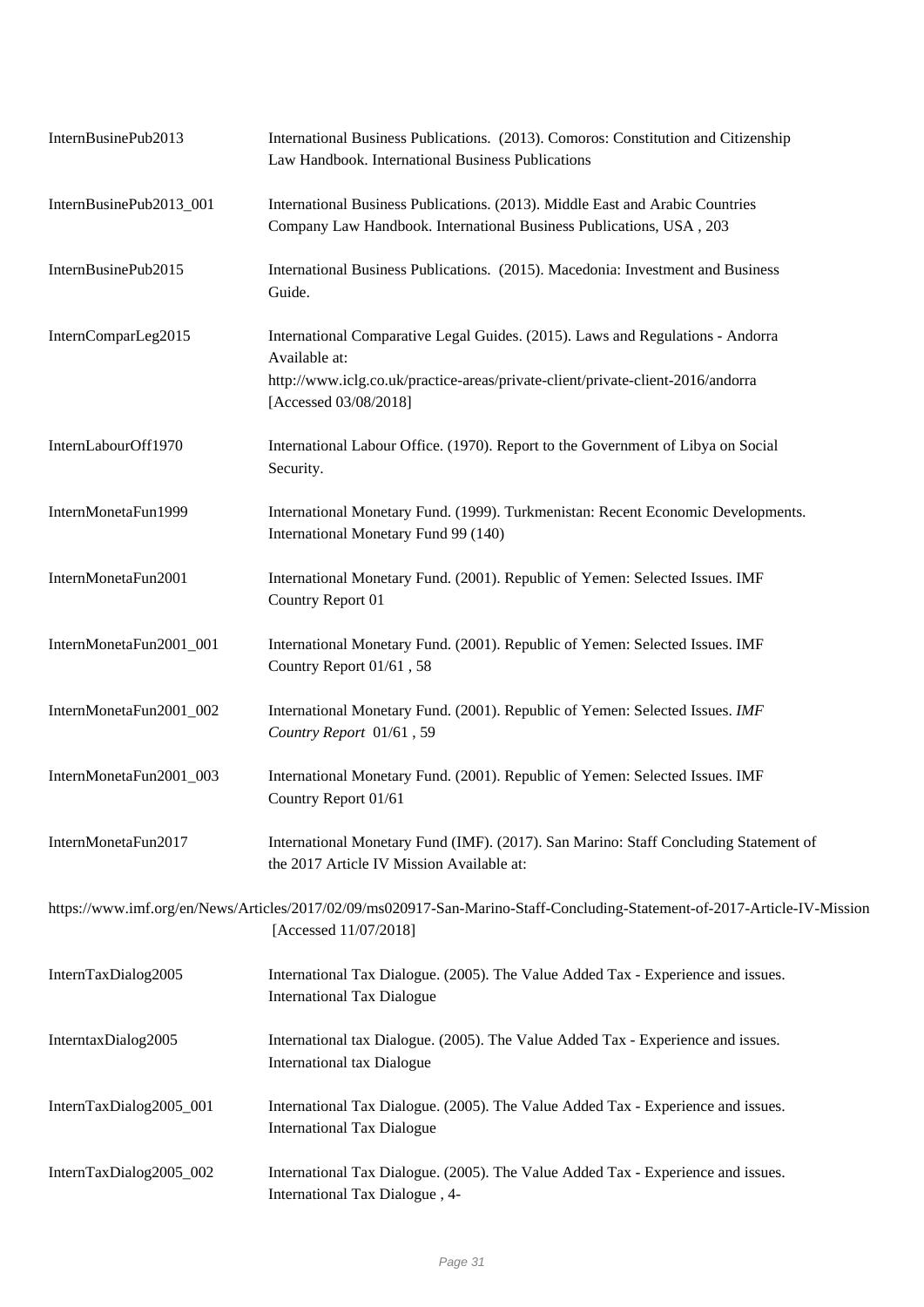| InternTaxDialog2005_003 | International Tax Dialogue. (2005). The Value Added Tax - Experience and issues.<br>International Tax Dialogue, 4     |
|-------------------------|-----------------------------------------------------------------------------------------------------------------------|
| InternTaxDialog2005_004 | International Tax Dialogue. (2005). The Value Added Tax - Experience and issues.<br><b>International Tax Dialogue</b> |
| InternTaxDialog2005_005 | International Tax Dialogue. (2005). The Value Added Tax - Experience and issues.<br><b>International Tax Dialogue</b> |
| InternTaxDialog2005_006 | International Tax Dialogue. (2005). The Value Added Tax - Experience and issues.<br><b>International Tax Dialogue</b> |
| InternTaxDialog2005_007 | International Tax Dialogue. (2005). The Value Added Tax - Experience and issues.<br><b>International Tax Dialogue</b> |
| InternTaxDialog2005_008 | International Tax Dialogue. (2005). The Value Added Tax - Experience and issues.<br><b>International Tax Dialogue</b> |
| InternTaxDialog2005_009 | International Tax Dialogue. (2005). The Value Added Tax - Experience and Issues.<br><b>International Tax Dialogue</b> |
| InternTaxDialog2005_010 | International Tax Dialogue. (2005). The Value Added Tax - Experience and Issues.<br><b>International Tax Dialogue</b> |
| InternTaxDialog2005_011 | International Tax Dialogue. (2005). The Value Added Tax - Experience and Issues.<br><b>International Tax Dialogue</b> |
| InternTaxDialog2005_012 | International Tax Dialogue. (2005). The Value Added Tax - Experience and Issues.<br>International Tax Dialogue, 4     |
| InternTaxDialog2005_013 | International Tax Dialogue. (2005). The Value Added Tax - Experience and Issues.<br><b>International Tax Dialogue</b> |
| InternTaxDialog2005_014 | International Tax Dialogue. (2005). The Value Added Tax - Experience and Issues.<br><b>International Tax Dialogue</b> |
| InternTaxDialog2005_015 | International Tax Dialogue. (2005). The Value Added Tax - Experience and Issues.<br><b>International Tax Dialogue</b> |
| InternTaxDialog2005_016 | International Tax Dialogue. (2005). The Value Added Tax - Experience and Issues.<br><b>International Tax Dialogue</b> |
| InternTaxDialog2005_017 | International Tax Dialogue. (2005). The Value Added Tax - Experience and Issues.<br><b>International Tax Dialogue</b> |
| InternTaxDialog2005_018 | International Tax Dialogue. (2005). The Value Added Tax - Experience and Issues.<br><b>International Tax Dialogue</b> |
| InternTaxDialog2005_019 | International Tax Dialogue. (2005). The Value Added Tax - Experience and Issues.<br><b>International Tax Dialogue</b> |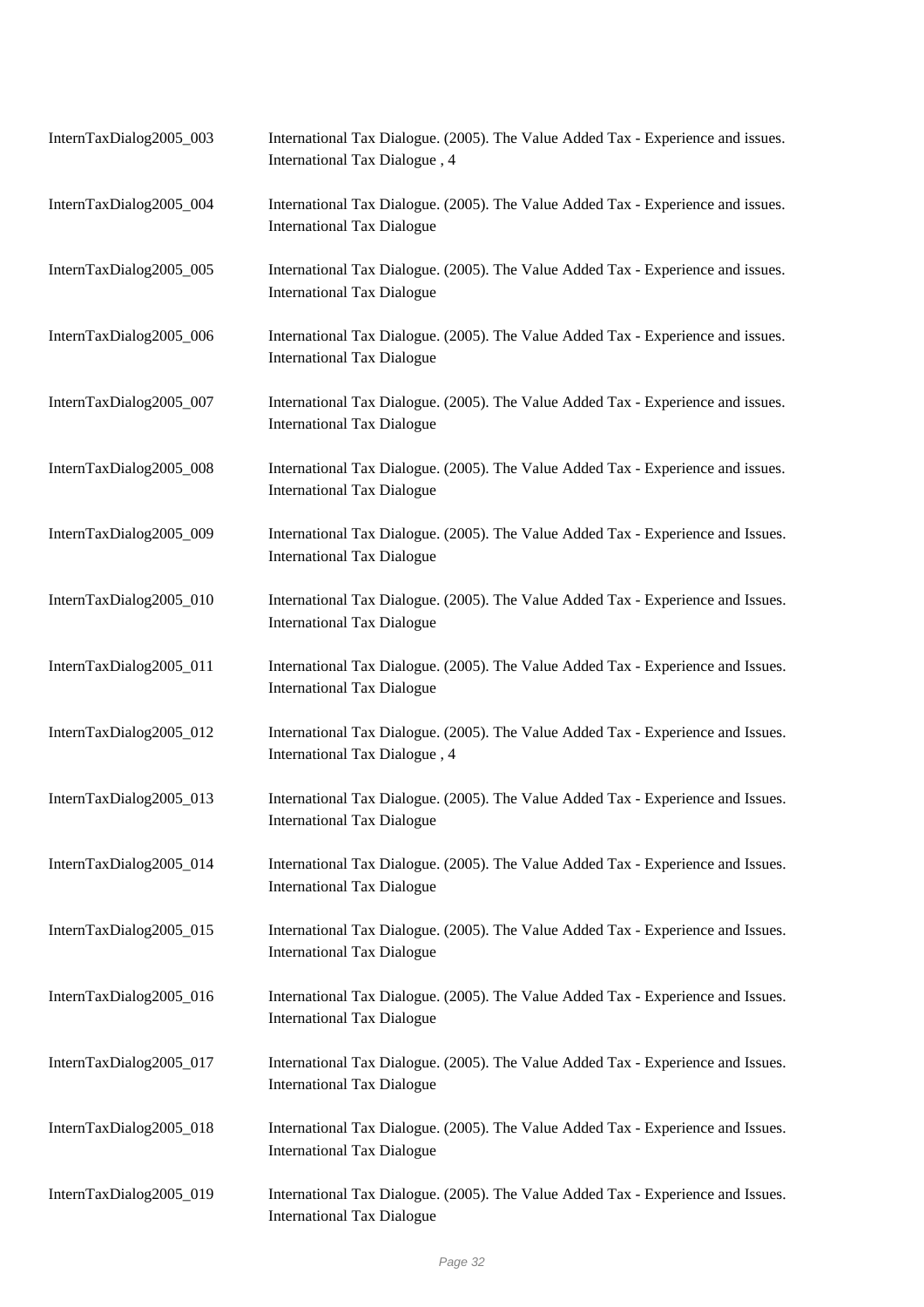| InternTaxDialog2005_020 | International Tax Dialogue. (2005). The Value Added Tax - Experience and Issues.<br><b>International Tax Dialogue</b>                        |
|-------------------------|----------------------------------------------------------------------------------------------------------------------------------------------|
| InternTaxDialog2005_021 | International Tax Dialogue. (2005). The Value Added Tax - Experience and Issues.<br><b>International Tax Dialogue</b>                        |
| InternTaxDialog2005_022 | International Tax Dialogue. (2005). The Value Added Tax - Experience and Issues.<br><b>International Tax Dialogue</b>                        |
| InternTaxDialog2005_023 | International Tax Dialogue. (2005). The Value Added Tax - Experience and Issues.<br><b>International Tax Dialogue</b>                        |
| InternTaxDialog2005_024 | International Tax Dialogue. (2005). The Value Added Tax - Experience and Issues.<br><b>International Tax Dialogue</b>                        |
| InternTaxDialog2005_025 | International Tax Dialogue. (2005). The Value Added Tax - Experience and Issues.<br><b>International Tax Dialogue</b>                        |
| InternTaxDialog2005_026 | International Tax Dialogue. (2005). The Value Added Tax - Experience and Issues.<br><b>International Tax Dialogue</b>                        |
| InternTaxDialog2005_027 | International Tax Dialogue. (2005). The Value Added Tax - Experience and Issues.<br><b>International Tax Dialogue</b>                        |
| InternTaxDialog2005_028 | International Tax Dialogue. (2005). The Value Added Tax - Experience and Issues.<br><b>International Tax Dialogue</b>                        |
| InternTaxDialog2005_029 | International Tax Dialogue. (2005). The Value Added Tax - Experience and Issues.<br><b>International Tax Dialogue</b>                        |
| InternTaxDialog2005_030 | International Tax Dialogue. (2005). The Value Added Tax - Experience and Issues.<br><b>International Tax Dialogue</b>                        |
| InternTaxDialog2005_045 | International Tax Dialogue. (2005). The Value Added Tax - Experience and issues.<br><b>International Tax Dialogue</b>                        |
| InternTaxDialog2005_046 | International Tax Dialogue. (2005). The Value Added Tax - Experience and issues.<br><b>International Tax Dialogue</b>                        |
| InternTaxDialog2005_047 | International Tax Dialogue. (2005). The Value Added Tax - Experience and issues.<br><b>International Tax Dialogue</b>                        |
| InternTaxDialog2005_048 | International Tax Dialogue. (2005). The Value Added Tax - Experience and issues.<br><b>International Tax Dialogue</b>                        |
| InternTaxDialog2012     | International Tax Dialogue. (2012). A decade of sharing experiences and knowledge.<br>International Tax Dialogue, International Tax Dialogue |
| InternTaxDialog2012_001 | International Tax Dialogue. (2012). A decade of sharing experiences and knowledge.<br>International Tax Dialogue, International Tax Dialogue |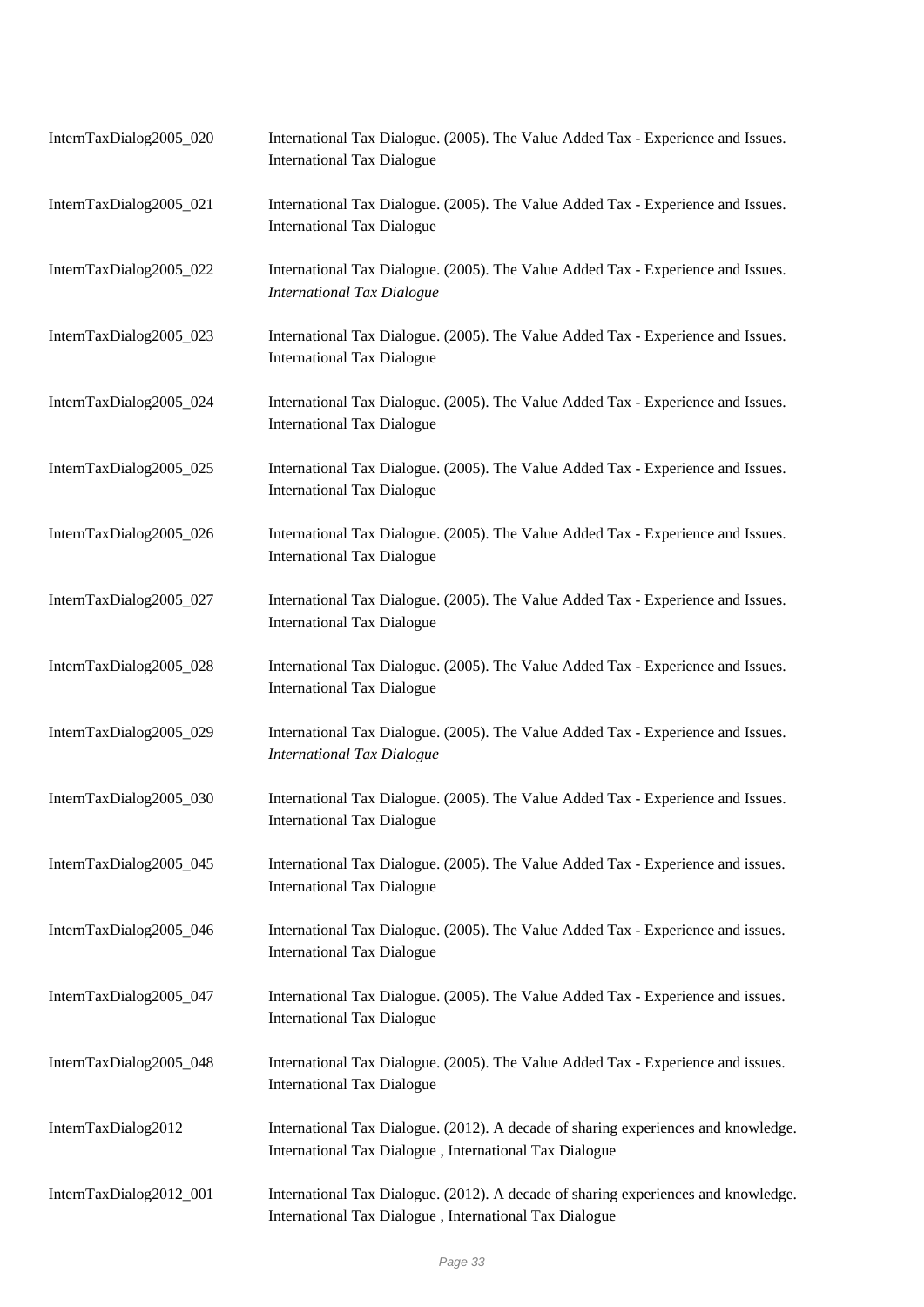| InternTaxDialog2012_002 | International Tax Dialogue. (2012). A decade of sharing experiences and knowledge.<br>International Tax Dialogue, International Tax Dialogue                                                |
|-------------------------|---------------------------------------------------------------------------------------------------------------------------------------------------------------------------------------------|
| InternTaxDialog2012_003 | International Tax Dialogue. (2012). A decade of sharing experiences and knowledge.<br>International Tax Dialogue, International Tax Dialogue                                                |
| InternTaxDialog2012_004 | International Tax Dialogue. (2012). A decade of sharing experiences and knowledge.<br>International Tax Dialogue, International Tax Dialogue                                                |
| InternTaxDialog2012_005 | International Tax Dialogue. (2012). A Decade of Sharing Tax Experiences and<br>Knowledge. International Tax Dialogue, International Tax Dialogue                                            |
| InternTaxDialog2012_006 | International Tax Dialogue. (2012). A decade of sharing experiences and knowledge.<br>International Tax Dialogue, International Tax Dialogue                                                |
| InternTaxDialog2012_007 | International Tax Dialogue. (2012). A decade of sharing experiences and knowledge.<br>International Tax Dialogue, International Tax Dialogue                                                |
| InternTaxDialog2012_008 | International Tax Dialogue. (2012). A decade of sharing experiences and knowledge.<br>International Tax Dialogue, International Tax Dialogue                                                |
| InternTaxDialog2012_009 | International Tax Dialogue. (2012). A decade of sharing experiences and knowledge.<br>International Tax Dialogue, International Tax Dialogue                                                |
| InternTaxDialog2012_010 | International Tax Dialogue. (2012). A decade of sharing experiences and knowledge.<br>International Tax Dialogue, 158                                                                       |
| InternTaxDialog2012_011 | International Tax Dialogue. (2012). A decade of sharing experiences and knowledge.<br>International Tax Dialogue, International Tax Dialogue                                                |
| InternTaxDialog2012_012 | International Tax Dialogue. (2012). A decade of sharing experiences and knowledge.<br>International Tax Dialogue, 159, International Tax Dialogue                                           |
| InternTaxDialog2013     | International Tax Dialogue. (2013). Key issues and debates in VAT, SME taxation and<br>the tax treatment of the financial sector. International Tax Dialogue, International Tax<br>Dialogue |
| InternTaxDialog2013_003 | International Tax Dialogue. (2013). Key issues and debates in VAT, SME taxation and<br>the tax treatment of the financial sector. International Tax Dialogue, International Tax<br>Dialogue |
| InternTaxDialog2013_004 | International Tax Dialogue. (2013). Key issues and debates in VAT, SME taxation and<br>the tax treatment of the financial sector. International Tax Dialogue, International Tax<br>Dialogue |
| InternTaxDialog2013_005 | International Tax Dialogue. (2013). Key issues and debates in VAT, SME taxation and<br>the tax treatment of the financial sector. International Tax Dialogue, International Tax<br>Dialogue |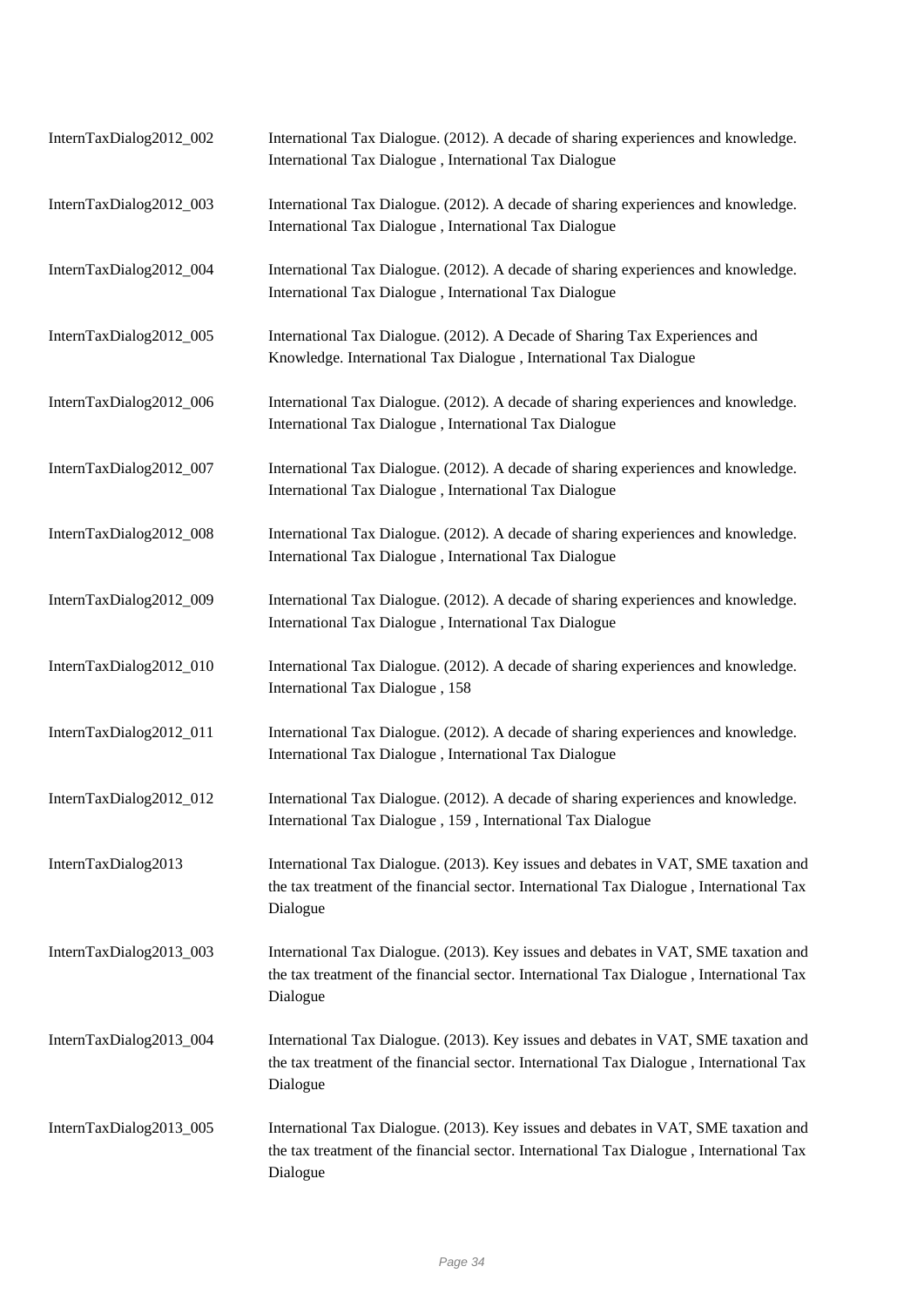| InternTaxDialog2013_006 | International Tax Dialogue. (2013). Key issues and debates in VAT, SME taxation and<br>the tax treatment of the financial sector. International Tax Dialogue, International Tax<br>Dialogue |
|-------------------------|---------------------------------------------------------------------------------------------------------------------------------------------------------------------------------------------|
| InternTaxDialog2013_007 | International Tax Dialogue. (2013). Key issues and debates in VAT, SME taxation and<br>the tax treatment of the financial sector. International Tax Dialogue                                |
| InternTaxDialog2013_008 | International Tax Dialogue. (2013). Key issues and debates in VAT, SME taxation and<br>the tax treatment of the financial sector. International Tax Dialogue                                |
| InternTaxDialog2013_009 | International Tax Dialogue. (2013). Key issues and debates in VAT, SME taxation and<br>the tax treatment of the financial sector. International Tax Dialogue                                |
| InternTaxDialog2013_010 | International Tax Dialogue. (2013). Key issues and debates in VAT, SME taxation and<br>the tax treatment of the financial sector. International Tax Dialogue                                |
| InternTaxDialog2013_011 | International Tax Dialogue. (2013). Key issues and debates in VAT, SME taxation and<br>the tax treatment of the financial sector. International Tax Dialogue                                |
| InternTaxDialog2013_012 | International Tax Dialogue. (2013). Key issues and debates in VAT, SME taxation and<br>the tax treatment of the financial sector. International Tax Dialogue                                |
| InternTaxDialog2013_013 | International Tax Dialogue. (2013). Key issues and debates in VAT, SME taxation and<br>the tax treatment of the financial sector. International Tax Dialogue                                |
| InternTaxDialog2013_014 | International Tax Dialogue. (2013). Key issues and debates in VAT, SME taxation and<br>the tax treatment of the financial sector. International Tax Dialogue                                |
| InternTaxDialog2013_015 | International Tax Dialogue. (2013). Key issues and debates in VAT, SME taxation and<br>the tax treatment of the financial sector. International Tax Dialogue                                |
| InternTaxDialog2013_016 | International Tax Dialogue. (2013). Key issues and debates in VAT, SME taxation and<br>the tax treatment of the financial sector. International Tax Dialogue                                |
| InternTaxDialog2013_017 | International Tax Dialogue. (2013). Key issues and debates in VAT, SME taxation and<br>the tax treatment of the financial sector. International Tax Dialogue                                |
| InternTaxDialog2013_018 | International Tax Dialogue. (2013). Key issues and debates in VAT, SME taxation and<br>the tax treatment of the financial sector. International Tax Dialogue                                |
| Ireh2012                | Ireh Assim, Thomas . (2012). La TVA en Afrique Centrale. L'Harmattan                                                                                                                        |
| <b>ISSA1940</b>         | ISSA. (1940). Social Security Programs Throughout the World 1940. ISSA                                                                                                                      |
| ISSA1940_001            | ISSA. (1940). Social security programs throughout the world. Government Printing<br>Office, Social Security Administration (US)                                                             |
| ISSA1940_002            | ISSA. (1940). Social security programs throughout the world. Government Printing<br>Office, Social Security Administration (US)                                                             |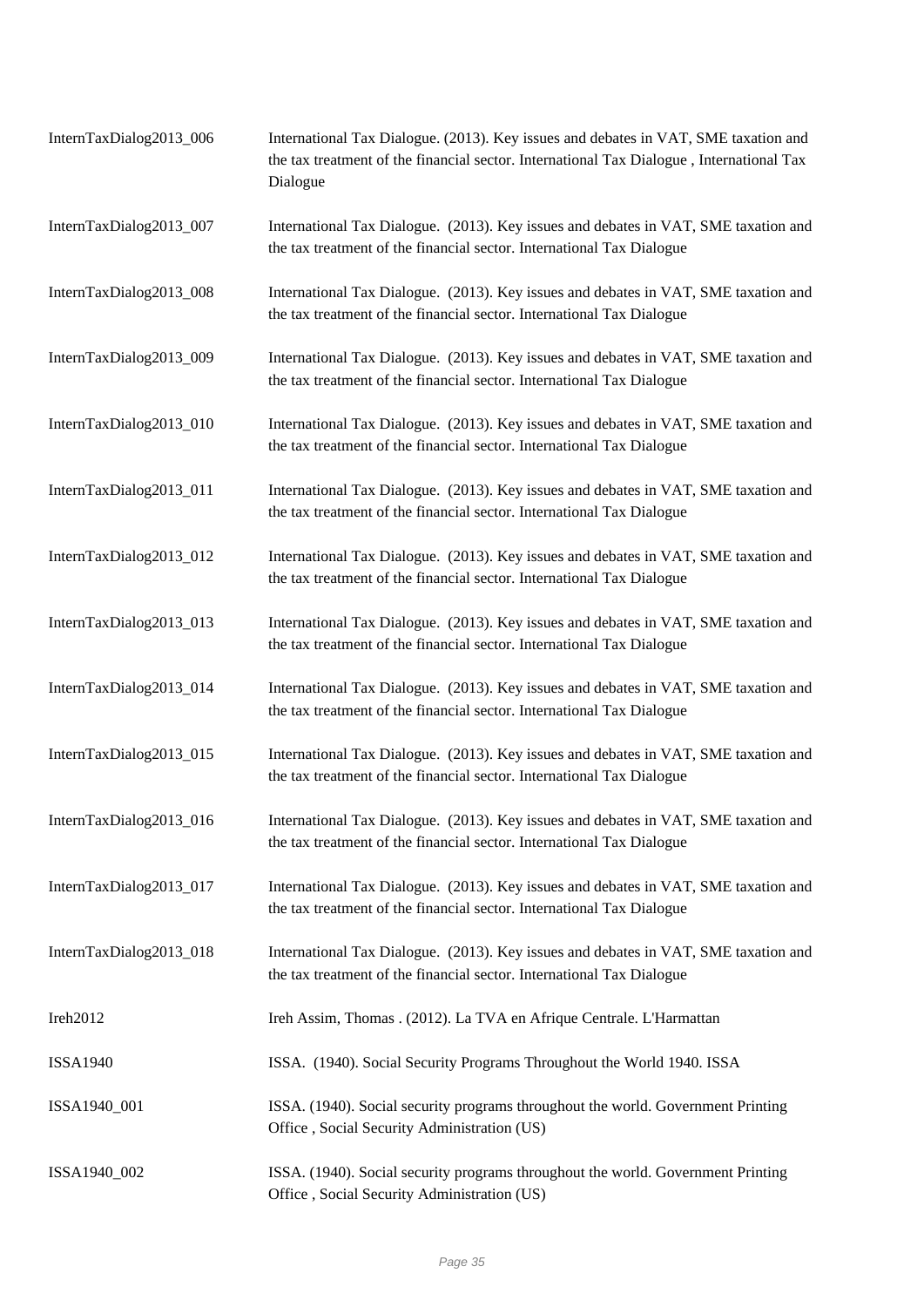| <b>ISSA1949</b> | ISSA. (1949). Social security programs throughout the world. Government Printing<br>Office, Social Security Administration (US)                                                    |
|-----------------|------------------------------------------------------------------------------------------------------------------------------------------------------------------------------------|
| ISSA1949_001    | ISSA. (1949). Social security programs throughout the world. Government Printing<br>Office, Social Security Administration (US)                                                    |
| ISSA1949_002    | ISSA. (1949). Social security programs throughout the world. Government Printing<br>Office, Social Security Administration (US)                                                    |
| ISSA1949_003    | ISSA. (1949). Social security programs throughout the world. Government Printing<br>Office, Social Security Administration (US)                                                    |
| ISSA1949_004    | ISSA. (1949). Social security programs throughout the world. Government Printing<br>Office, Social Security Administration (US)                                                    |
| ISSA1949_005    | ISSA. (1949). Social security programs throughout the world. Government Printing<br>Office, Social Security Administration (US)                                                    |
| ISSA1949_006    | ISSA. (1949). Social security programs throughout the world. Government Printing<br>Office, Social Security Administration (US)                                                    |
| ISSA1949_007    | ISSA. (1949). Social Security Legislation Throughout the World 1949. ISSA                                                                                                          |
| ISSA1949_008    | ISSA. (1949). Social Security Programs Throughout The World 1949. ISSA                                                                                                             |
| ISSA1949_009    | ISSA. (1949). Social Security Programs Throughout The World 1949. ISSA                                                                                                             |
| ISSA1949_010    | ISSA. (1949). Social Security Programs Throughout The World 1949. ISSA                                                                                                             |
| <b>ISSA1958</b> | ISSA. (1958). Social security programs throughout the world. Government Printing<br>Office, Social Security Administration (US)                                                    |
| ISSA1958_001    | ISSA. (1958). Social security programs throughout the world. Government Printing<br>Office, Social Security Administration (US)                                                    |
| ISSA1958_002    | ISSA. (1958). Social security programs throughout the world. Government Printing<br>Office, Social Security Administration (US)                                                    |
| ISSA1958_003    | ISSA. (1958). Social Security Programs Throughout the World 1958. U.S. Dept. of<br>Health, Education, and Welfare, Social Security Administration, Division of Program<br>Research |
| ISSA1958_004    | ISSA. (1958). Social Security Programs Throughout the World 1958. U.S. Dept. of<br>Health, Education, and Welfare, Social Security Administration, Division of Program<br>Research |
| ISSA1958_005    | ISSA. (1958). Social Security Programs Throughout the World 1958. U.S. Dept. of<br>Health, Education, and Welfare, Social Security Administration, Division of Program<br>Research |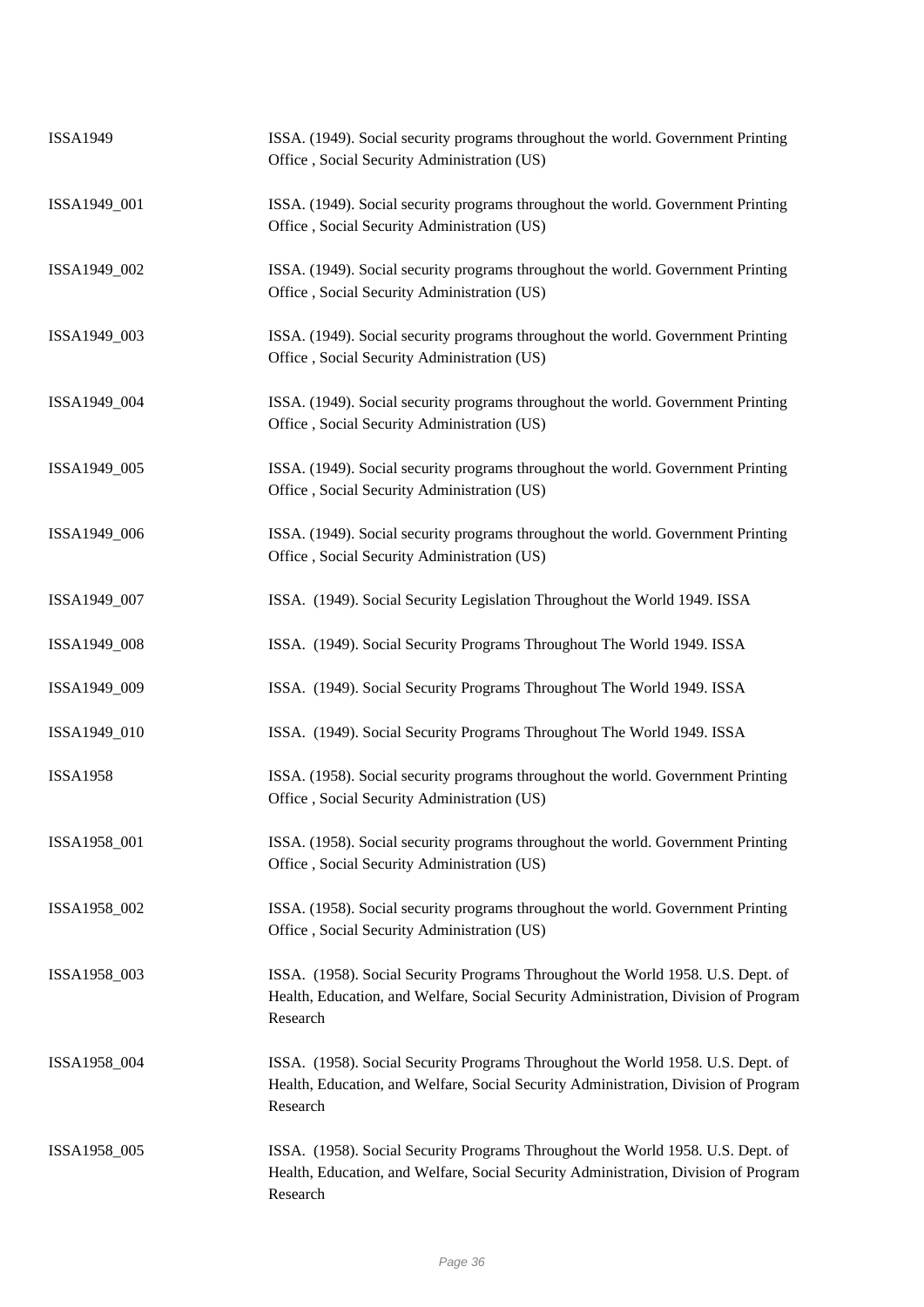| <b>ISSA1961</b> | ISSA. (1961). Social Security Programs Throughout the World 1961. U.S. Dept. of<br>Health, Education, and Welfare, Social Security Administration, Division of Program<br>Research  |
|-----------------|-------------------------------------------------------------------------------------------------------------------------------------------------------------------------------------|
| ISSA1961_001    | ISSA. (1961). Social Security Programs Throughout the World 1961. U.S. Dept. of<br>Health, Education, and Welfare, Social Security Administration, Division of Program<br>Research  |
| ISSA1961_002    | ISSA. (1961). Social Security Programs Throughout the World 1961. U.S. Dept. of<br>Health, Education, and Welfare, Social Security Administration, Division of Program<br>Research  |
| ISSA1961_003    | ISSA. (1961). Social Security Programs Throughout the World 1961. U.S. Dept. of<br>Health, Education, and Welfare, Social Security Administration, Division of Program<br>Research  |
| ISSA1961_004    | ISSA. (1961). Social Security Programs Throughout the World 1961. ISSA                                                                                                              |
| ISSA1961_005    | ISSA. (1961). Social Security Programs Throughout the World 1961. U.S. Dept. of<br>Health, Education, and Welfare, Social Security Administration, Division of Program<br>Research  |
| ISSA1961_006    | ISSA. (1961). Social Security Programs Throughout the World 1961. U.S. Dept. of<br>Health, Education, and Welfare, Social Security Administration, Division of Program<br>Research  |
| ISSA1961_007    | ISSA. (1961). Social security programs throughout the world. Government Printing<br>Office, Social Security Administration (US)                                                     |
| ISSA1961_008    | ISSA. (1961). Social security programs throughout the world. Government Printing<br>Office, Social Security Administration (US)                                                     |
| ISSA1961_009    | ISSA. (1961). Social Security Programs Throughout the World 1961. U.S. Dept. of<br>Health, Education, and Welfare, Social Security Administration, Division of Program<br>Research  |
| ISSA1961_010    | ISSA. (1961). Social Security Programs Throughout the World 1961. U.S. Dept. of<br>Health, Education, and Welfare, Social Security Administration, Division of Program<br>Research  |
| <b>ISSA1964</b> | ISSA. (1964). Social Security Programs Throughout the World 1964. ISSA                                                                                                              |
| ISSA1964_001    | ISSA. (1964). Social Security Programs Throughout the World: 1961. U.S. Dept. of<br>Health, Education, and Welfare, Social Security Administration, Division of Program<br>Research |
| ISSA1964_002    | ISSA. (1964). Social Security Programs Throughout the World 1964. ISSA                                                                                                              |
| ISSA1964_003    | ISSA. (1964). Social Security Programs Throughout the World 1964. U.S. Dept. of<br>Health, Education, and Welfare, Social Security Administration, Division of Program<br>Research  |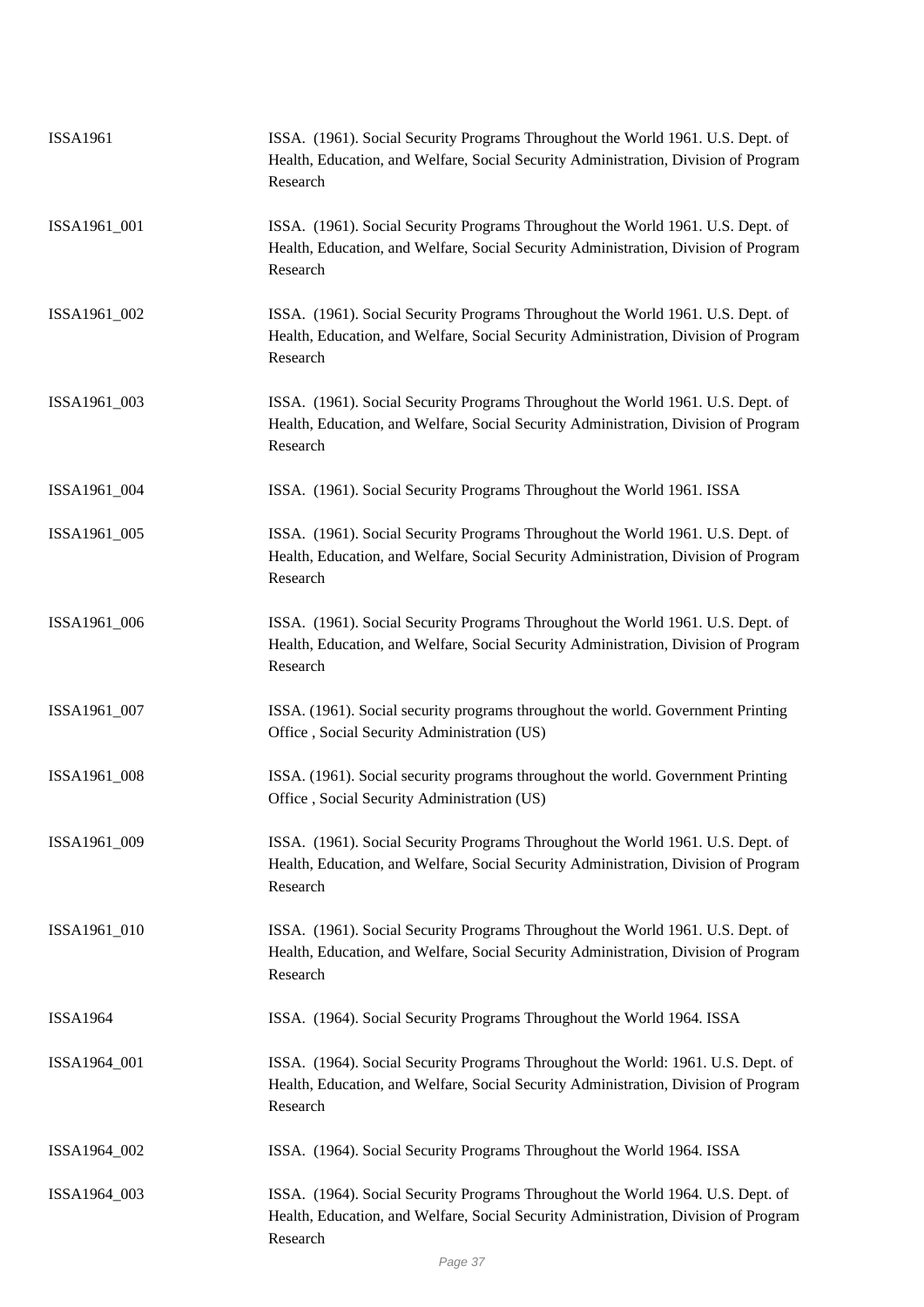| ISSA1964_004    | ISSA. (1964). Social Security Programs Throughout the World 1964. U.S. Dept. of<br>Health, Education, and Welfare, Social Security Administration, Division of Program<br>Research |
|-----------------|------------------------------------------------------------------------------------------------------------------------------------------------------------------------------------|
| ISSA1964_005    | ISSA. (1964). Social security programs throughout the world 1958-1964. United States<br>Social Security Administration                                                             |
| <b>ISSA1967</b> | ISSA. (1967). Social Security Programs Throughout the World 1967. ISSA                                                                                                             |
| ISSA1967_001    | ISSA. (1967). Social Security Programs Throughout the World 1967. ISSA                                                                                                             |
| ISSA1967_002    | ISSA. (1967). Social Security Programs Throughout the World 1967. ISSA                                                                                                             |
| ISSA1967_003    | ISSA. (1967). Social Security Programs Throughout the World 1967. ISSA                                                                                                             |
| ISSA1967_004    | ISSA. (1967). Social security programs throughout the world. Government Printing<br>Office, Social Security Administration (US)                                                    |
| ISSA1967_005    | ISSA. (1967). Social security programs throughout the world. Government Printing<br>Office, Social Security Administration (US)                                                    |
| <b>ISSA1969</b> | ISSA. (1969). Social security programs throughout the world. Government Printing<br>Office, Social Security Administration (US)                                                    |
| <b>ISSA1971</b> | ISSA. (1971). Social security programs throughout the world. Government Printing<br>Office, Social Security Administration (US)                                                    |
| ISSA1971_001    | ISSA. (1971). Social Security Programs Throughout the World 1971. U.S. Dept. of<br>Health, Education, and Welfare, Social Security Administration, Division of Program<br>Research |
| <b>ISSA1975</b> | ISSA. (1975). Social Security Programs Throughout the World 1975. ISSA                                                                                                             |
| ISSA1975_001    | ISSA. (1975). Social Security Programs Throughout the World 1975. ISSA                                                                                                             |
| ISSA1975_002    | ISSA. (1975). Social security programs throughout the world. Government Printing<br>Office                                                                                         |
| <b>ISSA1977</b> | ISSA. (1977). Social Security Programs Throughout the World 1977. ISSA                                                                                                             |
| ISSA1977_001    | ISSA. (1977). Social Security Programs Throughout the World 1977. U.S. Dept. of<br>Health, Education, and Welfare, Social Security Administration, Division of Program<br>Research |
| <b>ISSA1979</b> | ISSA. (1979). Social Security Programs Throughout the World 1979. ISSA                                                                                                             |
| ISSA1979_001    | ISSA. (1979). Social security programs throughout the world. Government Printing<br>Office, Social Security Administration (US)                                                    |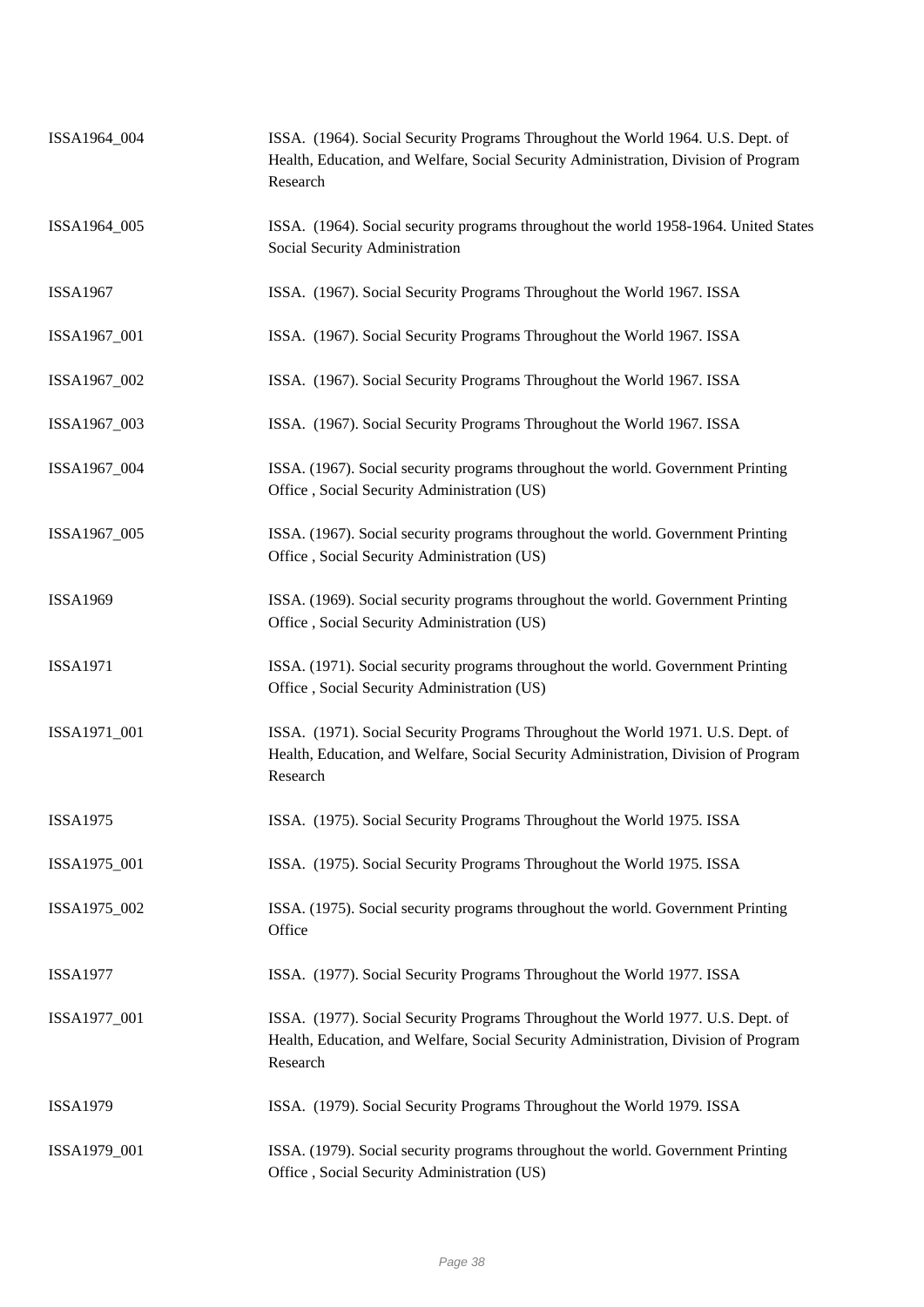| ISSA1979_002    | ISSA. (1979). Social Security Programs Throughout the World 1979. U.S. Dept. of<br>Health, Education, and Welfare, Social Security Administration, Division of Program<br>Research |
|-----------------|------------------------------------------------------------------------------------------------------------------------------------------------------------------------------------|
| <b>ISSA1983</b> | ISSA. (1983). Social security programs throughout the world. Government Printing<br>Office, Social Security Administration (US)                                                    |
| ISSA1983_001    | ISSA. (1983). Social security programs throughout the world. Government Printing<br>Office, Social Security Administration (US)                                                    |
| ISSA1983_002    | ISSA. (1983). Social security programs throughout the world. Government Printing<br>Office, Social Security Administration (US)                                                    |
| ISSA1983_003    | ISSA. (1983). Social security programs throughout the world. Government Printing<br>Office, Social Security Administration (US)                                                    |
| <b>ISSA1985</b> | ISSA. (1985). Social Security Programs Throughout the World 1985. ISSA                                                                                                             |
| ISSA1985_001    | ISSA. (1985). Social Security Programs Throughout the World 1985. ISSA                                                                                                             |
| ISSA1985_002    | ISSA. (1985). Social security programs throughout the world. Government Printing<br>Office, Social Security Administration (US)                                                    |
| <b>ISSA1993</b> | ISSA. (1993). Social Security Programs Throughout the World 1993. ISSA                                                                                                             |
| ISSA1993_001    | ISSA. (1993). Social Security Programs Throughout the World 1993. U.S. Dept. of<br>Health, Education, and Welfare, Social Security Administration, Division of Program<br>Research |
| ISSA1993_002    | ISSA. (1993). Social Security Programs Throughout The World 1993. ISSA                                                                                                             |
| ISSA1993_003    | ISSA. (1993). Social Security Throughout the World 1993. ISSA                                                                                                                      |
| ISSA1993_004    | ISSA. (1993). Social Security Programs Throughout The World 1993. ISSA                                                                                                             |
| ISSA1993_005    | ISSA. (1993). Social Security Programs Throughout the World 1993. ISSA                                                                                                             |
| ISSA1993_006    | ISSA. (1993). Social Security Programs Throughout the World 1993. ISSA, 189                                                                                                        |
| ISSA1993_007    | ISSA. (1993). Social Security Programs Throughout The World 1993. ISSA                                                                                                             |
| ISSA1993_008    | ISSA. (1993). Social Security Programs Throughout the World 1993. ISSA                                                                                                             |
| ISSA1993_009    | ISSA. (1993). Social Security Programs Throughout The World 1993. ISSA                                                                                                             |
| ISSA1993_010    | ISSA. (1993). Social Security Programmes 1993. ISSA                                                                                                                                |
| ISSA1993_011    | ISSA. (1993). Social Security Programs Throughout the World 1993. ISSA                                                                                                             |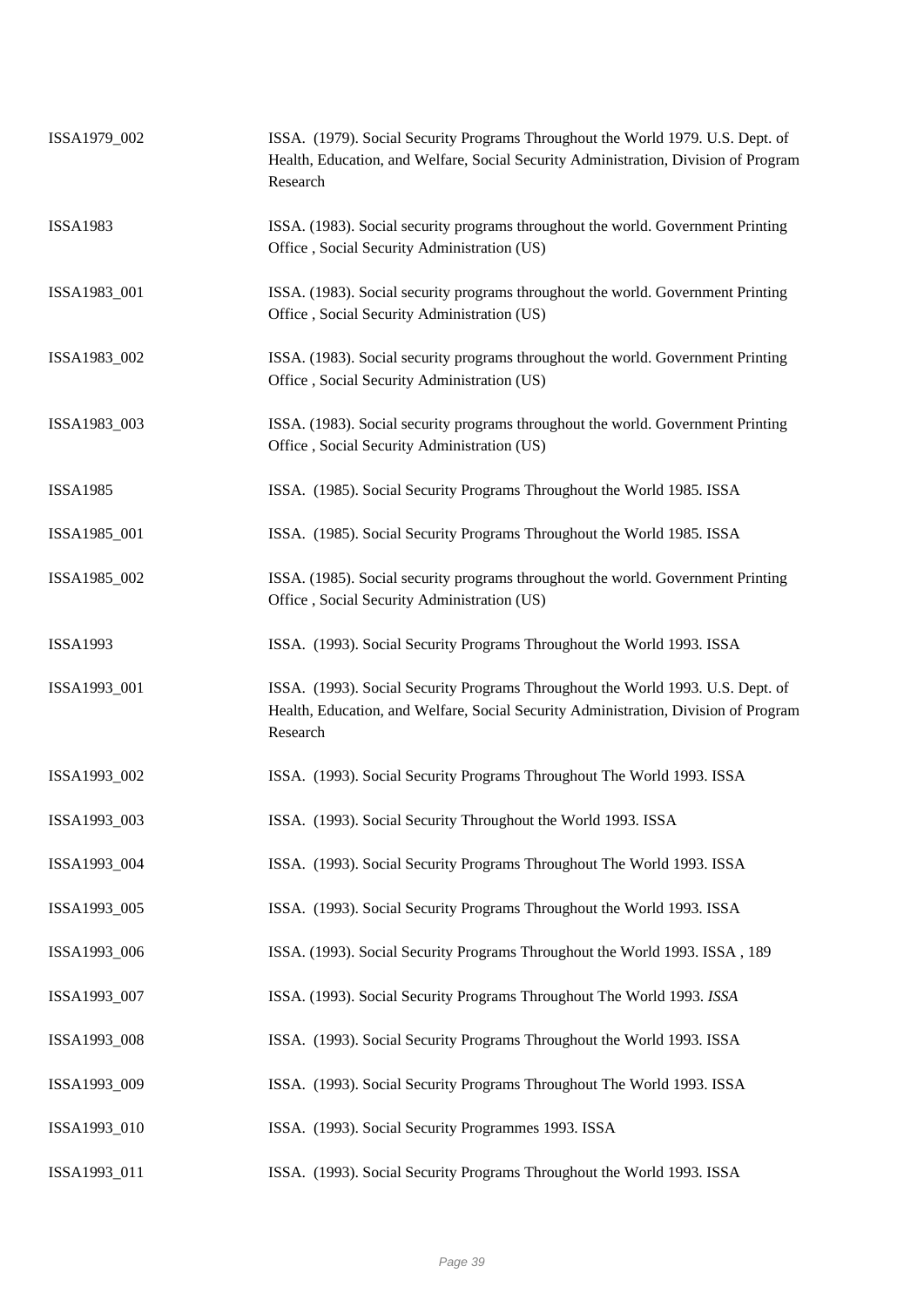| ISSA1993_012    | ISSA. (1993). Social Security Benefits Throughout the World 1993. ISSA                                                                                                                                                                                                   |
|-----------------|--------------------------------------------------------------------------------------------------------------------------------------------------------------------------------------------------------------------------------------------------------------------------|
| <b>ISSA1996</b> | ISSA. (1996). Social Security Programs Throughout The World 1993. ISSA                                                                                                                                                                                                   |
| <b>ISSA2011</b> | ISSA. (2011). Social Security Programs Throughout the World: Africa, 2013. ISSA                                                                                                                                                                                          |
| ISSA2011_001    | ISSA. (2011). Social Security Programs Throughout the World: Africa, 2011. ISSA                                                                                                                                                                                          |
| <b>ISSA2013</b> | ISSA. (2013). Social Security Programs Throughout the World: Africa, 2013. ISSA                                                                                                                                                                                          |
| ISSA2013_001    | ISSA. (2013). Social Security Programs Throughout the World: Africa, 2013. ISSA                                                                                                                                                                                          |
| ISSA2013_002    | ISSA. (2013). Social Security Programs Throughout the World: Africa, 2013. ISSA                                                                                                                                                                                          |
| ISSA2013_003    | ISSA. (2013). Social Security Programs Throughout the World: Africa, 2013. ISSA                                                                                                                                                                                          |
| ISSA2013_004    | ISSA. (2013). Social Security Programs Throughout the World: Africa, 2013. ISSA                                                                                                                                                                                          |
| ISSA2013_005    | ISSA. (2013). Social security programs throughout the world - The Americas.<br>Government Printing Office, Social Security Administration (US)                                                                                                                           |
| <b>ISSA2014</b> | ISSA. (2014). Social Security Programs Throughout the World: Europe 2014. ISSA                                                                                                                                                                                           |
| ISSA2014_001    | ISSA. (2014). Social Security Programs Throughout The World, Europe 2014. ISSA                                                                                                                                                                                           |
| ISSA2014_002    | ISSA. (2014). Social Security Programs Throughout The World, Europe 2014. ISSA                                                                                                                                                                                           |
| ISSA2014_003    | ISSA. (2014). Social Security Programs Throughout The World, Europe 2014. ISSA                                                                                                                                                                                           |
| <b>ISSA2018</b> | ISSA. (2018). Social Security Contributions - Frequent questions Available at:<br>https://www.ssa.gov/history/hfaq.html                                                                                                                                                  |
| Jacobson2007    | Jacobson, Darien B. and Raub, Brian G. and Johnson, Barry W. (2007). The Estate Tax:<br>Ninety Years and Counting. SOI Bulletin 27(1), 118-128                                                                                                                           |
| Jacoby1961      | Jacoby, Neil H. (1961). Taxation in Laos: Policies for a New Country with an<br>Undeveloped Economy. National Tax Journal 14, 151-153                                                                                                                                    |
| Jacoby1961_001  | Jacoby, Neil H., (1961). Taxation in Laos: Policies for a New Country with an<br>Undeveloped Economy. National Tax Journal 14                                                                                                                                            |
| Jakobsson2008   | Jakobsson, Sverrir and Halfdanarson, Gudmundur. (2008). Historical Dictionary of<br><b>Iceland.</b> Scarecrow Press                                                                                                                                                      |
| Jamaica2012     | Jamaica. (2012). History of Tax Administration - Jamaica Available at:<br>http://www.jamaicatax.gov.jm/index.php/2012-05-11-17-26-05/history-of-taj<br>[Accessed 23.12.2013]                                                                                             |
| Janosikova2015  | Janosikova, Petra. (2015). The tax system in the Czech Republic and its<br>Transformation in the 20th and 21st century. In: Radvan, Michal (ed.), System of<br>financial law: system of tax law. Conference Proceedings No 515. Masaryk University,<br>89-109<br>Page 40 |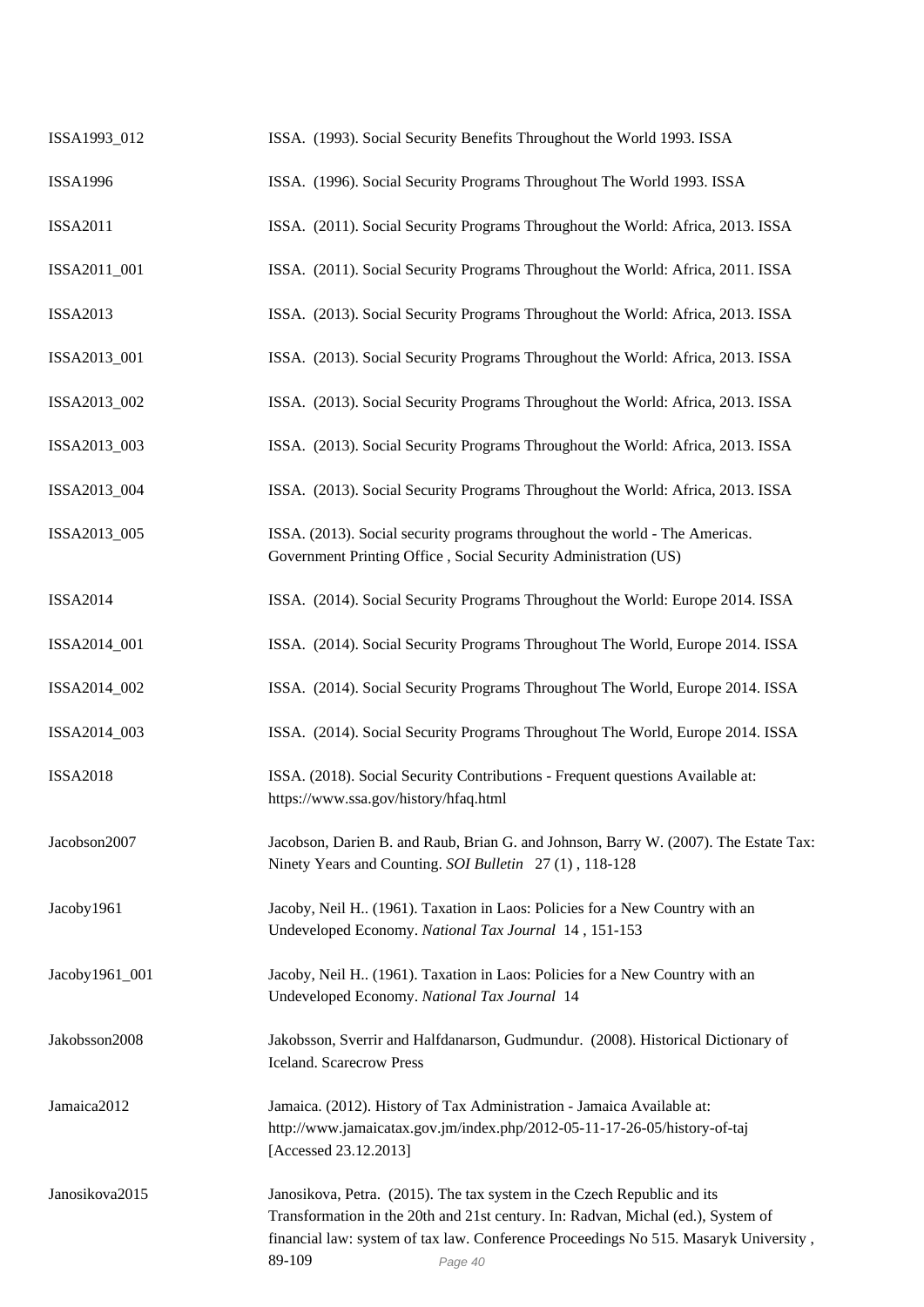| JapanMinistofFi2006   | Japan Ministry of Finance. (2006). Introduction to the Japanese Tax System. Japan<br>Ministry of Finance, Japan Ministry of Finance                                                                                                                               |
|-----------------------|-------------------------------------------------------------------------------------------------------------------------------------------------------------------------------------------------------------------------------------------------------------------|
| JeandeDieu1999        | Jean de Dieu, Rakotondramihamina. (1999). Madagascar.                                                                                                                                                                                                             |
| JeffreASchoen2008     | Jeffrey A. Schoenblum. (2008). Multistate and Multinational Estate Planning. CCH 1,<br>$I-90$                                                                                                                                                                     |
| JeffreASchoen2008_001 | Jeffrey A. Schoenblum. (2008). Multistate and Multinational Estate Planning. CCH,<br>$I-82$                                                                                                                                                                       |
| Jeffries2006          | Jeffries, Ian. (2006). Vietnam: A Guide to Economic and Political Developments.<br>Routledge                                                                                                                                                                      |
| Jenkins1998           | Jenkins, Glenn and Khadka, Rup. (1998). Tax Reform in Singapore. Harvard Institute<br>for International Development , Harvard University                                                                                                                          |
| Jenkins1998_001       | Jenkins, Glenn and Khadka, Rup. (1998). Value Added Tax Policy and Implementation<br>in Singapore. VAT Monitor 9 (2), 35-47                                                                                                                                       |
| Jenkins2002           | Jenkins, Glenn P. and Poufos, George G. (2002). Economic Integration and the<br>Transformation of the Tax Mix: Cyprus 1990-2001. At: Tax Workshop Trade and<br>Integration Network of the Regional Policy Dialogue, Inter-American Development<br><b>Bank 155</b> |
| JimenezValladol2013   | Jiménez-Valladolid, Domingo and Vega Borrego, Félix Alberto. (2013). Corporate<br>income tax subjects: Spain., 1                                                                                                                                                  |
| Jinyan1991            | Jinyan, Li. (1991). Taxation in the People's Republic of China. Praeger Publishing                                                                                                                                                                                |
| Jinyan1991_001        | Jinyan, Li. (1991). Taxation in the People's Republic of China. Praeger Publishing                                                                                                                                                                                |
| Jinyan1991_002        | Jinyan, Li. (1991). Taxation in the People's Republic of China. Greenwood Publishing<br>Group                                                                                                                                                                     |
| Johannes2010          | Johannes Fedderke and Julia Garlick. (2010). Measuring Institutions: Indicators of<br>Political Rights, Property Rights and Political Instability in. University of Cape Town<br>Working Paper 165                                                                |
| JohnFDue1977          | John F. Due. (1977). The Tax Structure of the Democratic Republic of Sudan with<br>Emphasis on the Indirect Taxes and Potent. University of Illinois at Urbana-Champaign<br>Working Paper 419, 36                                                                 |
| Jonsson2001           | Jonsson, Gudmundur. (2001). The Icelandic Welfare State in the Twentieth Century.<br>Scandinavian Journal of History 26(3), 249-267                                                                                                                               |
| Jordan1945            | Jordan. (1945) 1945 ???????? ? ??? ???? ????? ????? ????? ??? 26 ???? ,                                                                                                                                                                                           |
| Jordan1954            | Jordan. (1954). Jordan 1954/ ????? ????? ????? ??? 12 ???? 1954.                                                                                                                                                                                                  |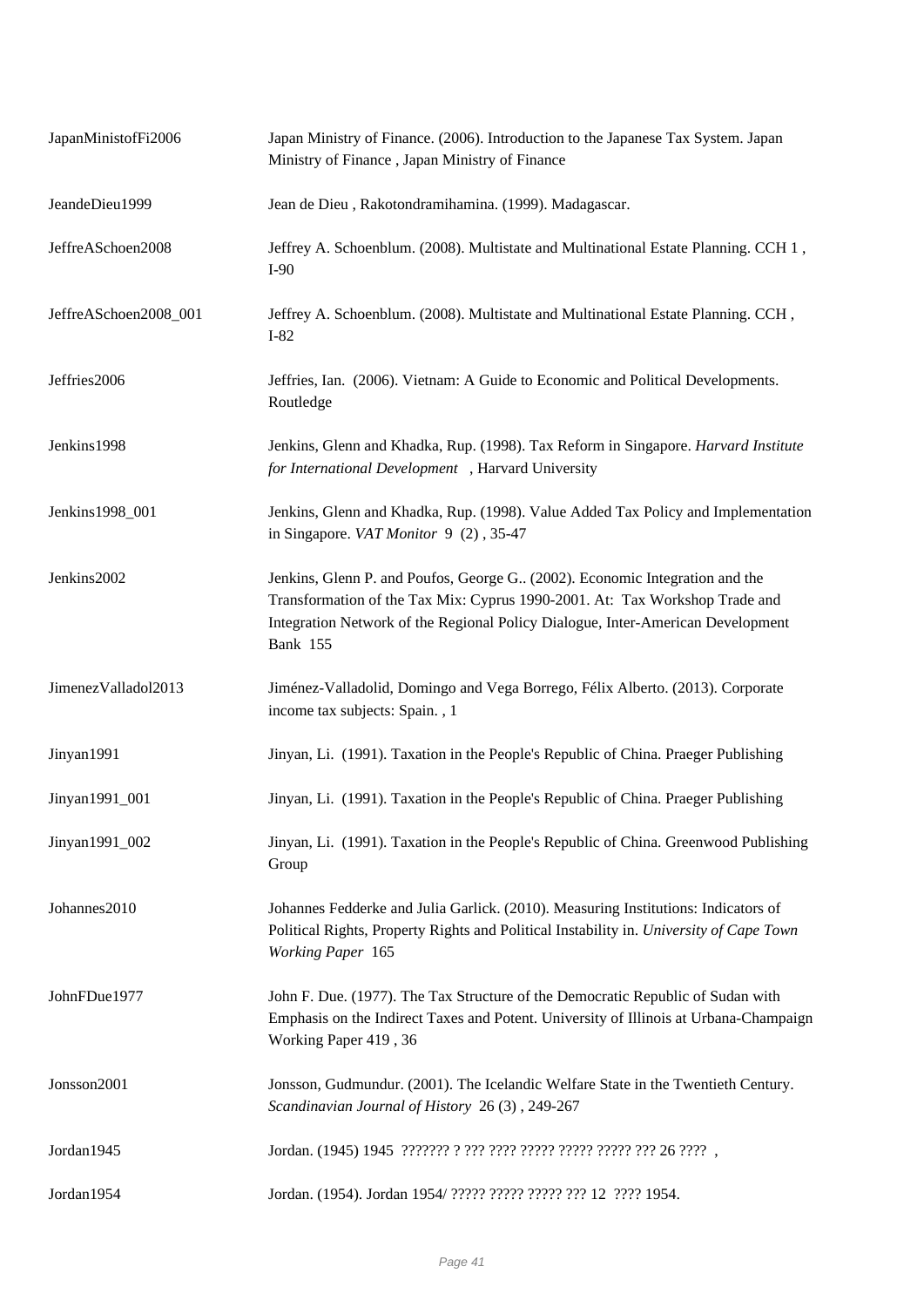| Jorrisen2010       | Jorrisen, Ann and Stabel, Peter. (2010). Belgium. In: Previts, Gary John and Walton,<br>Peter and Wolnizer, Peter (ed.), A Global History of Accounting, Financial Reporting<br>and Public Policy. Emerald Group Publishing, 1-36                                             |
|--------------------|-------------------------------------------------------------------------------------------------------------------------------------------------------------------------------------------------------------------------------------------------------------------------------|
| JournadeMonaco1921 | Journal de Monaco. (1921). Arrêtés Ministériels. Journal de Monaco 19/07/1921                                                                                                                                                                                                 |
| Kamara2010         | Kamara, Matilda Zainab and Mingfei, Liu. (2010). Study on Implementation of Goods<br>and Service Tax: Lessons from Sierra Leone., 170, Proceedings of the 7th International<br>Conference on Innovation & Management, School of Management, Wuhan University<br>of Technology |
| Kariuki2006        | Kariuki, Ngotho Wa and Mwaura, Muroki. (2006). The role of taxation in the<br>transformation of an agrarian barter economy to a capitalist monetary economy in<br>Kenya. Indian Journal of Economics and Business                                                             |
| Karlsson2014       | Karlsson, Jóhannes Hraunfjörð. (2014). Moulding the Icelandic Tax System:<br>Primary-Industry-Based Special Interest Groups, Taxation, Tax Exp. Háskólaprent,<br>FélagsvÃ-sindasvid HÃ;skÃ <sup>3</sup> la Õslands                                                            |
| Kartasasmita2016   | Kartasasmita, Ginandjar and Stern, Joseph J (2016). Reinventing Indonesia. World<br>Scientific Publishing                                                                                                                                                                     |
| Kaser1987          | Kaser, Albert and Radice, Michael. (1987). The Economic History of Eastern Europe,<br>1919-1975. Clarendon Press, OUP                                                                                                                                                         |
| Kaser1987_001      | Kaser, Michael and Radice, Edward Albert. (1987). The Economic History of Eastern<br>Europe (1919-1975). Oxford University Press                                                                                                                                              |
| Katsanis2004       | Katsanis, Yanni. (2004). Face-to-Face_The State, the Individual, and the Citizen in<br>Russian Taxation, 1863-1917. Slavic Review 63 (2), 221-246                                                                                                                             |
| Kehoe1988          | Kehoe, Timothy J. and Noyola, Pedro Javier and Manresa, Antonio and Polo, Clemente<br>and Sancho, Ferran. (1988). A General Equilibrium Analysis of the 1986 Tax Reform in<br>Spain. European Economic Review 32 (2-3), 334-342                                               |
| Kelly1995          | Kelly, Adrian. (1995). Social Security in Independent Ireland. , St. Patrick College                                                                                                                                                                                          |
| Kennan1910         | Kennan, Kossouth Kent. (1910). Income Taxation: Methods and Results in Various<br>countries. Burdick and Allen                                                                                                                                                                |
| Kennan1910_001     | Kennan, Kossuth Kent. (1910). Income Taxation: Methods and Results in Various<br>countries. Burdick and Allen                                                                                                                                                                 |
| Kennan1910_002     | Kennan, Kossuth K (1910). Income Taxation, Methods and Results in Various<br>Countries. Burdick & Allen                                                                                                                                                                       |
| Kennan1910_003     | Kennan, Kossuth Kent. (1910). Income Taxation. Burdick & Allen                                                                                                                                                                                                                |
| Keomixay2017       | Keomixay, Duangchay. (2017). Value added tax in Lao PDR: Agenda for the future.<br>Policy Research Institute, Ministry of Finance, Japan, Policy Research Institute,<br>Ministry of Finance, Japan                                                                            |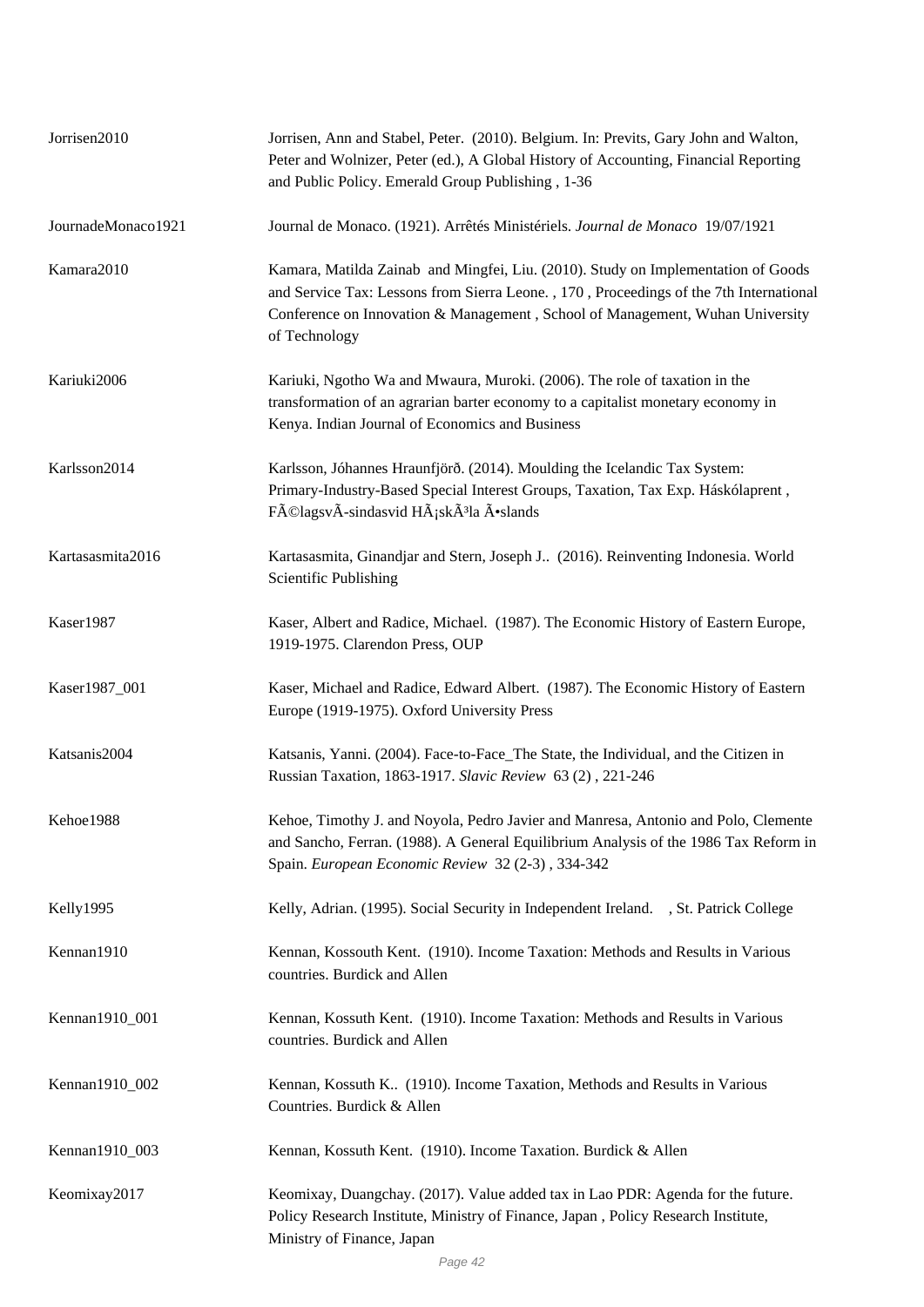| Kettunen2001    | Kettunen, Pauli. (2001). The Nordic Welfare State in Finland. Scandinavian Journal of<br>History 26(3), 225-247                                                                                        |
|-----------------|--------------------------------------------------------------------------------------------------------------------------------------------------------------------------------------------------------|
| Khadka1995      | Khadka, Rup Bahadur. (1995). An Evaluation of the Nepalese Income Tax System.<br>NRB Economic Review 8, 27-41                                                                                          |
| Khadka1995_001  | Khadka, Rup Bahadur . (1995). An Evaluation of the Nepalese Income Tax System.<br>NRB Economic Review, 8, 27-41                                                                                        |
| Khadka2004      | Khadka, Rup. (2004). Impact of the Mongolian Tax Regime on the Country's<br>Competitiveness. Economic Policy Reform and Competitiveness Project, US AID, US<br>Aid                                     |
| Khadka2015      | Khadka, Rup. (2015). The East African Tax System. Mkuki Na Nyota                                                                                                                                       |
| Khanjan2015     | Khanjan, Alireza. (2015). A shortcut to the Iranian Tax System 2015. Iranian National<br>Tax Administration (INTA)                                                                                     |
| Kim2011         | Kim, Byung-Kook. (2011). The Leviathan: Economic Bureaucracy Under Park. In:<br>Kim, Byung-Kook and Vogel, Ezra F. (ed.), The Park Chung Hee Era: The<br>Transformation of South Korea. Cambridge, UK: |
| Kiribati2013    | Kiribati. (2013) Value Added Tax Act 2013,                                                                                                                                                             |
| Kiribati2015    | Kiribati. (2015). Acts & Regulations. Ministry of Finance & Economic Development,<br>Kiribati, Ministry of Finance & Economic Development, Kiribati                                                    |
| <b>KMPG2015</b> | KMPG. (2015). Bosnia and Herzegovina - Other taxes and levies Available at:                                                                                                                            |
|                 | https://home.kpmg.com/xx/en/home/insights/2015/07/bosnia-and-herzegovina-taxes-and-levies.html#2 [Accessed<br>02/08/2018]                                                                              |
| KMPG2015_001    | KMPG. (2015). Country Tax Profile: Papua New Guinea. KMPG, 9                                                                                                                                           |
| Koirala2010     | Koirala, Kamal. (2010). Value Added Tax (VAT) in Nepal: A Critical Assessment of Its<br>Performance. The Journal of Nepalese Business Studies 7(1), 63-69                                              |
| KPMG2016        | KPMG. (2016). Ivory Coast Fiscal Guide 2015/2016.                                                                                                                                                      |
| KPMG2016_001    | KPMG. (2016). Liberia Fiscal Guide 2015/2016.                                                                                                                                                          |
| KPMG2016_002    | KPMG. (2016). Afghanistan - Other taxes and levies. KPMG                                                                                                                                               |
| KPMG2016_003    | KPMG. (2016). Montenegro - Other taxes and levies.                                                                                                                                                     |
| KPMG2018        | KPMG. (2018). Country Tax Profile: Mongolia. KPMG, KPMG                                                                                                                                                |
| Kramer2016      | Kramer, D?elila. (2016). Personal Income Tax Reform in the Federation of Bosnia and<br>Herzogovina. University of Ljubljana - Faculty of Economics, University of Ljubljana -<br>Faculty of Economics  |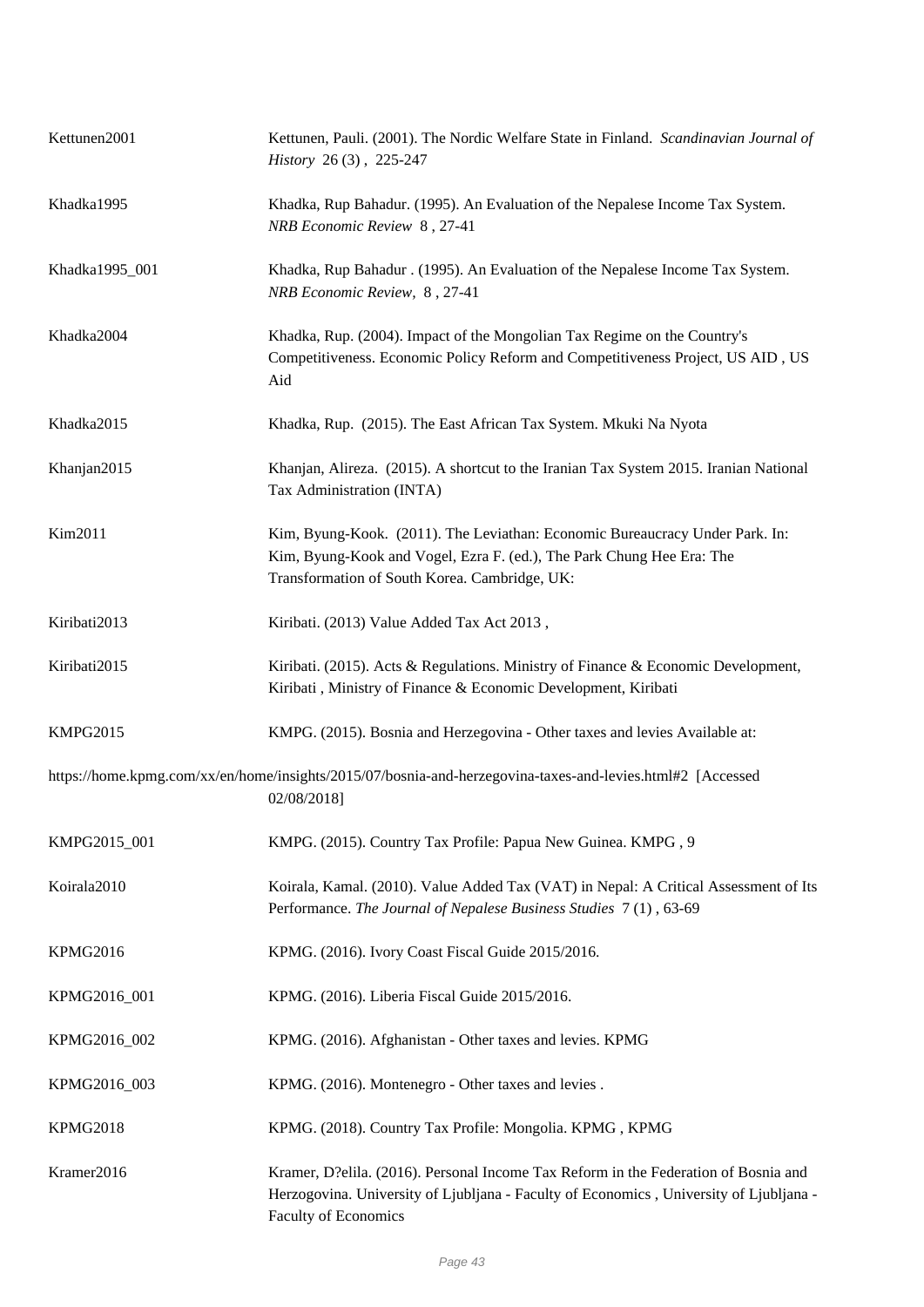| Krever2008      | Krever, Richard. (2008). VAT in Africa. Pretoria University Low Press, 4                                                                                                                                                                                                                                                                                                                                                                   |
|-----------------|--------------------------------------------------------------------------------------------------------------------------------------------------------------------------------------------------------------------------------------------------------------------------------------------------------------------------------------------------------------------------------------------------------------------------------------------|
| <b>Kuli1997</b> | Kuli?, Danijela and Miljenovi?, ?arko. (1997). Estimate of Revenues from the Value<br>Added Tax in the Republic of Croatia. Institute of Public Finance, Institute of Public<br>Finance                                                                                                                                                                                                                                                    |
| Kumar1983       | Kumar, Dharma. (1983). The Fiscal System. In: Kumar, Dharma (ed.), The Cambridge<br>Economic History of India: Volume 2, C.1751-c.1970. Cambridge, UK: Cambridge<br>University Press, 905                                                                                                                                                                                                                                                  |
| Kwack1992       | Kwack, Taewon and Lee, Kye-Sik. (1992). Tax Reform in Korea. In: Ito, Takatoshi<br>and Krueger, Anne O. (ed.), The Political Economy of Tax Reform. Chicago, IL, United<br>States: University of Chicago, 117-136                                                                                                                                                                                                                          |
| Langley1992     | Langley, Aidan. (1992). Czechoslovakia replaces the tax system. International Tax<br>Review 7, 615-628                                                                                                                                                                                                                                                                                                                                     |
| Latifi2016      | Latifi, Tahir. (2016). Poverty and Social Security from the Perspective of Post-War<br>Political, Societal and Family Transfor. LIT                                                                                                                                                                                                                                                                                                        |
| Laundau1992     | Laundau, Zbigniew. (1992). The Economic Integration of Poland, 1918-23. Palgrave<br>Macmillan, 144-157                                                                                                                                                                                                                                                                                                                                     |
| Lauterpacht1958 | Lauterpacht, Elihu . (1958). International Law Reports. Butterworth & Co Publishers<br>22, 332                                                                                                                                                                                                                                                                                                                                             |
| Lazaretou2014   | Lazaretou, Sophia. (2014). Greece from 1833 to 1949. In: (ed.), South-Eastern<br>European Monetary and Economic Statistics from the Nineteenth Century to World War<br>II. Athens, Sofia, Bucharest, Vienna: Bank of Greece, Bulgarian National Bank,<br>National Bank of Romania, Oesterreichische Nationalbank, 101-170                                                                                                                  |
| Lebanon2004     | Lebanon. (2004). Guide to Tax Research in Lebanon. Ministry of Finance, 3                                                                                                                                                                                                                                                                                                                                                                  |
| LeBudget2015    | Le Budget . (2015). La fiscalité en République de Djibouti.                                                                                                                                                                                                                                                                                                                                                                                |
| Lee2001         | Lee, Hy-Sang. (2001). North Korea: A Strange Socialist Fortress. Praeger                                                                                                                                                                                                                                                                                                                                                                   |
| Lee2001_001     | Lee, Hy-Sang. (2001). North Korea: A Strange Socialist Fortress. Praeger                                                                                                                                                                                                                                                                                                                                                                   |
| Les2010         | Les, Ewa. (2010). Poland. In: Dixon, John and Macarov, David (ed.), Social Welfare in<br>Socialist Countries. Routledge Revivals                                                                                                                                                                                                                                                                                                           |
| Letki2014       | Letki, Natalia and Brzezi?ski, Micha? and Jancewicz, Barbara. (2014). The rise of<br>inequalities in Poland and their impacts: when politicians don?t care but citizens do. In:<br>Nolan, Brian and Salverda, Wiemer and Checchi, Daniele and Marx, Ive and McKnight,<br>Abigail and Tóth, István György and van de Werfhorst, Herman (ed.), Changing<br>Inequalities and Societal Impacts in Rich Countries. Oxford University Press, 488 |
| Li1991          | Li, Di Jinyan. (1991). Taxation in the People's Republic of China. Praeger Publishing                                                                                                                                                                                                                                                                                                                                                      |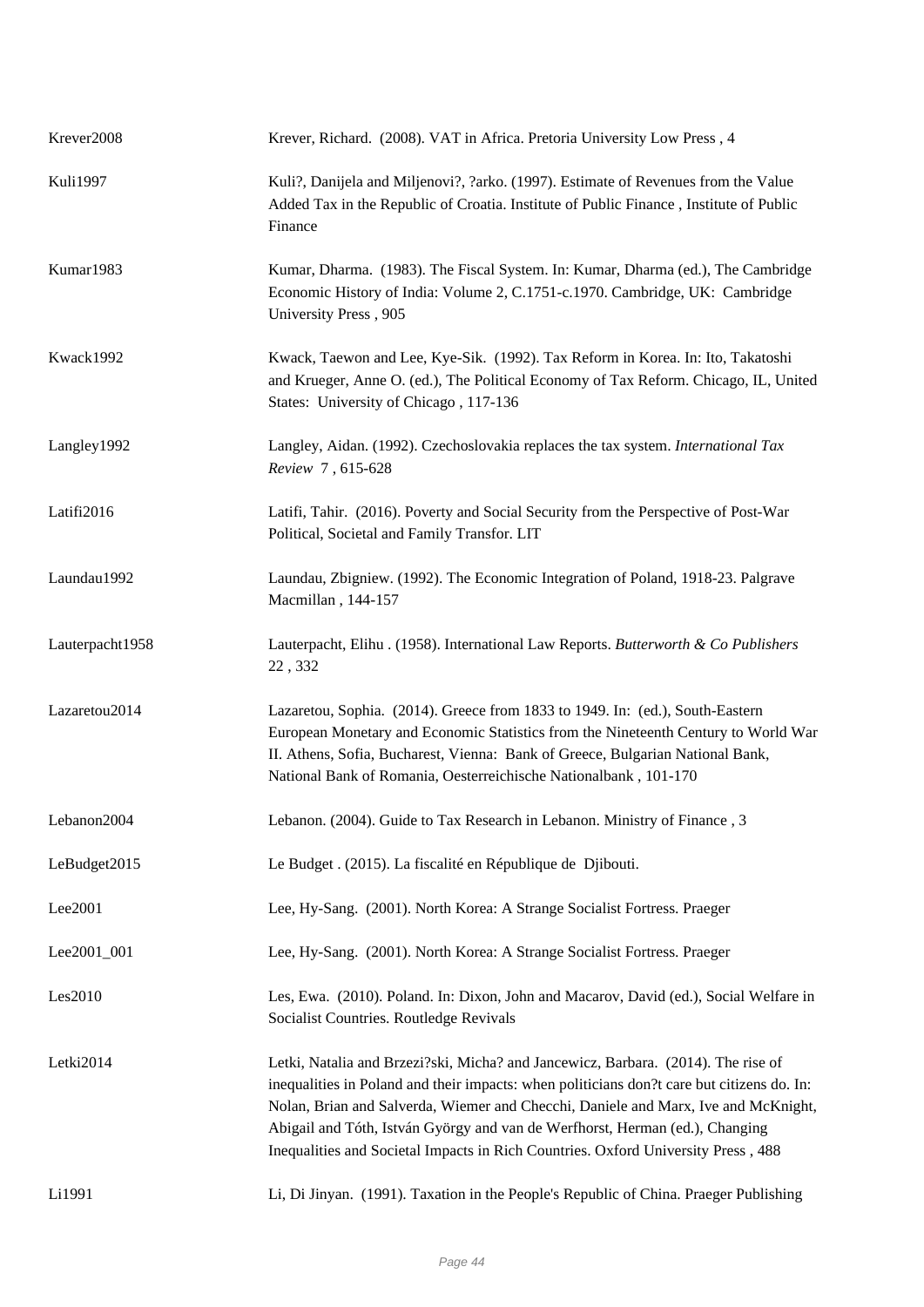| Libya1955             | Libya. (1955) The Libyan Petroleum Law 1955,                                                                                                                                                                                                                                                                                |
|-----------------------|-----------------------------------------------------------------------------------------------------------------------------------------------------------------------------------------------------------------------------------------------------------------------------------------------------------------------------|
| Liechtenstein1884     | Liechtenstein. (1884) Taxgesetz vom 24. Juni 1884 Liechtenstein,                                                                                                                                                                                                                                                            |
| Liechtenstein1923     | Liechtenstein. (1923) Steuergesetz vom 11. Januar 1923,                                                                                                                                                                                                                                                                     |
| Liechtenstein1923_001 | Liechtenstein. (1923) Steuergesetz vom 11. Januar 1923 Liechtensteinisches<br>Landesgesetzblatt,                                                                                                                                                                                                                            |
| Liechtenstein1941     | Liechtenstein. (1941) Bekanntmachung vom 24. September 1941 über die<br>Anwendbarkeit des Bundesratsbeschlusses über die Wa Liechtensteinisches<br>Landesgesetzblatt, 21                                                                                                                                                    |
| Lin1992               | Lin, Chuan. (1992). An Appraisal of Business Tax Reform in Taiwan: The Case of<br>Value-Added Taxation. In: Ito, Takatoshi and Krueger, Anne O. (ed.), The Political<br>Economy of Tax Reform. Chicago, IL, United States: University of Chicago Press,<br>137-155                                                          |
| Lithuania2017         | Lithuania. (2017). Inheritance Tax . Ministry of Finance of the Republic of Lithuania                                                                                                                                                                                                                                       |
| Littlewood2010        | Littlewood, Michael. (2010). The History of Death Duties and Gift Duty in New<br>Zealand . Paper: Conference on the History of Tax Law 2010, Centre for Tax Law<br>University of Cambridge, Cambridge, England, 73                                                                                                          |
| Liu1993_001           | Liu, Lillian. (1993). Income Security in Transition for the Aged and Children in the<br>Soviet Union and in the Russian Federation. Social Security Bulltein 56 (1)                                                                                                                                                         |
| Lomas2015             | Lomas, Ulrika. (2015). Andorra Adopts Income Tax Law. Tax News 29 April 2                                                                                                                                                                                                                                                   |
| Loo2014               | Loo, Ern Chen and McKerchar, Margaret. (2014). The Impact of British Colonial Rule<br>on the Malaysian Income Tax System. eJournal of Tax Research 12(1), 238-252                                                                                                                                                           |
| Loo2014_001           | Loo, Ern Chen and McKerchar, Margaret. (2014). The Impact of British Colonial Rule<br>on the Malaysian Income Tax System. eJournal of Tax Research 12 (1), 238-252                                                                                                                                                          |
| Loo2014_002           | Loo, Ern Chen and McKerchar, Margaret. (2014). The impact of British colonial rule on<br>the Malaysian income tax system. eJournal of Tax Research 12(1), 238-252                                                                                                                                                           |
| Lopez2013             | Lopez, Elizabeth and Vigil, Giovana. (2013). Analisis de los efectos tributarios de la<br>posible aplicacion del impuesto a las transferencias gratuitas de bienes provenientes de<br>herencias en el Peru. Tesis de la Universidad Catolica Santo Toribio de Mogrovejo,<br>Universidad Catolica Santo Toribio de Mogrovejo |
| Lozano1963            | Lozano, Francisco. (1963). Reforma fiscal mexicana que deroga los impuestos sobre<br>herencias y legados y donaciones. Revista de Derecho Notarial Mexicano (23), 57-63                                                                                                                                                     |
| Luca2006              | Luca Gandullia, Francesco Figari. (2006). Indirect Taxation and Budget Vulnerability in<br>the Meda Countries: A Note. Book: Sustainable Development and Adjustment in the<br>Mediterranean Countries (Ed. Franco Praussello), University of Genoa, 265                                                                     |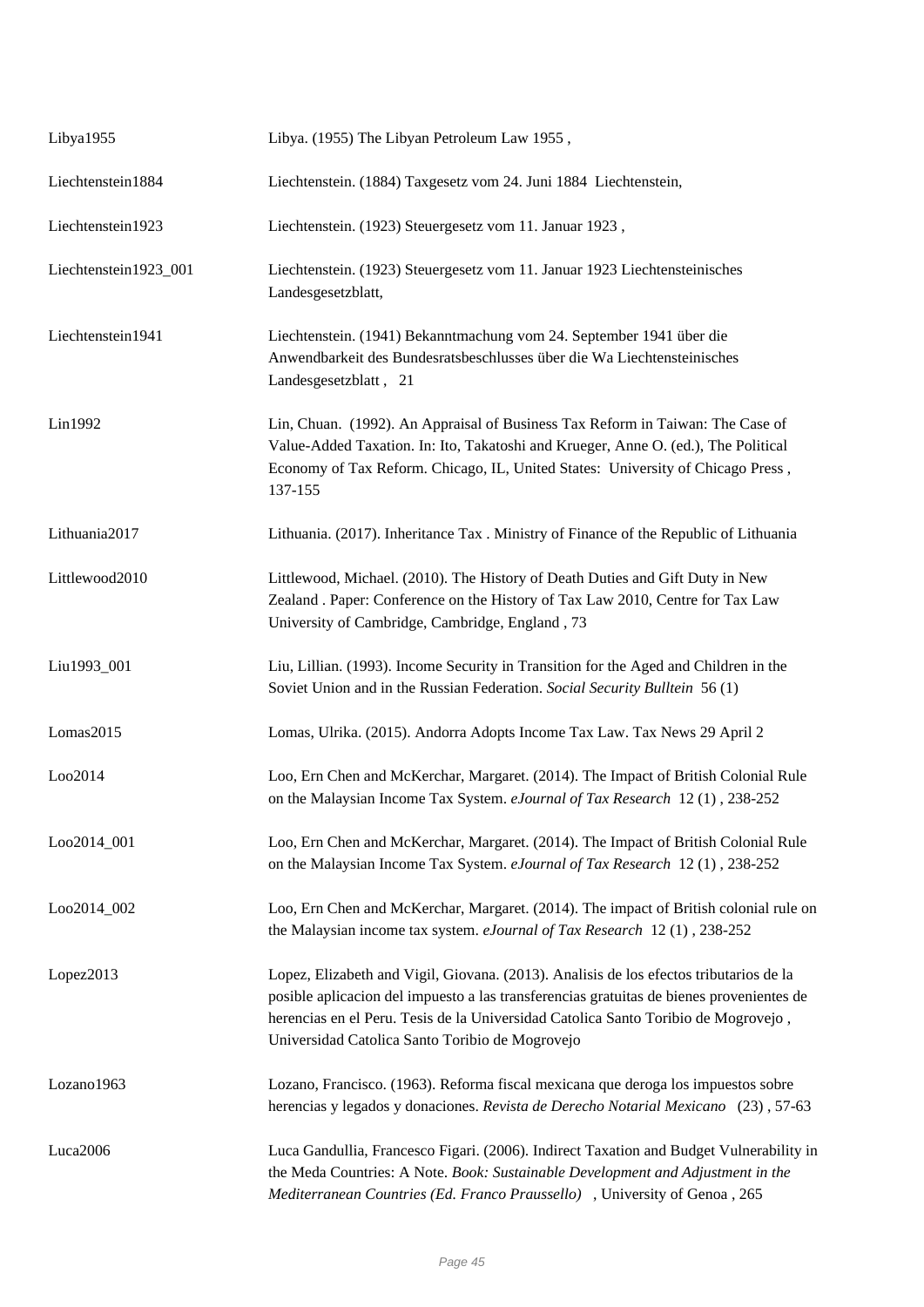| Lucas2002          | Lucas Mas, Cristian-Oliver. (2002). El sistema tributario cubano: evolucion historica,<br>Analisis de la problematica actual y propuesta de reforma. Tesis de la Universidad de<br>Barcelona, Universidad de Barcelona |
|--------------------|------------------------------------------------------------------------------------------------------------------------------------------------------------------------------------------------------------------------|
| Lucas2002_001      | Lucas Mas, Cristian-Oliver. (2002). El sistema tributario cubano: evolucion historica,<br>Analisis de la problematica actual y propuesta de reforma. Tesis de la Universidad de<br>Barcelona, Universidad de Barcelona |
| Lucas2002_002      | Lucas Mas, Cristian-Oliver. (2002). El sistema tributario cubano: evolucion historica,<br>Analisis de la problematica actual y propuesta de reforma. Tesis de la Universidad de<br>Barcelona, Universidad de Barcelona |
| Lunt1909           | Lunt, William Eduard. (1909). The Financial System of the Medieval Papacy in the<br>Light of Recent Literature. The Quarterly Journal of Economics 23 (2), 251-295                                                     |
| Lunt1909_001       | Lunt, William Eduard. (1909). The Financial System of the Medieval Papacy in the<br>Light of Recent Literature. The Quarterly Journal of Economics 23 (2), 251-295                                                     |
| Lutz1938           | Lutz, Harley L. and Neumann, Bruno R (1938). Tax Legislation in Foreign Countries.<br>Proceedings of the Annual Conference on Taxation under the Auspices of the National<br>Tax Association 31, 535-555               |
| Luxembourg1798     | Luxembourg. (1798) Loi du 22 frimaire an VII (12 decembre 1798) Legilux,                                                                                                                                               |
| Lymeng2005         | Lymeng, Cheak. (2005). Social Security in Cambodia. ILO, Tripartite Seminar for<br>Enhancing Social Protection in an Integrated ASEAN Community, 25-26 November<br>2015, ILO                                           |
| Macedonia1993      | Macedonia. (1993). Labor Relations Act, 1993. ILO                                                                                                                                                                      |
| Madagascar1927     | Madagascar. (1927) Arrêté du 24 février 1927,                                                                                                                                                                          |
| Madagascar1927_001 | Madagascar. (1927) Arrêté du 24 février 1927,                                                                                                                                                                          |
| Mahjoub2001        | Mahjoub, Abdleaziz. (2001). Développement, Intégration Régionale et Ajustement en<br>Méditerranée. Université de Paris 1 Panthéon-Sorbonne                                                                             |
| Mahjoub2001_001    | Mahjoub, Abdleaziz. (2001). Développement, Intégration Régionale et Ajustement en<br>Méditerrané., Université de Paris 1 Panthéon-Sorbonne                                                                             |
| Mahjoub2001_002    | Mahjoub, Abdelaziz. (2001). Développement, Intégration Régionale et Ajustement en<br>Méditerranée. Université de Paris 1 Panthéon-Sorbonne, Université de Paris 1<br>PanthA©on-Sorbonne                                |
| Maldives2011       | Maldives. (2011) Business Profit Tax Law Act Maldives Parliament,                                                                                                                                                      |
| Maldives2016       | Maldives. (2016). Goods and Services Tax Act (Maldives) Available at:<br>https://www.mira.gov.mv/gst.aspx [Accessed 20/07/2018]                                                                                        |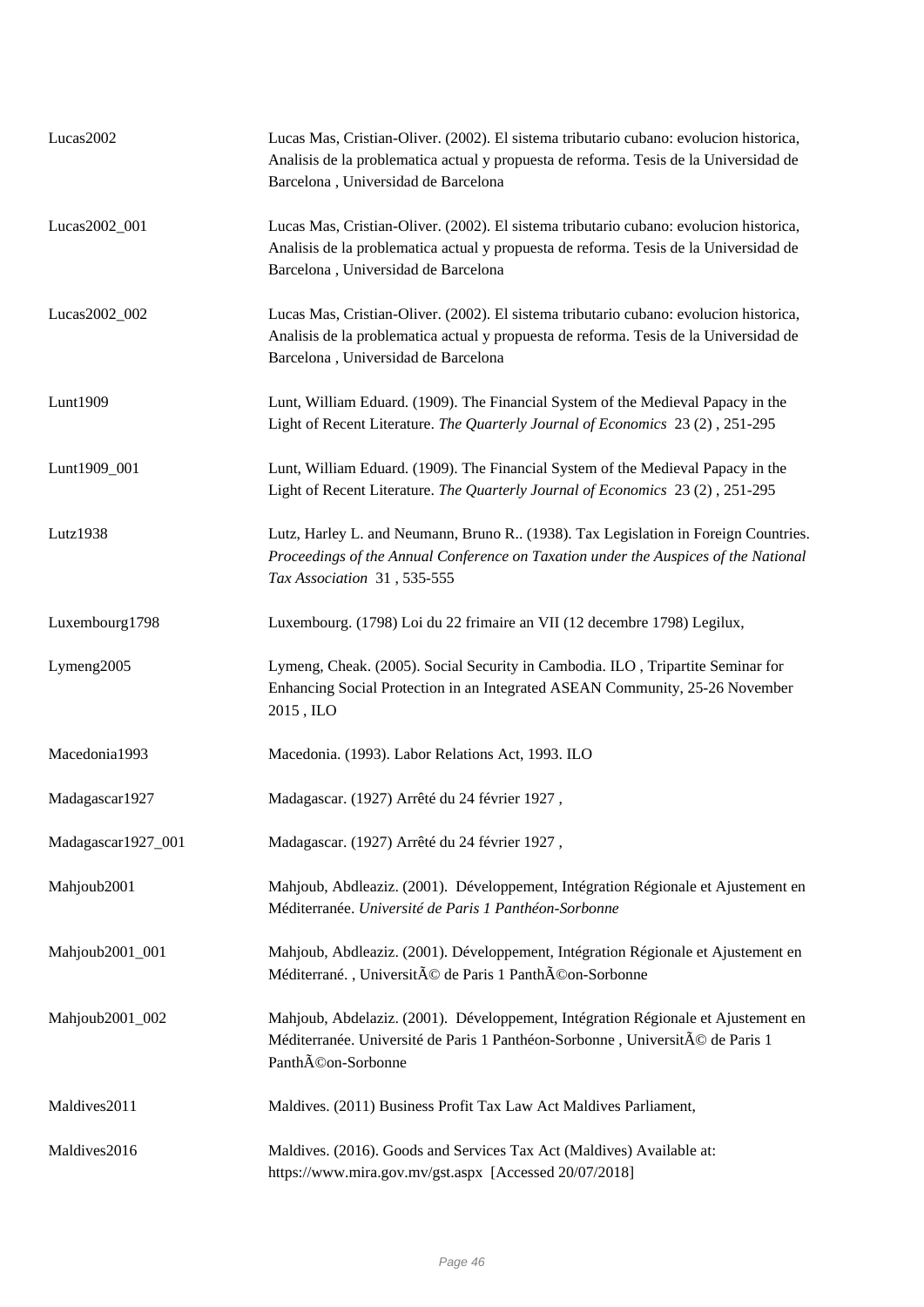| Manasan2003         | Manasan, Rosario G (2003). Estimating Industry Benchmarks for the Value-Added<br>Tax. Philippine Journal of Development 30(1), 71-90                                         |
|---------------------|------------------------------------------------------------------------------------------------------------------------------------------------------------------------------|
| Manassero2012       | Manassero, Isabel. (2012). Impuesto a la renta: origenes e institucionalizacion en las<br>estructuras tributarias occidentales. Revista de Ciencias Economicas 2(2), 203-221 |
| Manassero2012_001   | Manassero, Isabel. (2012). Impuesto a la renta: origenes e institucionalizacion en las<br>estructuras tributarias occidentales. Revista de Ciencias Economicas 2(2), 203-221 |
| Mares2016           | Mares, Isabella and Queralt, Didac. (2016). Fiscal Innovation in Non-Democratic<br>Regimes. , Colombia University                                                            |
| Mares2016_001       | Mares, Isabela and Queralt, Didac. (2016). Fiscal Innovation in Non-Democratic<br>Regimes. Harvard University , Colombia University , 666                                    |
| Mariam2009          | Mariam, Berhande. (2009). The Law of Corporate Taxation in Ethiopia.<br>. Addis<br>Ababa University                                                                          |
| Marongiu2010        | Marongiu, Gianni. (2010). La Politica Fiscale dell'Italia Liberale dall'Unità all Crisis de<br>Fine Secolo. LS Olschki                                                       |
| Marongiu2010_001    | Marongiu, Gianni. (2010). La Politica Fiscale dell'Italia Liberale dall'Unità all Crisis de<br>Fine Secolo. LS Olschki                                                       |
| Marshall1989        | Marshall Islands. (1989) Income Tax Act 1989 Government of the Marshall Islands, P.<br>L. 1989-50                                                                            |
| Marshall1990        | Marshall Islands. (1990). Social Security Act of 1990. Government of the Marshall<br><b>Islands</b>                                                                          |
| Martineau1976       | Martineau, Glenn B (1976). Micronesia's Simplified Income Tax System. ABA Journal<br>62, 1176-78                                                                             |
| Martineau1976_001   | Martineau, Glenn B. . (1976). Micronesia's Simplified Income Tax System. ABA<br>Journal 62, 1176-78                                                                          |
| Maude1945           | Maude, H.E and Johnson, CWS. (1945). Western Pacific. Journal of Comparative<br>Legislation and International Law 27 (1-2), 95-99                                            |
| Maude1945_001       | Maude, H.E. and Johnson, C.W.S. (1945). Western Pacific. Journal of Comparative<br>Legislation and International Law 27 (1-2)                                                |
| Mauritius2013       | Mauritius. (2013) Value Added Tax Act (Consolidated Version with amendments to 22<br>December 2012) Government Gazette of Mauritius,                                         |
| MauritRevenuAut2018 | Mauritus Revenue Authority. (2018). Mauritus Revenue Authority Available at:<br>http://www.mra.mu/index.php/business-corporation/corporate-tax [Accessed<br>10.07.2018]      |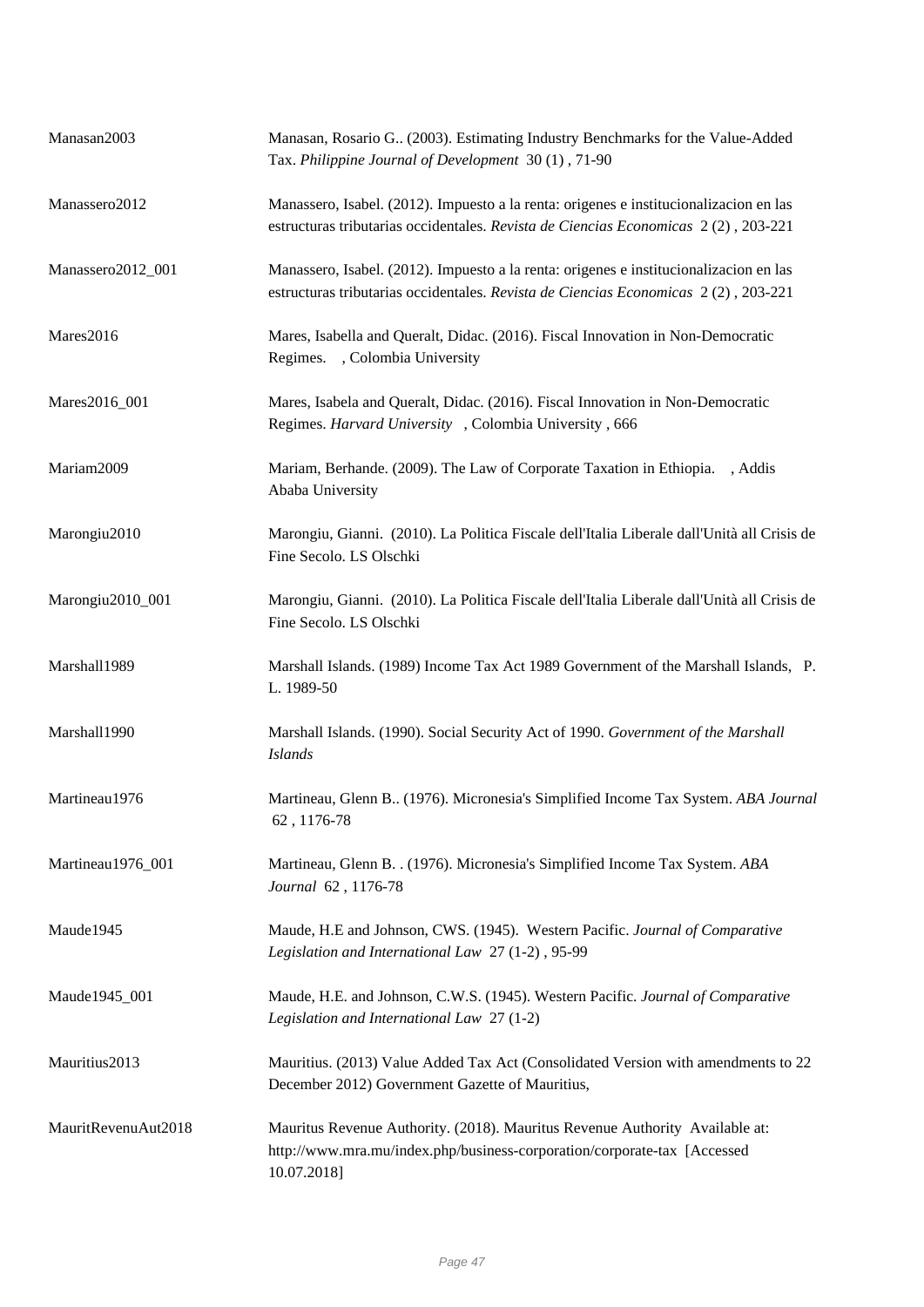| Max1908_001          | Max West. (1908). The Inheritance Tax. Columbia University Press                                                                                                                                         |
|----------------------|----------------------------------------------------------------------------------------------------------------------------------------------------------------------------------------------------------|
| McCarty1993          | McCarty, Adam. (1993). Industrial Renovation in Vietnam: 1986-91. In: Than, Mya<br>and Tan, Joseph L.H (ed.), . Singapore: Institute of Southeast Asian Studies , 97-143                                 |
| McLintock1966        | McLintock, A.H (1966). Scope of Legislation of 1938. An Encyclopaedia of New<br>Zealand, New Zealand Government                                                                                          |
| Md2012               | Md. Shamin, Amam. (2012). Evolution of the Bangladeshi Provident Fund and its<br>Investment: Towards an Independent Trustee. University of Canberra - Thesis,<br>University of Canberra                  |
| Mesfin2009           | Mesfin, Yohannes and Sisay, Bogale. (2009). Tax Law. Justice and Legal System<br>Research Institute , Justice and Legal System Research Institute, 39                                                    |
| Micronesia2004       | Micronesia Government. (2004). Corporate Income Tax Act of 2004. Micronesia<br>Government, 4                                                                                                             |
| Mierzejewski2016     | Mierzejewski, Alfred C (2016). A History of the German Public Pension System:<br>Continuity amid Change. Lexington Books                                                                                 |
| Mierzejewski2016_001 | Mierzejewski, Alfred C (2016). A History of the German Public Pension System:<br>Continuity amid Change. Lexington Books                                                                                 |
| Mierzejewski2016_002 | Mierzejewski, Alfred C (2016). A History of the German Public Pension System:<br>Continuity amid Change. Lexington Books                                                                                 |
| Mierzejewski2016_003 | Mierzejewski, Alfred C (2016). A History of the German Public Pension System:<br>Continuity amid Change. Lexington Books                                                                                 |
| Mierzejewski2016_004 | Mierzejewski, Alfred C. . (2016). A History of the German Public Pension System:<br>Continuity amid Change. Lexington Books, 3                                                                           |
| Miller1975           | Miller, J.G (1975). Official Year Book of Australia (No. 60, 1974). Australian Bureau<br>of Statistics                                                                                                   |
| Minchin1997          | Minchin & Kelly. (1997). Botswana: Introduction To Tax System In Botswana<br>Available at:<br>http://www.mondaq.com/x/1527/Corporate+Tax/Introduction+To+Tax+System+In+Botswana<br>[Accessed 25.06.2018] |
| MinistofFinanc2014   | Ministry of Finance. (2014). Individual Income Tax. In: (ed.), Guide to ROC Taxes in<br>2014. Taipei, Taiwan: Ministry of Finance - Taiwan                                                               |
| <b>Misi2005</b>      | Misi?, Milica. (2005). Public Finance Policies. In: Vaci?, Zoran (ed.), Four Years of<br>Transition in Serbia. Belgrade: Center for Liberal Democratic Studies, 117-186                                  |
| MoallaFetini2005     | Moalla-Fetini, Rakia and Hussein, Shehadah and Koliadina, Natalia and Hatanpa?a?,<br>Heikki. (2005). Kosovo: Gearing Policies Toward Growth and Development.<br><b>International Monetary Fund</b>       |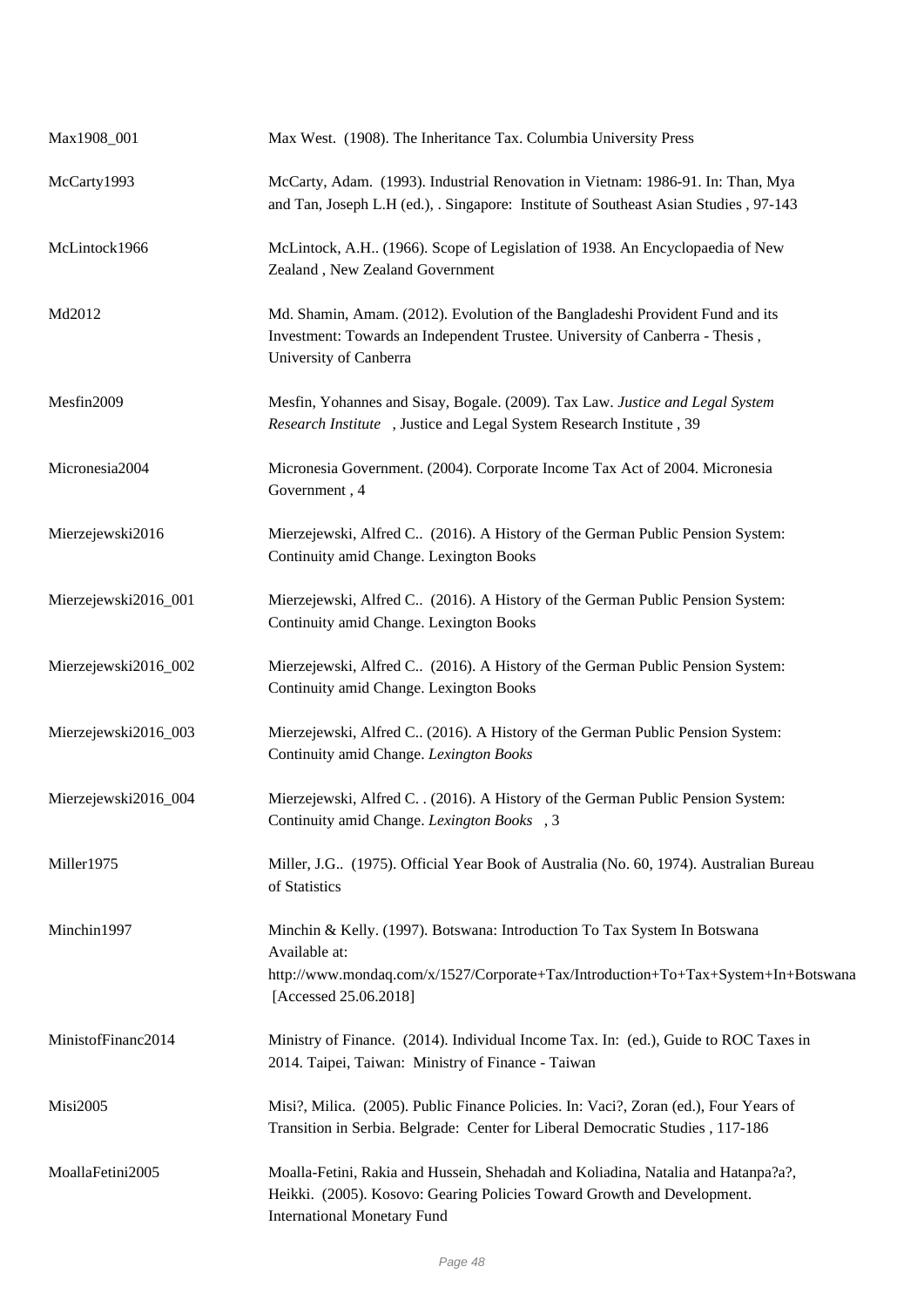| MoallaFetini2005_001 | Moalla-Fetini, Rakia and Hatanpää, Heikki and Hussein, Shehadah and Koliadina,<br>Natalia. (2005). Kosovo: Gearing Policies Toward Growth and Development.<br><b>International Monetary Fund</b>   |
|----------------------|----------------------------------------------------------------------------------------------------------------------------------------------------------------------------------------------------|
| MoallaFetini2005_002 | Moalla-Fetini, Rakia and Hatanpää, Heikki and Hussein, Shehadah and Koliadina,<br>Natalia. (2005). Kosovo: Gearing Policies Toward Growth and Development. IMF,<br><b>IMF</b>                      |
| MoallaFetini2005_003 | Moalla-Fetini, Rakia and Hussein, Shehadah. (2005). Kosovo: Gearing Policies<br>Toward Growth and Development. International Monetary Fund                                                         |
| Monaco2018           | Monaco. (2018). Monaco and the European Union. Government of Monaco                                                                                                                                |
| Mongolia1992         | Mongolia. (1992) Economic Entity and Organization: Income Tax Law of Mongolia<br>WIPO,                                                                                                             |
| Mongolia1994         | Mongolia. (1994) Law on Social Insurance International Labour Organisation,                                                                                                                        |
| Mongolia2006         | Mongolia. (2006) Law on Value-Added Tax Mongolian Government,                                                                                                                                      |
| Mongolia2014         | Mongolia. (2014) Value-Added Tax Law of Mongolia Government of Mongolia,                                                                                                                           |
| Montenegro2001       | Montenegro. (2001) Law on Value-Added Tax,                                                                                                                                                         |
| Moriguchi2006        | Moriguchi, Chiaki and Saez, Emmanuel. (2006). The Evolution of Income<br>Concentration in Japan: 1886-2005: Evidence from Income Tax Statistics. Top Incomes:<br>A Global Perspective 1, NBER, 141 |
| Morocco1958          | Morocco. (1958) Décret nº 2-58-1151 au 12 journada II 1378 (24 décembre 1958)<br>portant codification des textes sur,                                                                              |
| Morse2010            | Morse, Susan C (2010). How Australia got a VAT. The VAT Reader, Tax Analysts,<br>301                                                                                                               |
| Mozambique2018       | Mozambique. (2018). Mozambique National Institute of Social Security Available at:<br>https://www.inss.gov.mz/o-inss/124-historial-do-inss.html [Accessed 10.07.2018]                              |
| Mugoya1998           | Mugoya, Patrick K.D (1998). Tanzania.                                                                                                                                                              |
| <b>Muir1993</b>      | Muir, Roger S., (1993). The Goods and Services Tax: Reflections on the New Zealand<br>Experience, Six Years On. Revenue Law Journal 3 (2), 100-114                                                 |
| Muma2013             | Muma, Francis Mulenga. (2013). China's Social Security System. Working Paper, 7                                                                                                                    |
| Murat1996            | Murat, Daniel. (1996). L'Intervention de l'état dans le secteur pétrolier en France.<br>Éditions Technip                                                                                           |
| Murray2014           | Murray, Keiran and Oliver, Robin and Wyatt, Sally. (2014). Evaluation of Taxation<br>Reform in the Pacific. Sapere Research Group                                                                  |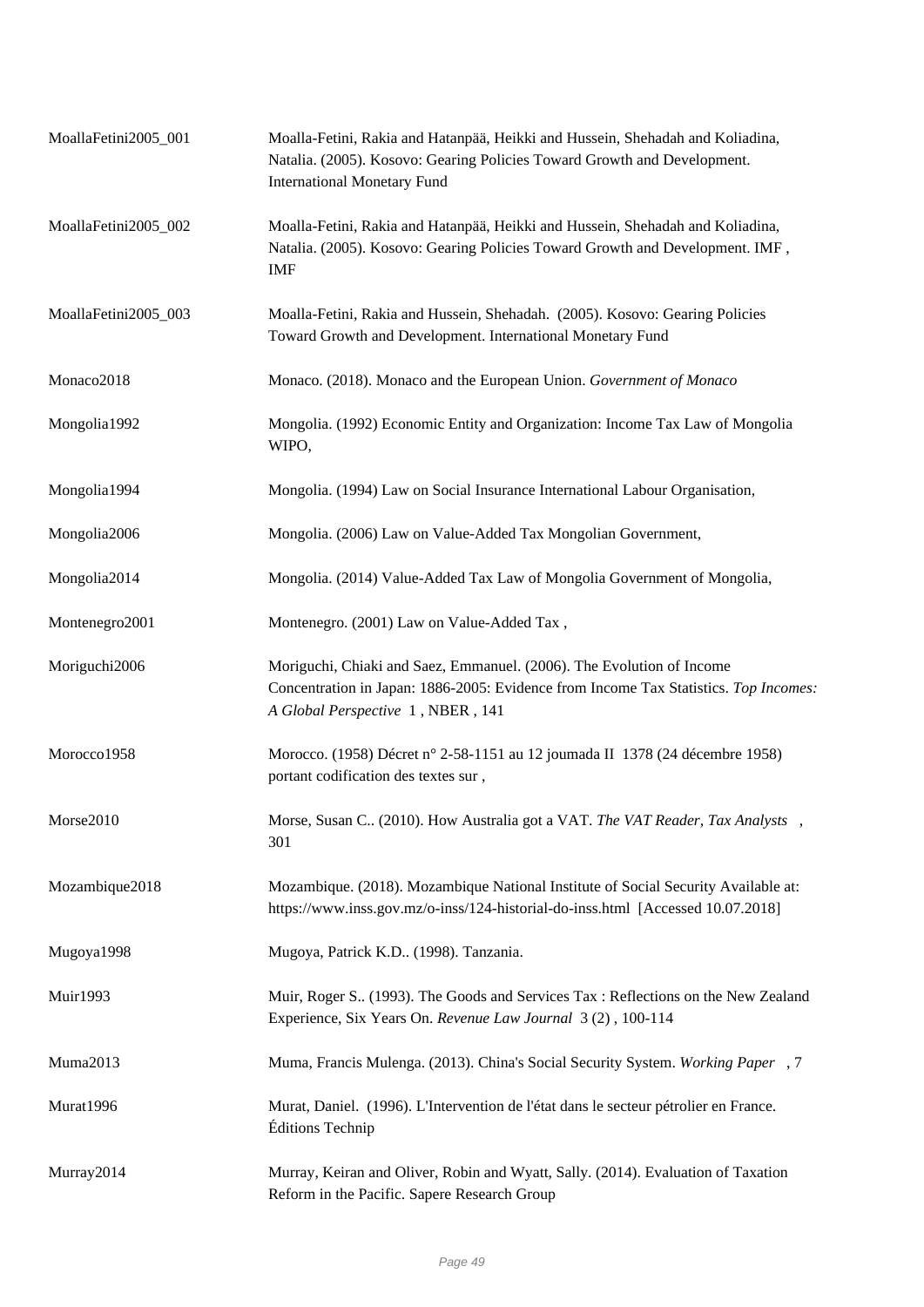| Murzea2011          | Murzea, Cristinel. (2011). The Implementation of an Inheritance Tax in Romanian<br>Legal System. Legal Practice and International Laws , Legal Practice and<br><b>International Laws</b>       |
|---------------------|------------------------------------------------------------------------------------------------------------------------------------------------------------------------------------------------|
| Myanmar1991         | Myanmar. (1991) The Law Amending the Commercial Tax Law Myanmar<br>Government,                                                                                                                 |
| Myers1969           | Myers, Robert J. . (1969). The Trust Territory Social Security System. US Social<br>Security Administration, US SSA                                                                            |
| Naish2016           | Naish, Ahmed. (2016). MPs recommend introducing income tax. Maldives Independent                                                                                                               |
| Namibia1991         | Namibia. (1991) Namibia Sales Tax Proclamation Act 1991 Government Gazette of the<br>Republic of Namibia,                                                                                      |
| Nauru2014           | Nauru. (2014). Employment and Services Taxes Revised. Nauru Bulletin, 1-3                                                                                                                      |
| Nekrosius2010       | Nekrosius, Ipolitas and Petrylait?, Vida. (2010). Social Security Law in Lithuania.<br><b>Wolters Kluwer Law and Business</b>                                                                  |
| Nepal2016           | Nepal. (2016) Employees Provident Fund - Contribution Rate Nepal Government,                                                                                                                   |
| NeThiSomash2003     | Ne Thi Somashekar. (2003). Development and Environmental Economics. New Age<br><b>International Publishers</b>                                                                                 |
| NeThiSomash2003_001 | Ne Thi Somashekar. (2003). Development and Environmental Economics. New Age<br>International Publishers 1, 605                                                                                 |
| Nexus2014           | Nexus Global. (2014). Central African Republic.                                                                                                                                                |
| Nexus2014_001       | Nexus. (2014). Bhutan - Nexus Youth Summit. Nexus, 2                                                                                                                                           |
| NgothoWaKariuk2006  | Ngotho Wa Kariuki, Muroki Mwaura. (2006). The role of taxation in the transformation<br>of an agrarian barter economy to a capitalist monetary ec. Indian Journal of Economics<br>and Business |
| Nicaragua1952       | Nicaragua. (1952) Decreto 55 de 1952, Ley de impuestos sobre la renta,                                                                                                                         |
| Nicaragua1952_001   | Nicaragua. (1952) Decreto 55 de 1952, Ley de impuestos sobre la renta,                                                                                                                         |
| Nicaragua1962       | Nicaragua. (1962) Decreto 725 de 1962, Ley de impuesto sobre herencias y legados,                                                                                                              |
| Nikac2005           | Nikac, Milo?. (2005). Report on the Present State and Future of Social Security in<br>Serbia and Montenegro. Council of Europe                                                                 |
| Nikac2005_001       | Nikac, Milo? . (2005). Report on the Present State and Future of Social Security in<br>Serbia and Montenegro. Council of Europe, Annex II                                                      |
| NIPSSR2014          | NIPSSR. (2014). Social Security in Japan. National Institute of Population and Social<br>Security Research (NIPSSR), NIPSSR                                                                    |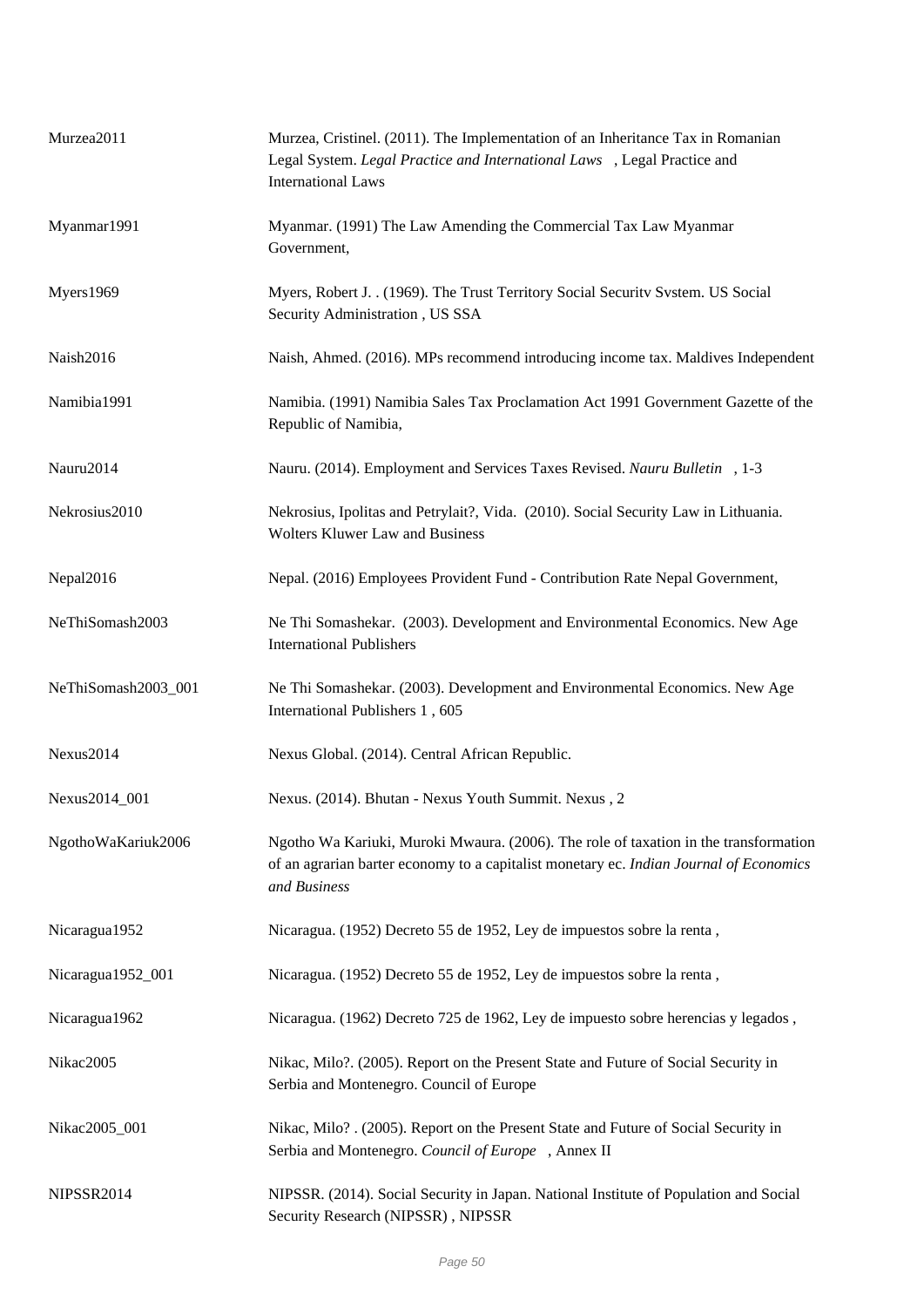| Nisreen2009     | Nisreen, Farhan. (2009). São Tomé and Príncipe: Domestic Tax System and Tax<br>Revenue Potential . IMF, IMF                                                                           |
|-----------------|---------------------------------------------------------------------------------------------------------------------------------------------------------------------------------------|
| Nord1994        | Nord, Philip. (1994). The Welfare State in France, 1870-1914. French Historical<br>Studies 18(3), 821-838                                                                             |
| Nsama2012       | Nsama, Mwandu. (2012). An Evaluation of the Impact of Income Taxation on the<br>Growth of Small and Medium Sized Enterprises in Zambia. University of Zambia,<br>University of Zambia |
| Nyrop2008       | Nyrop, Richard. (2008). Area Handbook for the Persian Gulf States . Area handbook<br>for the Persian Gulf states. Wildside Press LLC                                                  |
| <b>OECD2000</b> | OECD. (2000). OECD Economic Surveys: Baltic States. , 30                                                                                                                              |
| OECD2000_001    | OECD. (2000). OECD Economic Surveys_Baltic States., 30                                                                                                                                |
| OECD2000 002    | OECD. (2000). OECD Economic Surveys_Baltic States.                                                                                                                                    |
| <b>OECD2003</b> | OECD. (2003). National Pension and Provident Fund Plan. OECD Publishing, OECD                                                                                                         |
| <b>OECD2009</b> | OECD. (2009). OECD Economic Surveys_Slovenia. OECD (7)                                                                                                                                |
| OECD2009_001    | OECD. (2009). OECD Economic Surveys: Slovenia 2009., 88, OECD                                                                                                                         |
| <b>OECD2012</b> | OECD and ITD. (2012). A Decade of sharing experiences and knowledge. OECD                                                                                                             |
| OECD2012_001    | OECD. (2012). Consumption Tax Trends 2012 VAT/GST and Excise Rates, Trends.<br>OECD, OECD                                                                                             |
| OECD2012_002    | OECD. (2012). Consumption Tax Trends 2012 VAT/GST and Excise Rates, Trends.<br>OECD 2012, 214                                                                                         |
| OECD2012_003    | OECD. (2012). Consumption Tax Trends 2012: VAT/GST and Excise Rates, Trends<br>and Administration Issues. OECD, OECD                                                                  |
| OECD2012_004    | OECD. (2012). Peer Review Report: Phase 1 - Legal and Regulatory Framework<br>(Samoa). OECD Publishing, OECD                                                                          |
| OECD2012_005    | OECD. (2012). Global Forum on Transparency and Exchange of Information for Tax<br>Purposes. OECD                                                                                      |
| OECD2012_006    | OECD. (2012). Consumption Tax Trends 2012 VAT/GST and Excise Rates, Trends and<br>Administration Issues. OECD Publishing, OECD Publishing                                             |
| OECD2012_007    | OECD and ITD. (2012). A Decade of Sharing Tax Experiences and Knowledge. OECD                                                                                                         |
| <b>OECD2016</b> | OECD. (2016). OECD Revenue Statistics. OECD                                                                                                                                           |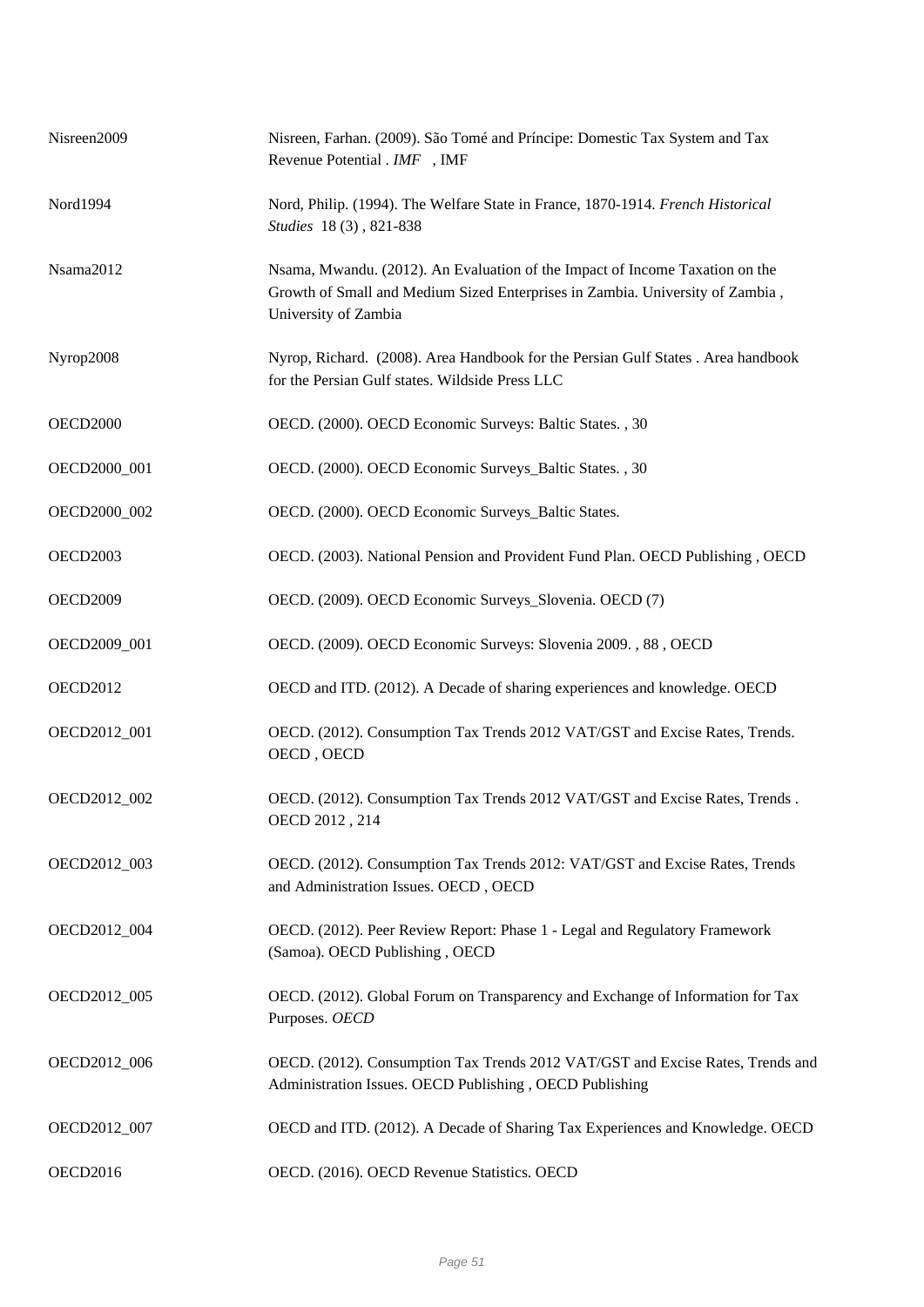| OECD2016_001        | OECD. (2016). OECD - Global Forum on Transparency and Exchange of Information<br>for Tax Purposes Peer Reviews: Marshall Islands 2016. OECD, OECD                                                                                                            |
|---------------------|--------------------------------------------------------------------------------------------------------------------------------------------------------------------------------------------------------------------------------------------------------------|
| Ojha1969            | Ojha, P.D. and Lent, George E (1969). Sales Taxes in Countries of the Far East. Staff<br>Papers (International Monetary Fund) 16(3), 529-581                                                                                                                 |
| Ojha1969_001        | Ojha, P.D. and Lent, George E (1969). Sales Taxes in Countries of the Far East. Staff<br>Papers - International Monetary Fund 16(3), 529-581                                                                                                                 |
| Ojha1969_002        | Ojha, P.D. and Lent, George E., (1969). Sales Taxes in Countries of the Far East. Staff<br>Papers - International Monetary Fund 16(3), 535-555                                                                                                               |
| Ojha1969_003        | Ojha, P. D. and Lent, George E (1969). Sales Taxes in Countries of the Far East. Staff<br>Papers - International Monetary Fund 16(3), 529-581                                                                                                                |
| Oliphant2012        | Oliphant, Ken and Wagner, Gerhard. (2012). Employers' Liability and Workers'<br>Compensation. De Gruyter                                                                                                                                                     |
| Omar2015            | Omar, Muhamad Fuzi and bin Othman, Muhammad Hanif and Ishak, Nor Iza Binti.<br>(2015). Students? Perception towards the Newly Implemented Goods and Services Tax<br>(GST) in Malaysia. International Journal of Contemporary Applied Sciences 2(6),<br>80-99 |
| Ordonez2002         | Ordonez, Gerardo. (2002). El Estado de bienestar en las democracias occidentales:<br>lecciones para analizar el caso mexicano. Region y Sociedad 14 (24), 99-145                                                                                             |
| Osterreichische1822 | Österreichischer Beobachter. (1822). Teutschland.                                                                                                                                                                                                            |
| Otman2007           | Otman, Waniss A. and Karlberg, Erling. (2007). The Libyan Economy: Economic<br>Diversification and International Repositioning. Springer                                                                                                                     |
| Ouedraogo2009       | Ouedraogo, Pascal Ildevert. (2009). Cours de Fiscalite. IAM Ouaga                                                                                                                                                                                            |
| Ousidhoum2001       | Ousidhoum, Youcef. (2001). La modernisation des systemes fiscaux au Maghreb.,<br>Universite Jean Moulin-Lyon 3. Faculte de Droit                                                                                                                             |
| Ousmane2012         | Ousmane Ahmat, Tidjani. (2012). Fiscalité dans le secteur des PME au Congo<br>Brazzaville: enjeux et perspectives . Ecole supérieure de gestion et administration des<br>entreprises                                                                         |
| OxfordBusineGro2007 | Oxford Business Group. (2007). The Report: Emerging Saudi Arabia 2007. Oxford<br>Business Group, 193                                                                                                                                                         |
| OxfordBusinegro2007 | Oxford Business group . (2007). The Report: Emerging Morocco 2007. Oxford<br>Business group                                                                                                                                                                  |
| OxfordBusineGro2016 | Oxford Business Group. (2016). Tax Reforms in Myanmar. Oxford Business Group,<br><b>Oxford Business Group</b>                                                                                                                                                |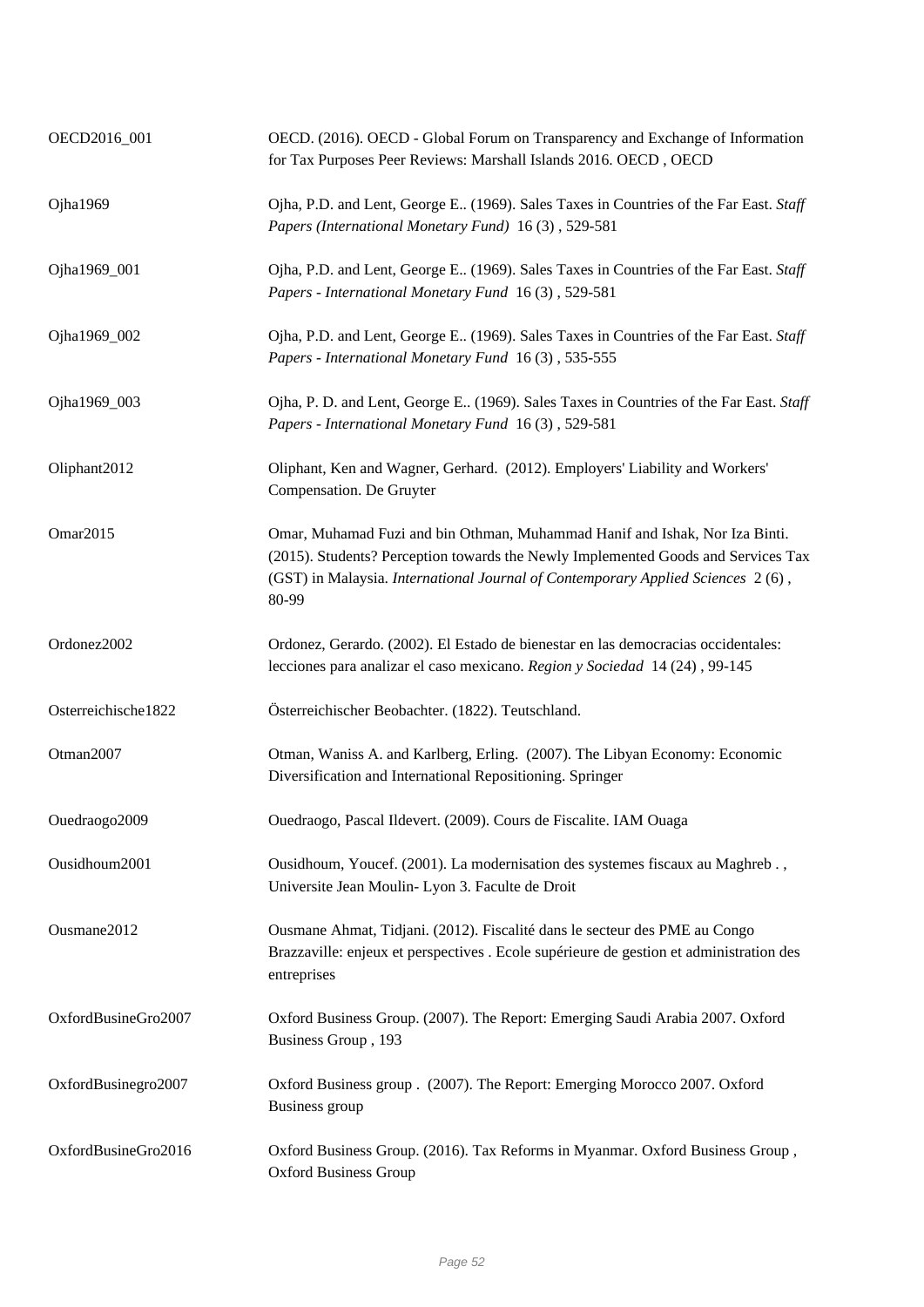| Oxfordbusinegro2017 | Oxford business group. (2017). The ins and outs of Gabon's tax system Available at:                                                                                                                       |
|---------------------|-----------------------------------------------------------------------------------------------------------------------------------------------------------------------------------------------------------|
|                     | https://www.oxfordbusinessgroup.com/overview/rules-and-regulations-ins-and-outs-tax-code-including-recent-changes<br>[Accessed 11.07.2018]                                                                |
| Padeumphone2006     | Padeumphone Sonthany. (2006). Lao PDR: Social Security. ILO                                                                                                                                               |
| Panama1933          | Panama. (1933) Decreto 34 de 1933 por el cual se extiende la ley 42 de 1932,                                                                                                                              |
| Pappa1999           | ?, ? ??? ? ?????????? ??? ?.?.?. (Indirect taxes and VAT in the A, B and C category<br>books of the CBC). Technological Educational Institute of Kavala, Technological<br>Educational Institute of Kavala |
| Paraguay1961        | Paraguay. (1961) Ley 738 de 1961,                                                                                                                                                                         |
| Paraguay1968        | Paraguay. (1968) Ley 69 de 1968 sobre impuesto a las ventas de mercaderias,                                                                                                                               |
| Paraguay1991        | Paraguay. (1991) Ley 125 de 1991, Ley del nuevo regimen tributario,                                                                                                                                       |
| Park1965            | Park, A. E. W (1965). Ghana. The Estate Duty Act 1965. Journal of African Law 9 (3)<br>, 162-165                                                                                                          |
| Pastor1999          | Pastor, Gonzalo and van Rooden, Ron and Craig, Jon and Dodzin, Sergei and Roehler,<br>Christiane and Khazai, Sepideh. (1999). Turkmenistan: Recent Economic<br>Developments. International Monetary Fund  |
| Paz2015             | Paz, Juan and Cepeda, Miño. (2015). Historia de los impuestos en Ecuador. Servicio de<br>Rentas Internas del Ecuador - SRI                                                                                |
| Pedraza2015         | Pedraza, Luz Maria and Ramos, Gilberto. (2015). Apuntes sobre la progresividad del<br>impuesto a la renta en el Peru: de donde venimos y hacia donde vamos. <i>Ius et veritas</i><br>$(39)$ , 254-275     |
| Pejovich1966        | Pejovich, Svetozar. (1966). The Market-Planned Economy of Yugoslavia. University<br>of Minnesota Press                                                                                                    |
| Peru1944            | Peru. (1944) Ley 9923 de 1944, Ley de Timbres y Papel Sellado,                                                                                                                                            |
| Petersen2010        | Petersen, Hans-Georg. (2010). Tax Systems and Tax Harmonisation in the East African<br>Community (EAC). University of Potsdam , University of Potsdam                                                     |
| Petersen2010_001    | Petersen, Hans-Georg. (2010). Tax Systems and Tax Harmonisation in the East African<br>Community (EAC). , University of Potsdam                                                                           |
| Philippines1954     | Philippines. (1954) Republic Act 1161 - Social Security Philippines Parliament,                                                                                                                           |
| Pinto1997           | Pinto, Constâncio and Jardine, Matthew. (1997). East Timor's Unfinished Struggle:<br>Inside the Timorese Resistance. South End Press                                                                      |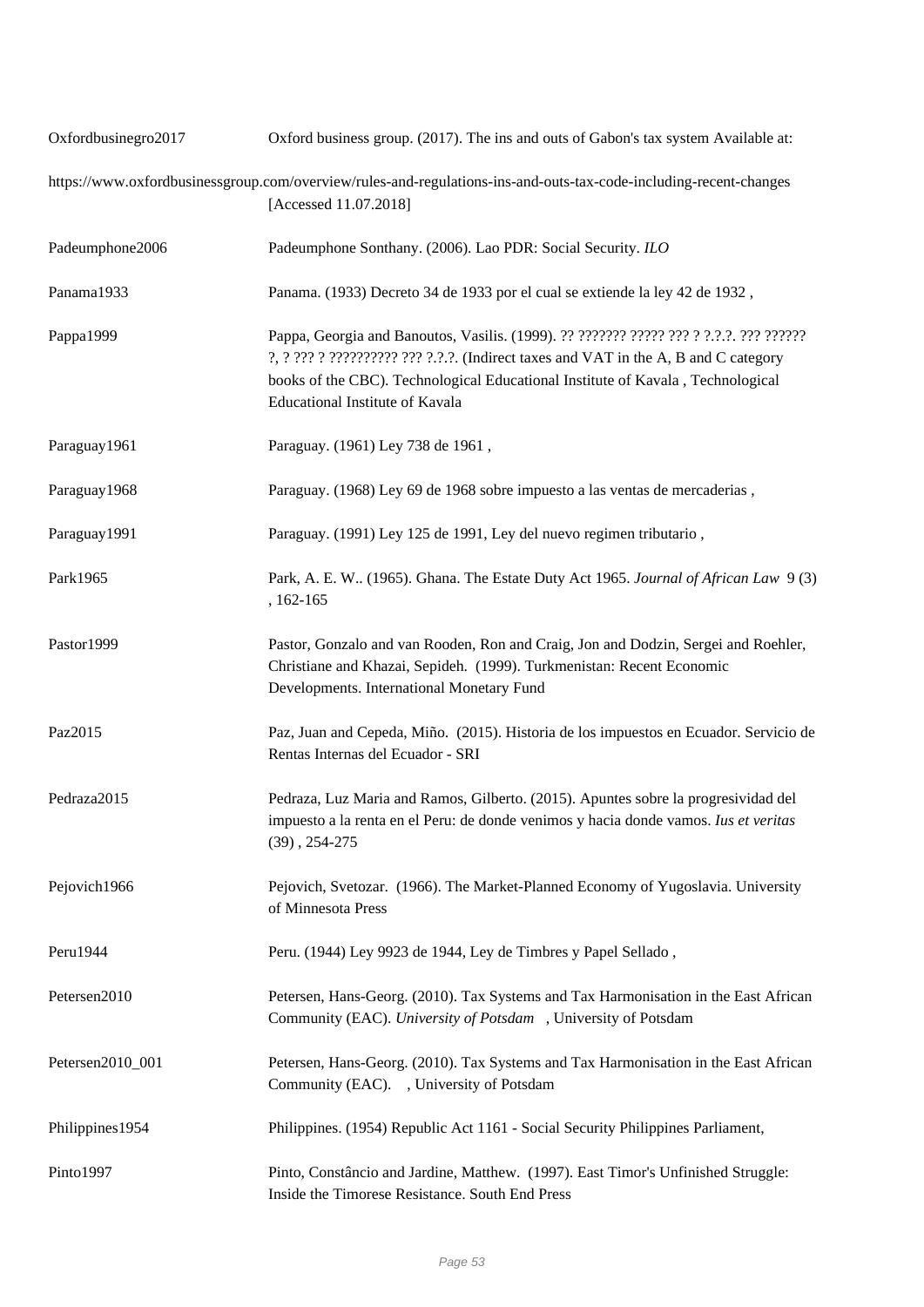| Plagge2011          | Plagge, Arnd and Scheve, Keneth and Stasavage, David. (2011). Comparative<br>Inheritance Taxation Database. ISPS Data Archive                                                                                                                               |
|---------------------|-------------------------------------------------------------------------------------------------------------------------------------------------------------------------------------------------------------------------------------------------------------|
| Plagge2011_001      | Plagge, Arnd and Scheve, Keneth and Stasavage, David. (2011). Plagge, Scheve,<br>Stasavage_2011_Comparative inheritance tax database.                                                                                                                       |
| Plagge2011_002      | Plagge, Arnd and Scheve, Kenneth and Stasavage, David. (2011). Comparative<br>Inheritance Tax Database - Codebook. Yale University, Yale University                                                                                                         |
| Plagge2011_003      | Plagge, Arnd and Scheve, Kenneth and Stasavage, David. (2011). Comparative<br>Inheritance Tax Database - Codebook. Yale University, Yale University                                                                                                         |
| Plagge2011_004      | Plagge, Arnd and Scheve, Kenneth and Stasavage, David. (2011). Comparative<br>Inheritance Taxation Database. ISPS Data Archive                                                                                                                              |
| Plagge2011_005      | Plagge, Arnd and Scheve, Kenneth and Stasavage, David. (2011). Comparative<br>Inheritance Taxation Database. ISPS Data Archive                                                                                                                              |
| Plagge2011_006      | Plagge, Arnd and Scheve, Kenneth and Stasavage, David. (2011). Comparative Income<br>Taxation Database. ISPS Data Archive                                                                                                                                   |
| Plehn1901           | Plehn, Carl C. (1901). Taxation in the Philippines I. <i>Political Science Quarterly</i> 16 (4)<br>, 680-711                                                                                                                                                |
| Pomerleau2016       | Pomerleau, Kyle and Potosky, Emily. (2016). Corporate Income Tax Rates around the<br>World, 2016. Tax Foundation Fiscal Fact (525)                                                                                                                          |
| Pozas1993           | Pozas, Nelly E (1993). El impuesto sobre la renta: historia, hecho generador,<br>procedimiento. Tesis de la Universidad Centroamericana Jose Simeon Canas,<br>Universidad Centroamericana Jose Simeon Canas                                                 |
| Pozas1993_001       | Pozas, Nelly E (1993). El impuesto sobre la renta: historia, hecho generador,<br>procedimiento. Tesis de la Universidad Centroamericana Jose Simeon Canas                                                                                                   |
| PresidoftheNati2010 | President of the National Assembly of the Seychelles. (2010) Value Added Tax Act,                                                                                                                                                                           |
| Pricewaterhouse2014 | PricewaterhouseCoopers. (2014). Central African Republic.                                                                                                                                                                                                   |
| Pricewaterhouse2016 | PricewaterhouseCoopers. (2016). Tax Summary Mali.                                                                                                                                                                                                           |
| Pucci2001           | Pucci, Luigi. (2001). Il capiotali di traffico: aspetti e problem dell'economia modenese<br>del Settecento. Publicazione degli archivi di stato II (saggi 66), 951-966, Ministero per<br>i beni e le attivitĂ culturali, Direzione generale per gli archivi |
| Puljiz2000          | Puljiz, Vlado. (2000). Social Policy Reforms in Croatia. Politic?ka misao 35 (5), 61                                                                                                                                                                        |
| Puri2011            | Puri, Rupi. (2011). An Analysis of Tax Structure in Nepal. Tribhuvan University,<br>Tribhuvan University                                                                                                                                                    |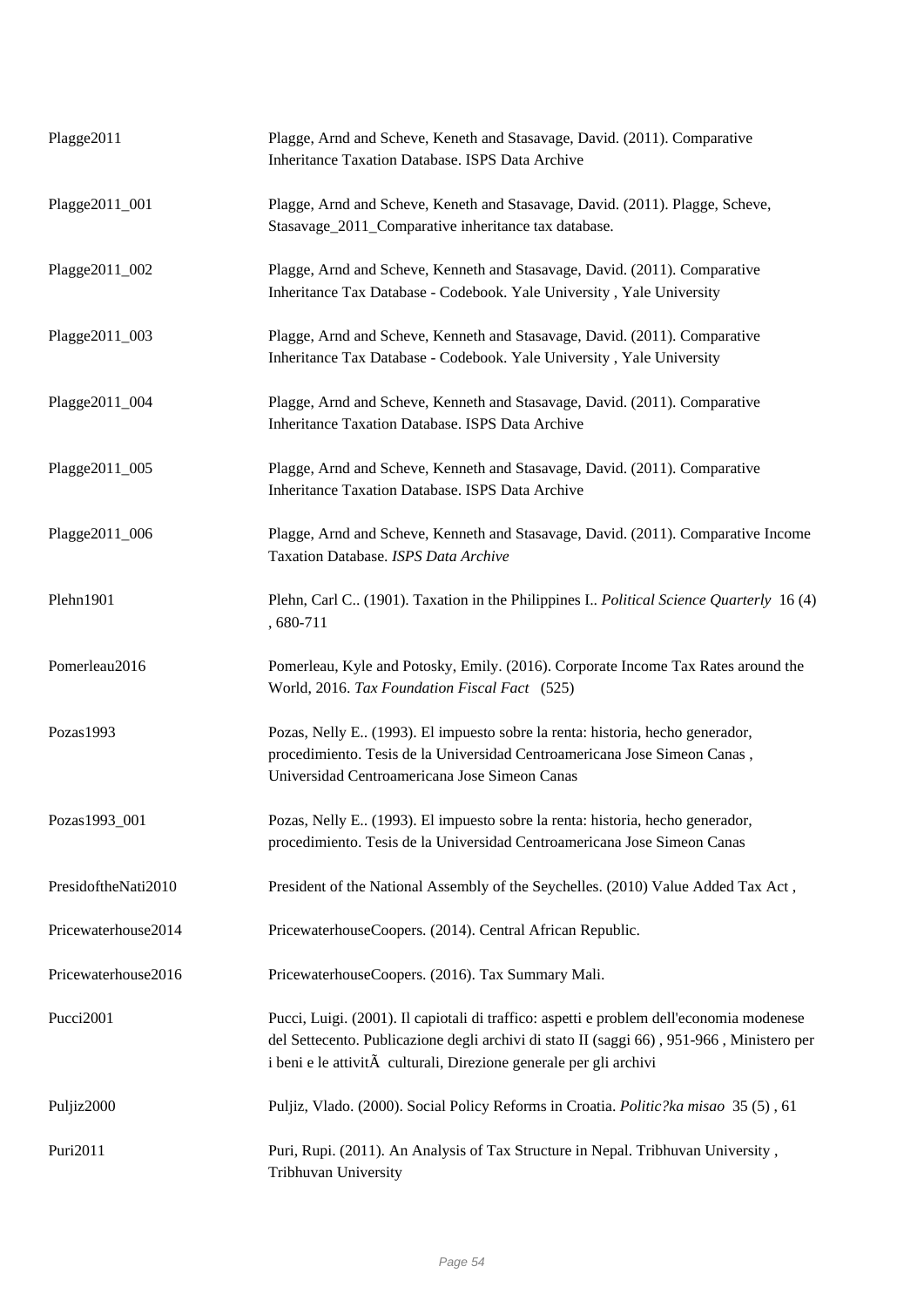| PWC2015         | PWC. (2015). Pwc Nigeria.                                                                                                                                                                                                      |
|-----------------|--------------------------------------------------------------------------------------------------------------------------------------------------------------------------------------------------------------------------------|
| PWC2015_001     | PWC. (2015). A guide to taxation in Rwanda.                                                                                                                                                                                    |
| <b>PWC2016</b>  | PWC. (2016). Togo Tax Sumary.                                                                                                                                                                                                  |
| PWC2016_001     | PWC. (2016). Doing Business in Bahrain: A tax and legal guide. PWC                                                                                                                                                             |
| PWC2016_002     | PWC. (2016). Worldwide Tax Summaries Available at:<br>http://taxsummaries.pwc.com/uk/taxsummaries/wwts.nsf/ID/Value-added-tax-(VAT)-rates                                                                                      |
| PWC2016_003     | PWC. (2016). Jordan - Other Taxes. PWC                                                                                                                                                                                         |
| PWC2016_004     | PWC. (2016). Worldwide Tax Summaries Available at:<br>http://taxsummaries.pwc.com/uk/taxsummaries/wwts.nsf/ID/Value-added-tax-(VAT)-rates                                                                                      |
| PWC2016_005     | PWC. (2016). Worldwide Tax Summaries Available at:<br>http://taxsummaries.pwc.com/uk/taxsummaries/wwts.nsf/ID/Value-added-tax-(VAT)-rates                                                                                      |
| PWC2016_006     | PWC. (2016). Worldwide Tax Summaries Available at:<br>http://taxsummaries.pwc.com/uk/taxsummaries/wwts.nsf/ID/Value-added-tax-(VAT)-rates                                                                                      |
| PWC2016_007     | PWC. (2016). Worldwide Tax Summaries Available at:<br>http://taxsummaries.pwc.com/uk/taxsummaries/wwts.nsf/ID/Value-added-tax-(VAT)-rates                                                                                      |
| PWC2016_008     | PWC. (2016). Worldwide Tax Summaries Available at:<br>http://taxsummaries.pwc.com/uk/taxsummaries/wwts.nsf/ID/Value-added-tax-(VAT)-rates                                                                                      |
| <b>PWC2017</b>  | PWC. (2017). Angola. Individual - Taxes on Personal Income Available at:<br>http://taxsummaries.pwc.com/ID/Angola-Individual-Taxes-on-personal-income<br>[Accessed 28.06.2018]                                                 |
| PWC2017_001     | PWC. (2017). Pwc Zimbabwe.                                                                                                                                                                                                     |
| Qatar2002       | Qatar. (2002) Law No 24 of 2002 on Retirement and Pensions,                                                                                                                                                                    |
| Qionibaravi1993 | Qionibaravi, Litia and Green, Richard. (1993). The Adoption of a Consumption Tax in<br>Fiji. Revenue Law Journal 3(2), 143-151                                                                                                 |
| Quichimbo2008   | Quichimbo, Jimmy. (2008). Analisis del impuesto a la renta corporativo y sus efectos en<br>las empresas en el Ecuador. Tesis de la Universidad de Guayaquil, Facultad de<br>Ciencias Administrativas, Universidad de Guayaquil |
| Radvan2015      | Radvan, Michal. (2015). System of Financial Law: System of Tax Law. At:                                                                                                                                                        |
| Ratichai2015    | Ratichai Rodthong. (2015). The Taxation of Wealth Transfers in Thailand. School of<br>Law, Brunel University (PhD Thesis), 175                                                                                                 |
| Reed1979        | Reed, James S (1979). Government Publications relating to Tanganyika, 1919-1961:<br>Introduction to the microfilm collection. Government Publications relating to Africa in<br>Microform                                       |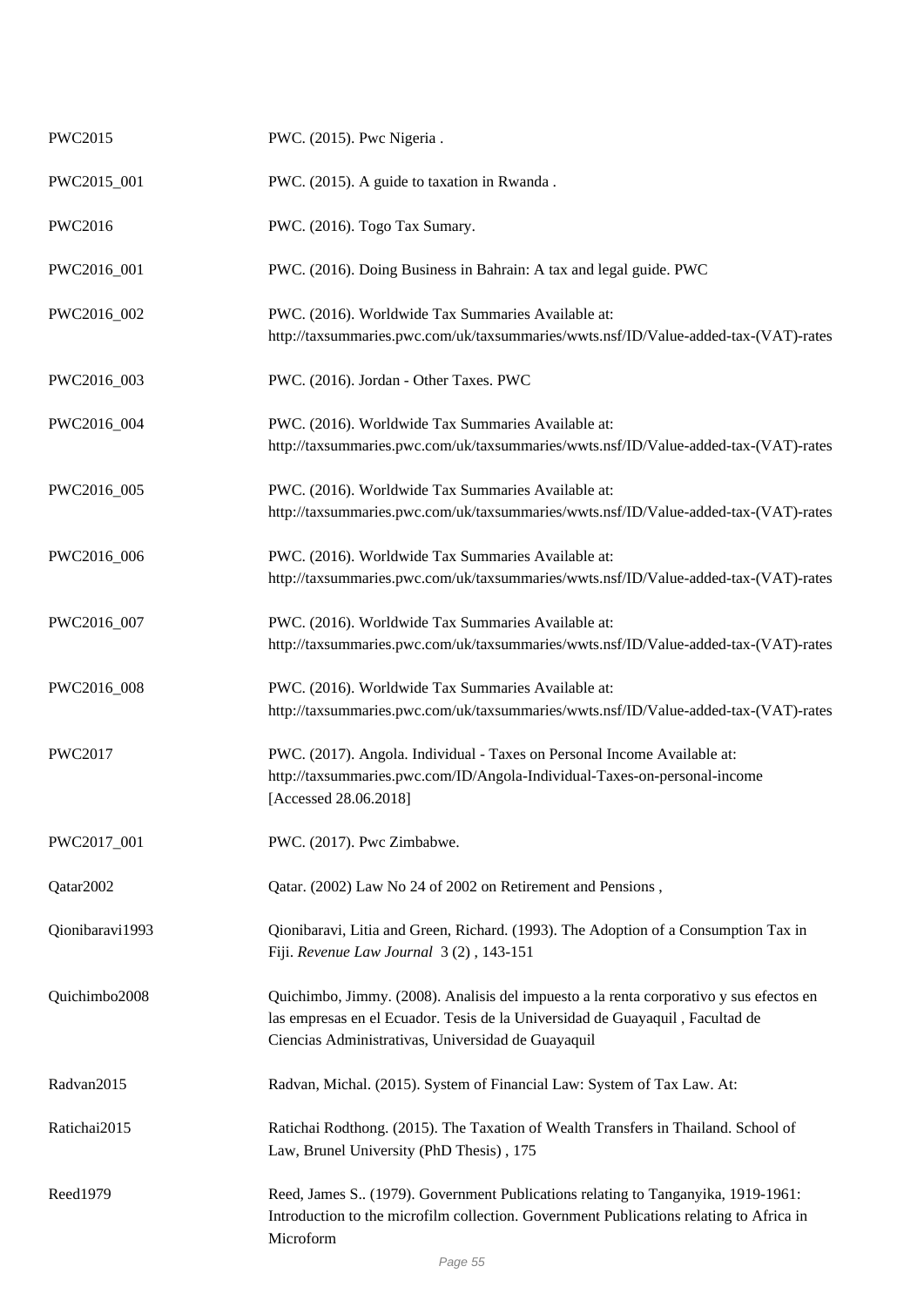| Refaqat2003             | Refaqat, Saadia. (2003). Social Incidence of the General Sales Tax in Pakistan . IMF<br>Working Paper, IMF, 4                                                                                                                                                    |
|-------------------------|------------------------------------------------------------------------------------------------------------------------------------------------------------------------------------------------------------------------------------------------------------------|
| RegionDeveloOff1986     | Regional Development Office to the Caribbean - RDOC. (1986). Grenada Cash<br>Transfer. Concepts Paper, Regional Development Office to the Caribbean                                                                                                              |
| Reinhart2006            | Reinhart, Sam and Steel, Lee. (2006). A Brief History of Australia's Tax System.<br><b>Australian Treasury</b>                                                                                                                                                   |
| Reinhart2006_001        | Reinhart, Sam and Steel, Lee. (2006). A Brief History of Australia's Tax System.<br>Australian Treasury, Australian Treasury                                                                                                                                     |
| Reinhart2006_002        | Reinhart, Sam and Steel, Lee. (2006). A Brief History of Australia's Tax System.<br><b>Australian Treasury</b>                                                                                                                                                   |
| Reley2005               | Reley, Pawan. (2005). Social Security Legislations in India: A Critical Analysis.                                                                                                                                                                                |
| Renga2010               | Renga, Simonetta. (2010). Social Security Law in Italy. Kluwer Law International                                                                                                                                                                                 |
| RepublofVanuat1989      | Republic of Vanuatu. (1989). Vanuatu National Provident Fund Act. Republic of<br>Vanuatu                                                                                                                                                                         |
| RobertJMyers1969        | Robert J. Myers. (1969). The Trust Territory Social Security System. US Social<br>Security Administration, 25                                                                                                                                                    |
| Robinson2004            | Robinson, Z. (2004). An Overview of Commodity Tax Reform in Southern Africa.<br>South African Journal of Economic and Management Sciences 7(2), 387-426                                                                                                          |
| Roesma2001              | Roesma, Sonja. (2001). Impacts of Private Sector Involvement in Health Insurance in<br>Indonesia. In: Scheil-Adlung, Xenia (ed.), Building Social Security: The Challenge of<br>Privatization. New Brunswick, NJ, United States: Transaction Publishers, 223-232 |
| RosariGManasa1981       | Rosario G. Manasan. (1981). Public Finance in the Philippines: A Review of the<br>Literature. Philippine Institute for Development Studies , Philippine Institute for<br>Development Studies, 7                                                                  |
| Rosen1958               | Rosen, George . (1958). A History of Public Health. John Hopkins University Press,<br>263                                                                                                                                                                        |
| Rosen1958_001           | Rosen, George. (1958). A History of Public Health. John Hopkins University Press                                                                                                                                                                                 |
| RoyalMalaysCust2013     | Royal Malaysian Customs Department. (2013). Countries Implementing GST or VAT.                                                                                                                                                                                   |
| RoyalMalaysCust2013_001 | Royal Malaysian Customs Department. (2013). Countries Implementing GST or VAT.<br>Royal Malaysian Customs Department                                                                                                                                             |
| RoyalMalaysCust2013_002 | Royal Malaysian Customs Department. (2013). Countries Implementing GST or VAT.<br>Royal Malaysian Customs Department                                                                                                                                             |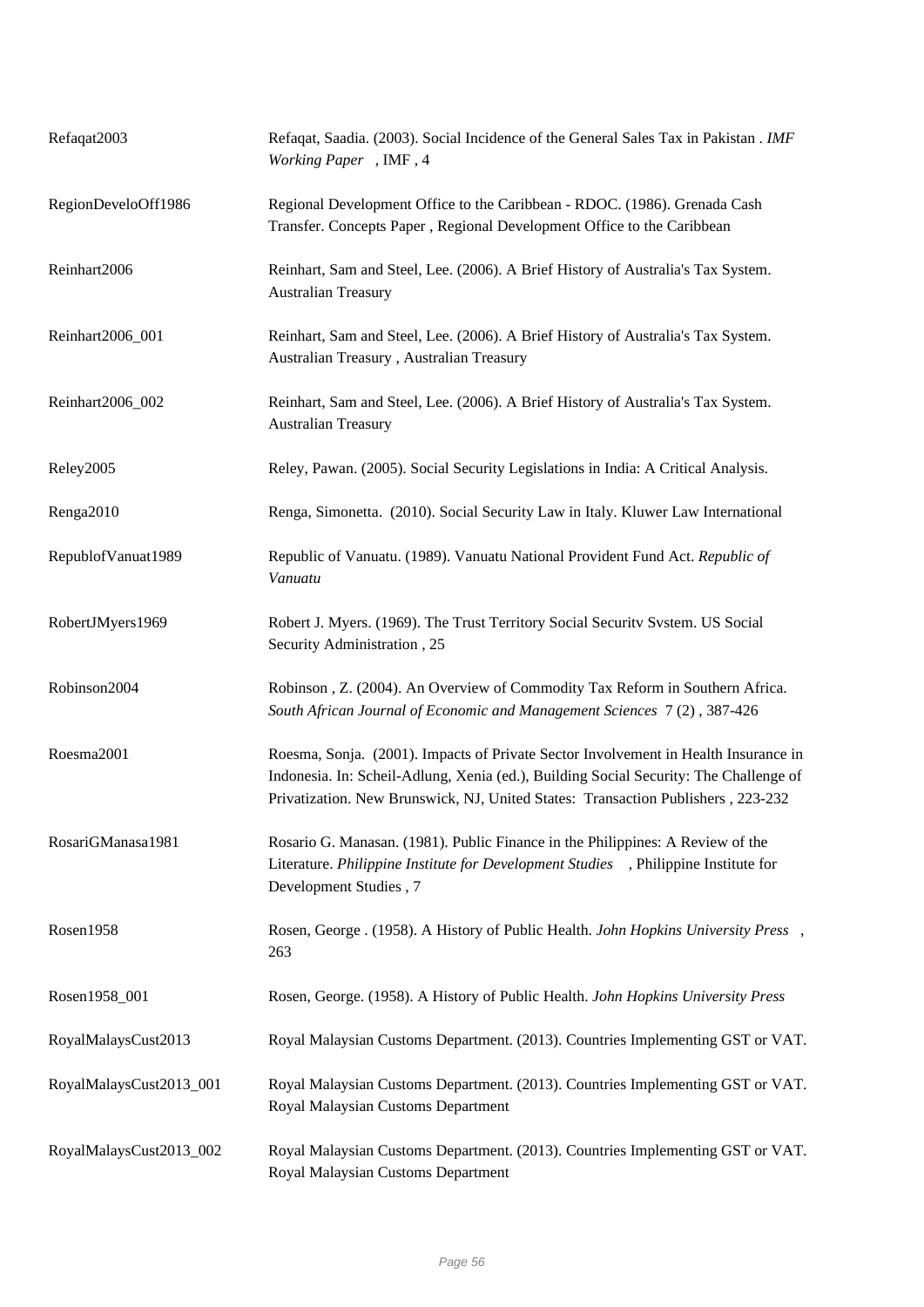| RoyalMalaysCust2013_003 | Royal Malaysian Customs Department. (2013). Countries Implementing GST or VAT.<br>Royal Malaysian Customs Department                                                           |
|-------------------------|--------------------------------------------------------------------------------------------------------------------------------------------------------------------------------|
| RoyalMalaysCust2013_004 | Royal Malaysian Customs Department. (2013). Countries Implementing GST or VAT.<br>Royal Malaysian Customs Department                                                           |
| Ruangmalai1993          | Ruangmalai, Rattanawadee. (1993). Value Added Tax in Thailand. Revenue Law<br>Journal 3(2), 135-142                                                                            |
| Ruangmalai1993_001      | Ruangmalai, Rattanawadee. (1993). Value Added Tax in Thailand. Revenue Law<br>Journal 3(2), 135-142                                                                            |
| Rumbaugh2000            | Rumbaugh, Thomas and Ishi, Kataro and Masuda, Atsushi. (2000). Cambodia: Selected<br>Issues (2000). IMF, IMF                                                                   |
| RwandaRevenuAut2012     | Rwanda Revenue Authority. (2012). History of RRA. Rwanda Revenue Authority                                                                                                     |
| Safak2015               | Safak, Havva and Yurtsever, Hatice. (2015). Servet Vergilerinden Veraset ve ?ntikal<br>Vergisi Üzerine De?erlendirmeler. Ege Academic Review 15 (1), 27-37                     |
| Safran1961              | Safran, Nadav. (1961). Egypt in Search of Political Community: An Analysis of the<br>Intellectual and Political Evolution of E. Harvard University Press                       |
| Sagra1831               | Sagra, Ramon de la. (1831). Historia economico-politica y estadística de la isla de<br>Cuba: o sea de sus progresos en la poblacion. Imprenta de las viudas de Arazoza y Soler |
| Saint2002               | Saint Kitts and Nevis. (2002) Income Tax Act 17 of 1966, Chapter 20.22,                                                                                                        |
| Saint2008               | Saint Lucia. (2008) Income Tax Act 1 of 1989,                                                                                                                                  |
| Saint2016               | Saint Lucia. (2016). VAT Implementation Unit Available at:<br>http://vat.gov.lc/faqs/index.php [Accessed 3/10/2016]                                                            |
| SalesTaxHandbo2017      | Sales Tax Handbook. (2017). Madagascar ? Value-added tax (VAT). Sales Tax<br>Handbook                                                                                          |
| Samoa1972               | Samoa Government. (1972) National Provident Fund Act 1972 Samoan Government,                                                                                                   |
| San2016                 | San Marino. (2016) Istituzione dell imposta generale sui redditi Encyclopedia, Art. 19<br>(mod. with Art. 12 Law 30 December 1986 n. 155)                                      |
| Sandford1971            | Sandford, Cedric T (1971). Taxing Personal Wealth: An Analysis of Capital Taxation<br>in the United Kingdom: History, Present Structure, and Future Possibilities. Routledge   |
| Santander2018           | Santander. (2018). Foreign Investment in the Federated States of Micronesia. Santander<br>Trade, Santander Trade                                                               |
| Sassoon1987             | Sassoon, Joseph. (1987). Economic Policy in Iraq 1932-1950. Frank Cass & Co Ltd                                                                                                |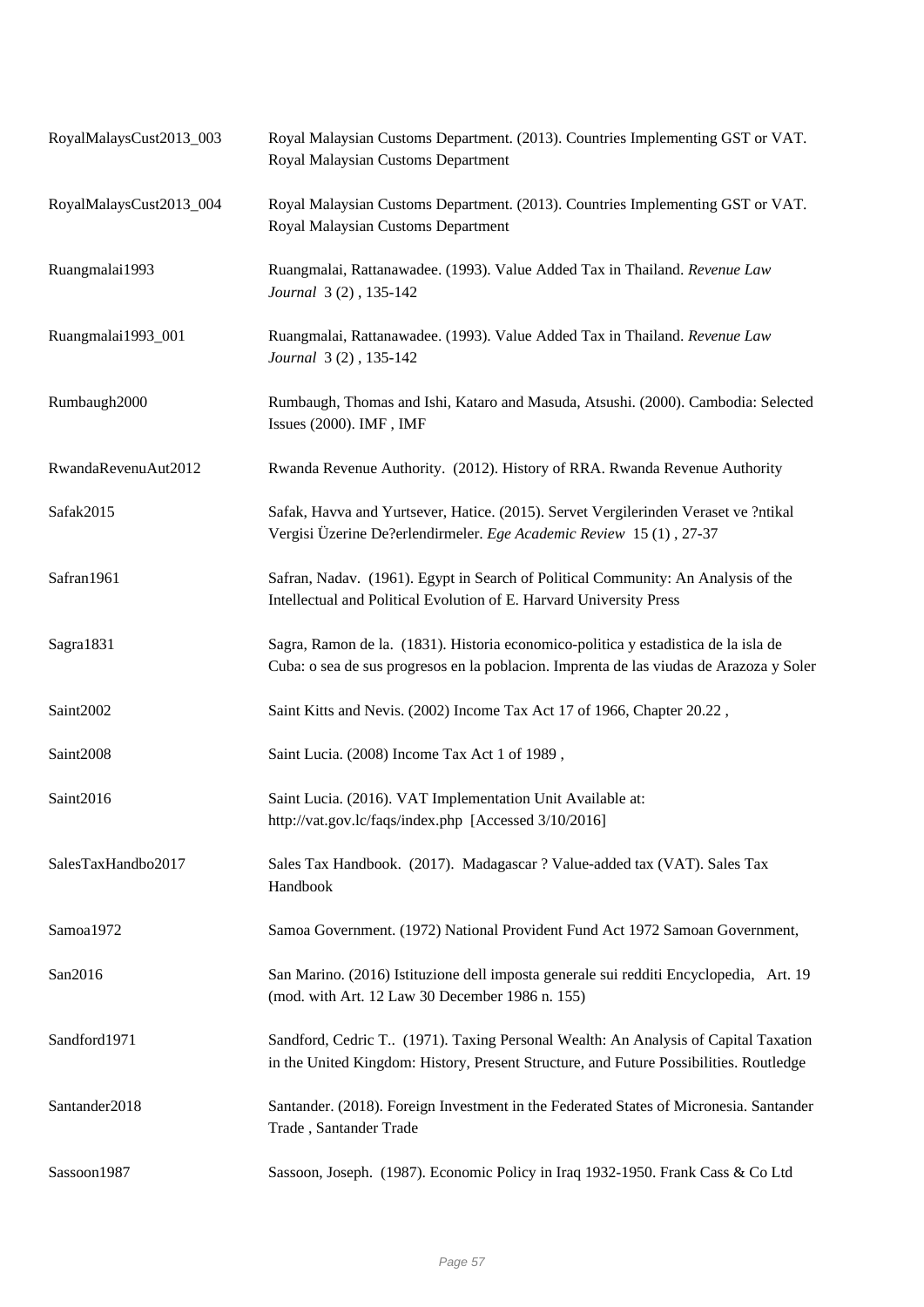| Saxonberg2013      | Saxonberg, Steven. (2013). Eastern Europe. In: Greve, Bent (ed.), The Routledge<br>Handbook of the Welfare State. London: Routledge, 171-182                                                               |
|--------------------|------------------------------------------------------------------------------------------------------------------------------------------------------------------------------------------------------------|
| SayyidMarsot1977   | Sayyid-Marsot, Afaf Lutfi. (1977). Egypt's Liberal Experiment, 1922-1936. University<br>of California Press, 194                                                                                           |
| Schakel2016        | Schakel, Arjan H. and Marks, Gary and Hooghe, Liesbet and Chapman Osterkatz,<br>Sandra and Niedzwiecki, Sara and Shair-Rosenfield, Sarah. (2016). Measuring<br>Regional Authority. Oxford University Press |
| Schanz1901         | Schanz, Georg. (1901). Studien zur Geschichte und Theorie der Erbschaftssteuer<br>(Fortsetzung und Schluss). FinanzArchiv 18 (2), 53-195                                                                   |
| Schanz1901_001     | Schanz, Georg. (1901). Studien zur Geschichte und Theorie der Erbschaftssteuer<br>(Fortsetzung und Schluss). FinanzArchiv 18 (2), 53-195                                                                   |
| Schanz1901_002     | Schanz, Georg. (1901). Studien zur Geschichte und Theorie der Erbschaftssteuer<br>(Fortsetzung und Schluss). FinanzArchiv / Public Finance Analysis 18 (2), 53-195                                         |
| Schanz1901_003     | Schanz, Georg. (1901). Studien zur Geschichte und Theorie der Erbschaftssteuer<br>(Fortsetzung und Schluss). FinanzArchiv / Public Finance Analysis 18 (2), 53-195                                         |
| Schanz1901_004     | Schanz, Georg. (1901). Studien zur Geschichte und Theorie der Erbschaftssteuer<br>(Fortsetzung und Schluss). FinanzArchiv / Public Finance Analysis 18 (2), 53-195                                         |
| Schanz1901_005     | Schanz, Georg. (1901). Studien zur Geschichte und Theorie der Erbschaftssteuer<br>(Fortsetzung und Schluss). FinanzArchiv / Public Finance Analysis 18 (2), 53-195                                         |
| Schanz1901_006     | Schanz, Georg. (1901). Studien zur Geschichte und Theorie der Erbschaftssteuer<br>(Fortsetzung und Schluss). FinanzArchiv / Public Finance Analysis 18 (2), 53-195                                         |
| Schanz1901_007     | Schanz, Georg. (1901). Studien zur Geschichte und Theorie der Erbschaftssteuer<br>(Fortsetzung und Schluss). FinanzArchiv / Public Finance Analysis 18(2), 53-195                                          |
| Schanz1901_008     | Schanz, Georg. (1901). Studien zur Geschichte und Theorie der Erbschaftssteuer<br>(Fortsetzung und Schluss). FinanzArchiv / Public Finance Analysis 18 (2), 53-195                                         |
| Schenk2007_001     | Schenk, Alan and Thuronyi, Victor and Cui, Wei. (2007). Value Added Tax.<br><b>Cambridge University Press</b>                                                                                              |
| Schepers1993       | Schepers, Rita. (1993). The Belgian medical profession, the order of physicians and the<br>sickness funds (1900-1940). Sociology of Health and Illness 15 (3), 375-392                                     |
| Schoenblum1982     | Schoenblum, Jeffrey A (1982). Multistate and Multinational Estate Planning. CHH                                                                                                                            |
| Schoenblum1982_001 | Schoenblum, Jeffrey A (1982). Multistate and Multinational Estate Planning. CHH                                                                                                                            |
| Schoenblum2008     | Schoenblum, Jeffrey A. . (2008). Multistate and Multinational Estate Planning. CHH 2                                                                                                                       |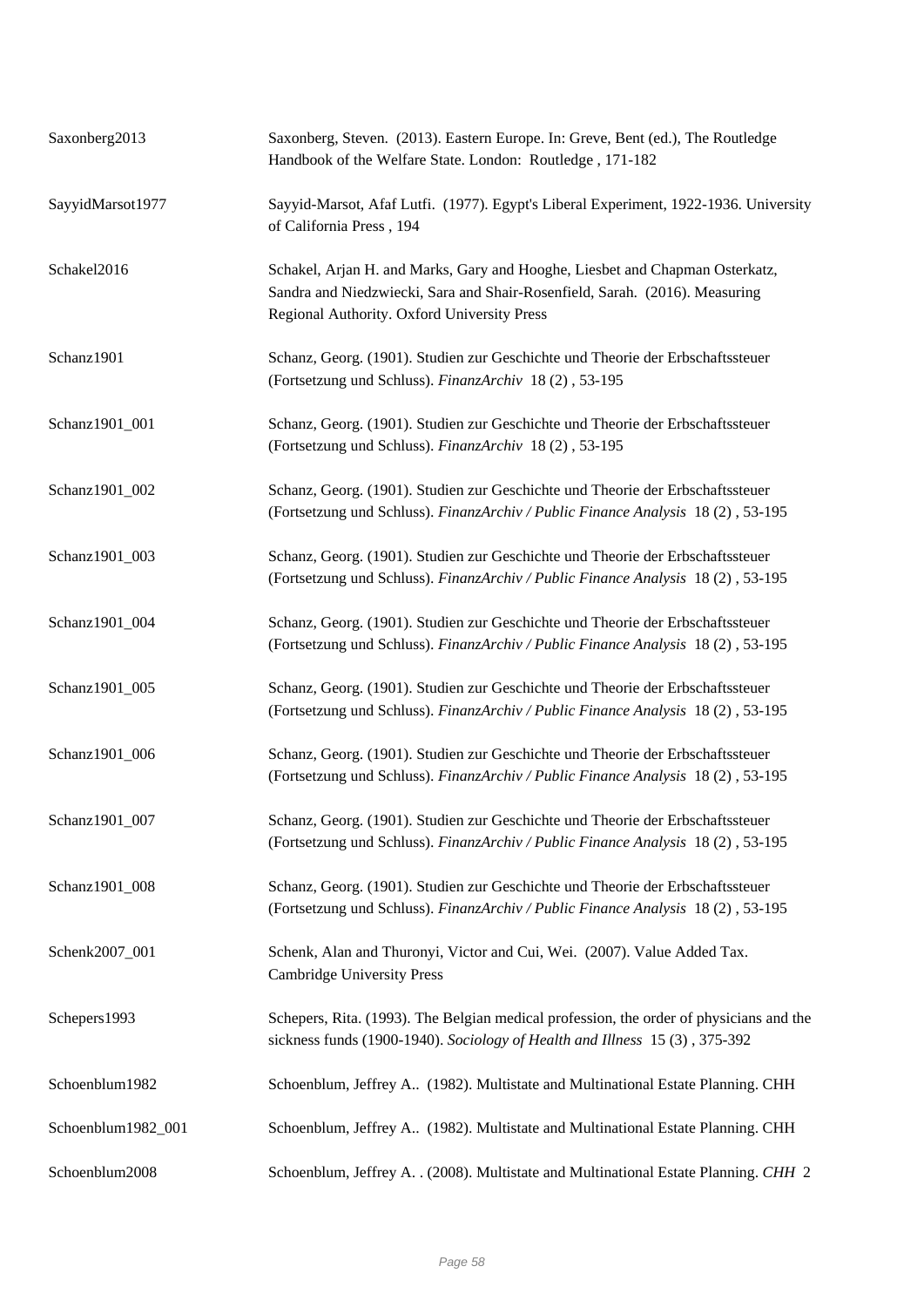| Schoenblum2008_001 | Schoenblum, Jeffrey A. . (2008). Multistate and Multinational Estate Planning. CHH             |
|--------------------|------------------------------------------------------------------------------------------------|
| Schoenblum2008_002 | Schoenblum, Jeffrey A (2008). Multistate and Multinational Estate Planning. CHH                |
| Schoenblum2008_003 | Schoenblum, Jeffrey A (2008). Multistate and Multinational Estate Planning. CHH                |
| Schoenblum2008_004 | Schoenblum, Jeffrey A. . (2008). Multistate and Multinational Estate Planning. CHH             |
| Schoenblum2008_005 | Schoenblum, Jeffrey A. . (2008). Multistate and Multinational Estate Planning. CHH             |
| Schoenblum2008_006 | Schoenblum, Jeffrey A. . (2008). Multistate and Multinational Estate Planning. CHH             |
| Schoenblum2008_007 | Schoenblum, Jeffrey A. . (2008). Multistate and Multinational Estate Planning. CHH             |
| Schoenblum2008_008 | Schoenblum, Jeffrey A (2008). Multistate and Multinational Estate Planning. CHH                |
| Schoenblum2008_009 | Schoenblum, Jeffrey A (2008). Multistate and Multinational Estate Planning. CHH                |
| Schoenblum2008_010 | Schoenblum, Jeffrey A (2008). Multistate and Multinational Estate Planning. CHH                |
| Schoenblum2008_011 | Schoenblum, Jeffrey A. . (2008). Multistate and Multinational Estate Planning. CHH             |
| Schoenblum2008_012 | Schoenblum, Jeffrey A (2008). Multistate and Multinational Estate Planning. CHH                |
| Schoenblum2008_013 | Schoenblum, Jeffrey A (2008). Multistate and Multinational Estate Planning. CHH                |
| Schoenblum2008_014 | Schoenblum, Jeffrey A. (2008). Multistate and Multinational Estate Planning. CHH               |
| Schoenblum2008_015 | Schoenblum, Jeffrey A. (2008). Multistate and Multinational Estate Planning. CHH               |
| Schoenblum2008_016 | Schoenblum, Jeffrey A (2008). Multistate and Multinational Estate Planning. CHH                |
| Schoenblum2008_017 | Schoenblum, Jeffrey A. (2008). Multistate and Multinational Estate Planning. CHH               |
| Schoenblum2008_018 | Schoenblum, Jeffrey A. (2008). Multistate and Multinational Estate Planning. CHH               |
| Schoenblum2008_019 | Schoenblum, Jeffrey A. (2008). Multistate and Multinational Estate Planning. CHH               |
| Schoenblum2008_020 | Schoenblum, Jeffrey A. (2008). Multistate and Multinational Estate Planning. CHH               |
| Schoenblum2008_021 | Schoenblum, Jeffrey A. (2008). Multistate and Multinational Estate Planning. CCH               |
| Schoenblum2008_022 | Schoenblum, Jeffrey. (2008). Multistate and Multinational Estate Planning. CCH, I-47           |
| Schoenblum2008_023 | Schoenblum, Jeffrey. (2008). Multistate and Multinational Estate Planning. CCH                 |
| Schoenblum2008_024 | Schoenblum, Jeffrey A (2008). Multistate and Multinational Estate Planning. CCH,<br><b>IMF</b> |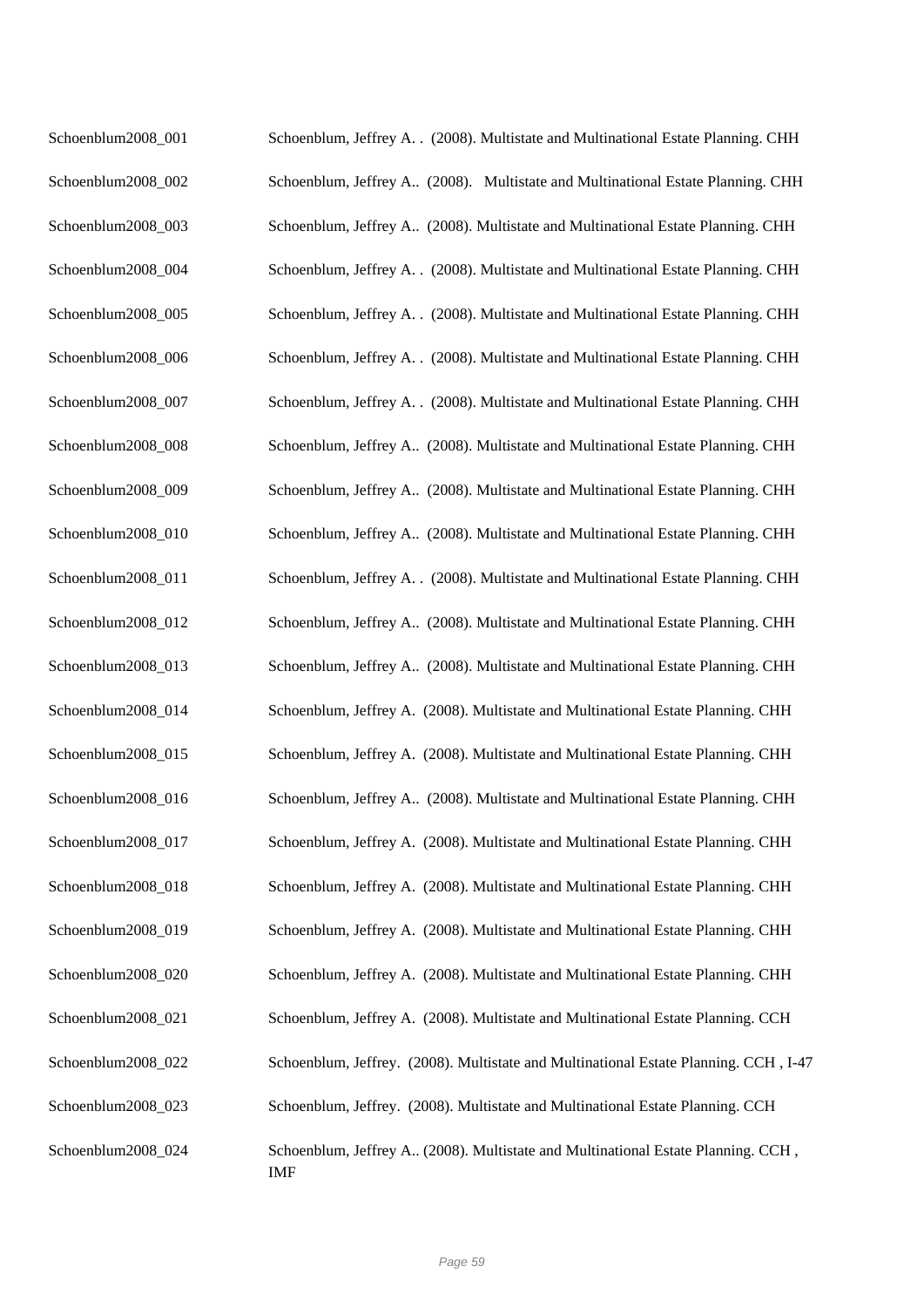| Schoenblum2008_025  | Schoenblum, Jeffrey A (2008). Multistate and Multinational Estate Planning. In:<br>$(ed.),$ . CCH                                                                                                                                                 |
|---------------------|---------------------------------------------------------------------------------------------------------------------------------------------------------------------------------------------------------------------------------------------------|
| Schoenblum2008_026  | Schoenblum, Jeffrey A (2008). Multistate and Multinational Estate Planning, . CCH                                                                                                                                                                 |
| SchoenblumJeffr2009 | Schoenblum_Jeffrey_A. (2009). Multistate and Multinational Estate Planning. CCH,<br><b>I64</b>                                                                                                                                                    |
| Schreiber2012       | Schreiber, Ulrich. (2012). Besteuerung der Unternehmen: Eine Einführung in<br>Steuerrecht und Steuerwirkung. Springer Gabler                                                                                                                      |
| Schultz1926         | Schultz, William H (1926). The Taxation of Inheritance. Riverside Press                                                                                                                                                                           |
| Schultz1926_001     | Schultz, William J (1926). The Taxation of Inheritance. Riverside Press                                                                                                                                                                           |
| Seligman1911        | Seligman, Edwin Robert Anderson. (1911). The Income Tax: A Study of the History,<br>Theory, and Practice of Income Taxation at Home and Abroad. Macmillan                                                                                         |
| Seligman1911_001    | Seligman, Edwin Robert Anderson. (1911). The Income Tax: A Study of the History,<br>Theory, and Practice of Income Taxation at Home and Abroad. Macmillan                                                                                         |
| Seligman1911_002    | Seligman, Edwin Robert Anderson. (1911). The Income Tax: A Study of the History,<br>Theory, and Practice of Income  Macmillan                                                                                                                     |
| Seligman1911_003    | Seligman, Edwin Robert Anderson. (1911). The Income Tax: A Study of the History,<br>Theory, and Practice of Income  Macmillan                                                                                                                     |
| Seligman1911_004    | Seligman, Edwin Robert Anderson. (1911). The Income Tax: A Study of the History,<br>Theory, and Practice of Income. Macmillan                                                                                                                     |
| Seligman1911_005    | Seligman, Edwin Robert Anderson. (1911). The Income Tax: A Study of the History,<br>Theory, and Practice of Income. Macmillan                                                                                                                     |
| Seligman1911_006    | Seligman, Edwin Robert Anderson. (1911). The income tax: a study of the history,<br>theory, and practice of income taxation at home and abroad. Macmillan                                                                                         |
| Seligman1911_007    | Seligman, Edwin Robert Anderson. (1911). The Income Tax: A Study of the History,<br>Theory, and Practice of Income. Macmillan                                                                                                                     |
| Senegal1942         | Senegal. (1942) Impôt sur les bénéfices industriels et commerciaux,                                                                                                                                                                               |
| Sengupta2013        | Sengupta, D.P (2013). Aditya Birla Ltd v. DDIT High Court of Bombay. In: Lang,<br>Michael and Pistone, Pasquale and Schuch, Josef and Staringer, Claus and Storck,<br>Alfred (ed.), Beneficial Ownership: Recent Trends. Amsterdam: IBFD, 187-197 |
| SeycheNationArc2011 | Seychelles National Archives. (2011). Governor Twistleton Available at:<br>http://www.sna.gov.sc/governor-twistleton-.aspx [Accessed 29.06.2018]                                                                                                  |
| Shaliz1990          | Shaliz, Zmarak and Thirsk, Wayne. (1990). Tax Reform in Malawi. 0493, World<br><b>Bank</b>                                                                                                                                                        |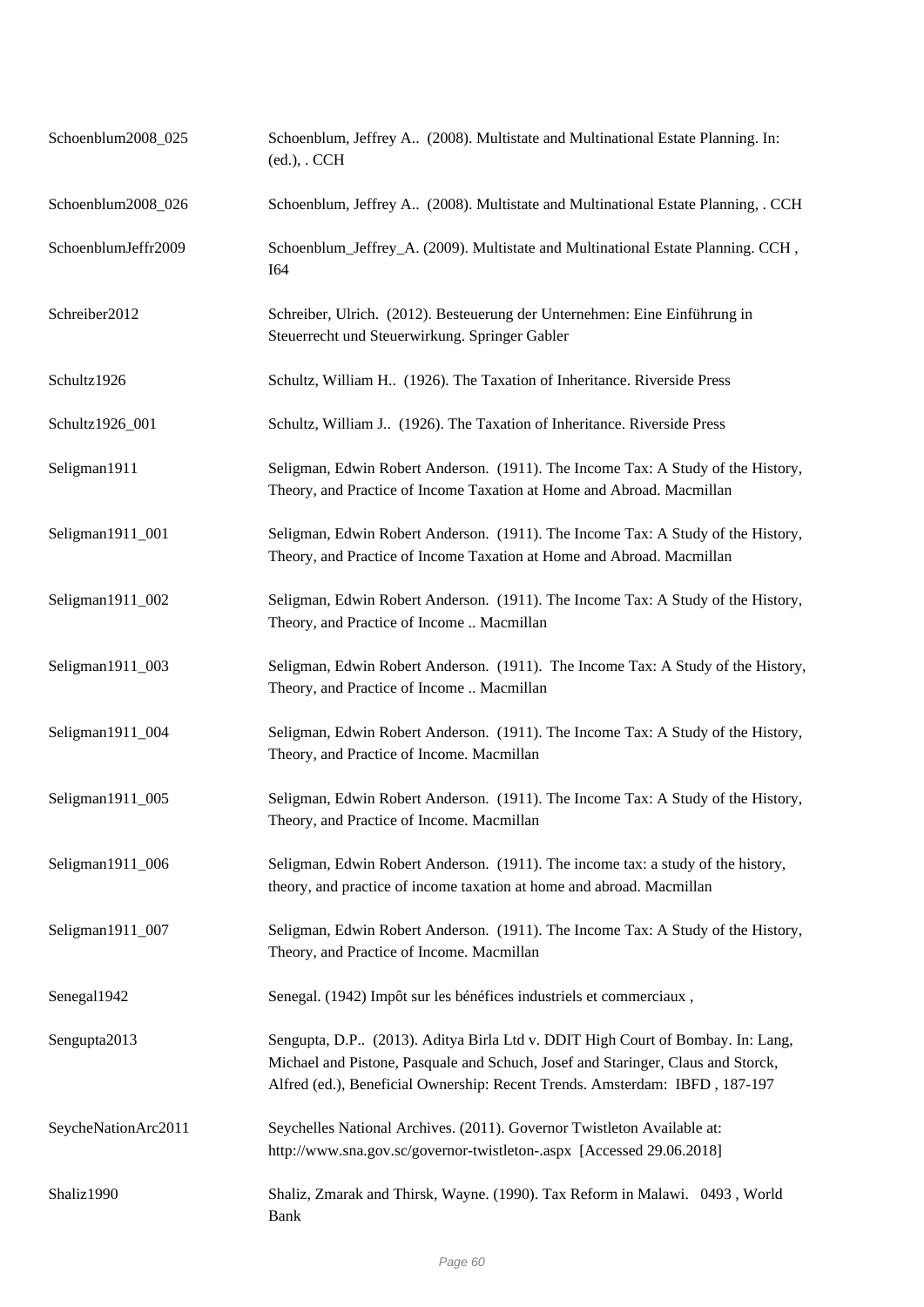| Sharma1988          | Sharma, Radhey Shyam. (1988). Administration of Sales Tax. Atlantic Publishers &<br>Distributors                                                                                                                    |
|---------------------|---------------------------------------------------------------------------------------------------------------------------------------------------------------------------------------------------------------------|
| Sharma1988_001      | Sharma, Radhey Shyam. (1988). Administration of sales tax. Atlantic                                                                                                                                                 |
| Sharma1988_002      | Sharma, Radhey Shyam. (1988). Administration of sales tax. Atlantic Publishers &<br>Distributors, 7b                                                                                                                |
| Sharma1988_003      | Sharma, Radhey Shyam. (1988). Administration of sales tax. Atlantic Publishers &<br>Distributors                                                                                                                    |
| Sharma1988_004      | Sharma, Radhey Shyam. (1988). Administration of sales tax. Atlantic Publishers &<br>Distributors, 7                                                                                                                 |
| Sharma1988_005      | Sharma, Radhey Shyam. (1988). Administration of sales tax. Atlantic Publishers &<br>Distributors, 8                                                                                                                 |
| Sharma1988_006      | Sharma, Radhey Shyam. (1988). Administration of Sales Tax. Atlantic Publishers &<br>Distributors                                                                                                                    |
| Shaw1975            | Shaw, Stanford J., (1975). The Nineteenth-Century Ottoman Tax Reforms and Revenue<br>System. International Journal of Middle East Studies 6 (4), 421-459                                                            |
| Shaw1975_001        | Shaw, Stanford J., (1975). The Nineteenth-Century Ottoman Tax Reforms and Revenue<br>System. International Journal of Middle East Studies 6 (4), 421-459                                                            |
| Shaw1977            | Shaw, Stanford J. and Shaw, Ezel Kural. (1977). History of the Ottomon Empire and<br>Modern Turkey; Volume II: Reform, Revolution, and Republic: The Rise of<br>ModernTurkey, 1808-1975. Cambridge University Press |
| Shirras1924         | Shirras, G. Findlay . (1924). The Science of Public Finance. Macmillan and Co                                                                                                                                       |
| Shirras1924_001     | Shirras, G. Findlay . (1924). The Science of Public Finance. Macmillan and Co.                                                                                                                                      |
| Shirras1936         | Shirras, George Findlay. (1936). The Science of Public Finance. MacMillan and Co,<br>Limited                                                                                                                        |
| Shirras1936_001     | Shirras, George Findlay. (1936). The Science of Public Finance. MacMillan and Co,<br>Limited                                                                                                                        |
| Sijbren1998         | Sijbren Cnossen. (1998). Global Trends and Issues in Value Added Taxation.<br><b>International Tax and Public Finance 5</b>                                                                                         |
| SlovenLegalInfo2017 | Slovenia Legal Information System. (2017) Zakon o davkih ob?anov (Slovenian Tax<br>on Inheritances and Gifts) Slovenia Legal Information System,                                                                    |
| Small1999           | Small, Cathy A., (1999). Voyages: From Tongan Villages to American Suburbs.<br><b>Cornell University Press</b>                                                                                                      |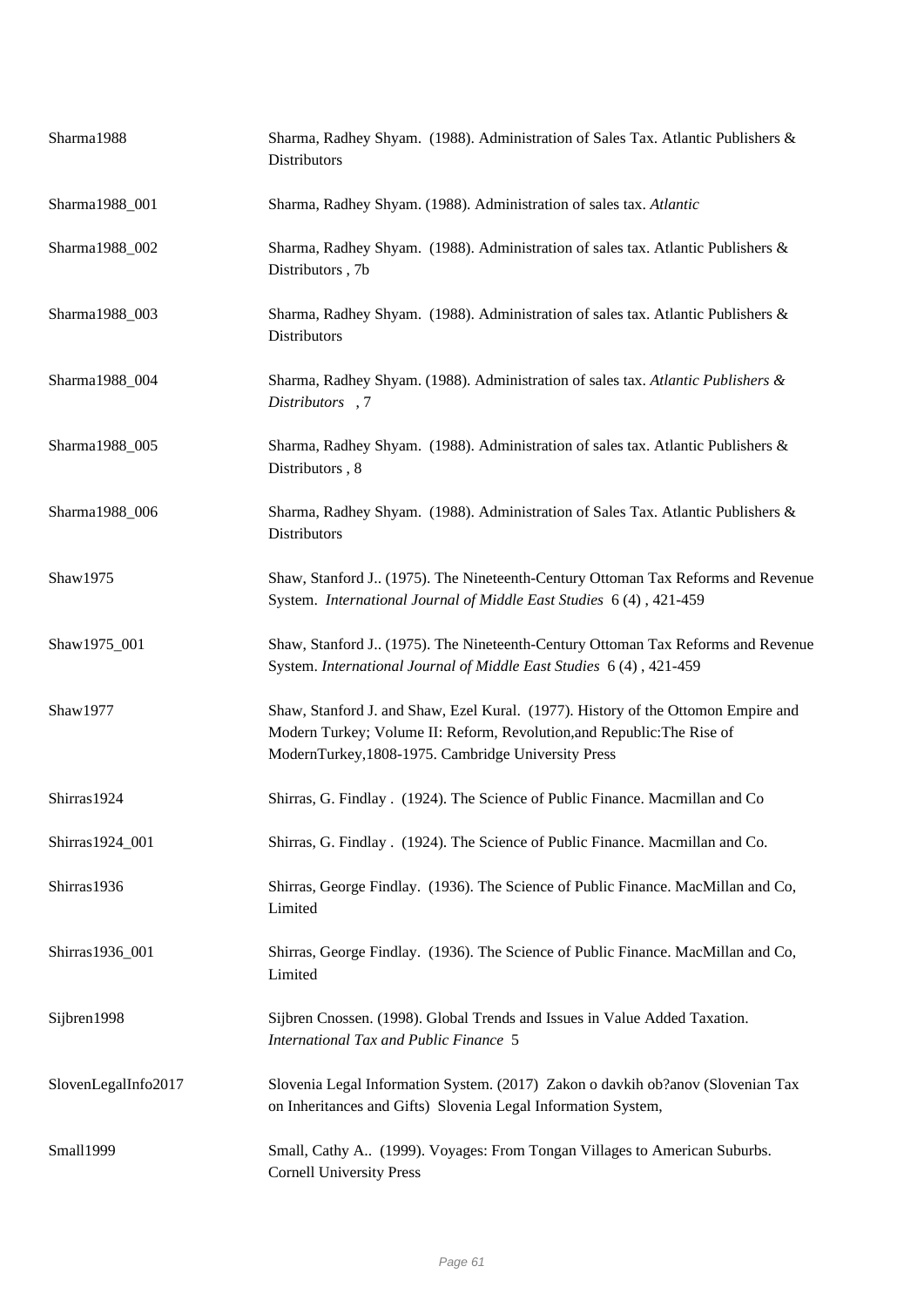| Smith1965           | Smith, Michael Garfield. (1965). Stratification in Grenada. University of California<br>Press                                                                                                                                           |
|---------------------|-----------------------------------------------------------------------------------------------------------------------------------------------------------------------------------------------------------------------------------------|
| Smith2004           | Smith, Julie. (2004). Taxing Popularity: The Story of Taxation in Australia. Australian<br>Tax Research Foundation                                                                                                                      |
| Smith2011           | Smith, Andrew M.C. and Islam, Ainul and Moniruzzaman, M. (2011). Consumption<br>Taxes in Developing Countries - The Case of the Bangladesh VAT. Working Paper,<br>12                                                                    |
| SocialSecuriCom2017 | Social Security Commission Namibia. (2017). Frequently Asked Questions for MSD<br>Fund Available at:<br>https://www.ssc.org.na/faqs/Frequently-Asked-Questions-for-MSD-Fund/49/                                                         |
|                     | [Accessed 10.07.2018]                                                                                                                                                                                                                   |
| Solomon1990         | Solomon Islands. (1990) Sales Tax Act - 1990 Solomon Islands Parliament,                                                                                                                                                                |
| Soloway1951         | Soloway, Arnold M (1951). The Purchase Tax and Fiscal Policy. National Tax Journal<br>$4(4)$ , 304-314                                                                                                                                  |
| Somaililand1996     | Somaililand. (1996) The Body of Laws on Direct Taxation Somaililand,                                                                                                                                                                    |
| Somaliland2016      | Somaliland. (2016) Somaliland Inland Revenue Law - Law No. 72 / 2016,                                                                                                                                                                   |
| Sorainen2016        | Sorainen. (2016). Tax and Investment facts. A glimpse at taxation and investment in<br>Belarus. WTS, 24                                                                                                                                 |
| Soto2005            | Soto, Alma and Calix, Ana and Garcia, Nidia. (2005). Elaboracion de guias de control<br>interno para evaluar los aspectos tributarios de los contribuyentes . Tesis de la<br>Universidad de Oriente Univo, Universidad de Oriente Univo |
| SoutheAfricaDev2014 | Southern African Development Community. (2014). DR Congo Indirect Taxes<br>Available at:                                                                                                                                                |
|                     | https://www.sadc.int/information-services/tax-database/dr-congo-indirect-taxes.com<br>[Accessed 14.02.2014]                                                                                                                             |
| SoutheRhodesEst1955 | Southern Rhodesia Estate Duty Act. (1955) Estate Duty Act 45 of 1955 Government<br>Gazette,                                                                                                                                             |
| Spigler1987         | Spigler, I (1987). Public Finance. In: Kaser, Michael Charles and Radice, Edward<br>Albert (ed.), The Economic History of Eastern Europe, 1919-1975: Interwar policy, the<br>war an. Oxford: Clarendon Press, 117-169                   |
| Sri1958             | Sri Lanka. (1958) Employees' Provident Fund Government of Sri Lanka,                                                                                                                                                                    |
| St2006              | St. Vincent and the Grenadines. (2006) Value Added Tax Act 25 of 2006,                                                                                                                                                                  |
| St2010              | St. Kitts and Nevis. (2010) Value Added Tax Act 3 of 2010,                                                                                                                                                                              |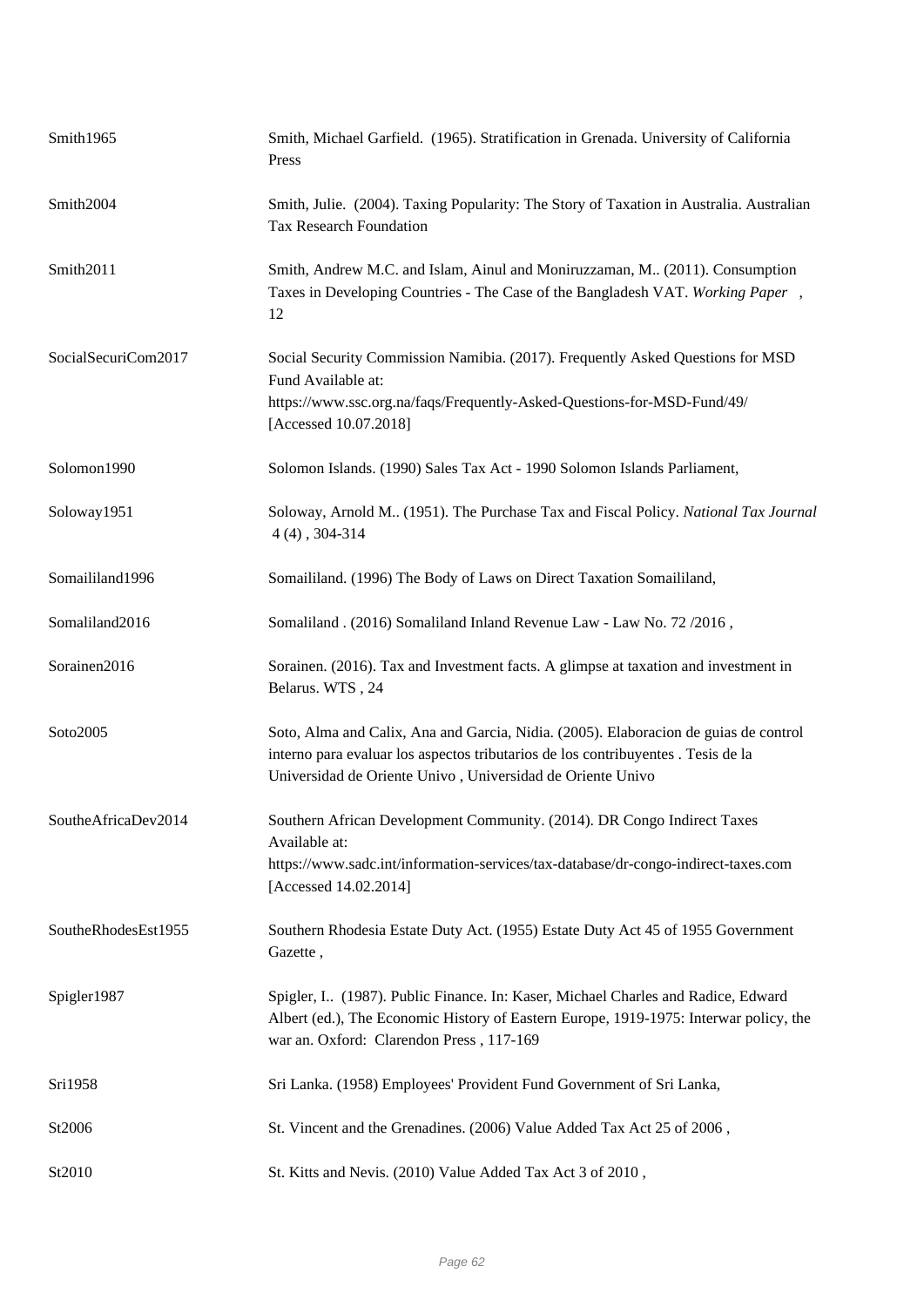| St2012            | St. Kitts and Nevis. (2012). Income Tax for Saint Christopher and Nevis Available at:<br>https://www.sknird.com/IncomeTax-Page.aspx?PageID=137                                                                   |
|-------------------|------------------------------------------------------------------------------------------------------------------------------------------------------------------------------------------------------------------|
| St2012_001        | St. Lucia. (2012) Value Added Tax Act 7 of 2012,                                                                                                                                                                 |
| Stenkula2014      | Stenkula, Mikael. (2014). Swedish Taxation in a 150-year Perspective. Nordic Tax<br>Journal 2(1), 10-42                                                                                                          |
| Stenkula2014_001  | Stenkula, Mikael. (2014). Swedish Taxation in a 150-year Perspective. Nordic Tax<br>Journal 2(1), 10-42                                                                                                          |
| Stepanyan2003     | Stepanyan, Vahram. (2003). Reforming Tax Systems: Experience in the Baltics, Russia<br>and other Countries of the Former Soviet Union. International Monetary Fund,<br>International Monetary Fund, 26           |
| Stepanyan2003_001 | Stepanyan, Vahram. (2003). Reforming Tax Systems: Experience in the Baltics, Russia<br>and other Countries of the Former Soviet Union. International Monetary Fund,<br><b>International Monetary Fund</b>        |
| Stepanyan2003_002 | Stepanyan, Vahram. (2003). Reforming Tax Systems: Experience in the Baltics, Russia<br>and other Countries of the F. International Monetary Fund Working paper                                                   |
| Stepanyan2003_003 | Stepanyan, Vahram. (2003). Reforming Tax Systems: Experience in the Baltics, Russia<br>and other Countries of the Former Soviet Union. International Monetary Fund Working<br>paper, International Monetary Fund |
| Stepanyan2003_005 | Stepanyan, Vahram. (2003). Reforming Tax Systems: Experience in the Baltics, Russia<br>and other Countries of the F. International Monetary Fund Working paper, 26                                               |
| Stepanyan2003_006 | Stepanyan, Vahram. (2003). Reforming Tax Systems: Experience in the Baltics, Russia<br>and other Countries of the Former Soviet Union. International Monetary Fund, 26                                           |
| Stepanyan2003_007 | Stepanyan, Vahram. (2003). Reforming Tax Systems: Experience in the Baltics, Russia<br>and other Countries of the F. International Monetary Fund Working paper,<br>International Monetary Fund, 26               |
| Stepanyan2003_008 | Stepanyan, Vahram. (2003). Reforming Tax Systems: Experience in the Baltics, Russia<br>and other Countries of the Former Soviet Union. International Monetary Fund Working<br>paper, 26                          |
| Stepanyan2003_009 | Stepanyan, Vahram. (2003). Reforming Tax Systems: Experience in the Baltics, Russia<br>and other Countries of the F. International Monetary Fund Working paper,<br>International Monetary Fund, 26               |
| Stepanyan2003_010 | Stepanyan, Vahram. (2003). Reforming Tax Systems: Experience in the Baltics, Russia<br>and other Countries of the Former Soviet Union. International Monetary Fund,<br><b>International Monetary Fund</b>        |
| Stepanyan2003_012 | Stepanyan, Vahram. (2003). Stepanyan_2003_Reforming Tax Systems: Experience in<br>the Baltics, Russia and other Countries of the F. International Monetary Fund Working<br>paper, 26                             |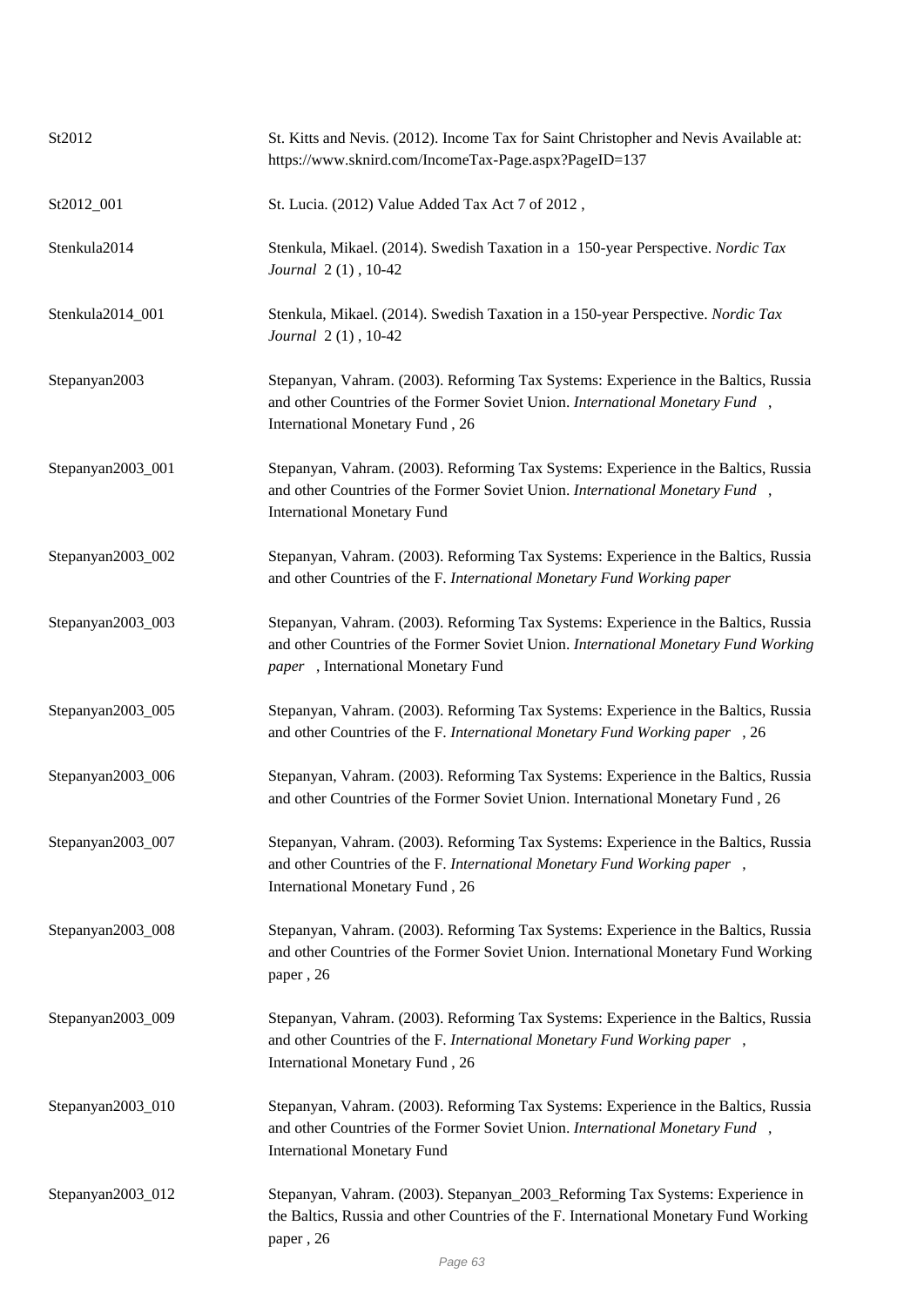| Stepanyan2003_013 | Stepanyan, Vahram. (2003). Reforming Tax Systems: Experience in the Baltics, Russia<br>and other Countries of the Former Soviet Union. International Monetary Fund,<br>International Monetary Fund, 27                                   |
|-------------------|------------------------------------------------------------------------------------------------------------------------------------------------------------------------------------------------------------------------------------------|
| Stepanyan2003_014 | Stepanyan, Vahram. (2003). Reforming Tax Systems: Experience in the Baltics, Russia<br>and other Countries of the F. International Monetary Fund 3 (173), 28                                                                             |
| Stepanyan2003_015 | Stepanyan, Vahram. (2003). Reforming Tax Systems: Experience in the Baltics, Russia<br>and other Countries of the Former Soviet Union. International Monetary Fund,<br>International Monetary Fund, 28                                   |
| Stepanyan2003_016 | Stepanyan, Vahram. (2003). Reforming Tax Systems: Experience in the Baltics, Russia<br>and other Countries of the Former Soviet Union. International Monetary Fund, 28                                                                   |
| Stepanyan2003_017 | Stepanyan, Vahram. (2003). Reforming Tax Systems: Experience in the Baltics, Russia<br>and other Countries of the Former Soviet Union. International Monetary Fund,<br><b>International Monetary Fund</b>                                |
| Stepanyan2003_018 | Stepanyan, Vahram. (2003). Reforming Tax Systems: Experience in the Baltics, Russia<br>and other Countries of the Former Soviet Union. International Monetary Fund, 28                                                                   |
| Stepanyan2003_019 | Stepanyan, Vahram. (2003). Reforming Tax Systems: Experience in the Baltics, Russia<br>and other Countries of the Former Soviet Union. International Monetary Fund,<br><b>International Monetary Fund</b>                                |
| Stepanyan2003_020 | Stepanyan, Vahram. (2003). Reforming Tax Systems: Experience in the Baltics, Russia<br>and other Countries of the F. International Monetary Fund Working paper,<br>International Monetary Fund, 26                                       |
| Stepanyan2003_021 | Stepanyan, Vahram. (2003). Reforming Tax Systems: Experience in the Baltics, Russia<br>and other Countries of the Former Soviet Union. International Monetary Fund                                                                       |
| Stepanyan2003_022 | Stepanyan, Vahram. (2003). Reforming Tax Systems: Experience in the Baltics, Russia<br>and other Countries of the Former Soviet Union. International Monetary Fund, 26                                                                   |
| Stockar2013       | Stockar, Conrad. (2013). Warenumsatzsteuer (WUS). Historisches Lexikon der Schweiz                                                                                                                                                       |
| Strategy2016      | Strategy Labs. (2016). Identifying Optimal Tax Structure for Vanuatu. Lewben Group,<br>13                                                                                                                                                |
| Sudan2008         |                                                                                                                                                                                                                                          |
| Surinamne2003     | Surinamne. (2003) Inkomstenbelasting 1922 Suriname,                                                                                                                                                                                      |
| Swaziland2011     | Swaziland. (2011) Swaziland Value Added Tax Act,                                                                                                                                                                                         |
| Switzerland2012   | Switzerland. (2012). La Suisse et la Principauté de Liechtenstein Modifient l'Accord en<br>Matiere de TVA Available at:<br>https://www.admin.ch/gov/fr/start/dokumentation/medienmitteilungen.msg-id-45386.html<br>[Accessed 22.02.2017] |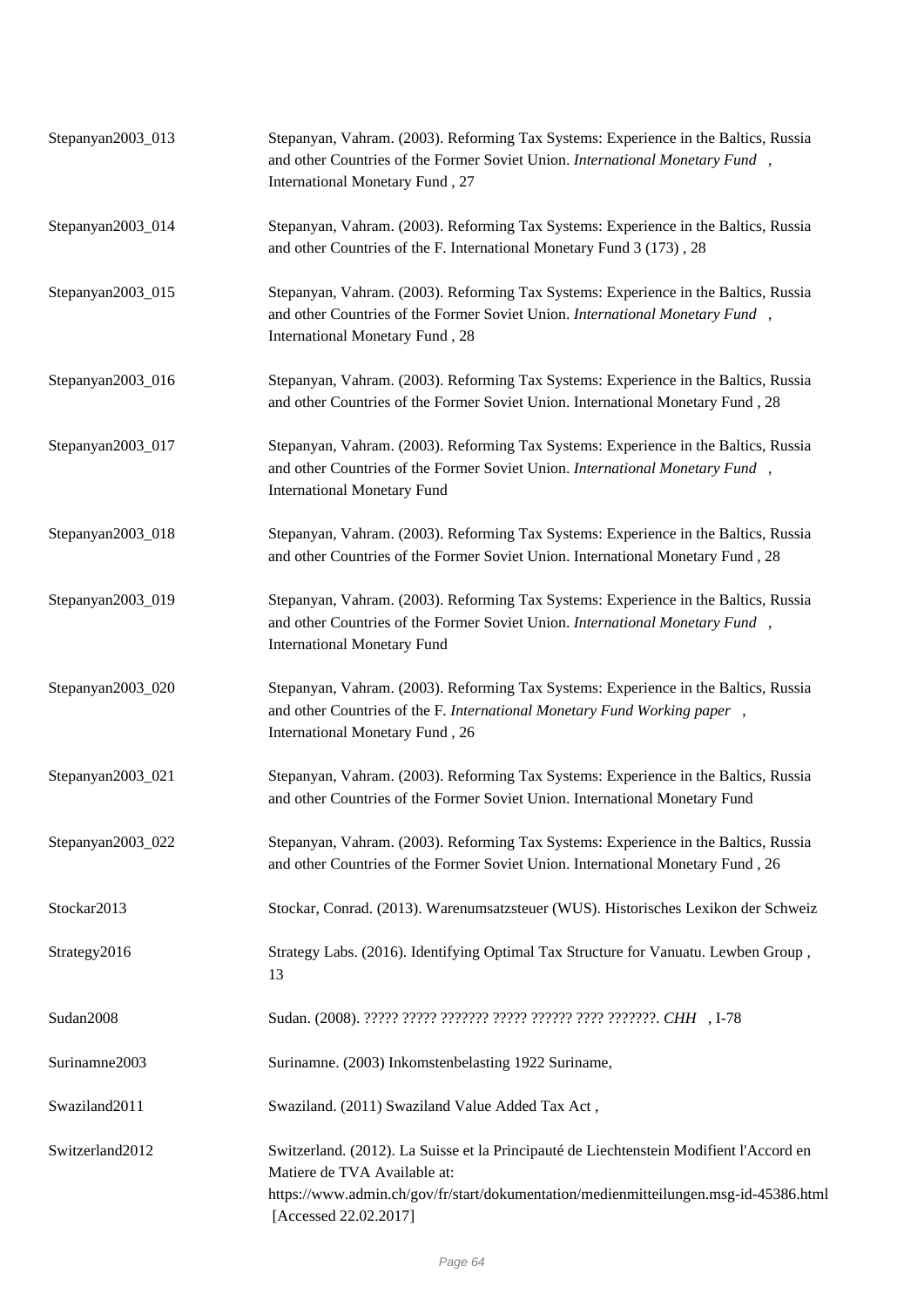| Syria1949           | Syria. (1949) ????? ?????? ??? /85/ ????? 1949 / Decree of 1949/ 85,                                                                                                                                                                                                |
|---------------------|---------------------------------------------------------------------------------------------------------------------------------------------------------------------------------------------------------------------------------------------------------------------|
| Syria2016           | Syria. (2016). ?????? ??????? ?????? ??????? ??????? (The Syrian fiscal system and<br>trends of reform).                                                                                                                                                            |
| Szikra2004          | Szikra, Dorottya. (2004). Thorny Path to Implementation. Journal of European Social<br>Security 6(3), 255-272                                                                                                                                                       |
| Tait1965            | Tait, Alan and Due, John F (1965). Sales Taxation in Eire, Denmark and Finland.<br>National Tax Journal 18(3), 286-296                                                                                                                                              |
| Taiwan2015          | Taiwan Government. (2015). Estate and Gift Tax Act. Taiwan Government                                                                                                                                                                                               |
| TaiwanMinistofF2014 | Taiwan Ministry of Finance. (2014). Individual Income Tax. Taiwan Ministry of<br>Finance, Taiwan Ministry of Finance                                                                                                                                                |
| Tax2013             | Tax News. (2013). IMF Pushes For VAT Introduction In Suriname Available at:                                                                                                                                                                                         |
|                     | https://www.tax-news.com/news/IMF_Pushes_For_VAT_Introduction_In_Suriname____62486.html                                                                                                                                                                             |
| Taylor2003          | Taylor, Jack. (2003). Corporation Income Tax Brackets and Rates, 1909 - 2002.<br>Statistics o Income Bulletin 23 (2), 284-290                                                                                                                                       |
| TellezyGarcia2003   | Tellez y Garcia, Rocio. (2003). Antecedentes historicos de la ley del impuesto sobre la<br>renta en Mexico. Tesis de la Universidad de las Americas Puebla, Universidad de<br>Puebla                                                                                |
| Tesche2005          | Tesche, Jean . (2005). Tax Reform in Bosnia and Herzegovina and<br>Serbia and Montenegro: Progress and Problems.<br>Proceedings of Rijeka School of Economics , 302-5                                                                                               |
| Tesche2006          | Tesche, Jean. (2006). Tax Reform in Bosnia and Herzegovina and Serbia and<br>Montenegro: Progress and Problems. Zbornik radova Ekonomskog fakulteta u Rijeci :<br>?asopis za ekonomsku teoriju i praksu 23 (2), 293-312                                             |
| Tesche2006_001      | Tesche, Jean. (2006). Tax Reform in Bosnia and Herzegovina and Serbia and<br>Montenegro: Progress and Problemsand Montenegro: Progress and Problems. Zbornik<br>Radova Ekonomskog Fakulteta u Rijeci / Proceedings of Rijeka School of Economics<br>23 (2), 293-311 |
| Tesche2006_002      | Tesche, Jean. (2006). Tax Reform in Bosnia and Herzegovina and Serbia and<br>Montenegro: Progress and Problems. Zbornik radova Ekonomskog fakulteta u Rijeci :<br>?asopis za ekonomsku teoriju i praksu 23 (2), 293-312                                             |
| Tesche2006_003      | Tesche, Jean. (2006). Tax Reform in Bosnia and Herzegovina and Serbia and<br>Montenegro: Progress and Problems. Proceedings of Rijeka School of Economics,<br>293-311                                                                                               |
| Tesche2006_004      | Tesche, Jean. (2006). Tax Reform in Bosnia and Herzegovina and Serbia and<br>Montenegro: Progress and Problems. Zbornik radova Ekonomskog fakulteta u Rijeci :<br>?asopis za ekonomsku teoriju i praksu 23 (2), 293-311                                             |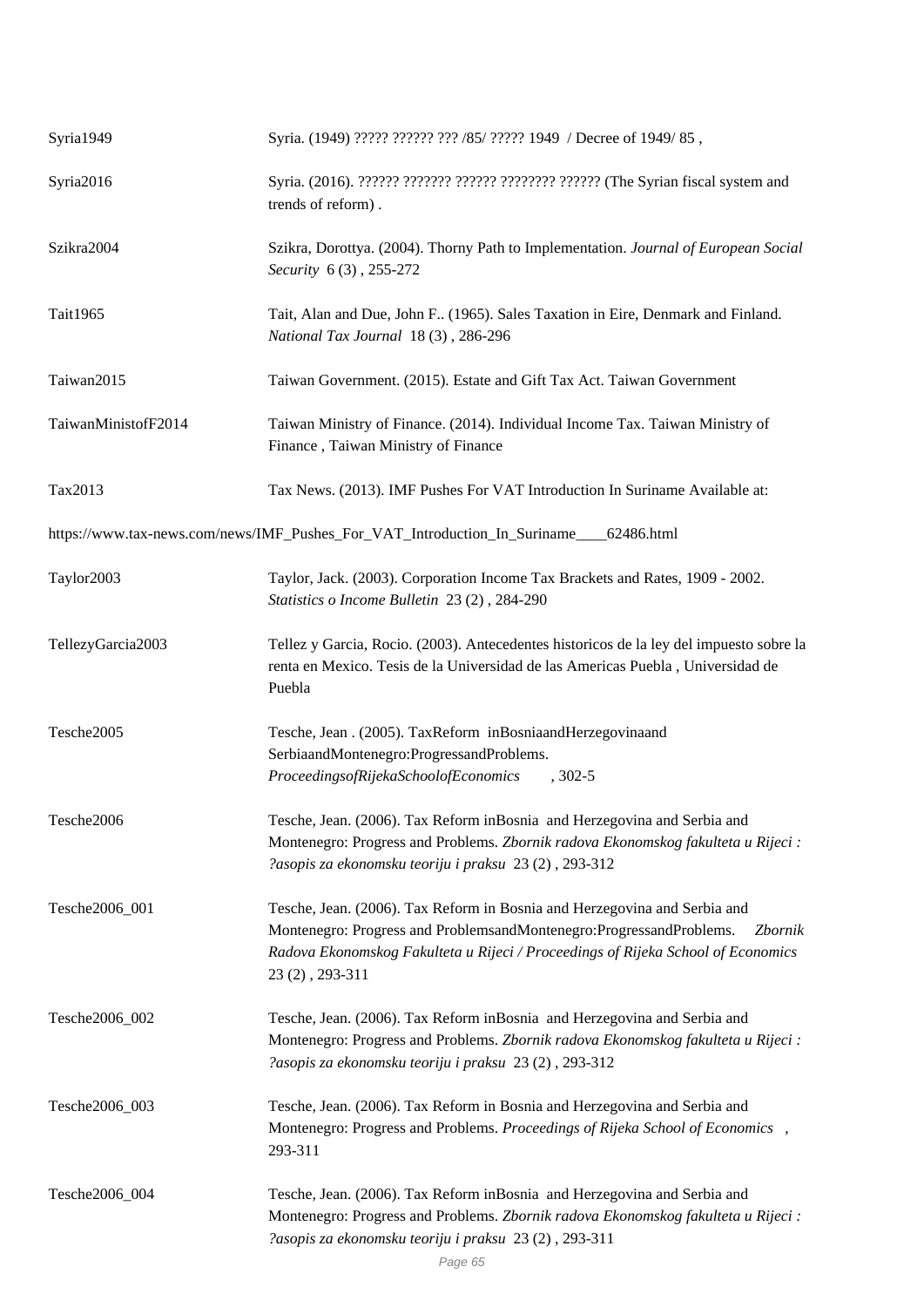| Tesche2006_005      | Tesche, Jean. (2006). Tax Reform in Bosnia and Herzegovina and Serbia and<br>Montenegro: Progress and Problems. Zbornik radova Ekonomskog fakulteta u Rijeci :<br>?asopis za ekonomsku teoriju i praksu 23 (2), 293-312                                     |
|---------------------|-------------------------------------------------------------------------------------------------------------------------------------------------------------------------------------------------------------------------------------------------------------|
| TheAharonLawOff2015 | The Aharoni Law Offices. (2015). The Process Of Israeli Inheritance Law, Probate And<br>Succession Available at: https://aharonilaw.com/blog/israeli-inheritance-law-3/                                                                                     |
| Thirsk1997          | Thirsk, Wayne. (1997). Tax Reform in Developing Countries. World Bank Publications<br>, 344                                                                                                                                                                 |
| Tiley2013           | Tiley, John. (2013). The Prussian Income Tax. The Quarterly Journal of Economics 6<br>$(2), 207-226$                                                                                                                                                        |
| TimorLeste2002      | Timor-Leste Government. (2002). Unofficial Consolidation of UNTAET Regulation no.<br>2000/18 as Amended on a Revenue System for East Timor. Timor-Leste Government,<br>53                                                                                   |
| TimorLeste2002_001  | Timor-Leste. (2002) Unofficial Consolidation of UNTAET Regulation no. 2000/18 as<br>Amended on a Revenue System for East T Timor-Leste Government,                                                                                                          |
| TimorLeste2016      | Timor-Leste. (2016). Meeting of the Council of Ministers of March 9th, 2016.<br><b>Timor-Leste Government</b>                                                                                                                                               |
| TimorLeste2016_001  | Timor-Leste. (2016) Value Added Tax Law Timor-Leste Parliament,                                                                                                                                                                                             |
| TimorLMinistofF2016 | Timor-Leste Ministry of Finance. (2016). Taxation - Timor Leste. Timor-Leste Ministry<br>of Finance                                                                                                                                                         |
| Tirmaste2013        | Tirmaste, Kersti. (2013). Maksud eesti vabariigis 1920. aastatel (State taxes in the<br>republic of Estonia in 1920). Tartu Ülikool                                                                                                                         |
| Tonga2003           | Tonga Government. (2003). Consumption Tax Act 2003. Tonga Government, 7                                                                                                                                                                                     |
| Tonga2010           | Tonga. (2010) National Retirement Benefits Scheme Act 2010 Tonga Parliament,                                                                                                                                                                                |
| Toscano2012         | Toscano, Luis. (2012). El derecho a la devolucion del credito tributario del IVA cuando<br>no es posible lacompensacion con el mismo impuesto o con otros tributos controlados<br>por la misma autoridad tributaria. Universidad Andina, Universidad Andina |
| Trifonova2017       | Trifonova, Olga and Zakharchenko, Yury. (2017). Worldwide tax summaries. PWC                                                                                                                                                                                |
| Tripathi2011        | Tripathi, Ravindra and Sinha, Ambalika and Agarwal, Sweta. (2011). The effect of<br>value added taxes on the Indian society. Journal of Accounting and Taxation 3(2)                                                                                        |
| Trujillo2005        | Trujillo, Julio. (2005). La reforma tributaria del impuesto a la renta para las personas<br>naturales. Quipukamayoc 12 (23), 59-64                                                                                                                          |
| Tuncer2015          | Tuncer, Cokun. (2015). Sovereign Debt and International Financial Control. Palgrave<br>Macmillan                                                                                                                                                            |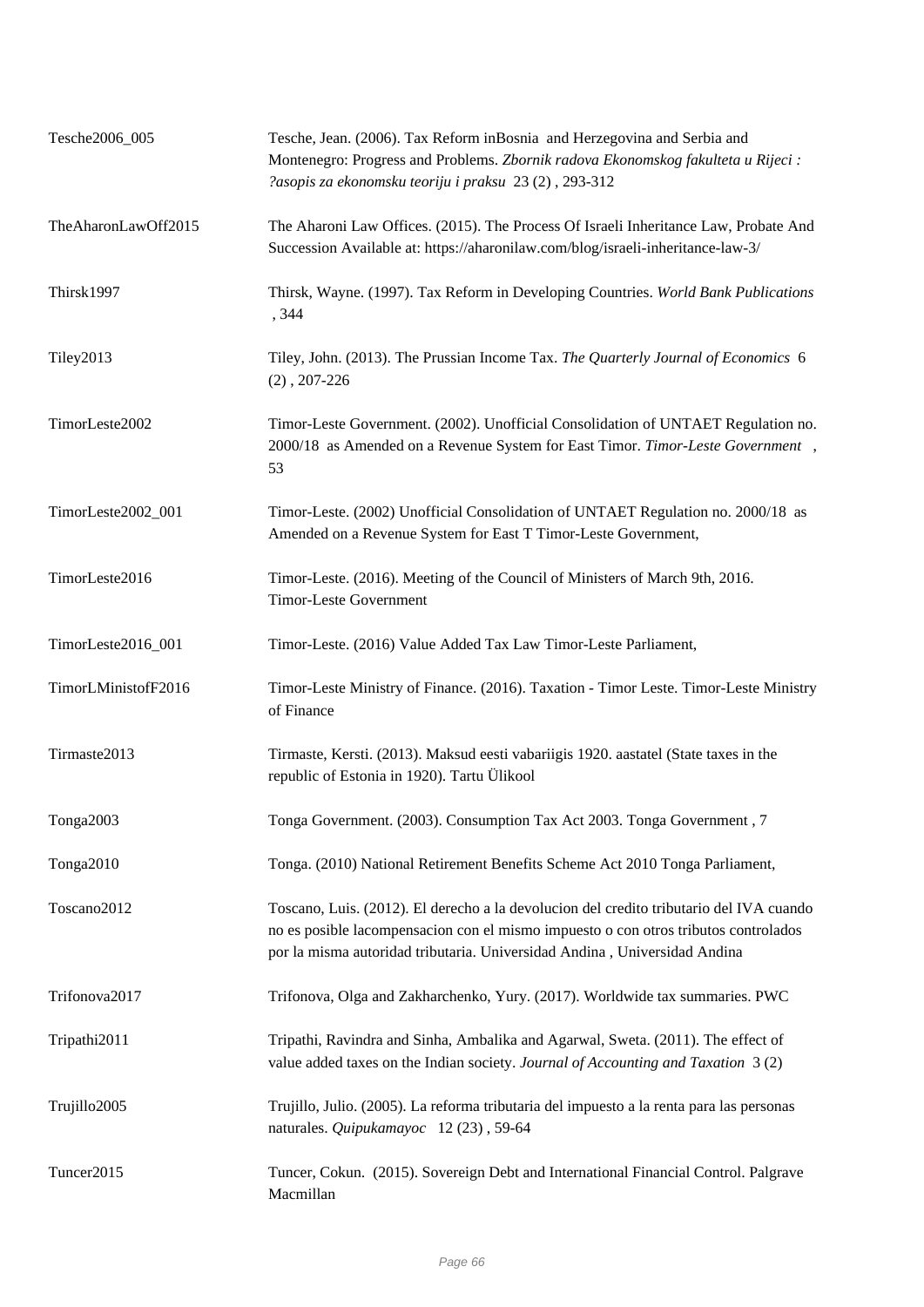| Turley1989          | Turley, Gerard. (1989). Transition, taxation and the state. Ashgate                                                                                          |
|---------------------|--------------------------------------------------------------------------------------------------------------------------------------------------------------|
| Turley1989_001      | Turley, Gerard. (1989). Transition, taxation and the state. Ashgate                                                                                          |
| Turley2006          | Turley, Gerard. (2006). Transition, taxation and the state. Ashgate                                                                                          |
| Turley2006_001      | Turley, Gerard. (2006). Transition, taxation and the state. Ashgate                                                                                          |
| Turley2006_002      | Turley, Gerard. (2006). Transition, taxation and the state. Ashgate                                                                                          |
| Turley2006_003      | Turley, Gerard. (2006). Transition, taxation and the state. Ashgate                                                                                          |
| Turley2006_005      | Turley, Gerard. (2006). Transition, taxation and the state. Ashgate                                                                                          |
| Turley2006_006      | Turley, Gerard. (2006). Transition, taxation and the state. Ashgate                                                                                          |
| Turley2006_007      | Turley, Gerard. (2006). Transition, taxation and the state. Ashgate                                                                                          |
| Turley2006_008      | Turley, Gerard. (2006). Transition, taxation and the state. Ashgate, 99                                                                                      |
| Turley2006_009      | Turley, Gerard. (2006). Transition, taxation and the state. Ashgate                                                                                          |
| Tuvalu1983          | Tuvalu. (1983) Laws of Tuvalu - Sales Tax Tuvalu Government,                                                                                                 |
| Tuvalu1988          | Tuvalu. (1988). National Development Plan IV, 1988-1991. Government of Tuvalu                                                                                |
| Ugaine2012          | Ugaine, Ed?te. (2012). Ugaine nodok?u politikas ieviesanas principi_pirmajos latvijas<br>valsts att?st?bas gados. Latvijas arh?vi 1,84-109                   |
| Ugaine2012_001      | Ugaine, Ed?te. (2012). Nodok?u politikas ieviesanas principi un probl?mas pirmajos<br>Latvijas valsts att?st?bas gados. Latvijas arh?vi 12(1), 84-109        |
| Ugaine2012_002      | Ugaine, Ed?te. (2012). Ugaine nodok?u politikas ieviesanas principi pirmajos latvijas<br>valsts att?st?bas gados. Latvijas arh?vi 1,84-109                   |
| Ugaine2012_003      | Ugaine, Edite. (2012). Nodok?u politikas ievie?anas principi un probl?mas pirmajos<br>Latvijas valsts att?st?bas gados. Latvijas arh?vi 12(1), 84-109        |
| <b>UK2013</b>       | UK Parliament. (2013). Tackling Corporate Tax Avoidance in a Global Economy. UK<br>Parliament 31 July 20, UK Parliament                                      |
| UKGovernColoniO1933 | UK Government - Colonial Office. (1933). Colonial Reports - Ceylon (1932). UK<br>Government - Colonial Office 1932, 89                                       |
| UKGovernColoniO1935 | UK Government - Colonial Office. (1935). Information as to the Conditions and Cost of<br>Living in the Colonial Empire. UK Government - Colonial Office 1935 |
| UKGovernColoniO1948 | UK Government - Colonial Office. (1948). Colonial Reports: Singapore (1948). UK<br>Government - Colonial Office                                              |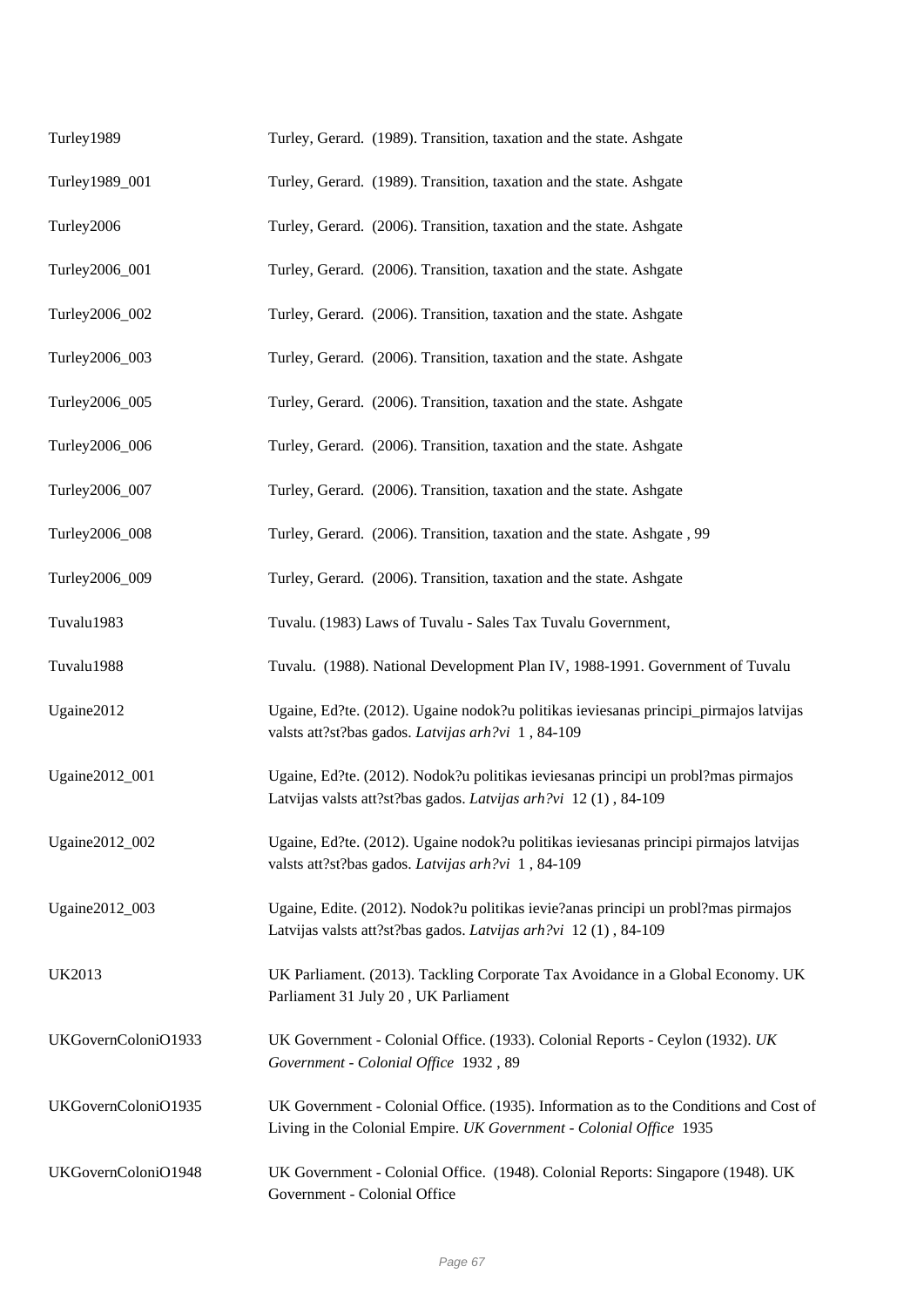| UKGovernColoniO1949     | UK Government - Colonial Office. (1949). Colonial Reports - Brunei (1948). UK<br>Government - Colonial Office                                                       |
|-------------------------|---------------------------------------------------------------------------------------------------------------------------------------------------------------------|
| UKGovernColoniO1949_001 | UK Government - Colonial Office. (1949). Colonial Reports - Gilbert and Ellice<br>Islands (1948). UK Government - Colonial Office                                   |
| UKGovernColoniO1949_002 | UK Government - Colonial Office. (1949). Colonial Reports - Gilbert and Ellice<br>Islands (1948). UK Government - Colonial Office                                   |
| UKGovernColoniO1949_003 | UK Government - Colonial Office. (1949). Colonial Reports - Gilbert and Ellice<br>Islands (1948). UK Government - Colonial Office                                   |
| UKGovernColoniO1949_004 | UK Government - Colonial Office. (1949). Colonial Reports - Gilbert and Ellice<br>Islands. His Majesty's Stationery Office                                          |
| UKGovernColoniO1952     | UK Government - Colonial Office. (1952). State of Brunei - Annual Report (1951). UK<br>Government - Colonial Office, UK Government - Colonial Office                |
| UKGovernColoniO1953     | UK Government - Colonial Office. (1953). Colonial Report: Tonga (1952). UK<br>Government - Colonial Office                                                          |
| UKGovernColoniO1954     | UK Government - Colonial Office. (1954). Colonial Reports: Tonga (1953). UK<br>Government - Colonial Office, 16-17                                                  |
| UKGovernColoniO1967     | UK Government - Colonial Office. (1967). State of Fiji - Annual Report (1966). UK<br>Government - Colonial Office 1966, UK Government - Colonial Office             |
| <b>UN2013</b>           | UN. (2013). Property Tax Regimes in Europe. United Nations Human Settlements<br>Programme                                                                           |
| United1961              | United States. (1961). Hearings before the United States Senate Committee on Foreign<br>Relations. United States Senate, United States Senate                       |
| Urban2006               | Urban, Ivica. (2006). Progressivity of Personal Income Tax in Croatia: Decomposition<br>of Tax Base and Rate Effects. Financial Theory and Practice 30 (3), 207-231 |
| <b>US1958</b>           | US SSA. (1958). Social Security Programs Around the World - 1958. US Social<br>Security Administration 1958, US SSA                                                 |
| US1959                  | US SSA. (1959). Social Security Programs Around the World, 1958. US Social Security<br>Administration 1958, US Social Security Administration                       |
| US1959_001              | US SSA. (1959). Social Security Programs throughout the World - 1958. United States<br>Social Security Administration 1958                                          |
| US1959_002              | US SSA. (1959). Social Security Programs Around the World, 1958. US Social Security<br>Administration, US Social Security Administration                            |
| US1976                  | US SSA. (1976). Social Security Programs Around the World, 1975. United States<br>Social Security Administration, United States Social Security Administration      |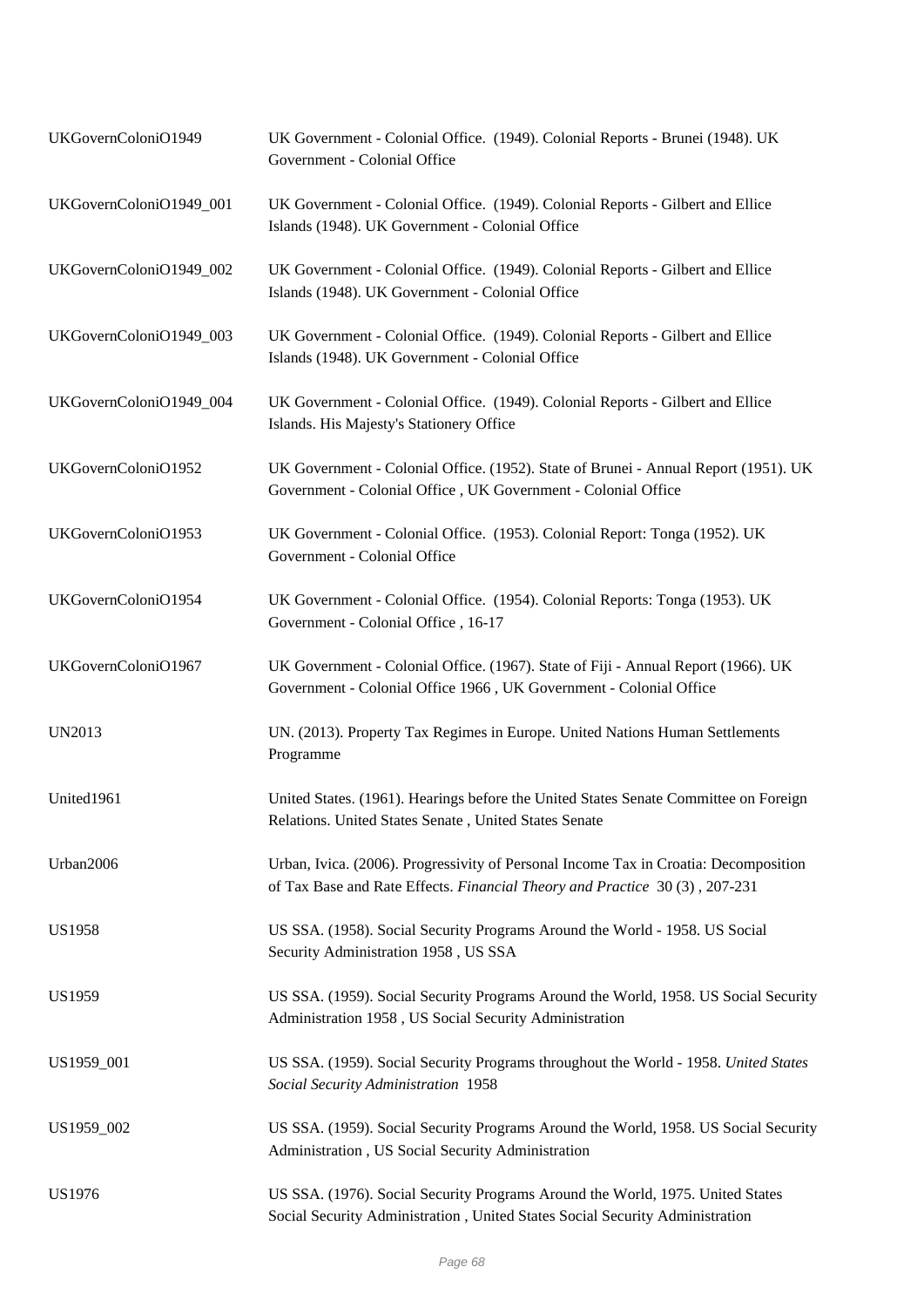| <b>US1983</b>           | US SSA. (1983). Social Security Around the World - 1983. US Social Security<br>Administration 1983                                                                                                                                   |
|-------------------------|--------------------------------------------------------------------------------------------------------------------------------------------------------------------------------------------------------------------------------------|
| USAInternBusine2005     | USA International Business Publications. (2005). Malta: Central Bank & Financial<br>Policy Handbook. USA International Business Publications                                                                                         |
| USBusineCouncii2013     | US Business Council in Iraq. (2013). A Background in Iraqi Tax Laws Relevant for<br>International Investment. US Business Council in Iraq                                                                                            |
| USDepartofState2002     | U.S. Department of State. (2002). 2001 Country Reports on Economic Policy and Trade<br>Practices - Jordan. Bureau of Economic and Business Affairs                                                                                   |
| USDepartofState2012     | US Department of State. (2012). 2012 Investment Climate Statement - Djibouti<br>Available at: http://www.state.gov/e/eb/rls/othr/ics/2012/191138.htm                                                                                 |
| USDeptofHealth1980      | U.S. Dept. of Health, Education, and Welfare, Social Security Administration. (1980).<br>Social Security Programs Around the World - 1979. U.S. Dept. of Health, Education,<br>and Welfare, Social Security Administration 1979      |
| USDeptofHealth1984      | U.S. Dept. of Health, Education, and Welfare, Social Security Administration. (1984).<br>Social Security Programs Around the World - 1983. U.S. Dept. of Health, Education,<br>and Welfare, Social Security Administration 1983, 194 |
| USSocialSecuriA1961     | US Social Security Administration . (1961). Social Security Programs Around the<br>World 1991. US Social Security Administration                                                                                                     |
| USSocialSecuriA1961_001 | US Social Security Administration. (1961). Social Security Programs Throughout the<br>World 1961. U.S. Dept. of Health, Education, and Welfare, Social Security<br>Administration, Division of Program Research                      |
| USSocialSecuriA1961_002 | US Social Security Administration. (1961). Social Security Programs Throughout the<br>World 1961. US Social Security Administration                                                                                                  |
| USSocialSecuriA1961_003 | US Social Security Administration. (1961). Social Security Programs Throughout the<br>World 1961. US Social Security Administration                                                                                                  |
| USSocialSecuriA1961_004 | US Social Security Administration. (1961). Social Security Programs Throughout the<br>World 1961. US Social Security Administration                                                                                                  |
| USSocialSecuriA1961_005 | US Social Security Administration. (1961). Social Security Programs Throughout the<br>World 1961. US Social Security Administration                                                                                                  |
| USSocialSecuriA1961_006 | US Social Security Administration. (1961). Social Security Programs Throughout the<br>World 1961. US Social Security Administration                                                                                                  |
| USSocialSecuriA1964     | US Social Security Administration. (1964). Social Security Programs Throughout the<br>World 1964. US Social Security Administration                                                                                                  |
| USSocialSecuriA1964_001 | US Social Security Administration. (1964). Social Security Programs Throughout the<br>World 1964. US Social Security Administration                                                                                                  |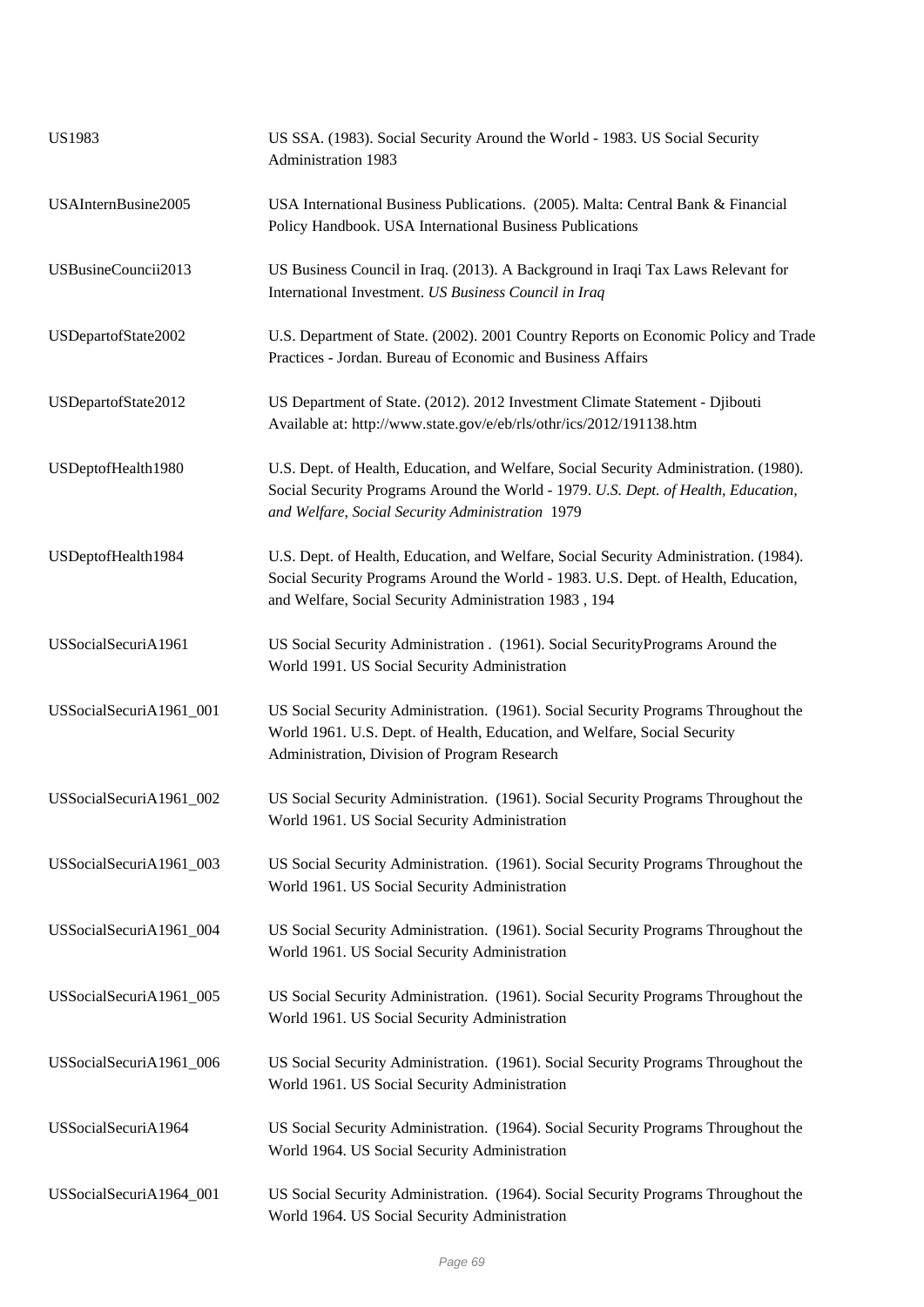| USSocialSecuriA1967     | US Social Security Administration. (1967). Social Security Programs Throughout the<br>World 1967. US Social Security Administration                                           |
|-------------------------|-------------------------------------------------------------------------------------------------------------------------------------------------------------------------------|
| USSocialSecuriA1977     | US Social Security Administration. (1977). Social Security Programs Throughout the<br>World 1977. US Social Security Administration                                           |
| USSocialSecuriA1977_001 | US Social Security Administration. (1977). Social Security Programs Throughout the<br>World 1977. US Social Security Administration                                           |
| USSocialSecuriA2010     | US Social Security Administration. (2010). Social Protection in Brunei Darussalam -<br>Current and Challenges. US Social Security Administration                              |
| Uzbekistan1996          | Uzbekistan. (1996). The State Budget of the Republic of Uzbekistan, 1991 to 1995.,<br>$2-3; 13$                                                                               |
| Valge2006               | Valge, Jaak. (2006). Breaking Away from Russia. Economic Stabilization in Estonia<br>1918-1924 Stockholm Universitet                                                          |
| Valieva2015             | Valieva, Elizaveta N. and Matveev, Jury V (2015). Social Security in Russia<br>Institution-Historical and Financial Aspects. Review of European Studies 7(2), 15-22           |
| Van2015                 | Van Phung, Nguyen. (2015). Inheritance and Gift Taxes in Vietnam. IMF, 23                                                                                                     |
| Vanuatu2016             | Vanuatu . (2016). Inland Revenue - Rates & Taxes Available at:<br>http://customsinlandrevenue.gov.vu/index.php/en/inland-revenue/rates-taxes [Accessed<br>20/06/2018]         |
| Vanuatu2016_001         | Vanuatu Government. (2016). Vanuatu - Inland Revenue - Rates & Taxes. Vanuatu<br>Government                                                                                   |
| Vanuatu2018             | Vanuatu. (2018). VAT Available at:<br>http://eduart0.tripod.com/sitebuildercontent/sitebuilderfiles/vatexperienceandissues.pdf<br>[Accessed 01/08/2018]                       |
| Vera2017                | Vera, Leonardo. (2017). La tributacion en Venezuela: desafíos con sentido de equidad.<br>Friedrich-Ebert-Stiftung (2), Friedrich-Ebert-Stiftung                               |
| Wagdy2008               | Wagdy, Abdallah. (2008). Accounting, Finance, and Taxation in the Gulf Countries.<br>Palgrave Macmillan                                                                       |
| Walsh2014               | Walsh, Aidan and Sanger, Chris. (2014). The Historical development of the Irish<br>Corporate Tax System. Erst&Young, 9                                                        |
| Walsh2014_001           | Walsh, Aidan and Sanger, Chris. (2014). The historical development and international<br>context of the Irish corporate tax system. Irish Department of Finance, Ernst & Young |
| Warner2004              | Warner, Phillip. (2004). Luxemburg in International Tax Planning. IBFD                                                                                                        |
| Warren1993              | Warren, Neil. (1993). The UK Experience with VAT. Revenue Law Journal 3(2),<br>75-99                                                                                          |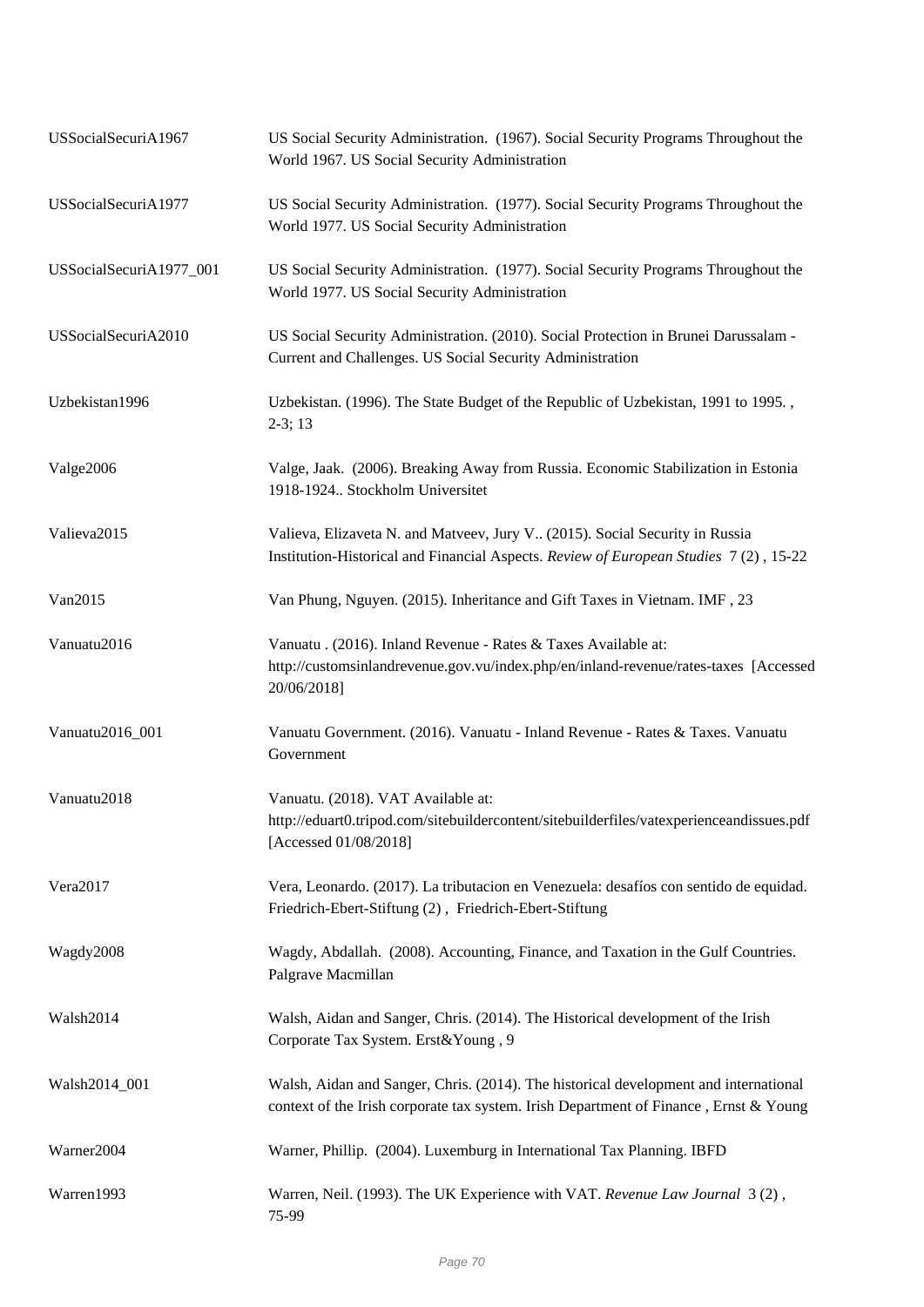| Webber1986      | Webber, Carolyn and Wildavsky, Aaron. (1986). A history of taxation and expenditure<br>in the Western world. Simon and Schuster                                            |
|-----------------|----------------------------------------------------------------------------------------------------------------------------------------------------------------------------|
| Webber1986_001  | Webber, Carolyn and Wildavsky, Aaron. (1986). A history of taxation and expenditure<br>in the Western world. Simon and Schuster                                            |
| Webber1986_002  | Webber, Carolyn and Wildavsky, Aaron. (1986). A history of taxation and expenditure<br>in the Western world. Simon and Schuster                                            |
| Webber1986_003  | Webber, Carolyn and Wildavsky, Aaron. (1986). A history of taxation and expenditure<br>in the Western world. Simon and Schuster                                            |
| <b>West1908</b> | West, Max. (1908). The Inheritance Tax. Columbia University Press - Macmillan                                                                                              |
| West1908_001    | West, Max. (1908). The Inheritance Tax. Columbia University Press - Macmillan                                                                                              |
| West1908_002    | West, Max. (1908). The Inheritance Tax. Columbia University Press                                                                                                          |
| West1908_003    | West, Max. (1908). The Inheritance Tax. Cornell University Library                                                                                                         |
| West1908_004    | West, Max. (1908). The Inheritance Tax. Colombia University Press                                                                                                          |
| West1908_005    | West, Max. (1908). The Inheritance Tax. Columbia University Press                                                                                                          |
| West1908_006    | West, Max. (1908). The Inheritance Tax. Columbia University Press                                                                                                          |
| West1908_007    | West, Max. (1908). The Inheritance Tax. Cornell University Library, 52                                                                                                     |
| Wiese1969       | Wiese, Robert. (1969). Social Security Abroad, British Commonwealth Areas of the<br>Caribbean. Bulletin, Social Security Administration 32(4), 37-42                       |
| World1967       | World Bank. (1967). Economic Development Program of Afghanistan. World Bank,<br>World Bank                                                                                 |
| World1994       | World Bank. (1994). Slovakia: Restructuring for Recovery. World Bank                                                                                                       |
| World2010       | World Bank. (2010). SSC Djibouti Available at:<br>http://www.doingbusiness.org/data/exploreeconomies/djibouti/paying-taxes                                                 |
| World2016       | World Bank. (2016). Paying Taxes in Eritrea. World Bank                                                                                                                    |
| World2016_001   | World Bank. (2016). Doing business Mauritania.                                                                                                                             |
| World2016_002   | World Bank. (2016). Paying Taxes in Seychelles.                                                                                                                            |
| World2016_003   | World Bank. (2016). Paying Taxes in Sierra Leone.                                                                                                                          |
| World2017       | World Bank. (2017). Paying Taxes in Guinea-Bissau Available at:<br>http://www.doingbusiness.org/data/exploreeconomies/guinea-bissau/paying-taxes/<br>[Accessed 10.07.2018] |